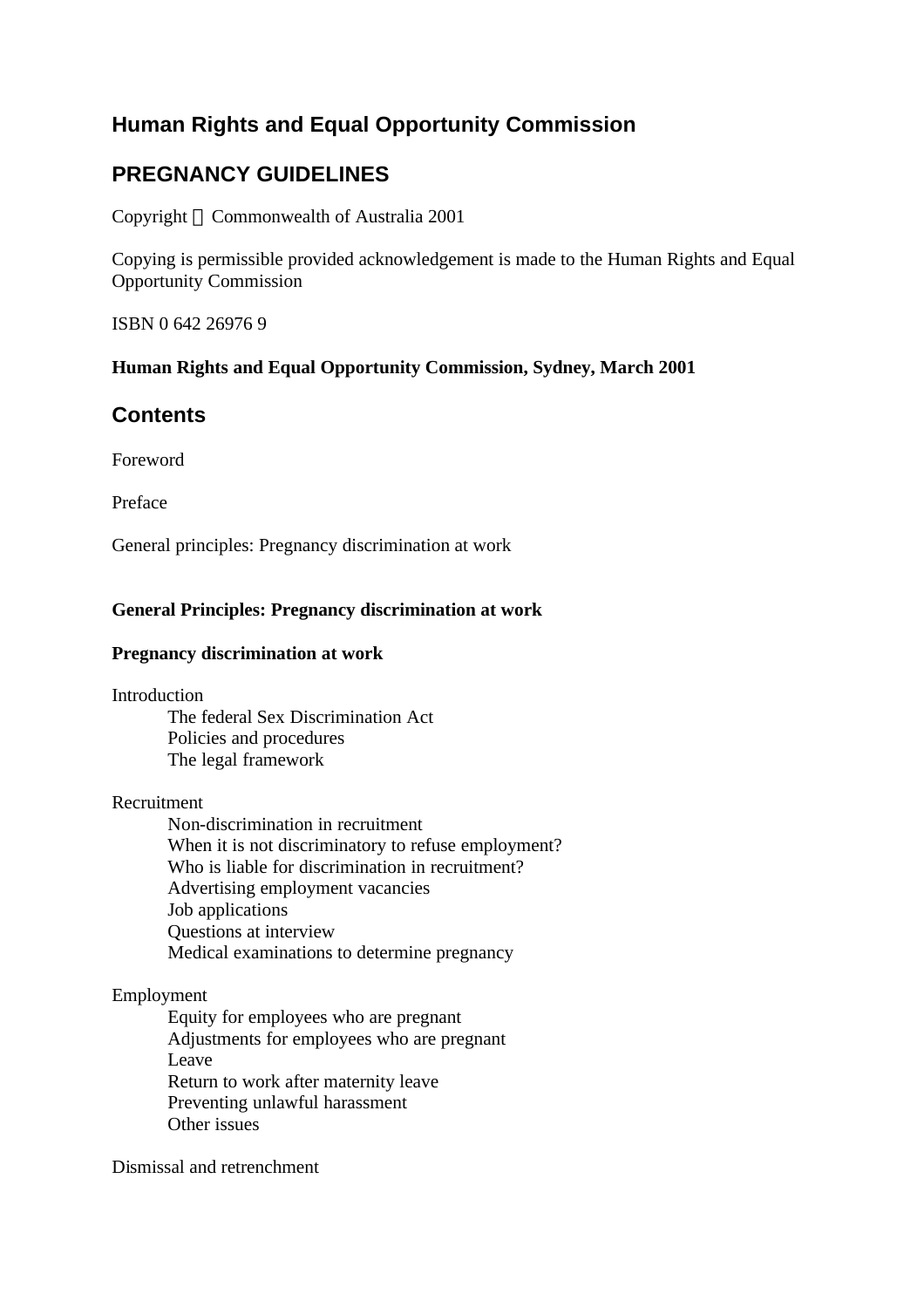Retrenchment Dismissal

### **Appendix A: Definitions and case law**

Definitions of terms in the federal Sex Discrimination Act Does the federal Sex Discrimination Act cover your employment relationship? Exemptions and special measures

# **Appendix B: Pregnancy policies and procedures**

Pregnancy friendly policies Implementing pregnancy friendly policies Dealing with grievances and complaints Employees with special needs

# **Appendix C: Which law; which forum?**

The relationship between anti-discrimination and OH&S laws The relationship between anti-discrimination and industrial relations laws Alternative complaint forums

Contact List

Terms of Reference

Acknowledgements

Index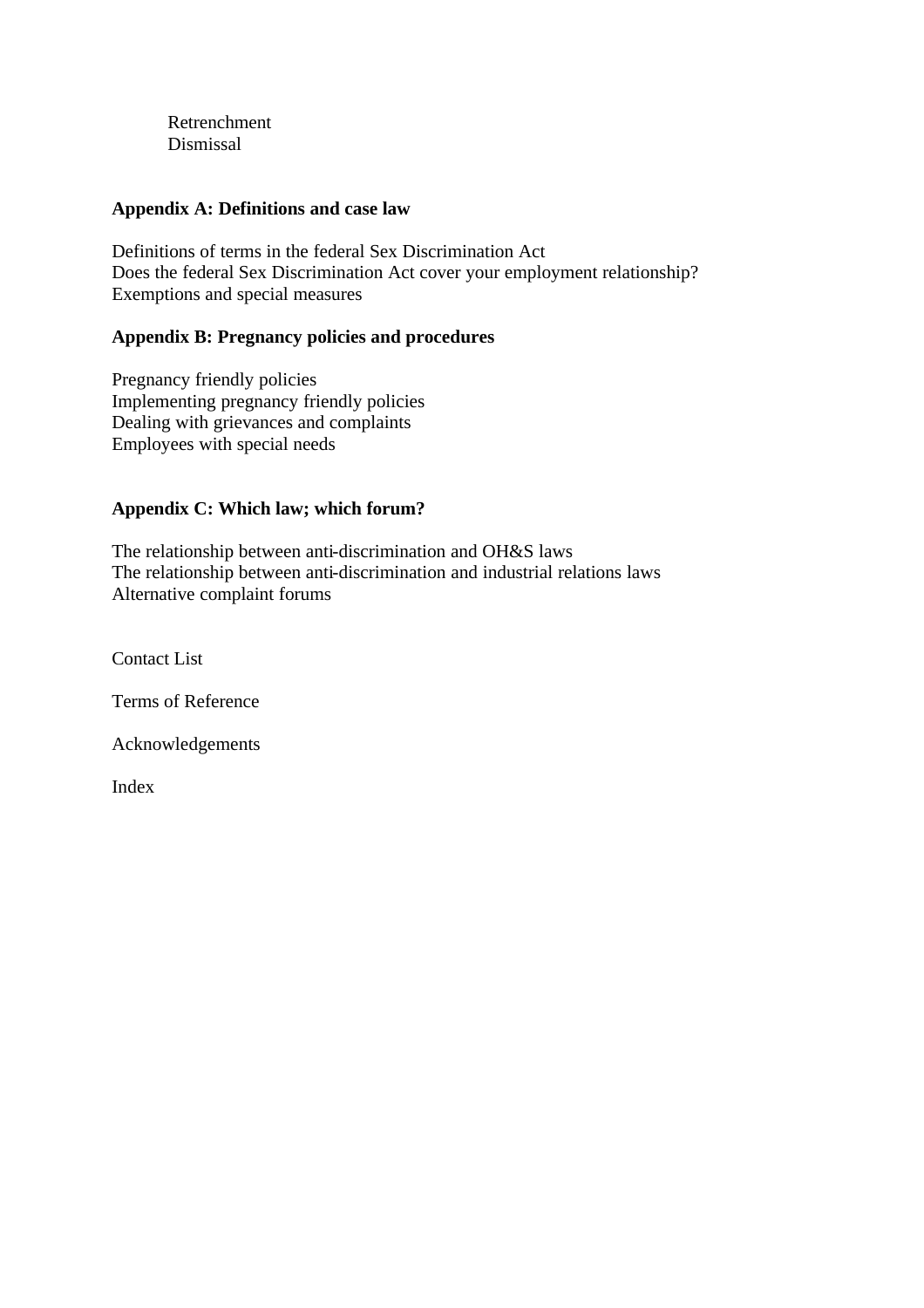# **Foreword**

The Report of the National Pregnancy and Work Inquiry, entitled *Pregnant and Productive:*  It's a right not a privilege to work while pregnant was published in 1999. Consultations and discussions throughout the Inquiry evidenced that pregnancy discrimination remains a matter of concern in workplaces throughout Australia. In fact over the last financial year, complaints of pregnancy discrimination amounted to 18% of all complaints accepted under the federal *Sex Discrimination Act 1984*.

These Pregnancy Guidelines clarify many of the issues surrounding pregnancy and work. While pregnancy is a normal, healthy physical condition that many women experience, at work there are a number of anti-discrimination, industrial relations and occupational health and safety laws that cover pregnancy. The intersection of these laws can at times be complex and confusing, consequently the Pregnancy Guidelines aim to address the overlap to help people better understand and adhere to the existing frameworks.

The Pregnancy Guidelines continue the work of the Pregnancy Report by providing practical assistance. They provide case study material, information on legal precedents and current laws that cover employees who are pregnant or potentially pregnant, to assist all parties to understand and fulfil their obligations under the federal *Sex Discrimination Act 1984*.

As evidenced in the Pregnancy Guidelines, employers are finding constructive creative ways of managing pregnancy issues that not only avoid discrimination, but also contribute to a positive working environment and successful business practice. I encourage all employers to develop policies and strategies to make their workplaces pregnancy friendly.

It is a human right, not a privilege for a woman to work while she is pregnant. I hope that employers and workplace participants will find these Pregnancy Guidelines useful in clarifying their rights and responsibilities in relation to the management of pregnancy at work.

**Susan Halliday Sex Discrimination Commissioner Human Rights and Equal Opportunity Commission** 6 March 2001 Sydney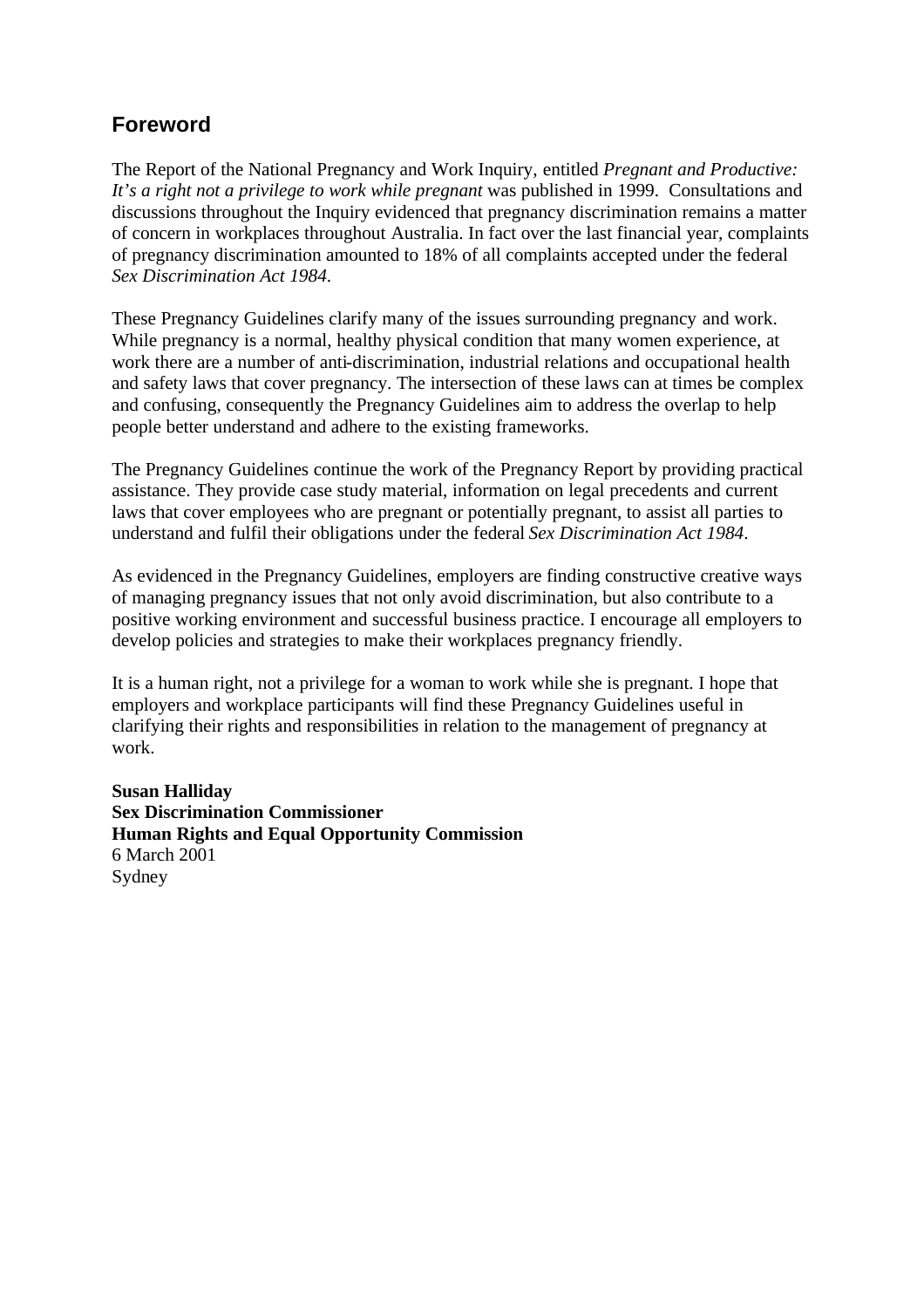# **Preface**

# **Status**

On 26 August 1998, the Commonwealth Attorney-General, the Hon Daryl Williams AM QC MP, referred to the Human Rights and Equal Opportunity Commission a national inquiry into discrimination on the ground of pregnancy and potential pregnancy and the management of pregnancy in the workplace. The terms of reference for the Inquiry are set out at page 73-74.

The Report of the National Pregnancy and Work Inquiry, entitled *Pregnant and Productive: It's a right not a privilege to work while pregnant* ("the Pregnancy Report")*,* was tabled in Parliament in August 1999. The Pregnancy Report made findings identifying the specific issues covered in these Guidelines.

The Guidelines are a companion to the Pregnancy Report, and where greater detail on a subject covered by the Guidelines is needed, the relevant section of the Pregnancy Report should be referred to.

These Guidelines are not legally binding. They provide practical guidance and advice on the rights and responsibilities relating to pregnancy and potential pregnancy discrimination that arise under the *Sex Discrimination Act 1984 (Cth)* ("the federal Sex Discrimination Act")*,*  and related case law. The case examples are provided by way of illustrative example only. Some of the suggestions are inferred from or based on an interpretation of the law, rather than on settled cases.

Whether or not particular conduct amounts to discrimination can only be determined by taking into account the circumstances of each particular case. These Guidelines should not be used as a substitute for legal advice in complex or difficult situations. Employers are strongly encouraged to comply with these Guidelines to minimise the risk of unlawful discrimination.

# **Purpose**

The purpose of these Guidelines is to:

- provide *employers*, *employees, managers and agents* (or other workplace participants) with the necessary practical guidance to comply with the federal Sex Discrimination Act, and prevent pregnancy and potential pregnancy discrimination; and
- assist *trade unions* and *employer organisations* to advise their members on issues concerning pregnancy and potential pregnancy in the workplace.

# **Scope**

The Guidelines deal with discrimination on the grounds of pregnancy and potential pregnancy in employment. An act of pregnancy or potential pregnancy discrimination may also amount to discrimination on the ground of sex or family responsibilities, depending on the circumstances.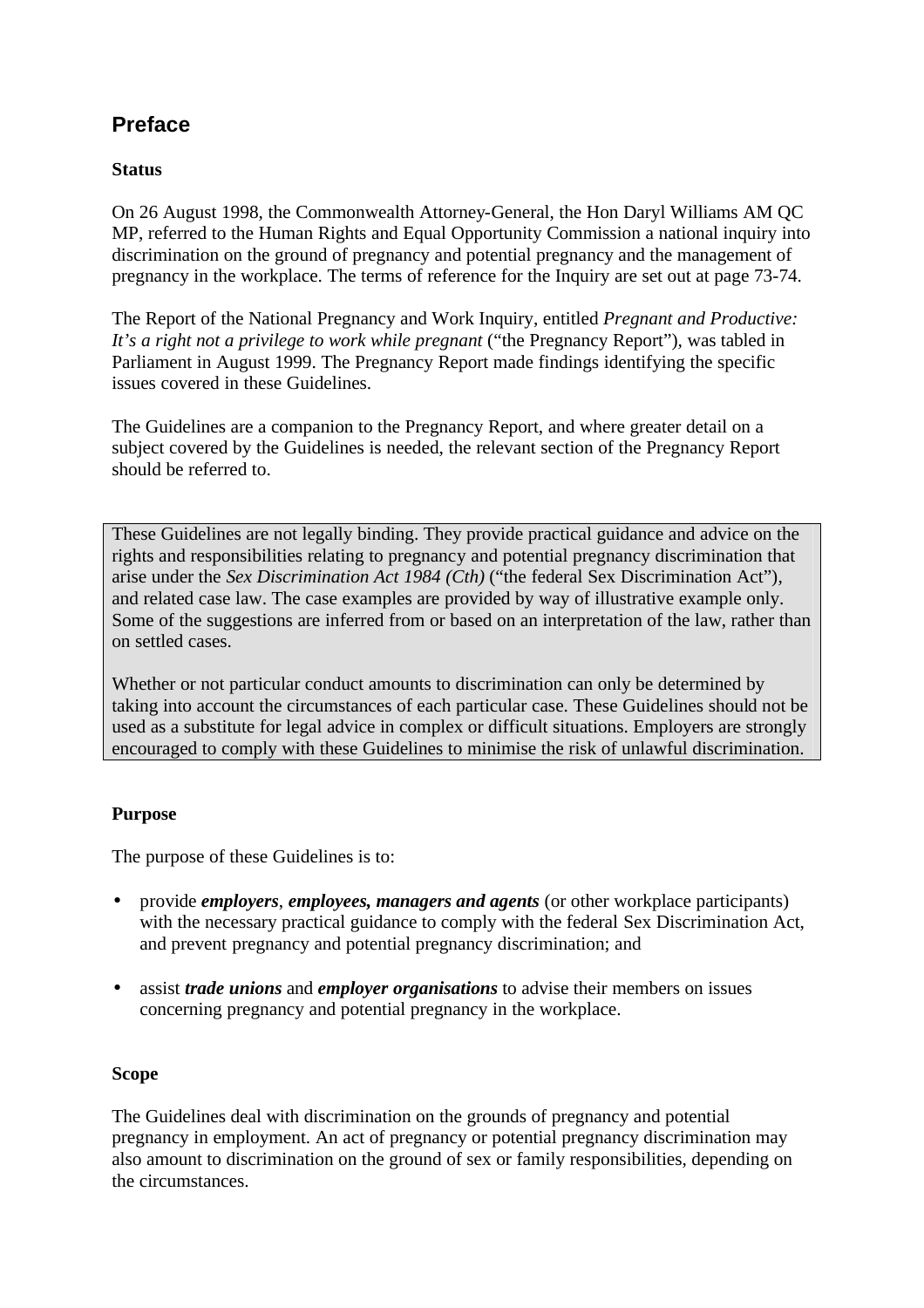The Guidelines apply to employees and employers in the following areas:

- Commonwealth Government departments, agencies and business enterprises;
- all private sector organisations;
- unions:
- educational institutions not under the control of State Government, for example universities; and
- non-government, community and voluntary organisations in their capacity as employers.

Except where expressly stated, these Guidelines do not apply to State Government instrumentalities or State Government employees.

Although these Guidelines are a guide to the federal Sex Discrimination Act, discrimination on the ground of pregnancy and potential pregnancy is also prohibited by State and Territory anti-discrimination laws. Unless an exception applies, employers must comply with both the federal legislation and the relevant State or Territory law. These are:

- *Anti-Discrimination Act 1977* (NSW);
- *Equal Opportunity Act 1995* (VIC);
- *Equal Opportunity Act 1984* (SA);
- *Equal Opportunity Act 1984* (WA);
- *Discrimination Act 1991* (ACT);
- *Anti-Discrimination Act 1991* (QLD);
- *Anti-Discrimination Act 1992* (NT);
- *Anti-Discrimination Act 1998* (TAS).

Federal, State and Territory anti-discrimination laws are similar, however, there are some specific differences in definitions and coverage discussed throughout the Guidelines.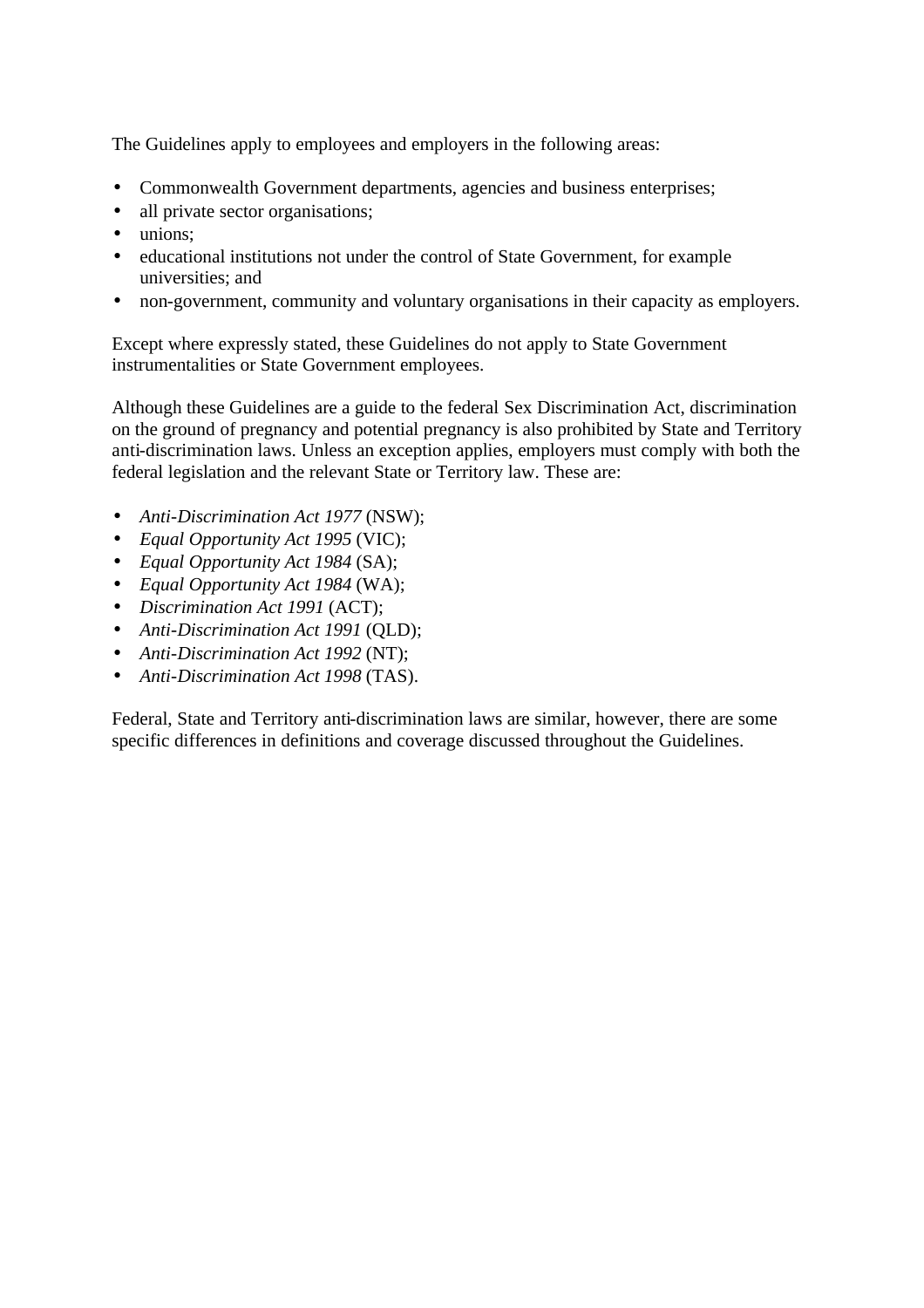# **General principles: Pregnancy discrimination at work**

Pregnancy is a normal, healthy physical condition that many women experience. Various laws have been put in place to ensure that pregnant women are not disadvantaged in their employment because of their pregnancy.

The *Sex Discrimination Act 1984 (Cth)* ("the federal Sex Discrimination Act") makes pregnancy and potential pregnancy discrimination in employment unlawful. The principles arising from the federal Sex Discrimination Act are set out below. For more information, see the full text of the Pregnancy Guidelines.

Anti-discrimination laws are only one part of the legal framework covering pregnancy and work. Industrial relations laws, occupational health and safety ("OH&S") laws, awards and agreements also deal with pregnancy issues. Employers, supervisors and employees need to understand these laws in addition to anti-discrimination laws.

This summary is intended to provide an overview of the principles involved in avoiding pregnancy discrimination at work, and may be copied and distributed to inform workplace participants of their rights and responsibilities.

# **The federal Sex Discrimination Act**

# **Who is covered?**

The federal Sex Discrimination Act covers all private sector and Commonwealth employers and employees. All types of employees are covered, including temporary, casual, full-time and part-time workers, apprentices and trainees. Commission agents, contract workers and partners in partnerships of six partners or more are also covered.

Employers must not discriminate. Employers can also be held liable for the actions of their managers, employees and agents such as recruitment agents, unless they take reasonable steps to prevent the discrimination. Recruitment agents and individual employees may also be held liable if they assist, aid, instruct, induce or permit an employer to discriminate.

### **What is pregnancy or potential pregnancy discrimination?**

Direct pregnancy and potential pregnancy discrimination takes place when a woman is treated less favourably because she is pregnant or has the potential to become pregnant.

Indirect pregnancy and potential pregnancy discrimination takes place when there is a requirement, condition or practice that disadvantages pregnant or potentially pregnant women. It will not be discriminatory if the requirement, condition or practice is reasonable in the circumstances. In assessing whether an action was reasonable, a court will consider, among other things, the disadvantage to the employee, how the

#### **Case Example:**

 A policy requiring temporary employees to work full time before being made permanent was found to indirectly discriminate. The complainant had resigned from permanent employment after taking leave to have a baby and returning to work on a part-time basis.

The requirement to work full-time was not reasonable in view of evidence that the temporary employees were largely very experienced and had already completed a two year period of probation.

*Speering v Ministry for Education* (1993) EOC 92-513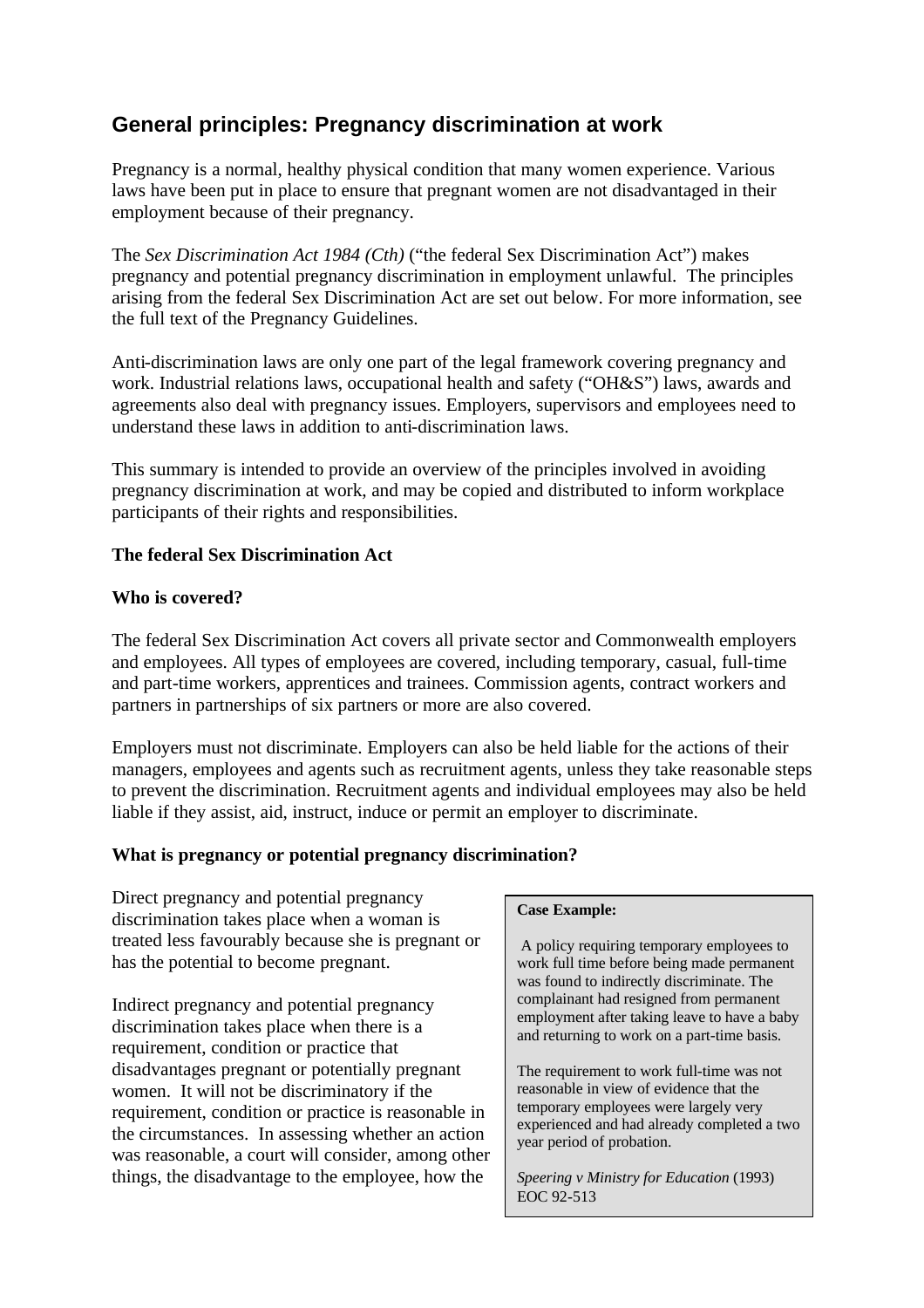disadvantage could be overcome and whether it is proportionate to what an employer sought to achieve.

Under the federal Sex Discrimination Act, the term "pregnancy" refers to the time when a woman is carrying a foetus, as well as physical characteristics of pregnancy such as having a large abdomen and tiredness. The term "potential pregnancy" refers to being capable of having children, a situation where a woman has expressed a desire to have children or when a woman is likely or is perceived to be likely to become pregnant.

An act of pregnancy discrimination may also be sex discrimination or discrimination on the ground of family responsibilities, depending on the circumstances.

# **When is discrimination unlawful?**

The following principles help identify how to avoid discrimination at each stage of the employment relationship.

# **Recruitment**

- Pregnant or potentially pregnant women must be treated the same as any other potential employee during the recruitment process.
- To avoid discrimination, employers and employment agencies should seek the best applicant for the job based on merit, regardless of pregnancy or potential pregnancy.
- Assumptions about the capacities of pregnant women and mothers of young children should not intrude upon the recruitment process.

#### **Case example:**

An organisation refused to employ a woman as a trainee pilot because of the possibility of absences due to possible future pregnancy. Although the woman was rated highly at the interview, the organisation argued that it could not justify the investment in training if it was likely the woman would have children later.

The organisation was found to have discriminated against the woman.

*Wardley v Ansett Industries (Operations) Pty Ltd* (1984) EOC 92-002

- Always ask questions that are job specific. Avoid asking applicants about whether they have or want to have children. Rather, ask questions about ability to travel or complete a project within the given timeframe.
- If a pregnant applicant is genuinely unable to perform the requirements of the job, it is not discriminatory to refuse her the job.

#### **Using recruitment agents?**

To prevent discrimination in recruitment, employers should tell recruitment agents that they expect the best job candidates to be interviewed, irrespective of pregnancy or potential pregnancy.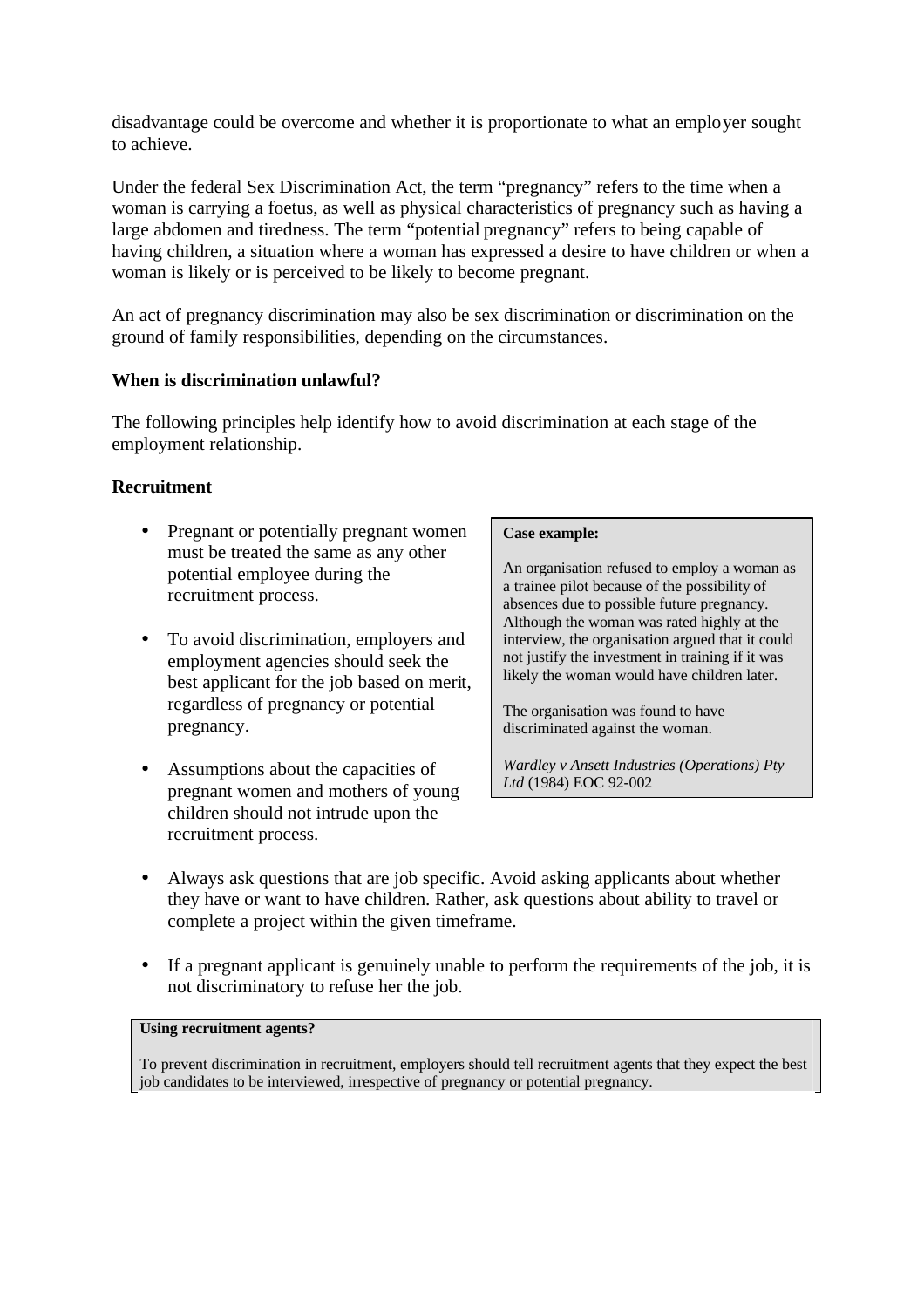# **Employment**

- Pregnant or potentially pregnant employees should be treated in a fair and equitable manner. Employers should not reduce an employee's terms and conditions or deny other benefits on the basis of pregnancy or potential pregnancy.
- Where necessary, employers should make all reasonable adjustments to the workplace to accommodate the normal effects of pregnancy. Employers need to discuss the issues with the pregnant employee to find solutions.

#### **Case example:**

A convention supervisor was transferred to a telephonist position (at the same salary) because she was pregnant. Her employer said that it did not look good for a pregnant woman to be carrying film projectors and raised other OH&S issues.

Although the employee's salary remained the same, the employer was found to have discriminated, as it had demoted the employee because of her pregnancy. The Tribunal was also satisfied that the employee was able to carry out her duties safely.

*Duggan v Shore Inn Pty Ltd* (1992) EOC 92-457

- Where medical issues are associated with a pregnancy or legitimate OH&S issues arise, employers should make reasonable adjustments in the workplace to allow pregnant employees to continue to work.
- It is not discriminatory to accommodate an employee who is pregnant.
- In limited cases where medical or OH&S issues cannot be resolved, an employer may need to temporarily transfer a pregnant employee.
- Constant references to an employee's pregnancy, touching her stomach and badgering her about whether she is "really" planning to come back to work are likely to amount to discrimination.
- When an employee has had her position adjusted in some way because of her pregnancy, her benefits should remain the same, although her salary may alter if her hours decrease.

#### **Simple measures can prevent discrimination.**

Depending on the workplace, simple measures to accommodate pregnancy can include:

- adequate toilet breaks;
- providing larger uniforms or not requiring pregnant women to wear uniforms;
- providing seating.

In some cases an assessment of exposure to hazardous materials will be required and managed in a nondiscriminatory way.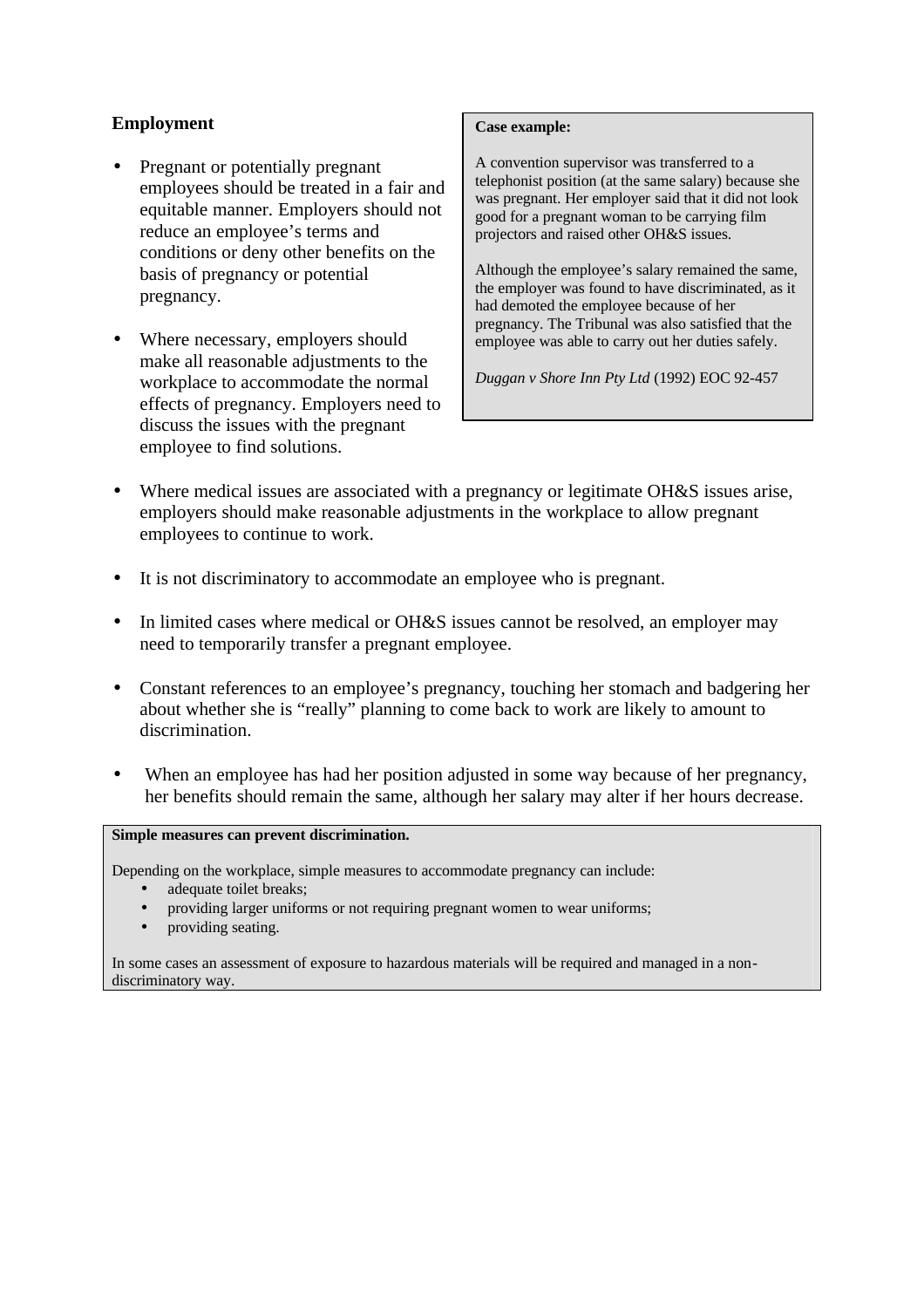# **Leave**

- Minimum maternity leave provisions are set in industrial relations laws, awards and agreements. Employee entitlements and notice requirements should be checked as they differ from workplace to workplace.
- Minimum leave entitlements for non-casual employees include:
	- up to 12 months unpaid maternity leave after 12 months service; and
	- access to sick leave when ill during pregnancy.
- Some casuals qualify for unpaid maternity leave.
- Pregnant employees who do not qualify for maternity leave are still protected by the federal Sex Discrimination Act. Employers and employees can negotiate a fair and reasonable period of leave for those who do not qualify for maternity leave.
- Employers and co-workers should not assume that pregnant employees will automatically take 12 months maternity leave, as women take varying amounts. Some women take no maternity leave at all, preferring to utilise paid annual leave or long service leave.
- Generally, employees are entitled to return to their former position after maternity leave.

#### **Employers can help prevent discrimination by:**

- Advising pregnant employees of their rights and responsibilities in relation to maternity and sick leave.
- Having policies and procedures for managing maternity leave, including how the employee and employer can keep in touch during the leave.
- Developing an information kit on maternity leave for employees and managers.

### **Dismissal and retrenchment**

- An employer cannot dismiss or retrench an employee because she is pregnant or has the potential to become pregnant, even if this reason is only one of the reasons for her dismissal.
- An employer may dismiss or retrench an employee if the decision is based on reasons *other than pregnancy* such as:
	- genuine financial or operational reasons;
	- poor or inadequate work performance; or
	- serious or wilful misconduct.

#### **Restructuring?**

Remember to advise and consult your employees on maternity leave if the organisation is undergoing a restructure.

Redundancy arrangements should be offered to an employee on maternity leave in the same way it is offered to other employees.

Just because an employee is pregnant or on maternity leave, does not mean she will want to be made redundant.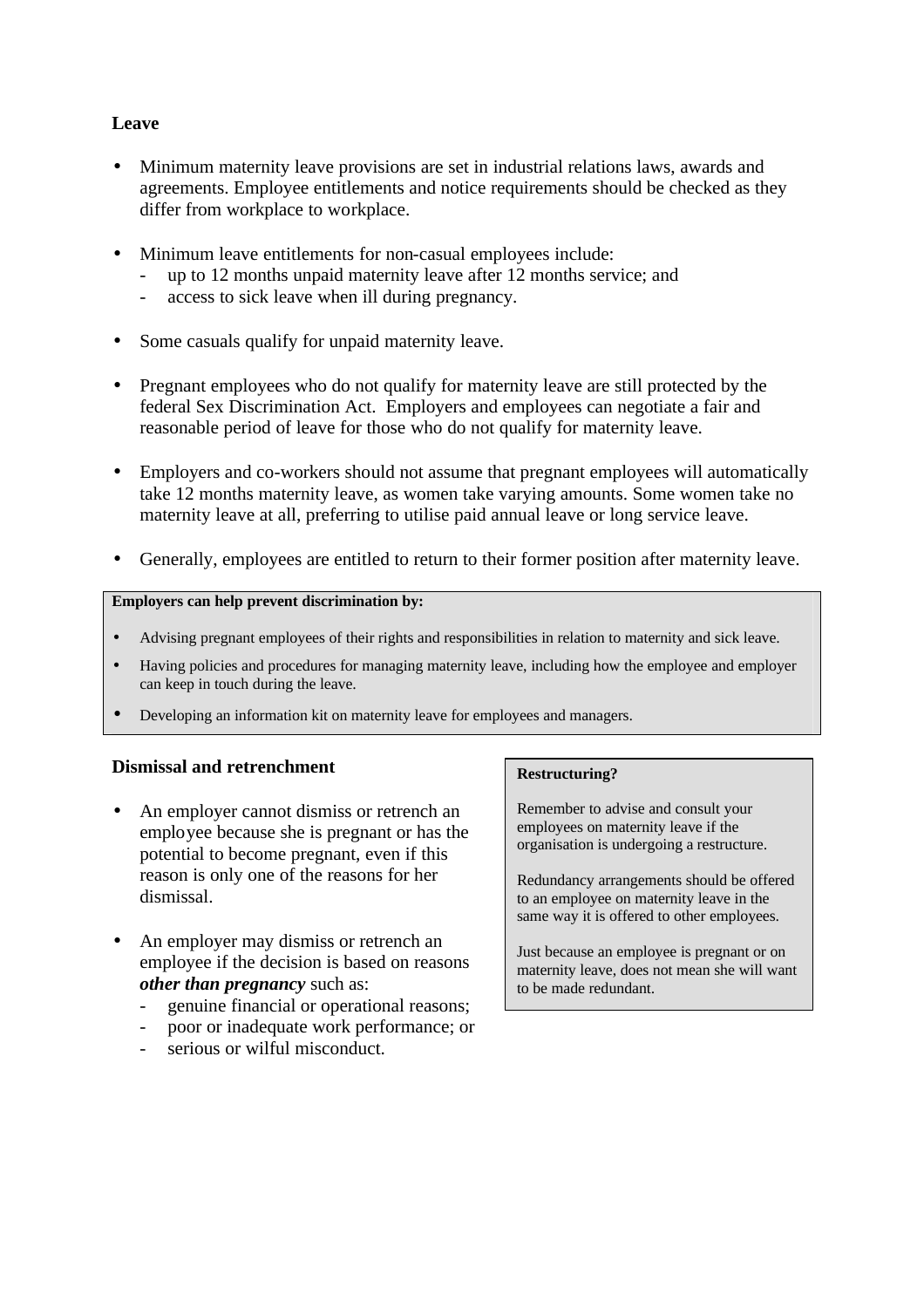**Case example:**

Following a restructure, an employee was transferred to new duties on return from maternity leave without consultation. The Hearing Commissioner found that the complainant's pregnancy was a factor in the change of duties. This was because the pregnancy led to her being on maternity leave and the restructuring occurred without consultation during this time. The conduct of the employer was found to be unlawful sex discrimination.

*Gibbs v Australian Wool Corporation* (1990) EOC 92-327

### **How can pregnancy friendly policies help?**

Effective anti-discrimination policies can limit employer liability in the event of a complaint, as they demonstrate the employer taking steps to prevent acts of discrimination.

Policies aimed at achieving a balance between work and family life can also benefit organisations through, for example, increased productivity and staff retention.

Writing a policy need not be difficult. Start with a document explaining what constitutes pregnancy and potential pregnancy discrimination, stating that it will not be tolerated and inform all workplace participants of the action that will be taken if discrimination occurs. A good policy will also include information about maternity leave and how the organisation manages pregnancy related issues such as OH&S.

Once a policy is developed, it should not be left to languish on a file or intranet. For effective implementation and employer protection, the policy must be well communicated. Education of all parties is required if anti-discrimination laws and the organisation's policy are to be adhered to.

**Remember that the facts of each situation will determine whether unlawful discrimination has occurred. If in doubt, refer to the full text of the Pregnancy Guidelines and talk to your Human Resources or Industrial Relations adviser. You could also contact the Human Rights and Equal Opportunity Commission's Complaints Infoline on 1300 656 419.**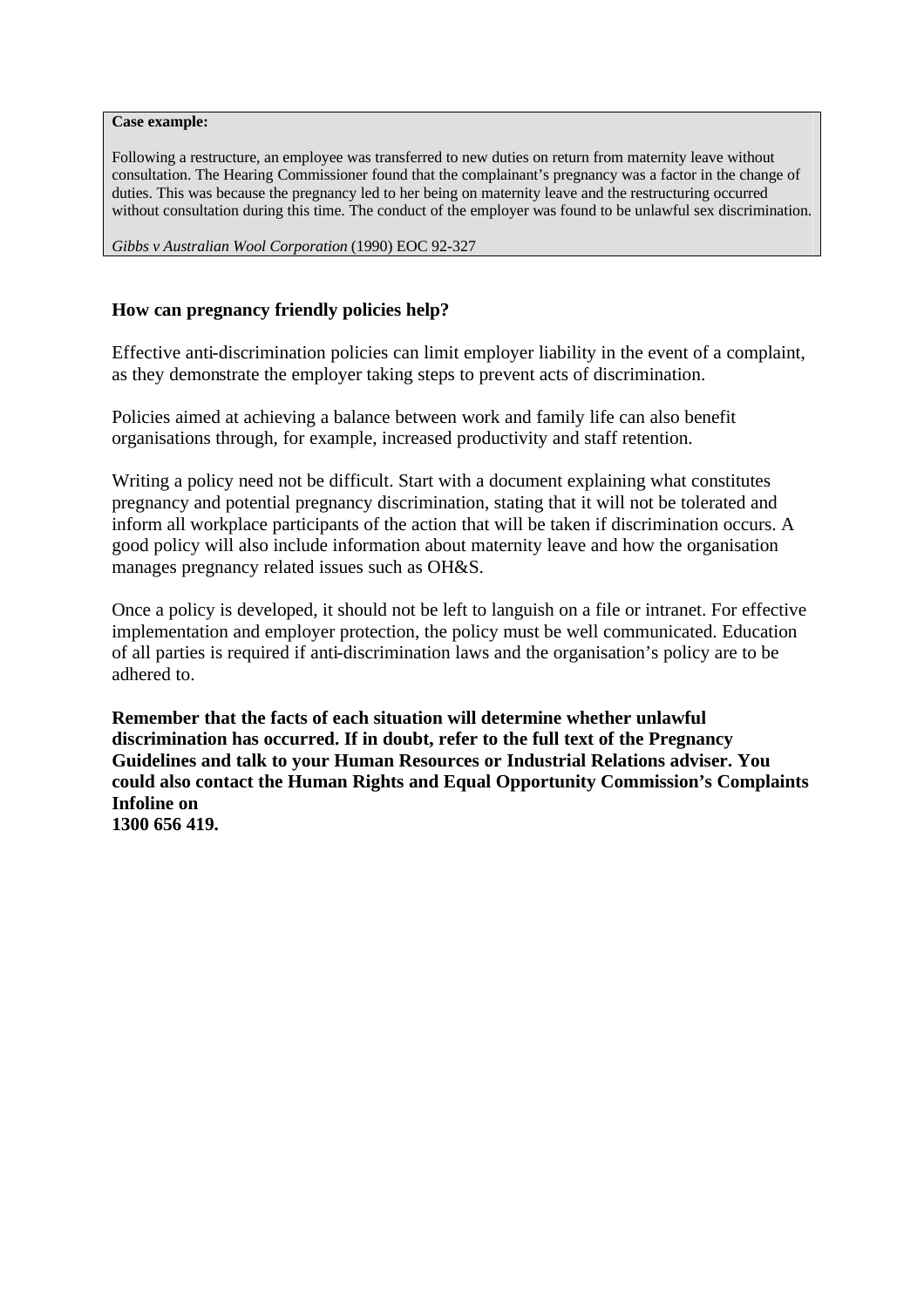# **PREGNANCY DISCRIMINATION AT WORK**

- 1. Introduction
	- 1.1 The federal Sex Discrimination Act
	- 1.2 Policies and procedures
	- 1.3 The legal framework

### 2. Recruitment

- 2.1. Non-discrimination in recruitment
- 2.2. When it is not discriminatory to refuse employment?
- 2.3. Who is liable for discrimination in recruitment?
- 2.4. Advertising employment vacancies
- 2.5. Job applications
- 2.6. Questions at interview
- 2.7. Medical examinations to determine pregnancy

### 3. Employment

- 3.1. Equity for employees who are pregnant
- 3.2. Adjustments for employees who are pregnant
- 3.3. Leave
- 3.4. Return to work after maternity leave
- 3.5. Preventing unlawful harassment
- 3.6. Other issues
- 4. Dismissal and retrenchment
	- 4.1. Retrenchment
	- 4.2. Dismissal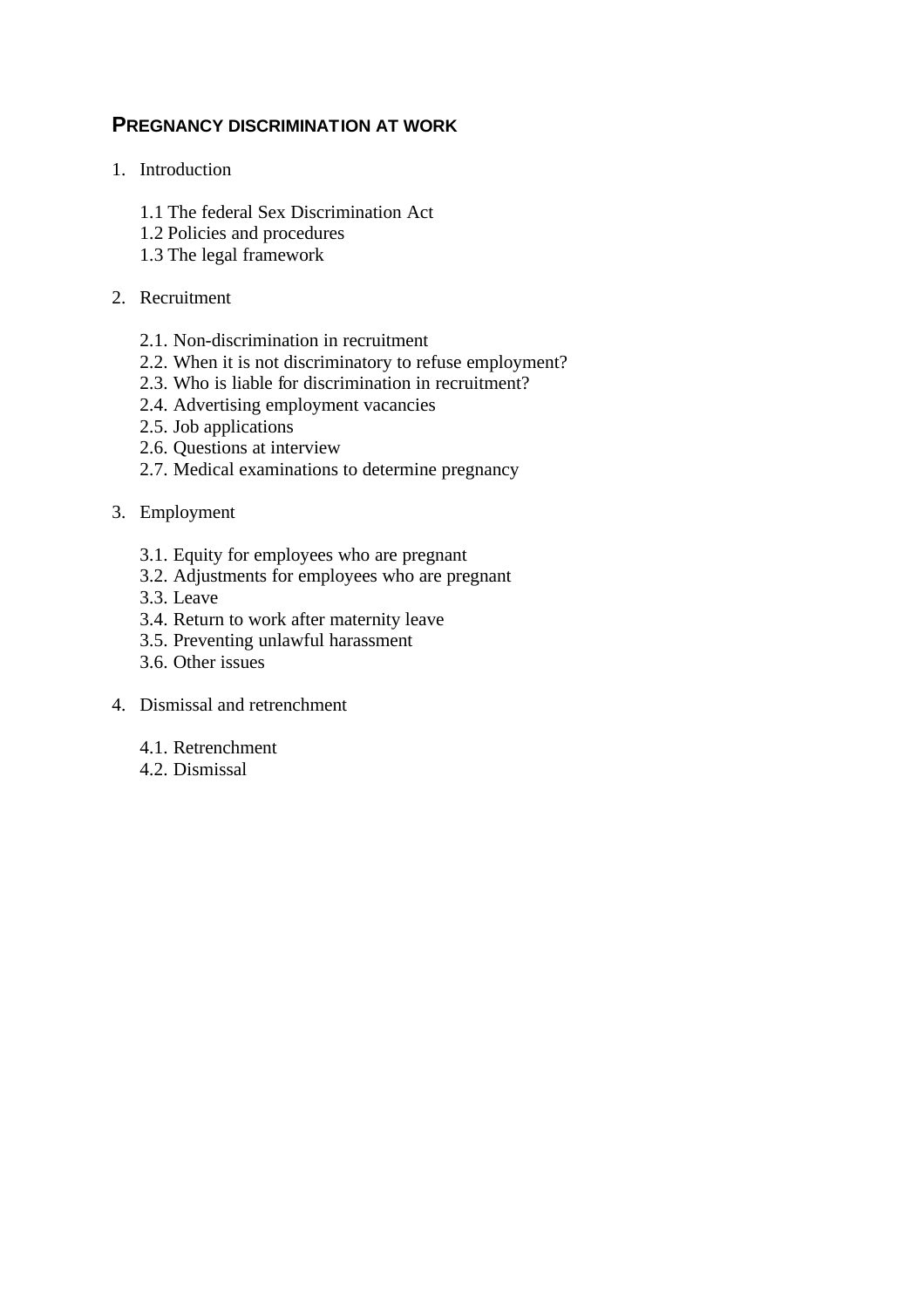# **1. Introduction**

These Guidelines offer advice on preventing pregnancy discrimination in the workplace. They outline the law and provide practical suggestions and examples.

The Guidelines cover issues of pregnancy discrimination through all aspects of the employment relationship, including recruitment, employment and dismissal.

The Guidelines are followed by additional information for reference purposes:

Appendix A: Definitions and case law Appendix B: Pregnancy policies and procedures Appendix C: Which law; which forum?

# **1.1 The federal Sex Discrimination Act**

Pregnancy is a normal, healthy physical condition that many women experience. Various laws have been put in place to ensure that pregnant and potentially pregnant women are not disadvantaged in their employment because of pregnancy or potential pregnancy.

The *Sex Discrimination Act 1984* (Cth) ("the federal Sex Discrimination Act") makes pregnancy and potential pregnancy discrimination in employment unlawful.

### **Who is covered by the federal Sex Discrimination Act?**

The federal Sex Discrimination Act covers employers and employees in all States and Territories.<sup>1</sup>

All types of employees are covered, including temporary, casual, full-time and part-time workers, apprentices and trainees. Commission agents, contract workers and partners in partnerships of at least six partners are also covered. References to employees throughout the Guidelines include all these workplace participants, except where otherwise stated.

Employers must not discriminate. Employers can also be liable for the discriminatory actions of their managers, employees and agents, such as recruitment agents, unless they take reasonable steps to prevent the discrimination.

# **When does discrimination take place?**

Direct pregnancy discrimination and potential pregnancy discrimination take place when a woman is treated less favourably because she is pregnant or is potentially pregnant.<sup>2</sup>

Indirect pregnancy and potential pregnancy discrimination take place when there is a requirement, condition or practice that disadvantages pregnant or potentially pregnant women, and when the requirement, condition or practice is not reasonable in the circumstances. In assessing whether an action is reasonable, a court will consider, among

 1 With the exception of State Government employment: section 13 *Sex Discrimination Act 1984* (Cth).

<sup>&</sup>lt;sup>2</sup> See discussion in Appendix A at pages 32-34.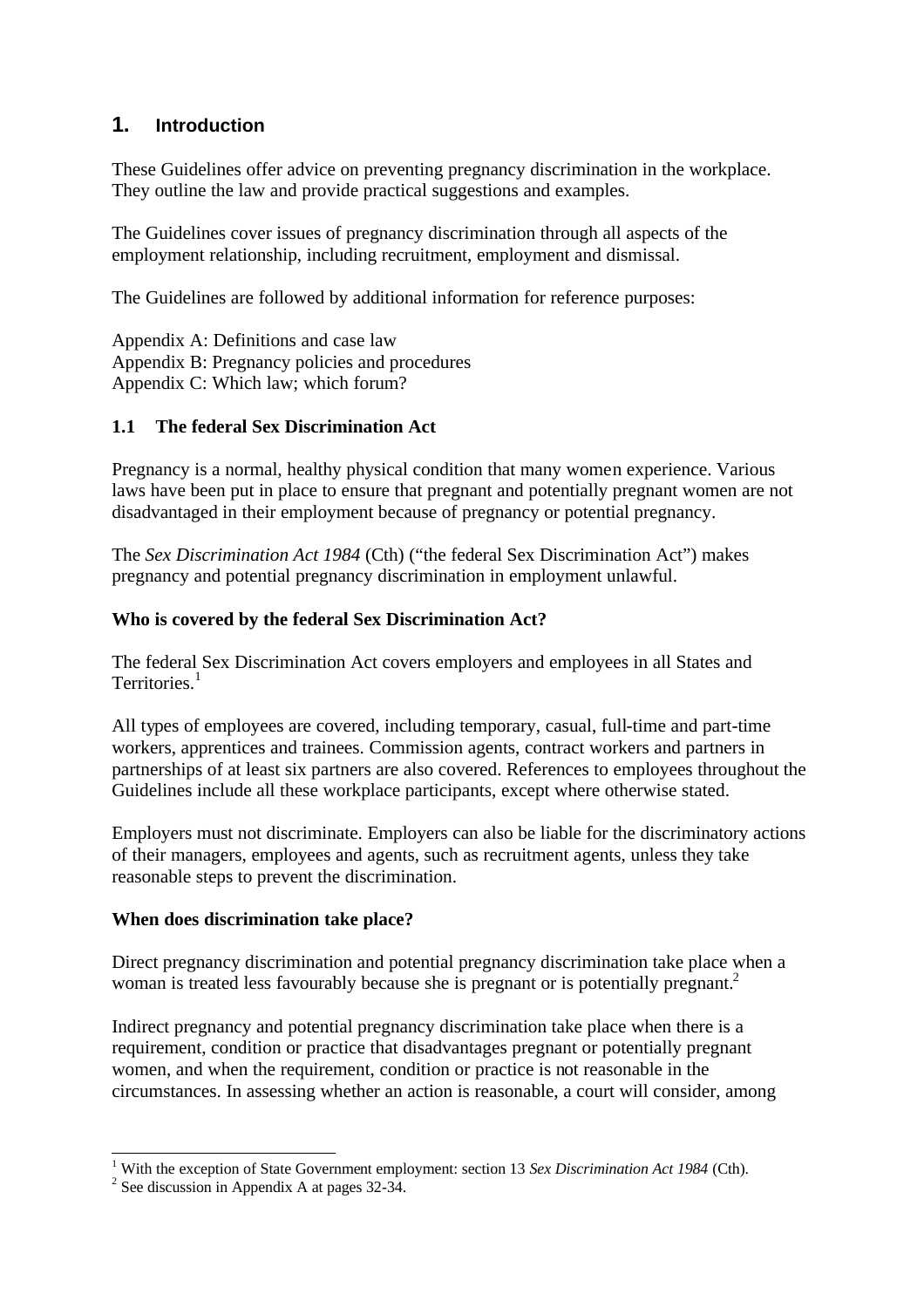other things, the disadvantage to the employee, how the disadvantage could be overcome and whether it is proportionate to what an employer sought to achieve.<sup>3</sup>

### **What is meant by pregnancy and potential pregnancy?**

Pregnancy includes the time when a woman carries a foetus, as well as physical characteristics of pregnancy such as having a large abdomen and tiredness. Potential pregnancy includes being capable of having children, a woman expressing a desire to have children or a woman being likely or being perceived as likely to become pregnant.<sup>4</sup>

Prohibitions on pregnancy and potential pregnancy discrimination apply irrespective of the marital status or age of an employee.

### **Does the federal Sex Discrimination Act require employers to accommodate pregnancy?**

To avoid indirect discrimination employers may need to make some changes to the workplace or to the conditions under which a pregnant employee is employed. The Guidelines refer to this as accommodation or adjustment. For example, employers may need to accommodate pregnant employees by providing seating where this will assist employees to continue working.

Pregnancy discrimination often occurs because people make automatic assumptions about pregnant employees requiring different treatment. However, most pregnant employees carry out their work in the same way they did before they were pregnant.

The federal Sex Discrimination Act protects employers who provide benefits to women who are pregnant. It is not discriminatory to provide rights and privileges in connection with pregnancy and childbirth.<sup>5</sup>

# **Other relevant grounds of discrimination**

An act of pregnancy discrimination may also be sex discrimination or discrimination on the ground of family responsibilities. While this publication focuses on pregnancy and potential pregnancy discrimination, employers and employees are advised to seek information on other areas and grounds of discrimination under the federal Sex Discrimination Act that may apply.

More information on this can be found in Appendix A.

# **1.2 Policies and procedures**

A good way for employers to demonstrate compliance with the obligations of the federal Sex Discrimination Act and to avoid discrimination against pregnant or potentially pregnant employees is through the development of policies and procedures dealing with pregnancy issues.

All employers regardless of size or industry type can benefit from developing policies. Effective anti-discrimination policies can minimise employer liability in the event of a

<sup>&</sup>lt;sup>3</sup> See discussion in Appendix A at pages 34-36.

<sup>4</sup> See discussion in Appendix A at pages 31-32

<sup>5</sup> Section 31 *Sex Discrimination Act 1984* (Cth).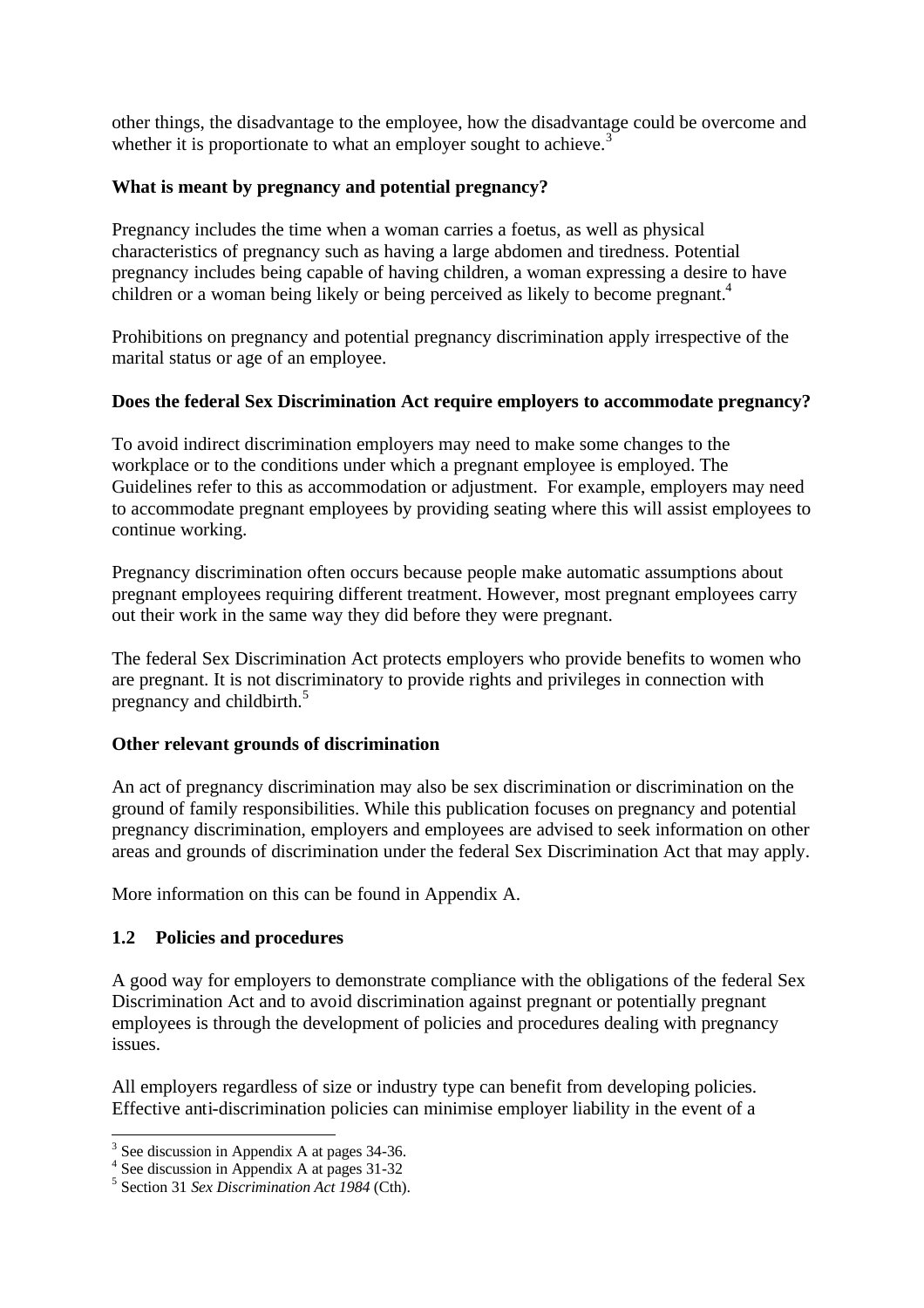complaint, as they are evidence of the employer taking reasonable steps to prevent acts of discrimination.

Specific policies may be developed to deal with pregnancy or potential pregnancy, or existing policies can incorporate a position in relation to pregnancy or potential pregnancy.

Appendix B provides guidance on developing policies and procedures to prevent and, if necessary, respond to pregnancy discrimination.

# **1.3 The legal framework**

These Guidelines detail principles which have been developed, based on case law and the terms of the federal Sex Discrimination Act, for each stage of the employment relationship.

Where relevant the Guidelines indicate overlaps with State and Territory anti-discrimination, industrial relations and occupational health and safety ("OH&S") legislation. Common provisions in awards and agreements relevant to pregnancy and potential pregnancy discrimination are also mentioned. These Guidelines, however, should not be taken as a comprehensive discussion of these provisions. Independent legal advice should be sought where necessary.

Appendix C summarises the interaction between these laws.

# **2. Recruitment**

### **Principles**

- Pregnant or potentially pregnant women must be treated the same as any other potential employee during the recruitment process.
- To avoid discrimination, employers and employment agencies should seek the best applicant for the job based on merit, regardless of pregnancy or potential pregnancy.
- Assumptions about the capacities of pregnant women and mothers of young children should not intrude upon the recruitment process.
- Always ask questions that are job specific. Avoid asking applicants about whether they have or want to have children. Rather, ask questions about ability to travel or complete a project within the given timeframe.
- If a pregnant applicant is genuinely unable to perform the requirements of the job, it is not discriminatory to refuse her the job.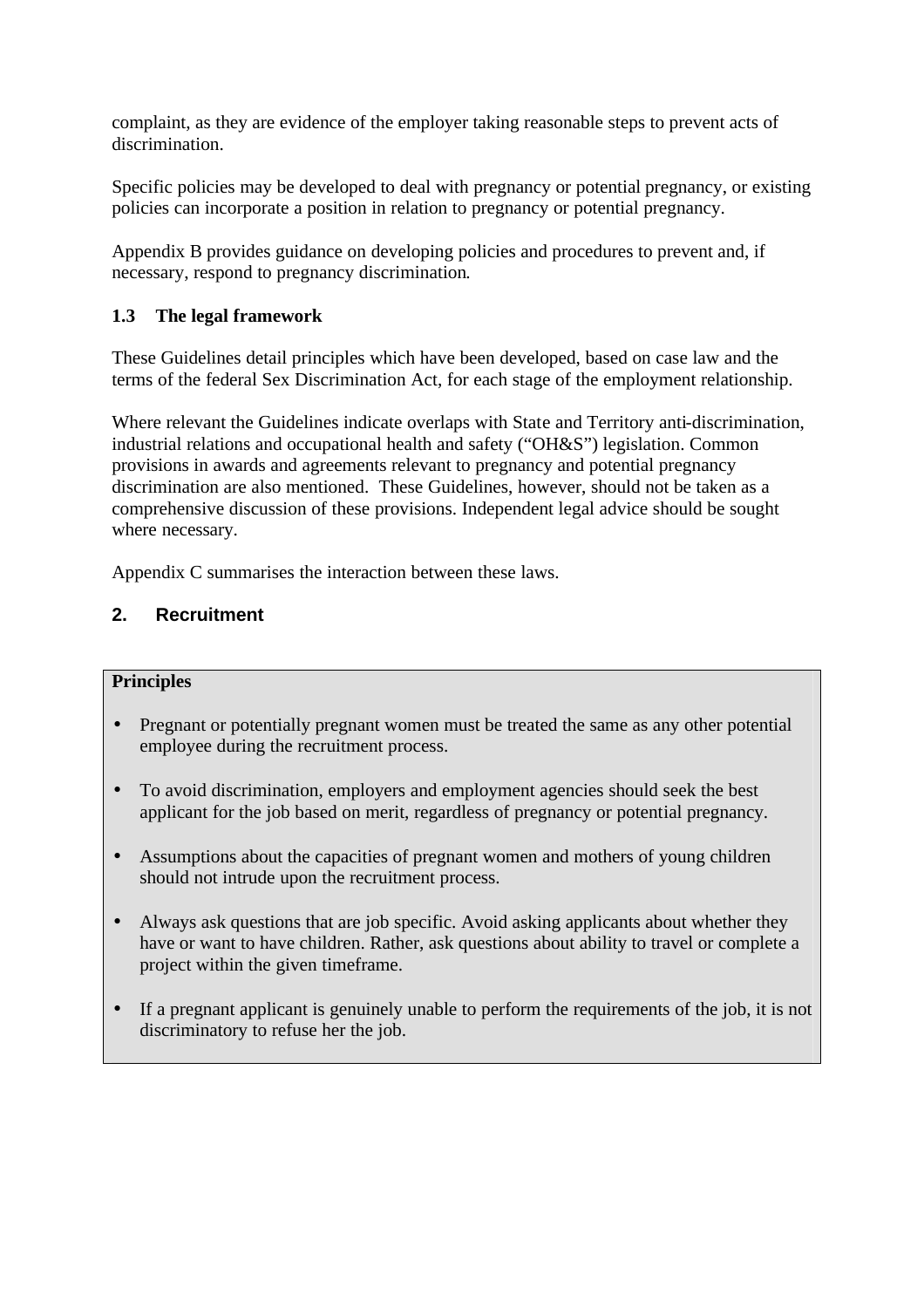# **2.1 Non-discrimination in recruitment**

The federal Sex Discrimination Act makes it unlawful for an employer to discriminate against a person on the ground of pregnancy or potential pregnancy during the recruitment process.<sup>6</sup> Pregnancy discrimination in recruitment can occur when an applicant is not given an opportunity to apply for a position, or is not offered a position because she is pregnant. Potential pregnancy discrimination in recruitment can occur when a woman is not given an opportunity to apply for a position, or is not offered a position because she may become pregnant in the future.

Recruitment processes include:

• seeking applications;

 $\overline{a}$ 

- standard application forms;
- any system used for selection, including psychological testing, interviews, group assessments, bonding exercises etc;
- the conduct of selection processes;
- short listing applicants; and
- the final selection and hiring of successful applicants.

Recruitment processes should ensure all potential applicants understand the specific requirements of the job.

Applicants should be selected on merit-based attributes such as skills, experience, qualifications and aptitude. If an applicant is less qualified or is unable to perform the predetermined requirements of the position, it is not discriminatory to refuse her the position. In only very limited cases will pregnancy have any effect on an applicant's capacity to carry out the requirements of the position. Pregnancy is a normal, healthy physical condition.

Employers must not discriminate against existing employees when filling internal positions. Pregnant and potentially pregnant employees must not be discriminated against when decisions about promotions, transfers and existing or new positions with the same employer are being made.

# **2.2 When it is not discriminatory to refuse employment**

In very limited situations it may not be discriminatory to refuse to employ, promote or transfer an applicant who is pregnant. For example:

- if an applicant is not able to adequately perform the duties required for the position due to a medical condition: <sup>7</sup>
- where there are OH&S issues in the workplace that cannot be resolved due to the pregnancy; or

<sup>6</sup> Section 14(1) *Sex Discrimination Act 1984* (Cth). See also sections 15(1), 16(1), 17(1) *Sex Discrimination Act 1984* (Cth), covering other workplace relationships.

<sup>7</sup> If the medical condition is a disability, an employer would be required to consider the *Disability Discrimination Act 1992 (*Cth*)*, which requires employers to consider the inherent requirements of the job or whether reasonably accommodating the person would cause unjustifiable hardship. These provisions do not apply to promotion or transfer.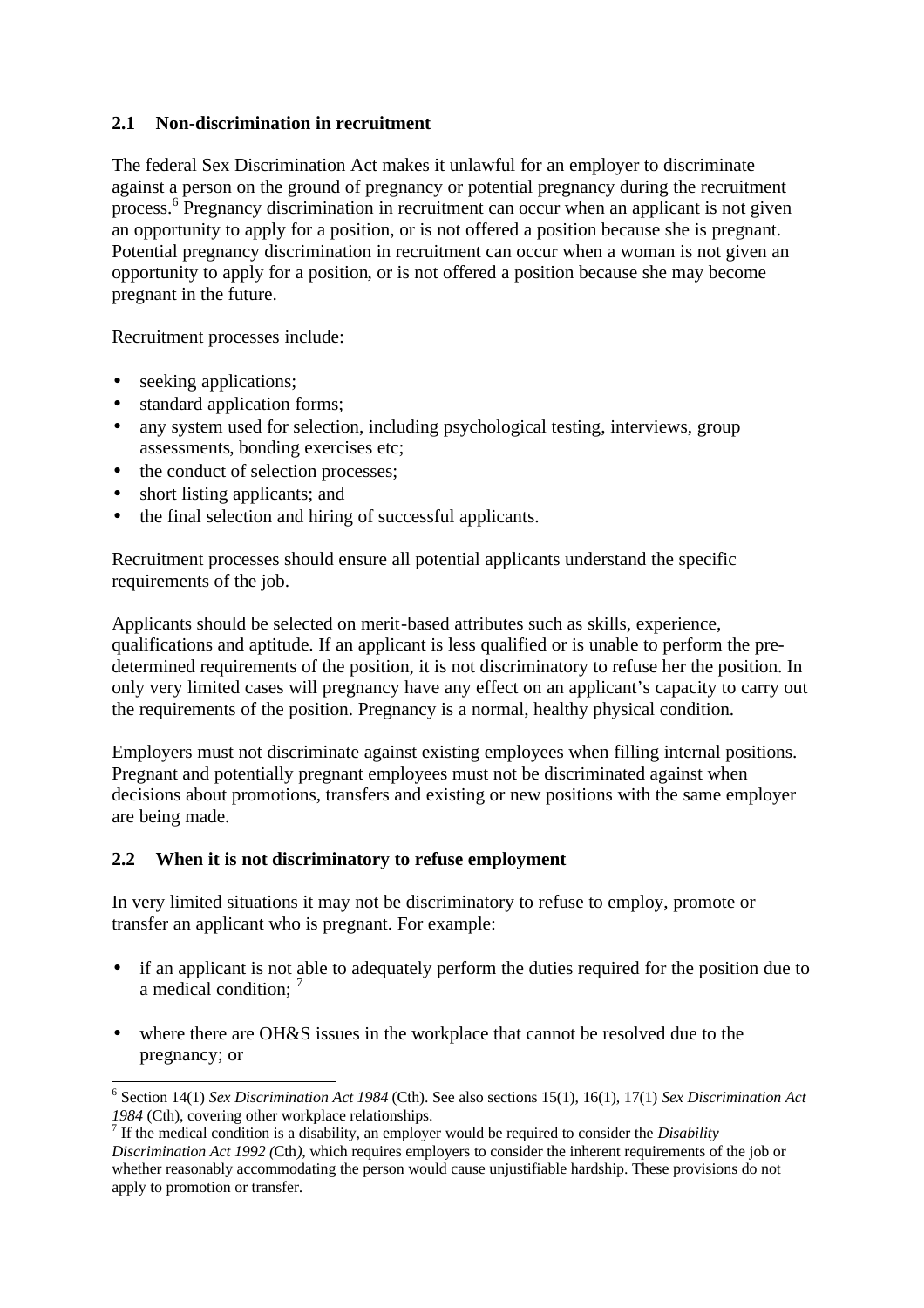• if the position requires completion of a specific project and the applicant would be unable to meet the absolute timeframes of the project.

Before an employer refuses an applicant employment on the basis of OH&S or medical issues the employer should proceed with caution. Obtaining a medical report and contacting the relevant State or Territory OH&S organisation,<sup>8</sup> could assist in avoiding discrimination. All reasonable options for accommodating the applicant should first be considered. See discussion below at pages 16-19.

In NSW, anti-discrimination legislation allows an employer to discriminate against a pregnant woman during recruitment, in limited circumstances.<sup>9</sup> The federal Sex Discrimination Act does not provide an exemption of this type and an employer in NSW may be the subject of a complaint under the federal law,<sup>10</sup> even if they are complying with the NSW law.

# **2.3 Who is liable for discrimination in recruitment?**

Employers and employment agencies may both be liable for discrimination in recruitment.

### **Employment and recruitment agencies**

Employment and recruitment agencies are liable for discriminatory hiring practices even if they are acting on behalf of, or following the directions of, a client.<sup>11</sup>

### **Employers**

When contracting an agency to advertise, search for and select prospective employees, an employer would be well advised to require the agency to adhere to and adopt nondiscriminatory processes. This will help employers avoid being held jointly liable with the agency for any acts of discrimination during the recruitment process.

An employer may also be liable for the discriminatory actions of its employees or agents who recruit others on behalf of the employer, unless the employer took all *reasonable steps* to prevent the employee or agent from doing the discriminatory acts.<sup>12</sup>

*Reasonable steps* might include the employer making it clear that the best applicants for the position are to be short listed irrespective of pregnancy or potential pregnancy. It could also include a review of recruitment and selection procedures, particularly with respect to interview questions asked.

More information is contained in Appendix A at pages 36-37.

 $\overline{a}$ 

 $8$  See contact list at page 67.

<sup>9</sup> Section 25(1A) *Anti-Discrimination Act 1977* (NSW).

<sup>10</sup> Except for NSW State Government employment: section 13 *Sex Discrimination Act 1984* (Cth).

<sup>&</sup>lt;sup>11</sup> Section 105 *Sex Discrimination Act 1984* (Cth) would make a recruitment or employment agent liable if they caused, instructed, induced, aided or permitted an employer to do an act that was unlawfully discriminatory. This may also be the case for recruitment and employment where the contracting organisation is offshore and providing instructions from an office offshore, as long as the part of the recruitment process that was discriminatory was conducted in Australia.

<sup>&</sup>lt;sup>12</sup> Section 106 *Sex Discrimination Act 1984* (Cth).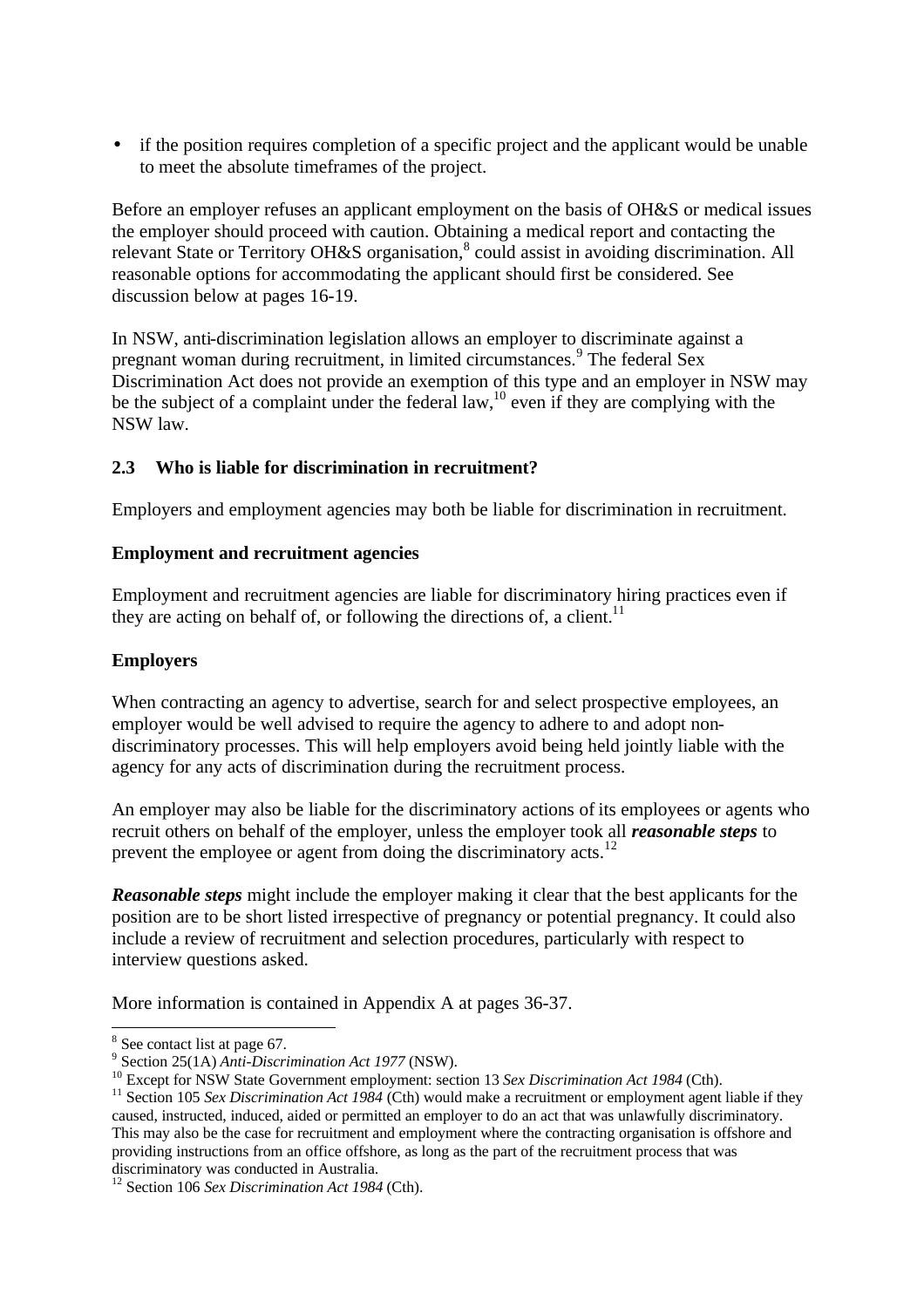# **2.4 Advertising employment vacancies**

Under the federal Sex Discrimination Act, it is an offence to publish or display an advertisement or notice for a position of employment that indicates an intention to discriminate. It is also an offence to cause or permit such an advertisement or notice to be published or displayed.<sup>13</sup>

An advertisement or notice includes publicly or privately distributed notices in a wide variety of forms and by a wide variety of mediums, including advertisements placed on the Internet or notice boards.<sup>14</sup>

At every stage of recruitment advertising, all parties involved may be held liable for discriminatory advertisements, including:

- the *employer* who authorises the terms of the advertisement;
- the *recruitment agency* that writes and places the advertisement; and
- the *newspaper* or other medium that publishes or displays the advertisement.

There are also State and Territory anti-discrimination laws that cover discrimination in advertising.<sup>15</sup>

### **2.5 Job applications**

Generally, job applicants are not required by law to include information regarding their sex, age, marital status, pregnancy or potential pregnancy, in job applications. If such information is provided, employers should not use it to evaluate applicants.<sup>16</sup> Sound recruitment practices generally do not include the need to ask for this type of information and not doing so removes any suspicion of discriminatory use.

### **2.6 Questions at interview**

 $\overline{a}$ 

Employers need to ensure that interviews and selection processes are not based on, or influenced by, stereotypical assumptions about pregnant employees or women who may potentially become pregnant. For example, employers should not make assumptions about the length of maternity leave that individual women want, or that women with young children would not be able to travel extensively to undertake job commitments.

To avoid discrimination, sound management may include:

<sup>&</sup>lt;sup>13</sup> Section 86 *Sex Discrimination Act 1984* (Cth). Further information on advertising is contained in the Human Rights and Equal Opportunity Commission brochure *Guidelines for writing and publishing recruitment advertisements: How the Sex Discrimination Act affects you.*

<sup>14</sup> Section 86(2) *Sex Discrimination Act 1984* (Cth).

<sup>&</sup>lt;sup>15</sup> Section 103(1) *Equal Opportunity Act 1984* (SA); it is a defence to a prosecution to prove that the defendant believed on reasonable grounds that the publication did not indicate an intention to do an unlawful act: Section 103(2). Sections 195 and 197 *Equal Opportunity Act 1995* (Vic); it is a defence to a prosecution to prove that the defendant took reasonable precautions to prevent the publication or display: section 196. Section 68 *Equal Opportunity Act 1984* (WA); section 20 *Anti-Discrimination Act 1998* (Tas); section 69 *Discrimination Act 1991* (ACT); section 127(1) *Anti-Discrimination Act 1991* (Qld); and section 109(1) *Anti-Discrimination Act 1992* (NT).

<sup>16</sup> Section 27(1) *Sex Discrimination Act 1984* (Cth).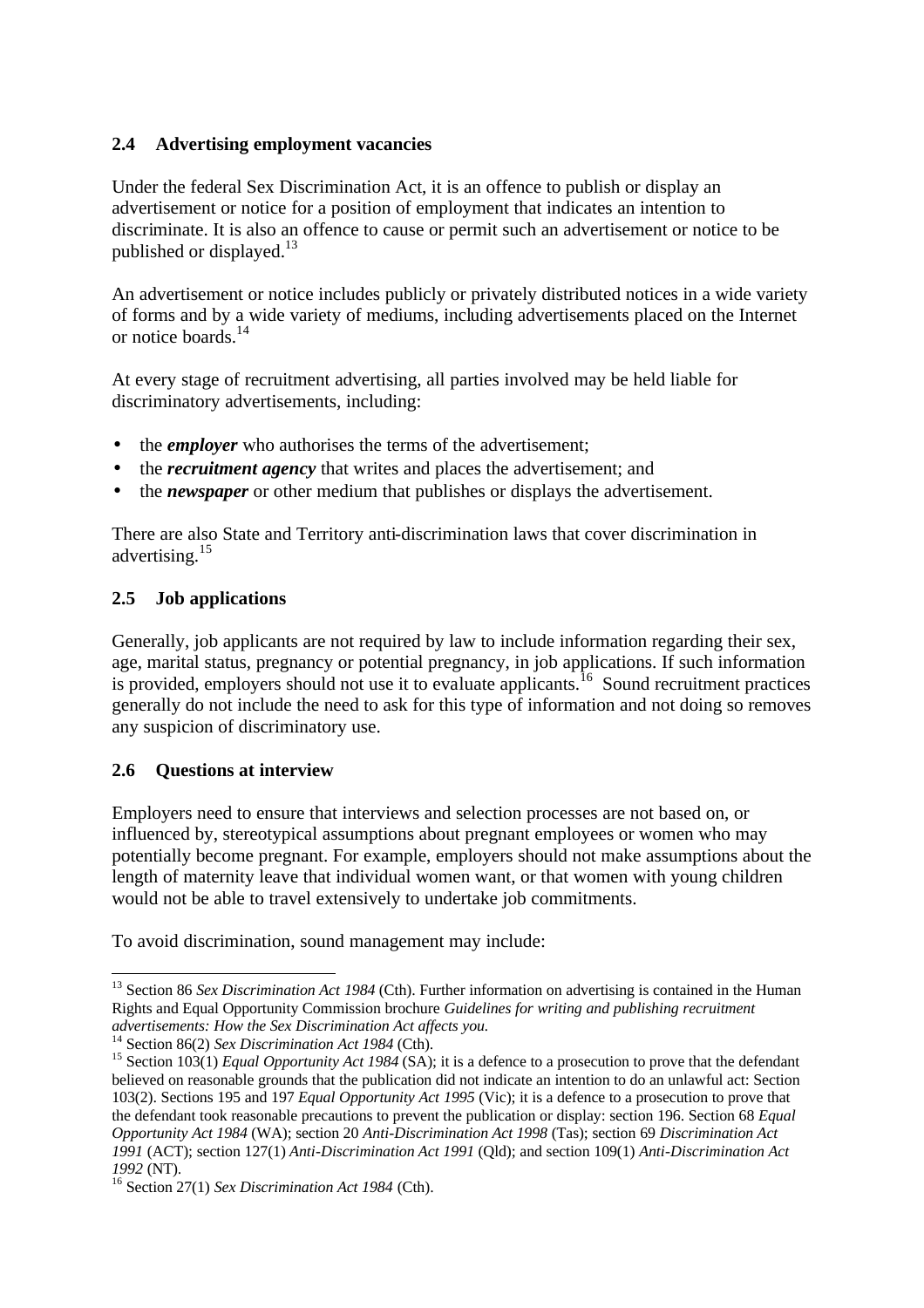- asking only those questions relevant to the inherent requirements of the job; and
- developing a series of questions that can be asked of each applicant, irrespective of whether the applicant is male or female.

### **Workplace examples:**

### **Short and fixed term contracts**

When recruiting for a fixed-term time-bound project, such as hiring an accountant to implement a new accounts system by the end of the financial year or employing an events manager for an upcoming conference, it would be appropriate to ask the applicant if they have any obligations that would prevent them from undertaking the duties in the period required.

# *Inappropriate question: Are you pregnant?*

*Appropriate question***:** *Will you be available to complete the project within the deadlines that have been set?*

# **Jobs with extensive travel**

It should not be assumed that a pregnant employee could not be employed in a position requiring extensive travel. The information that could be properly sought by the employer is, for example, the applicant's ability to effectively communicate with people in different regions, including any possible limits on the applicant's ability to travel. The employer should consider options that can accommodate temporary inability to travel, including telephone and video-conferencing.

*Inappropriate question: Are you planning to start a family?*

*Appropriate question: The position will require regular travel for periods ranging from overnight to one week. Are you able to undertake this travel?*

# **2.7 Medical examinations to determine pregnancy**

In practice, it is very rare for medical information about pregnancy to be relevant to recruitment. Good employment practice would only require this information where there are legitimate and documented OH&S concerns associated with a particular job. Information from medical examinations must strictly be used in a non-discriminatory manner and remain confidential.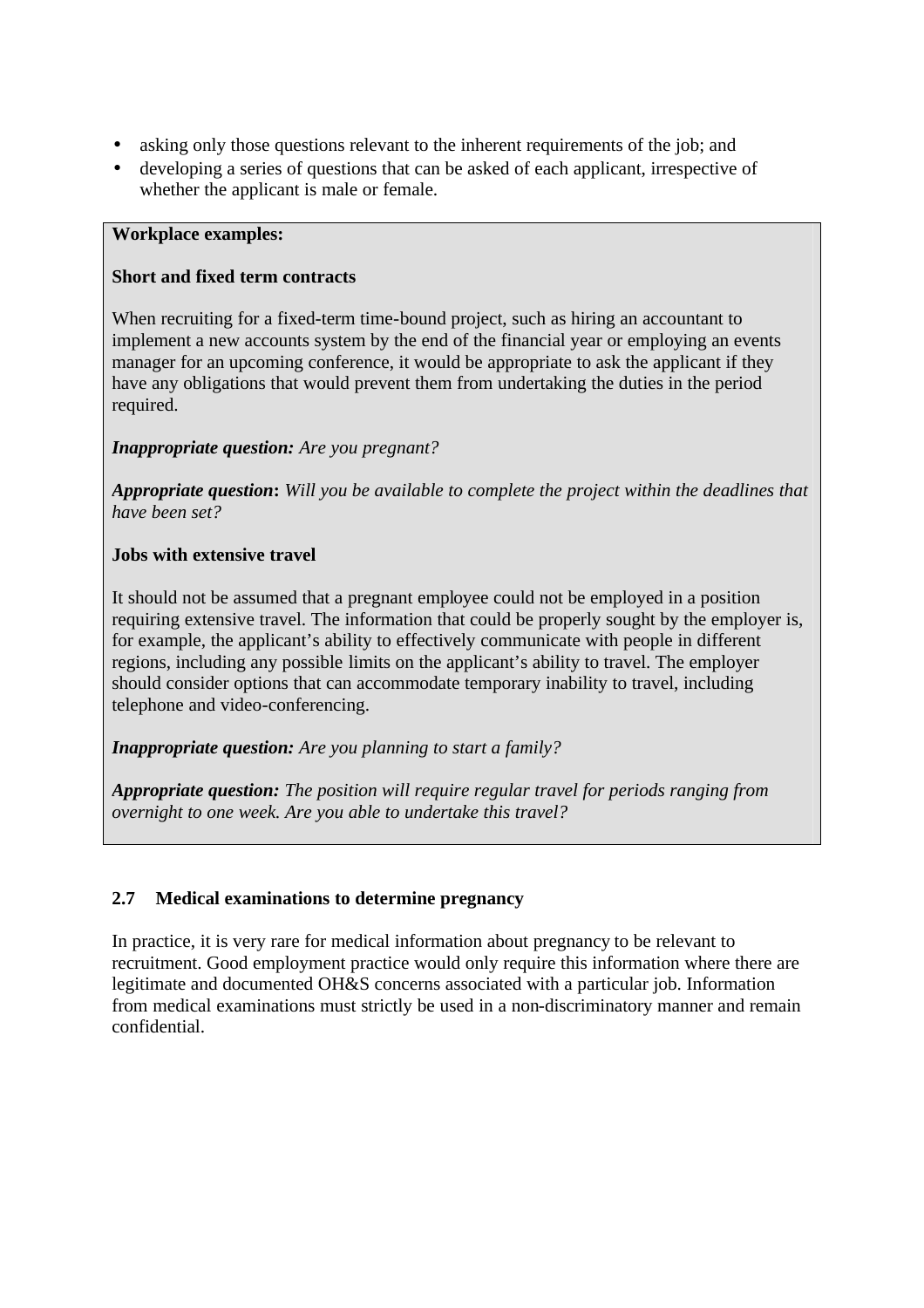# **3. Employment**

# **Principles**

- Pregnant or potentially pregnant employees should be treated in a fair and equitable manner. Employers should not reduce an employee's terms and conditions or deny other benefits on the basis of pregnancy or potential pregnancy.
- Where necessary, employers should make all reasonable adjustments to the workplace to accommodate the normal effects of pregnancy. Employers need to discuss the issues with the pregnant employee to find solutions.
- Where medical issues are associated with a pregnancy or legitimate OH&S issues arise, employers should make reasonable adjustments in the workplace to allow pregnant employees to continue to work.
- It is not discriminatory to accommodate an employee who is pregnant.
- In limited cases where medical or OH&S issues cannot be resolved, an employer may need to temporarily transfer a pregnant employee.
- Constant references to an employee's pregnancy, touching her stomach and badgering her about whether she is "really" planning to come back to work are likely to amount to discrimination.
- When an employee has had her position adjusted in some way because of her pregnancy, her benefits should remain the same, although her salary may alter if her hours decrease.

# **3.1 Equity for employees who are pregnant**

Pregnancy discrimination often occurs because people make automatic assumptions about pregnant employees requiring different treatment. However most pregnant employees carry out their work in the same way as they did before they were pregnant.

It is the responsibility of employers to treat pregnant and potentially pregnant employees in a fair and equitable manner that does not discriminate against them. This includes providing pregnant and potentially pregnant employees with the same basic terms and conditions of employment and the same benefits as they would receive if they were not pregnant. It is also the employers' responsibility to ensure other employees treat pregnant and potentially pregnant women in a non-discriminatory way.

Generally this means that an employee cannot be:

- transferred;
- demoted:
- made part-time if she was full-time or vice versa;
- made casual if she was permanent;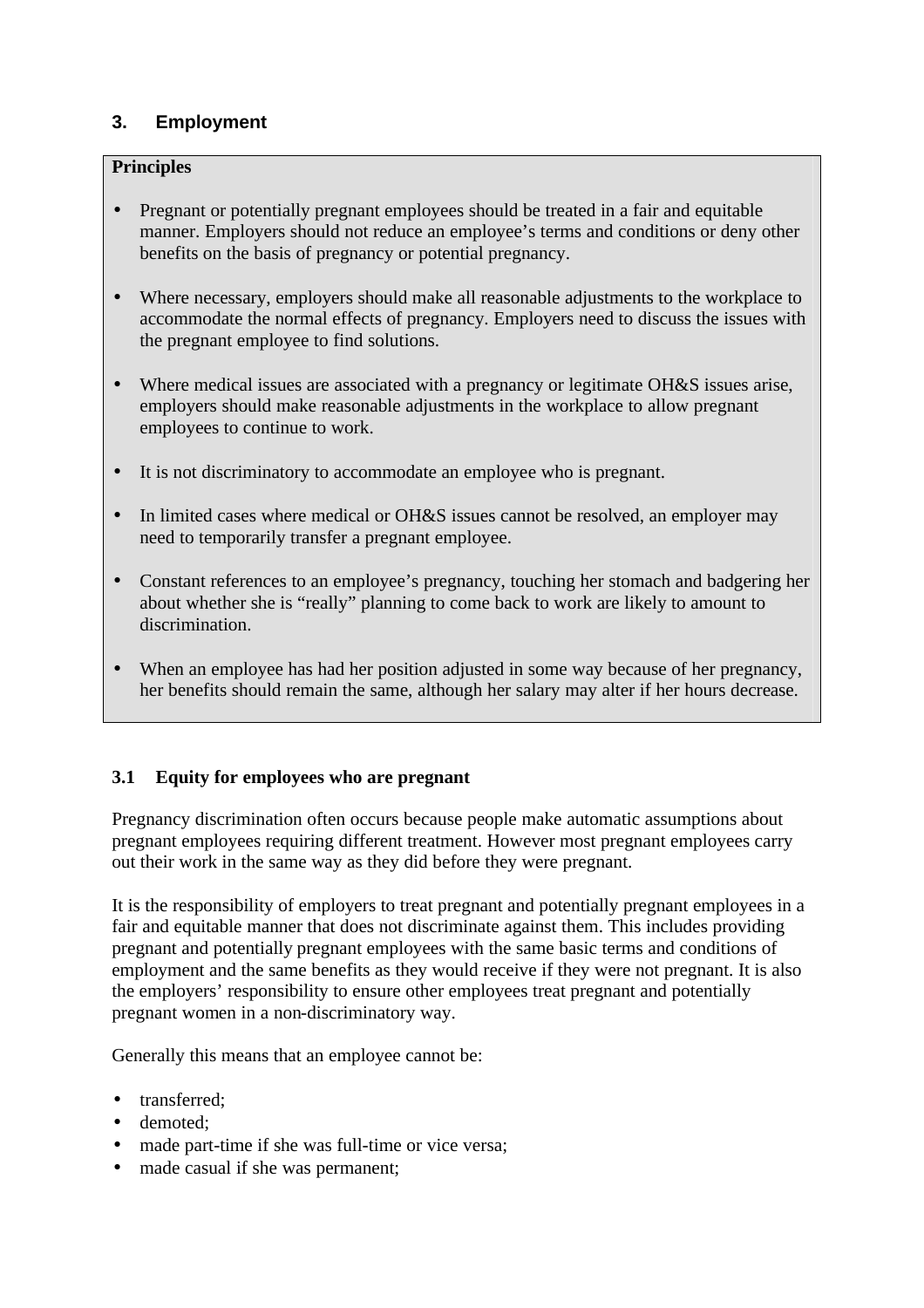- given reduced hours of work or increased hours of work;
- given less skilled or less demanding work;
- denied education or training;
- denied promotion; or
- denied other employment benefits or opportunities

because of her pregnancy or potential pregnancy without the agreement of the employee.

There are a small number of cases when medical issues associated with pregnancy may require an employer to make some adjustment to work arrangements to allow a pregnant employee to work safely and efficiently. Making these adjustments will help ensure that there is no discrimination against an employee because she is pregnant.

# **3.2 Adjustments for employees who are pregnant**

Some women experience physical effects such as tiredness and nausea during certain stages of pregnancy. In most cases, this does not prevent women performing their work. To avoid discriminating on the basis of pregnancy, employers are encouraged to accommodate the normal effects of pregnancy in the workplace.

Employers should note that anti-discrimination legislation in Tasmania and the Northern Territory has provisions that deal specifically with the accommodation of pregnant employees.<sup>17</sup>

 $\overline{a}$ <sup>17</sup>See sections 24 and 58 *Anti-Discrimination Act 1992* (NT) and section 28 *Anti-Discrimination Act 1998* (Tas).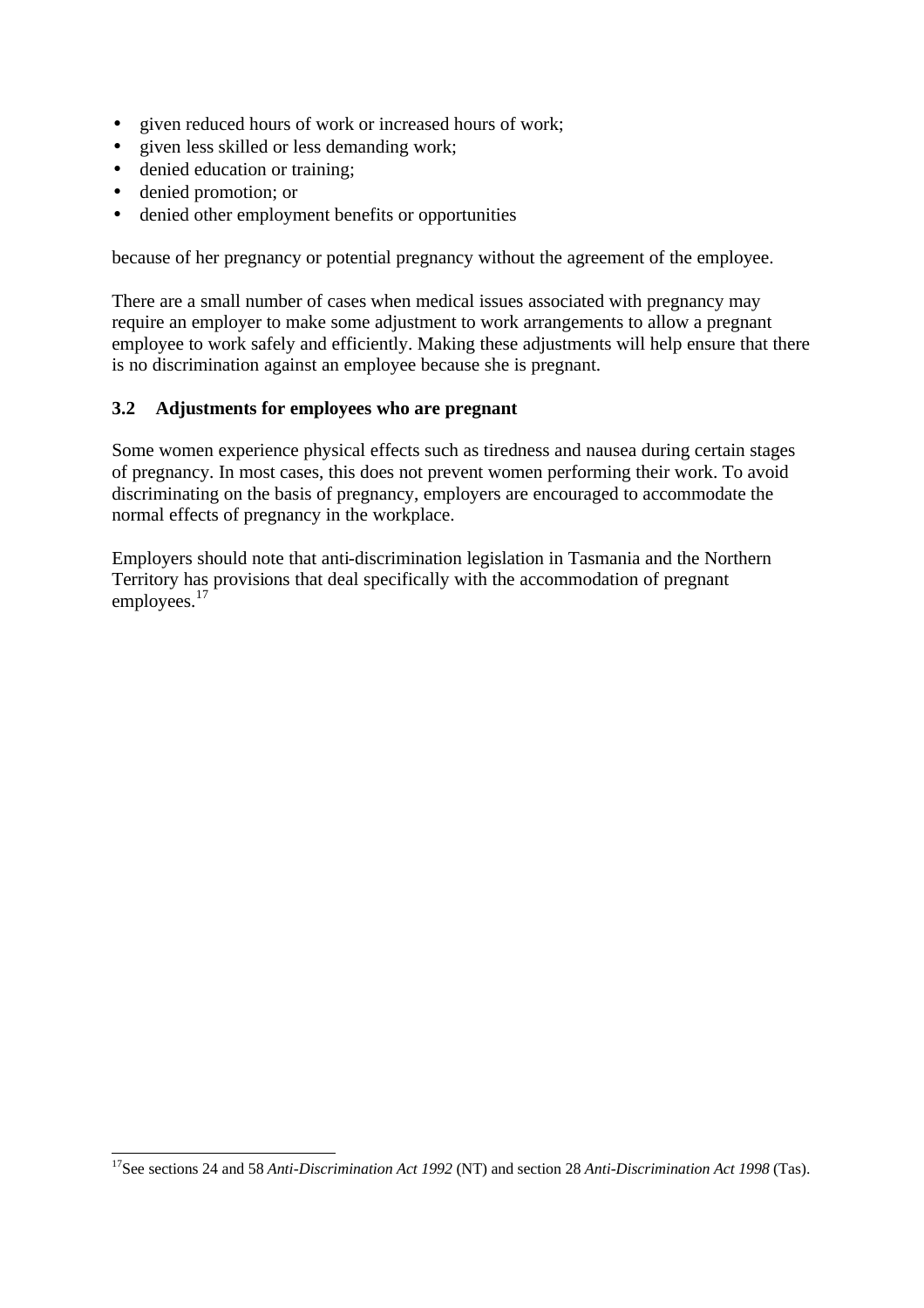### **Workplace examples:**

# *Do I have an obligation to provide seating?*

Providing seating is a simple way to accommodate the needs of some pregnant employees. Failure to provide seating when the work can be reasonably performed sitting down, may be discriminatory. It may also endanger the health of the employee and her unborn child.

# *What if an employee requires additional toilet breaks?*

The physical changes pregnant women experience may mean that some women need increased access to toilet breaks. Denying a pregnant employee adequate toilet breaks is likely to be discrimination.

# *Can I alter rosters or hours of work?*

In most situations an employee who is pregnant will be able to work the same rosters and hours as an employee who is not pregnant. Rosters should not be altered because of pregnancy unless there is a specific reason, such as a pregnancy related illness. Nor should the pregnant employee's hours or normal shifts be altered, unless done in consultation with, and with the legitimate agreement of, the employee. A medical report supporting the changes, stating the reason why the existing rosters cannot be worked and detailing the nature, amount and times that work can be performed, given the circumstances of the pregnancy, is often helpful.

# *Do I need to provide uniforms for pregnant employees?*

Where an employer requires an employee to wear a uniform, uniforms should be provided in sizes sufficient to accommodate pregnancy. Alternatively, an employer may consider waiving the requirement to wear a uniform for the period when suitably sized uniforms are unavailable. Where an inability to wear the uniform causes detriment to the employee, such as denial of access to particular duties, sound workplace management would ensure that this situation is properly addressed to prevent discrimination.

# *Is there an issue with drinking water?*

The body temperature of pregnant women tends to increase more rapidly than that of women who are not pregnant. It is important that pregnant women have access to drinking water while working.

### **What if an employer fails to make appropriate adjustments for employees who are pregnant?**

An employment condition, requirement or practice that unreasonably fails to accommodate pregnancy may disadvantage pregnant employees and therefore constitute indirect discrimination under the federal Sex Discrimination Act.<sup>18</sup> While the requirement or practice may appear to be non-discriminatory, ultimately it could have the *effect* of disadvantaging

 $\overline{\phantom{a}}$ <sup>18</sup> Matters taken into account in assessing reasonableness are contained in section 7B(2) *Sex Discrimination Act 1984* (Cth).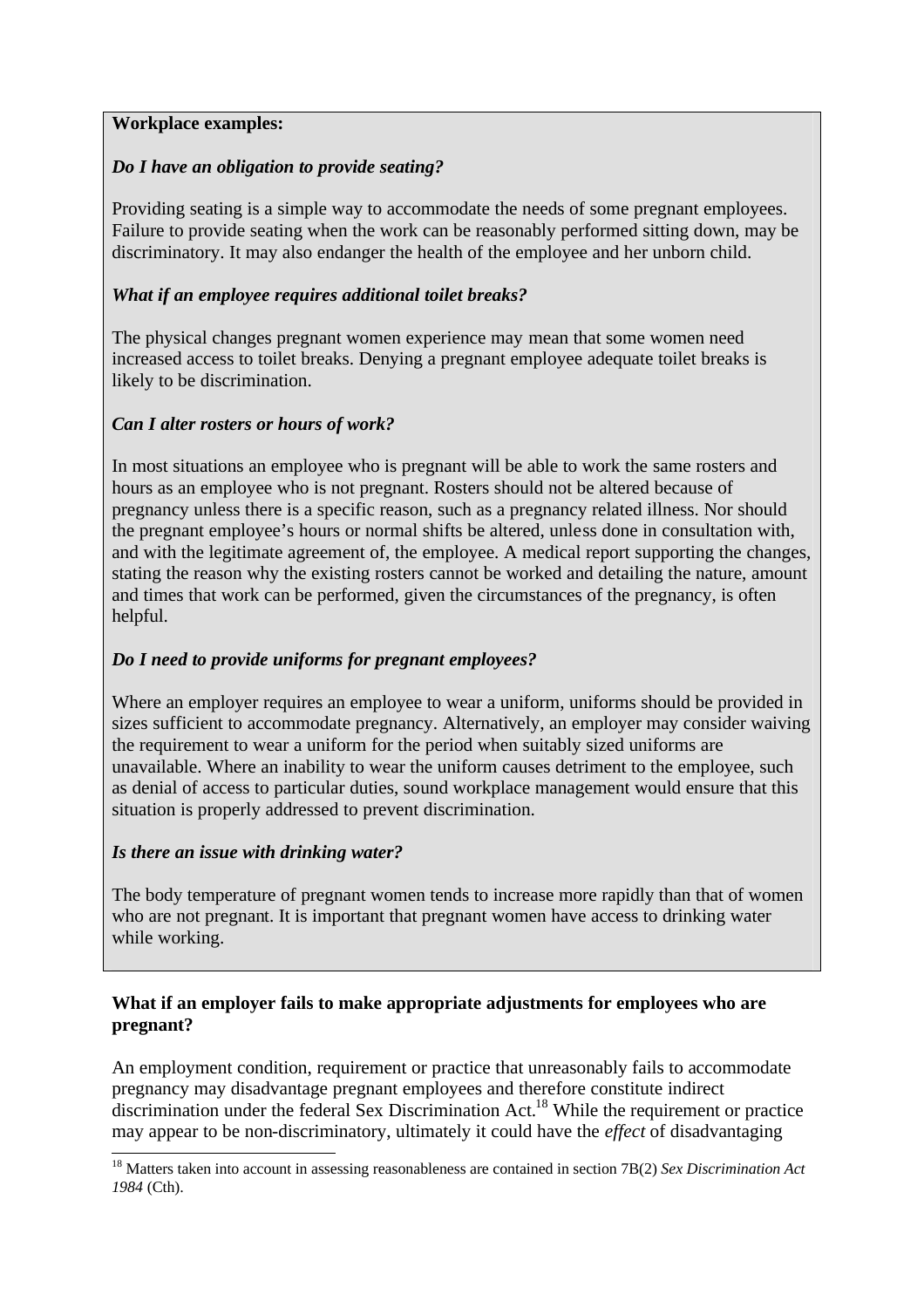pregnant employees. The fact that an employer did not intend to discriminate is not relevant under the federal Sex Discrimination Act, it is the impact of the requirement or practice that is assessed.

Refer to Appendix A at pages 34-36 for a definition of reasonableness and case examples.

General advice for employers is to consider all reasonable options when accommodating pregnant employees and to be prepared to discuss these options with employees to find individual solutions.

There is no single answer as to what is required to reach a non-discriminatory outcome as it depends on individual circumstances. Employer decisions taken in consultation and cooperation with the pregnant employee will usually assist in a reasonable outcome. Remember, no two pregnancies are the same and people need to be managed as individuals. Do not make assumptions about what a pregnant woman wants or needs. It is always better to ask her.

### **What if an employee who is pregnant cannot be accommodated?**

It is unlikely that an employee cannot be accommodated. However, problems may occur if there are medical issues in addition to the pregnancy, or where there are particular OH&S issues in the workplace.

### *Pregnancy discrimination and medical issues*

If a pregnant employee has medical issues associated with her pregnancy, such as fatigue or high blood pressure, the employer should consider the medical issues and the need to accommodate them in the broader context of discrimination law. This may involve seeking medical advice, consulting with the employee and acting on the medical advice in a nondiscriminatory way. See the discussion of sick leave at page 18 and the role of medical advice at page 22.

# *Pregnancy discrimination and OH&S*

 $\overline{a}$ 

When complying with the responsibility to accommodate pregnancy at work, employers must be aware of OH&S requirements, as well as the prohibition of discrimination against pregnant employees.<sup>19</sup>

Where OH&S risks to pregnant employees cannot be controlled or eliminated, the employer may need to transfer a pregnant employee to an alternative job within the organisation. For further discussion of OH&S and pregnancy, see Appendix C, pages 61-63.

Under the federal Sex Discrimination Act, any transfer must be done in a way that does not discriminate against a pregnant employee. For example, the transfer should not result in loss

<sup>19</sup> See for example section 16 *Occupational Health and Safety (Commonwealth Employment) Act 1991* (Cth) and section 15 *Occupational Health and Safety Act 1983* (NSW) that require the provision of systems of work and plants (including equipment, appliances and machinery) which are safe and without risks to health. See also section 19 *Occupational Health, Safety and Welfare Act 1986* (SA); section 19 *Occupational Health and Safety Act 1984* (WA); section 27 *Occupational Health and Safety Act 1989* (ACT).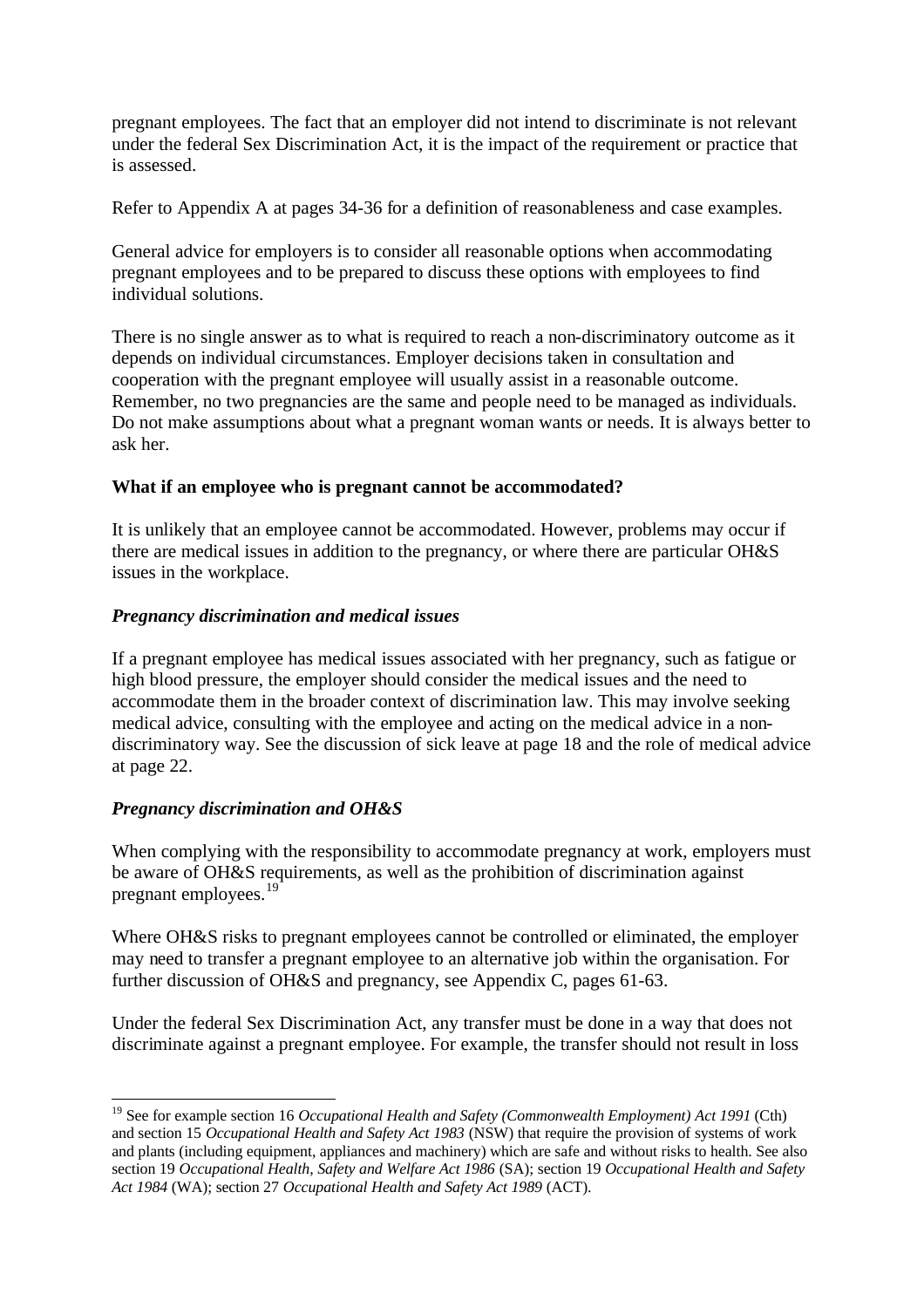of opportunities for promotion, training, financial loss, extra travel time or exposing the pregnant employee to harassment by fellow workers.

Maternity leave provisions under some State and federal laws, awards or agreements require an employer to consider such a transfer on the production of a medical certificate.<sup>20</sup> These laws also generally provide that a woman be returned to her original job, not the job she was transferred to while pregnant, upon her return from maternity leave.<sup>21</sup> Refer to pages 20-22 for information on maternity leave.

### **The role of medical advice in managing pregnancy at work**

Nurses, health care workers, midwives, general practitioners and obstetricians, among others, can provide advice about managing pregnancy in the workplace. In-house medical advisers and doctors can also provide general advice, however employees should also seek independent advice.

Medical certificates are usually required when an employee needs to transfer to safer or lighter duties, to reduce working hours, or where special maternity leave is required.<sup>22</sup> The federal Sex Discrimination Act states that it is not unlawful to request or require a person who is pregnant to provide medical information concerning the pregnancy.<sup>2</sup>

Of concern to some employers is the inadequacy or limited nature of the information provided in medical certificates. Of particular concern is the phrase 'light duties'. Employers are encouraged to request that medical certificates address the actual duties that would be appropriate for the pregnant employee.

An employee should discuss with her medical adviser the detail required in a medical certificate. To assist this process, employers may consider developing a simple information sheet to obtain the relevant information.

Information sheets could contain information about current duties, hazards particular to the workplace or the work being performed, and seek any relevant information about the particular circumstances of the pregnancy and possible alternative duties. Information sheets should be compiled in a non-discriminatory manner, concentrating on OH&S criteria.

### **The limits of workplace adjustment**

 $\overline{\phantom{a}}$ 

There are, on very rare occasions, circumstances where a pregnant employee can no longer perform her job even after workplace adjustments and there are no alternative tasks or

<sup>&</sup>lt;sup>20</sup> Schedule 1A clause 17 *Workplace Relations Act 1996* (Cth), (applying to Victorian workers); section 70 *Industrial Relations Act 1996* (NSW); section 36(2)(a) *Industrial Relations Act 1999* (Qld).

<sup>&</sup>lt;sup>21</sup> Schedule 1A clause 14 *Workplace Relations Act 1996* (Cth) (applying to Victorian workers); schedule 14 clause 12 *Workplace Relations Act 1996* (Cth); section 66 *Industrial Relations Act 1996* (NSW); section 32 *Workplace Relations Act 1999* (Qld); section 38 *Minimum Conditions of Employment Act 1993* (WA); clause 17 schedule 5 *Industrial and Employee Relations Act 1994* (SA).

 $22$  Special maternity leave is provided for under a number of federal and State workplace and industrial relations laws. Generally, it allows pregnant employees unpaid leave because of illness associated with the pregnancy or because they have suffered a miscarriage or still birth. Often special maternity leave is taken where the pregnant employee has exhausted all available paid sick leave. The choice of leave is up to the employee.

<sup>23</sup> Section 27(2) *Sex Discrimination Act 1984* (Cth).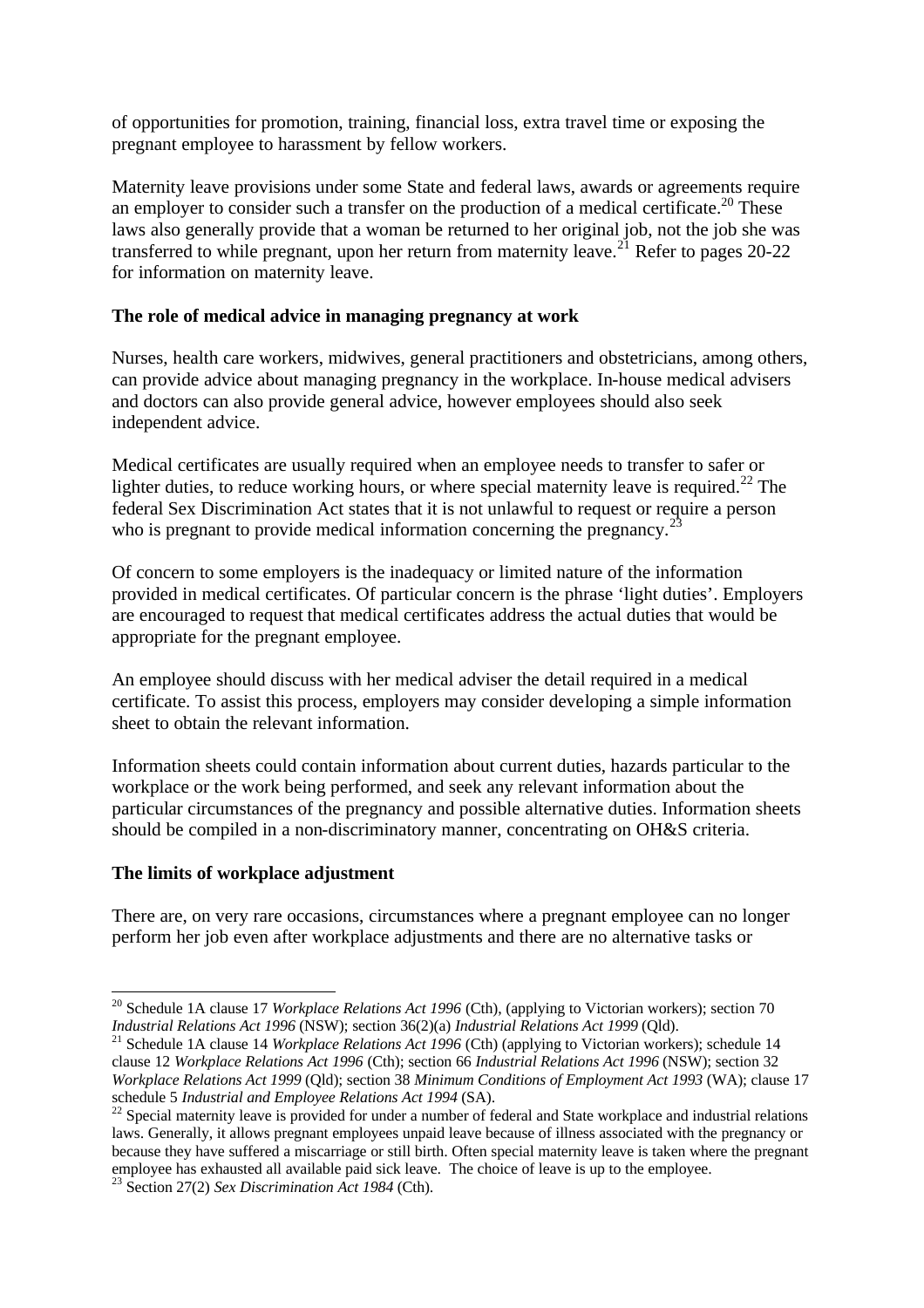available transfers. In such circumstances, the employer can provide extended leave with or without pay or the pregnant employee could commence unpaid maternity leave early.

It may, after careful consideration, be lawful to terminate the employment contract where the pregnant employee is no longer able to meet the terms and conditions of the position.<sup>24</sup> It is very rare for these circumstances to arise. If such a situation did arise, sound management practice would ensure that there was adequate documentation to demonstrate that no other alternative options existed and that all requirements of anti-discrimination, industrial relations and OH&S legislation had been met. Employers would be well advised to discuss the situation and appropriate responses with a specialist adviser or relevant government agency. See the contact list at page 67.

### **Case example:**

A kennel assistant alleged she was discriminated against when she fell pregnant and resigned because her employer could not provide alternative duties that did not involve working with cats. Cats' faeces carry the toxoplasmosis infection which is dangerous for a human foetus.

The Tribunal accepted that the employer imposed a requirement on the employee to work with cats. The risk to her unborn child gave the employee no choice but to resign. However, the Tribunal stated that the requirement was reasonable in all of the circumstances.

Evidence presented to the Tribunal by the employer satisfied the Tribunal that the efficiency and effectiveness of running the animal refuge meant that it was impossible to organise the work to ensure that the employee was not exposed to cats. There was no alternative method of work available, as the entire animal refuge was a high risk area for exposure to the toxoplasmosis infection. The complaint was dismissed. *Parker v North Queensland Animal Refuge Inc* (1998) EOC 92-926

*Sex Discrimination Commissioner Comment: In most cases entire workplaces will not pose a risk to a pregnant woman or her unborn child. Employers should generally consider adjustments to the duties, transferring the employee or providing some form of leave. Employers should also note the high level of evidence that may be required to defend a claim of discrimination such as this.* 

 $\overline{a}$ <sup>24</sup> See, for example*, Parker v North Queensland Animal Refuge Inc* (1998) EOC 92-926.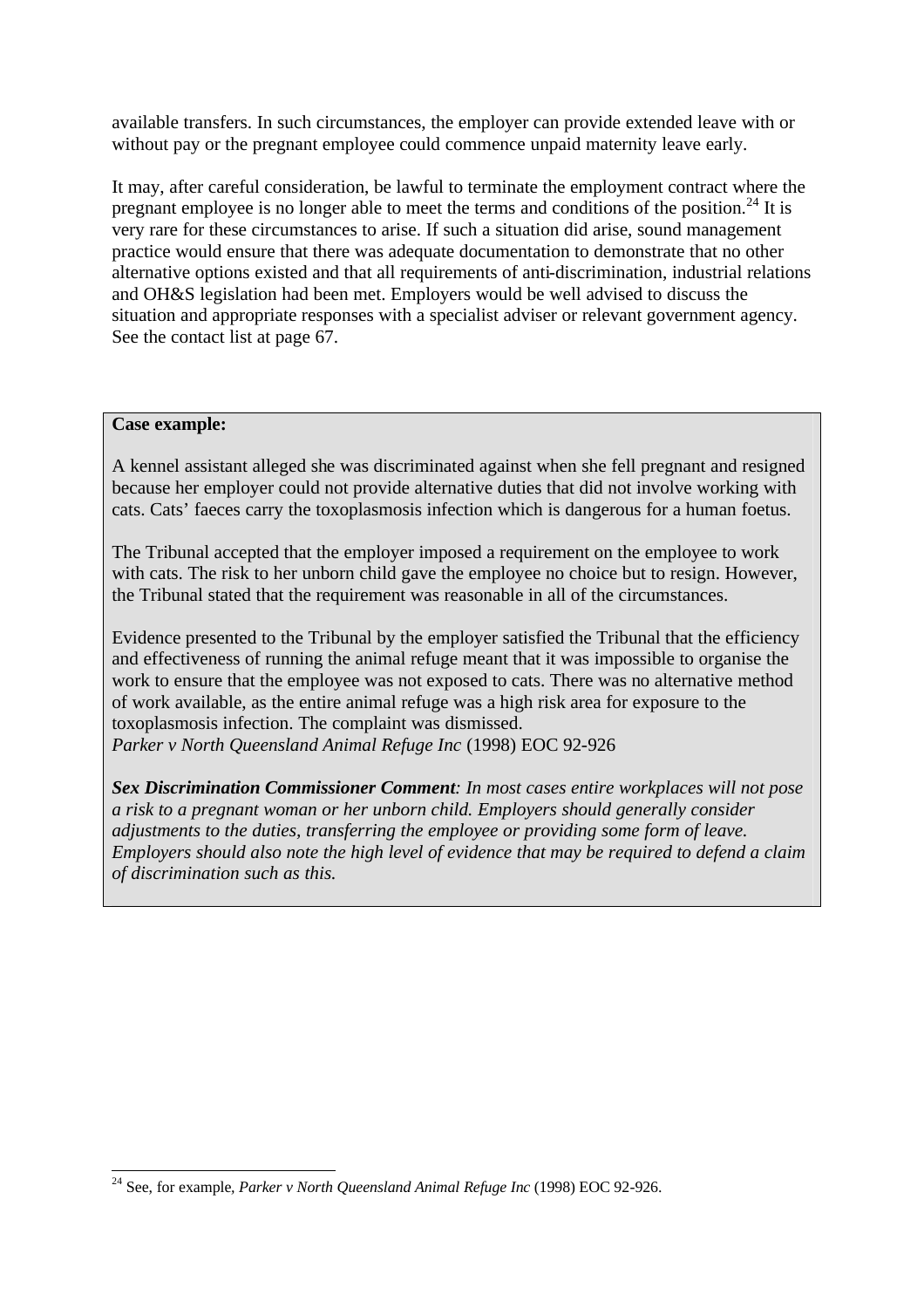# **3.3 Leave**

# **Principles**

- Minimum maternity leave provisions are set in industrial relations laws and awards and agreements. Employee entitlements and notice requirements should be checked as they differ from workplace to workplace.
- Minimum leave entitlements for non-casual employees include:
	- up to 12 months unpaid maternity leave after 12 months service; and
	- access to sick leave when ill during pregnancy.
- Some casuals qualify for unpaid maternity leave.
- Pregnant employees who do not qualify for maternity leave are still protected by the federal Sex Discrimination Act. Employers and employees can negotiate a fair and reasonable period of leave for those who do not qualify for maternity leave.
- Employers and co-workers should not assume that pregnant employees will automatically take 12 months maternity leave, as women take varying amounts. Some women take no maternity leave at all, preferring to utilise paid annual leave or long service leave.
- Generally, employees are entitled to return to their former position after maternity leave.

### **Taking maternity leave**

 $\overline{\phantom{a}}$ 

### *Who has a right to maternity leave?*

All employees, except for some casual employees, who have completed 12 months continuous service, are entitled to 12 months unpaid maternity leave. Long-term casual employees are entitled to maternity leave in some States.<sup>25</sup>

Maternity leave entitlements under other federal, State and Territory legislation, awards and agreements can be more beneficial than the minimum standards in the *Workplace Relations Act 1996* (Cth). Where this is the case, they may apply rather than the minimum standard.<sup>26</sup> Some employers also provide additional benefits that have been individually negotiated or feature in an organisation's employment policy.

### *What happens when an employee is not entitled to maternity leave?*

Where an employee is not entitled to maternity leave, for example an employee with less than 12 months service or some casuals, an employer remains bound by the federal Sex Discrimination Act and must ensure that a pregnant employee is not discriminated against. Dismissal in these circumstances is likely to be unlawful under the federal Sex Discrimination Act.

<sup>25</sup> Section 53 *Industrial Relations Act 1996* (NSW); section 16(1)(a) *Industrial Relations Act 1999* (Qld).

<sup>26</sup> Section 170KA(4) *Workplace Relations Act 1996* (Cth).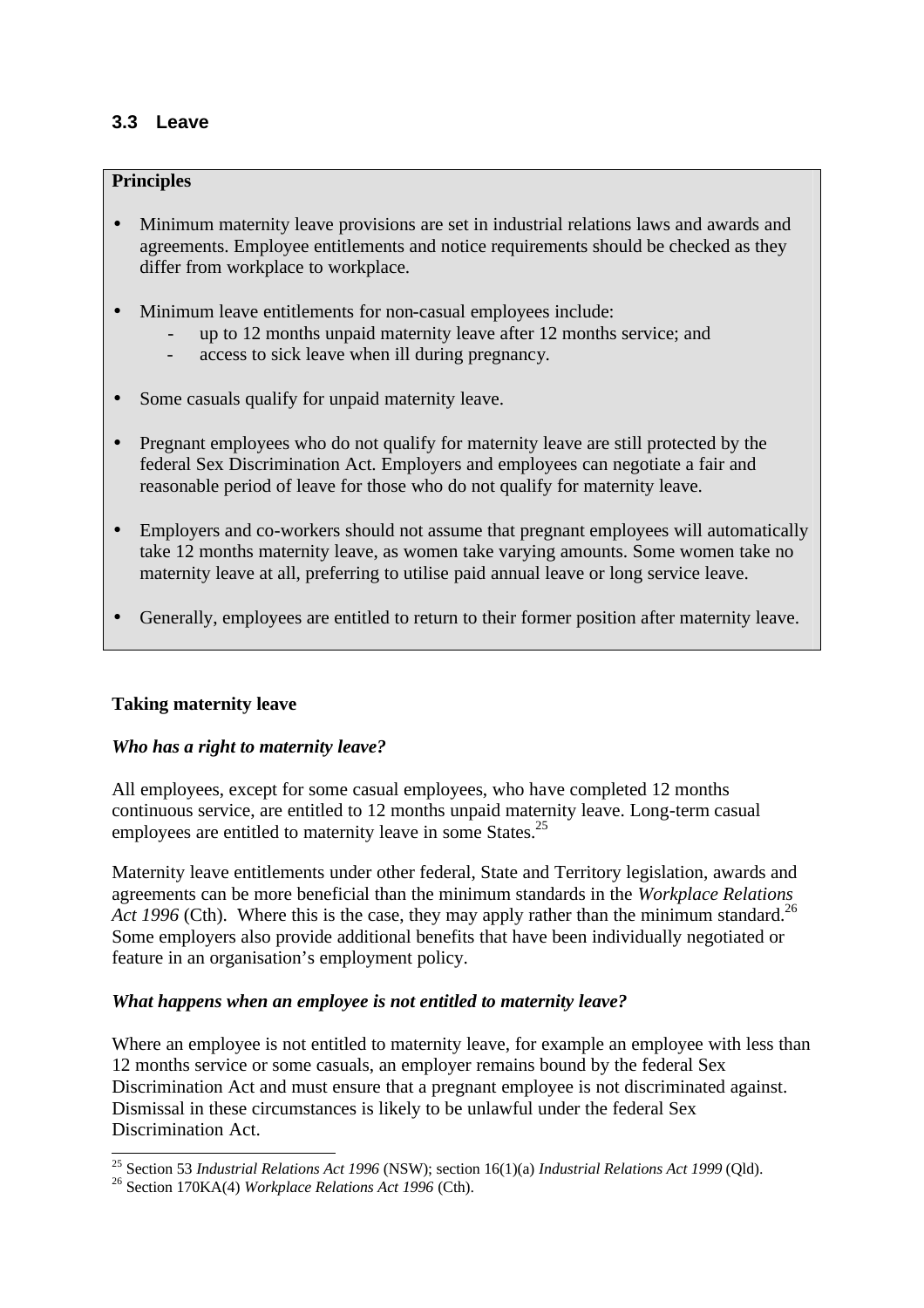Therefore while some pregnant employees may not qualify for maternity leave, employers at a minimum must not discriminate unlawfully and may consider:

- providing access to other forms of leave (such as annual leave or leave without pay);
- discussing a reasonable period of absence having regard to the needs of both the employer and the employee; and
- if leave is refused, providing the employee with reasons why the employer is unable to grant leave without pay or why other options are impracticable.

### *How much notice does the employee need to provide before taking maternity leave?*

Federal, State and Territory industrial relations laws, awards and agreements determine the minimum notice for maternity leave.

The federal *Workplace Relations Act 1996* requires:

- notice of the employee's intention to take maternity leave ten weeks prior to the estimated date of birth;
- a medical certificate stating the expected date of birth and an application for maternity leave at least four weeks prior to the first day of maternity leave; and
- a statutory declaration saying the employee will be the child's primary caregiver and will not do anything inconsistent with her contract of employment.<sup>27</sup>

The federal *Workplace Relations Act 1996* also states that the required notice of intention to take maternity leave, the provision of documents and application for leave will not be strictly applied if it is not reasonably practicable for an employee to give this notice, for example, if a child is born prematurely.<sup>28</sup>

Similar provisions exist in other industrial relations laws, awards and agreements, although they vary slightly.<sup>29</sup> The applicable provisions most beneficial to employees should always be applied.

Generally, there is no obligation for a pregnant employee to take maternity leave if she chooses not to.<sup>30</sup> Accumulated annual leave or other forms of leave may be used instead of, or in conjunction with, maternity leave, subject to the usual requirements for taking such leave.

 $\overline{\phantom{a}}$ 

<sup>27</sup> Schedule 14 clause 3(2) *Workplace Relations Act 1996* (Cth).

<sup>&</sup>lt;sup>28</sup> Schedule 14 clause  $3(3)$  and  $3(4)$  *Workplace Relations Act 1996* (Cth).

<sup>&</sup>lt;sup>29</sup> For example, section 58(1)(b) *Industrial Relations Act 1996* (NSW) requires a pregnant employee to give four weeks written notice of her intention to take maternity leave and the proposed dates of the leave; schedule 5 clause 2 *Industrial and Employee Relations Act 1994* (SA) and section 33(2) *Minimum Conditions of Employment Act 1993* (WA) require the employee to give ten weeks written notice of their intention to take maternity leave.

<sup>&</sup>lt;sup>30</sup> Under some laws, awards or agreements an employer may require an employee to take some form of leave before and/or after the expected birth date. See page 22 below.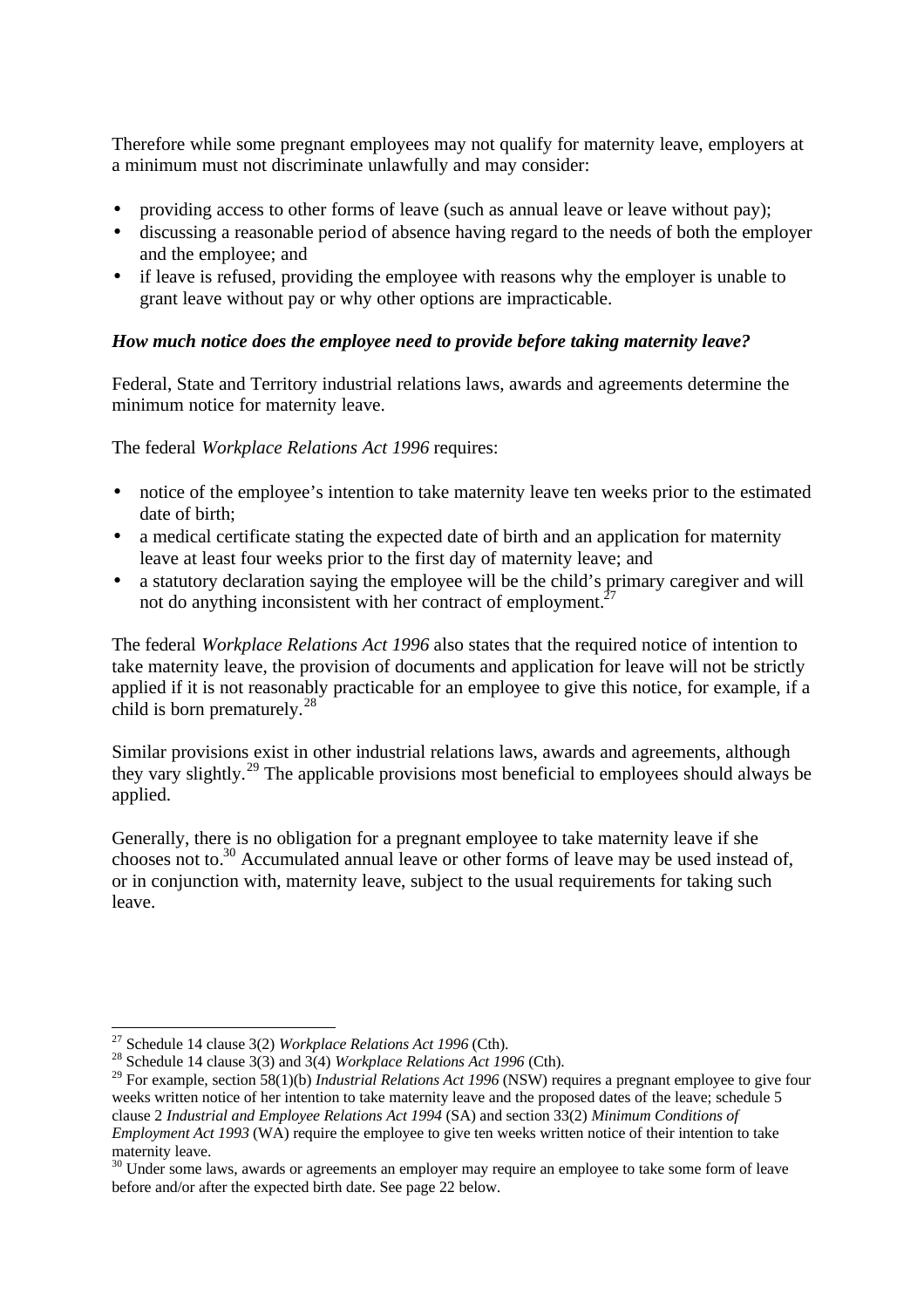### *Does a medical certificate have to be provided?*

Under industrial relations laws, awards and agreements, an employee planning to take any maternity leave must provide a doctor's certificate confirming the pregnancy and the expected date of birth, prior to taking the maternity leave.<sup>31</sup>

Medical certificates may also be required when an employee requests to transfer to safer or light duties, or to reduce work hours due to a medical condition related to pregnancy, or where sick leave or special maternity leave is taken.

### *Can an employer require a pregnant employee to commence maternity leave prior to the birth?*

Some laws, awards and agreements allow employers to request employees who have applied for maternity leave to commence leave before the birth of the child.<sup>32</sup> Usually this arises if it can be demonstrated that continuing to work poses a genuine OH&S risk.

If commencing maternity leave disadvantages an employee, the employer must be able to demonstrate that a thorough examination of alternative duties, options for job modification and availability of positions for transfer have been undertaken in consultation with the employee. It would be most unwise, even if State legislation allows it, to require an employee to commence maternity leave early if she had a medical certificate that stated that she was able to continue working.

See the discussion on accommodating pregnant employees at pages 16-19.

# *Can an employer require an employee to take maternity leave after the birth?*

Some laws, awards and agreements require employees who are taking maternity leave to take a mandatory period of leave after the birth of the child.<sup>33</sup> If an employee is disadvantaged by this requirement a complaint under the federal Sex Discrimination Act could still be made. The award or agreement prescribing the mandatory period of maternity leave would then be referred to the Australian Industrial Relations Commission ("the AIRC") for review.<sup>34</sup>

See Appendix C at page 64.

# **Sick leave**

 $\overline{\phantom{a}}$ 

# *Using sick leave during pregnancy*

Pregnant employees who become ill during pregnancy have the same sick leave rights and entitlements as well as the same responsibilities as other employees.

<sup>31</sup> See for example schedule 14 clause 13(2) *Workplace Relations Act 1996* (Cth); section 58(1)(c) *Industrial Relations Act 1996* (NSW); schedule 5 clause 4 *Industrial and Employee Relations Act 1994* (SA); section 35 *Minimum Conditions of Employment Act 1993* (WA).

<sup>32</sup> For example, section 34 *Minimum Conditions of Employment Act 1993* (WA).

<sup>33</sup> For example, schedule 1A clause 4(4) *Workplace Relations Act 1996* (Cth).

<sup>&</sup>lt;sup>34</sup> Section 46PW *Human Rights and Equal Opportunity Commission Act 1996* (Cth).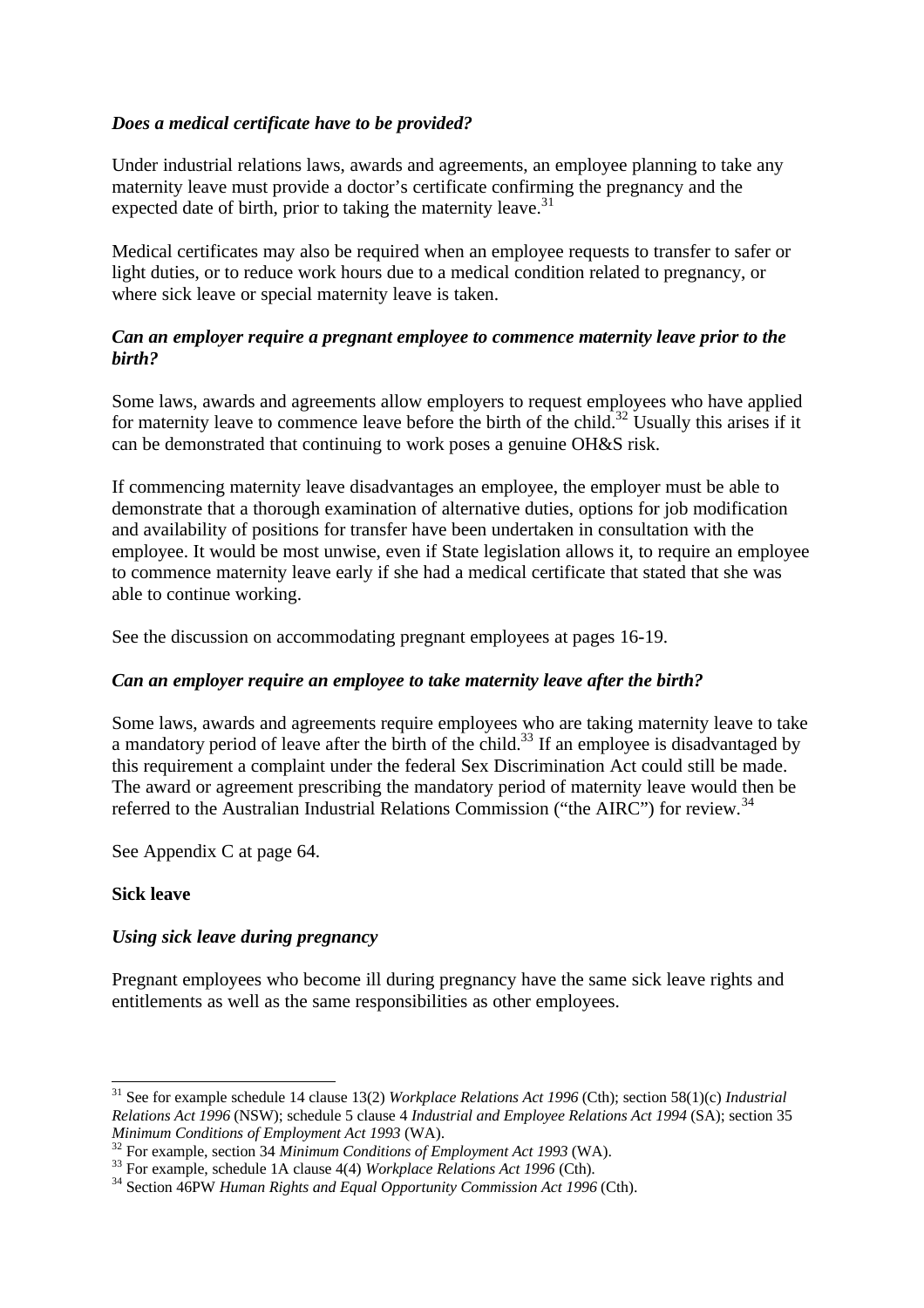Pregnant employees are entitled to use sick leave to attend regular prenatal medical appointments or special appointments associated with pregnancy complications, subject to the same conditions that apply to sick leave generally. Any restriction on the use of sick leave to attend these appointments, or unreasonable restrictions on actually attending such appointments could amount to discriminatory treatment under the federal Sex Discrimination Act, or a possible breach of an award or a certified agreement.<sup>35</sup>

Some laws, awards and agreements make provision for unpaid special maternity leave prior to the birth where a medical practitioner certifies it to be necessary.<sup>36</sup> Special maternity leave is taken instead of, or in conjunction with, paid sick leave and in most cases employees can choose which form of leave to use.

Where sick leave is limited, it is a good idea for pregnant employees, in consultation with their employers, to take the necessary leave in hourly increments rather than whole days. If sick leave runs out and a pregnant employee is still unwell, employers may consider exploring other leave arrangements, such as annual leave, time off in lieu, long service leave or leave without pay in place of sick leave.

### *Using sick leave during maternity leave*

The birth of a child does not, by itself, constitute an illness and does not provide an entitlement to sick leave. However, in some circumstances a pregnant employee or an employee who has just given birth may also be sick. The availability of sick leave in this situation will depend largely on the relevant law, award or agreement covering the given workplace and the pregnant employee's medical certificate. It also depends on how closely the illness and the pregnancy are connected.

### **Case example:**

 $\overline{\phantom{a}}$ 

In 1999, the South Australian Industrial Relations Commission decided that if a pregnant employee becomes ill and, as a result, the child is born prematurely, the employee might be able to claim sick leave until the child is able to leave hospital, and then commence maternity leave.

*SA Commission for Catholic Schools v Association of Non-Government Education Employees SA* (1999) 88 IR 130

### **3.4 Return to work after maternity leave**

Under industrial relations laws, awards and agreements as well as the federal Sex Discrimination Act, an employee is generally entitled to return to the position she held prior to commencing leave or to a comparable available position if her original job has ceased to exist. However, where the pregnancy has required some temporary adjustment or accommodation to the normal role prior to commencing maternity leave (such as part-time employment or change in shifts), the employee is entitled to return to the position or job she held immediately prior to the temporary accommodation.

<sup>35</sup> See also section 170CK(2)(a) *Workplace Relations Act 1996* (Cth) which prohibits dismissal due to a temporary absence from work because of illness.

<sup>36</sup> See for example schedule 1A clause 10 *Workplace Relations Act 1996* (Cth) (applying to Victorian workers); section 71 *Industrial Relations Act 1996* (NSW).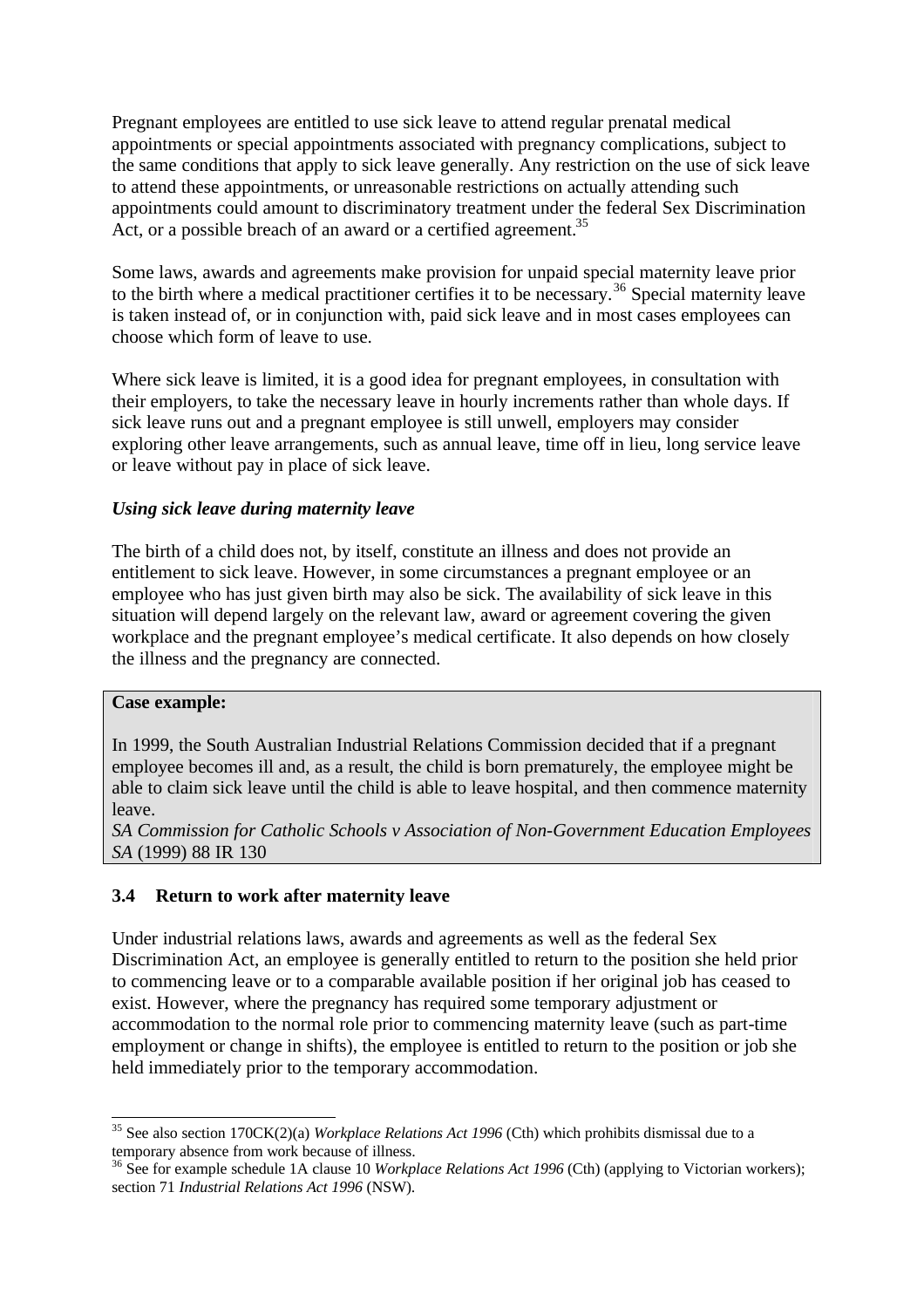An employee returning from maternity leave may also wish to work part-time or on a job share basis. Awards, agreements, and some State laws specifically allow for a return to parttime work after maternity leave by agreement with the employer. In some situations, an employer may be deemed to have made a discriminatory decision if a reasonable request for part-time work is refused.

*Sex Discrimination Commissioner Comment: There is a growth of precedent in this area. Employers should be aware that in both the industrial relations and anti-discrimination jurisdictions there is an increase in the number of findings that state women returning from maternity leave should have access to part-time employment.*

### **Case example:**

An employee requested a job share arrangement, relying on an award provision that allowed for job sharing arrangements by agreement. The employer rejected the request arguing that job share arrangements were inefficient. The NSW Industrial Relations Commission found that women, as primary care givers to children, may need to seek flexible work arrangements to accommodate their carer responsibilities. The employer's decision was found to indirectly discriminate against the employee on the basis of sex and the Commissioner recommended that the employer trial a job share arrangement.

*Federated Municipal and Shire Council Employee's Union of Australia (NSW) v Nambucca Shire Council* (NSW IRC 6771 of 1997, 26/8/1998)

### **Case example:**

A dental clinic charge nurse sought to return to work on a part-time job share basis following adoption leave. Her employer offered her either her old job back on a full-time basis or a part-time job with lesser status and responsibility.

The employer indicated that the position of charge nurse could not be shared, noting that the position had always been performed on a full-time basis.

The Tribunal found that there was a requirement to work full-time imposed on employees undertaking supervisory positions and that this disproportionately affected women and employees with family responsibilities. The requirement was found to be unreasonable, as the employer had failed to conduct any proper analysis or evaluation of the employee's job share proposal.

*Bogle v Metropolitan Health Service Board* (2000) EOC 93-069

# **3.5 Preventing unlawful harassment**

Pregnant employees are sometimes subjected to behaviour at work that is inappropriate and may be discriminatory. Examples of inappropriate behaviour include constant references to the pregnancy, touching the employee's stomach, badgering the employee about her ability to cope with the workload, or continually questioning the employee about whether she 'really' intends to come back to work. Where such conduct constitutes less favourable treatment of the pregnant employee, it will amount to unlawful discrimination under the federal Sex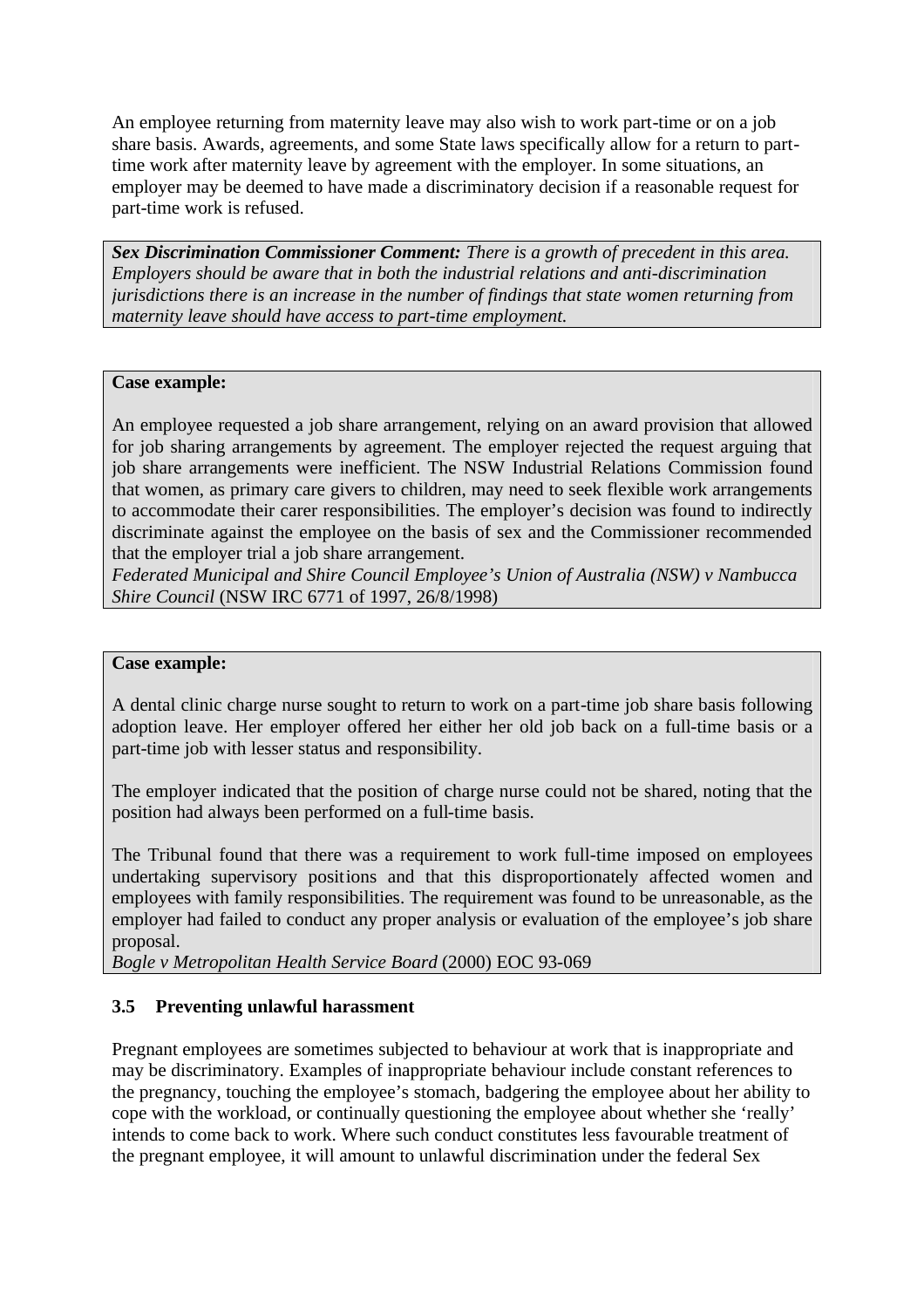Discrimination Act. See Appendix A at pages 32-33. Employers could be liable for their employees' inappropriate conduct unless they took reasonable steps to prevent it.<sup>37</sup>

Harassment of pregnant women may also amount to sexual harassment for the purposes of the federal Sex Discrimination Act, where the conduct is of a sexual nature, for example, touching a pregnant woman's abdomen or breasts.<sup>38</sup> In cases of sexual harassment the person who harasses may be found to be directly liable.<sup>39</sup> An employer may also be vicariously liable for sexual harassment unless they have taken all reasonable steps to prevent the harassment.<sup>40</sup>

Appendix B provides advice to employers on how to take adequate steps to prevent discrimination and harassment of pregnant employees.

### **3.6 Other issues**

### **Miscarriage, still birth or the death of a newborn child**

Discrimination against employees who suffer a miscarriage, a still birth or the death of a newborn child is likely to be unlawful under the pregnancy discrimination provisions of the federal Sex Discrimination Act.<sup>41</sup>

Where a pregnancy has ended due to a miscarriage, or an employee has suffered a still birth or the death of a newborn child, employers can generally cancel maternity leave if it has not commenced, or limit the leave if it has already commenced.<sup>42</sup> However, employees are usually entitled to special maternity leave or sick leave in such circumstances, subject to the provision of a medical certificate.<sup>43</sup>

Extended leave after a miscarriage, a still birth or the death of a newborn child is in some cases left to the discretion of the employer.<sup>44</sup> However, any discrimination, including the denial of entitlements, may be found to be unlawful under the federal Sex Discrimination Act.

 $\overline{\phantom{a}}$ <sup>37</sup> Section 106 *Sex Discrimination Act 1984* (Cth).

<sup>38</sup> Section 28B *Sex Discrimination Act 1984* (Cth). See also section 22 *Anti-Discrimination Act 1977* (NSW); section 85 *Equal Opportunity Act 1995* (Vic); sections 118-120 *Anti-Discrimination Act 1991* (Qld); section 17 *Anti-Discrimination Act 1998* (Tas); section 87 *Equal Opportunity Act 1984* (SA); section 24 *Equal Opportunity Act 1984* (WA); sections 58-60 *Discrimination Act 1991* (ACT); section 22 *Anti-Discrimination Act 1992* (NT). For a detailed discussion of sexual harassment issues, see Human Rights and Equal Opportunity Commission *Sexual Harassment: A code of practice* HREOC Sydney 1996.

<sup>39</sup> Section 28B(2) *Sex Discrimination Act 1984* (Cth).

<sup>40</sup> Section 106 *Sex Discrimination Act 1984* (Cth).

<sup>&</sup>lt;sup>41</sup> Sections 7 and 14 *Sex Discrimination Act 1984* (Cth). Although there is no case law on this point, a reasonable interpretation of the Act would cover miscarriage and still birth.

<sup>&</sup>lt;sup>42</sup> Schedule 14 clause 10 *Workplace Relations Act 1996* (Cth). In NSW the discretion to return to work after a miscarriage or still birth resides with the employee. An employee may choose when she wishes to return to work by notifying the employer: section 61(2) *Industrial Relations Act 1996* (NSW).

<sup>&</sup>lt;sup>43</sup> For example, schedule 1A clause 10 *Workplace Relations Act 1996* (Cth) (applying to Victorian workers); section 71 *Industrial Relations Act 1996 (*NSW).

<sup>44</sup> However, in NSW, section 61(2) *Industrial Relations Act 1996* (NSW) allows an employee who has commenced maternity leave to continue on maternity leave for the period of leave requested. If maternity leave has not commenced the employee may take as much sick or special maternity leave as her medical practitioner certifies is necessary: section 71 *Industrial Relations Act 1996* (NSW).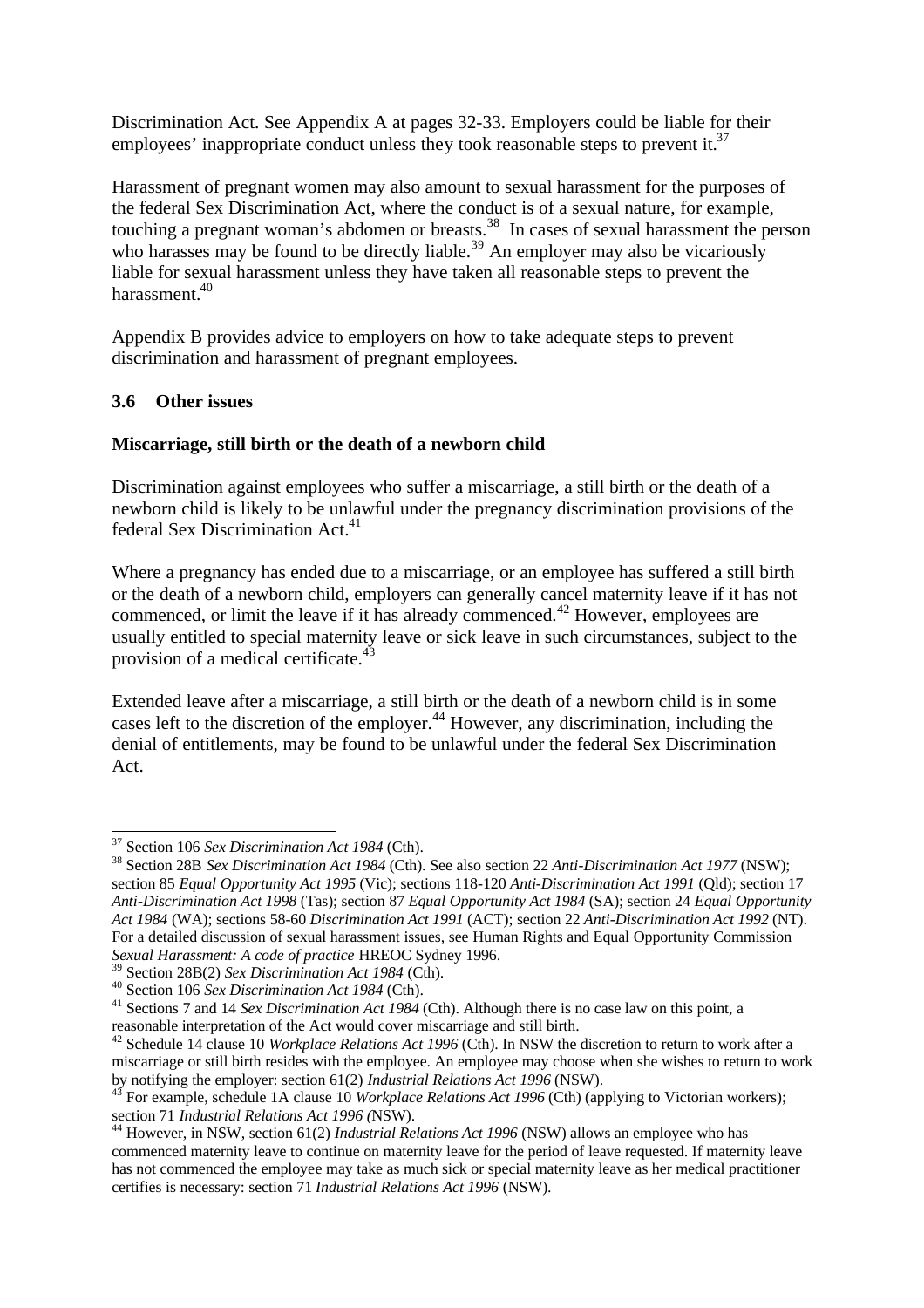### **Pregnancy termination**

Discrimination against employees who terminate a pregnancy may be unlawful under the pregnancy discrimination provisions of the federal Sex Discrimination Act.<sup>45</sup>

Employees who terminate a pregnancy are entitled to access their sick leave, subject to meeting eligibility requirements under the relevant legislation, award or agreement. Extended leave after a termination is at the discretion of an employer.

# **Fertility treatment**

Discrimination against employees on the basis that they are undertaking fertility treatment, such as in-vitro fertilisation (IVF), may be found to be unlawful under the potential pregnancy discrimination provisions of the federal Sex Discrimination Act. This may include, for example, denial of training or promotional opportunities on the basis that the employee may become pregnant.<sup>46</sup>

In considering whether the conduct would be discriminatory for the purposes of the federal Sex Discrimination Act, the marital status of the employee in question is irrelevant to the situation.

### **Adoption**

 $\overline{\phantom{a}}$ 

The provisions of the federal Sex Discrimination Act relating to pregnancy discrimination do not cover adoption. However, some types of discrimination against employees who have adopted or plan to adopt children could be unlawful discrimination on other grounds.<sup>47</sup> It would be wise for employers to adopt non-discriminatory practices relating to recruitment, selection, terms and conditions of employment and termination of employment when managing employees who are adopting children.

<sup>45</sup> Sections 7 and 14 *Sex Discrimination Act 1984* (Cth). Although there is no case law on this point, a reasonable interpretation of the Act would cover termination of a pregnancy.

<sup>46</sup> Sections 7 and 14 *Sex Discrimination Act 1984* (Cth). Although there is no case law, a reasonable interpretation of the definition of potential pregnancy would cover situations where an employee was undergoing fertility treatment.

 $47$  For example, it is unlawful to discriminate against an employee on the grounds of family responsibilities by dismissing the employee: section 14(3A) *Sex Discrimination Act 1984* (Cth). See also section  $7(1)(e)$ *Discrimination Act 1991* (ACT); section 7(1)(d) *Anti-Discrimination Act 1991* (Qld); Part IIA *Equal Opportunity Act 1984* (WA); section 19(1)(g) *Anti-Discrimination Act 1992* (NT); section 16(e) and (d) of the *Anti-Discrimination Act 1998* (Tas), section 6(l) *Equal Opportunity Act 1995* (Vic), section 49T *Anti-Discrimination Act 1977* (NSW).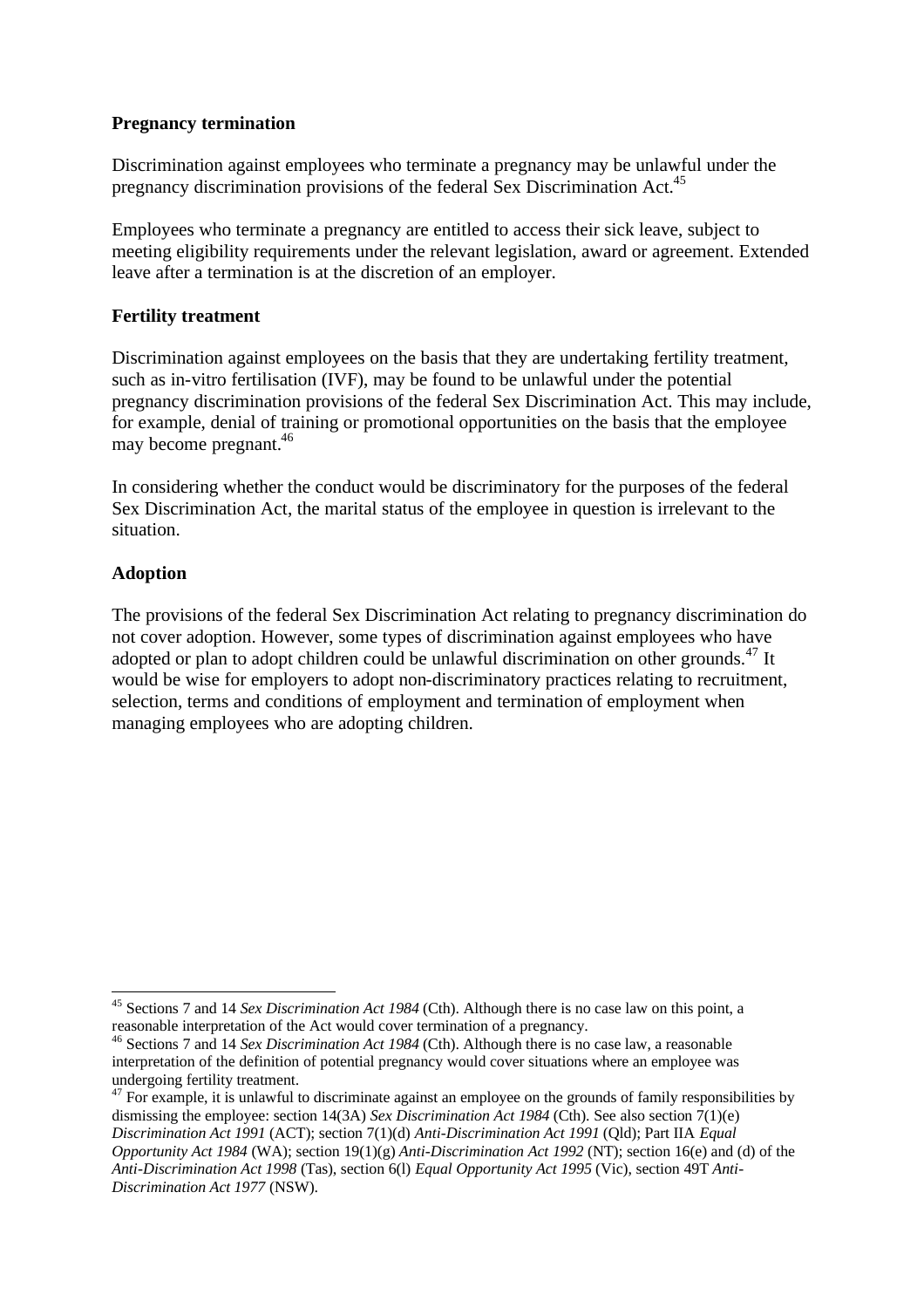# **4. Dismissal and retrenchment**

# **Principles**

- An employer cannot dismiss or retrench an employee because she is pregnant or has the potential to become pregnant, even if this reason is only one of the reasons for her dismissal.
- An employer may dismiss or retrench an employee if the decision is based on reasons *other than pregnancy* such as:
	- genuine financial or operational reasons;
	- poor or inadequate work performance; or
	- serious or wilful misconduct.

It is discrimination to take into account pregnancy or potential pregnancy when considering dismissal or retrenchment. If an employee's pregnancy is one of the reasons for a dismissal or retrenchment, even though it may not be the dominant reason, the employer has acted unlawfully.<sup>48</sup> Similarly, an employer cannot retrench an employee on the basis that the employee may become pregnant in the future, or because an employee has indicated an interest in having a child.

# **4.1 Retrenchment**

It would not be discriminatory for an employer, due to genuine financial or operational reasons, to retrench a pregnant employee. However, the employer should be able to demonstrate that financial difficulty or economic downturn was the legitimate reason for the retrenchment, and that pregnancy or potential pregnancy of the employee did not play a part.

In addition, the employer should demonstrate that the process adopted to identify employees for retrenchment was not discriminatory. Employers should not forget to consult with employees who are on maternity leave. Nor should employers assume that women on maternity leave will automatically opt for retrenchment or that they will resign and therefore not be entitled to redundancy payments or redeployment opportunities.

# **4.2 Dismissal**

An employer is entitled to dismiss an employee because of poor or inadequate performance. An employer is not entitled to dismiss an employee if a reason for the dismissal (even if it is not the only or main reason) is the employee's pregnancy or potential pregnancy.

 $\overline{a}$ <sup>48</sup> Section 8 *Sex Discrimination Act 1984* (Cth).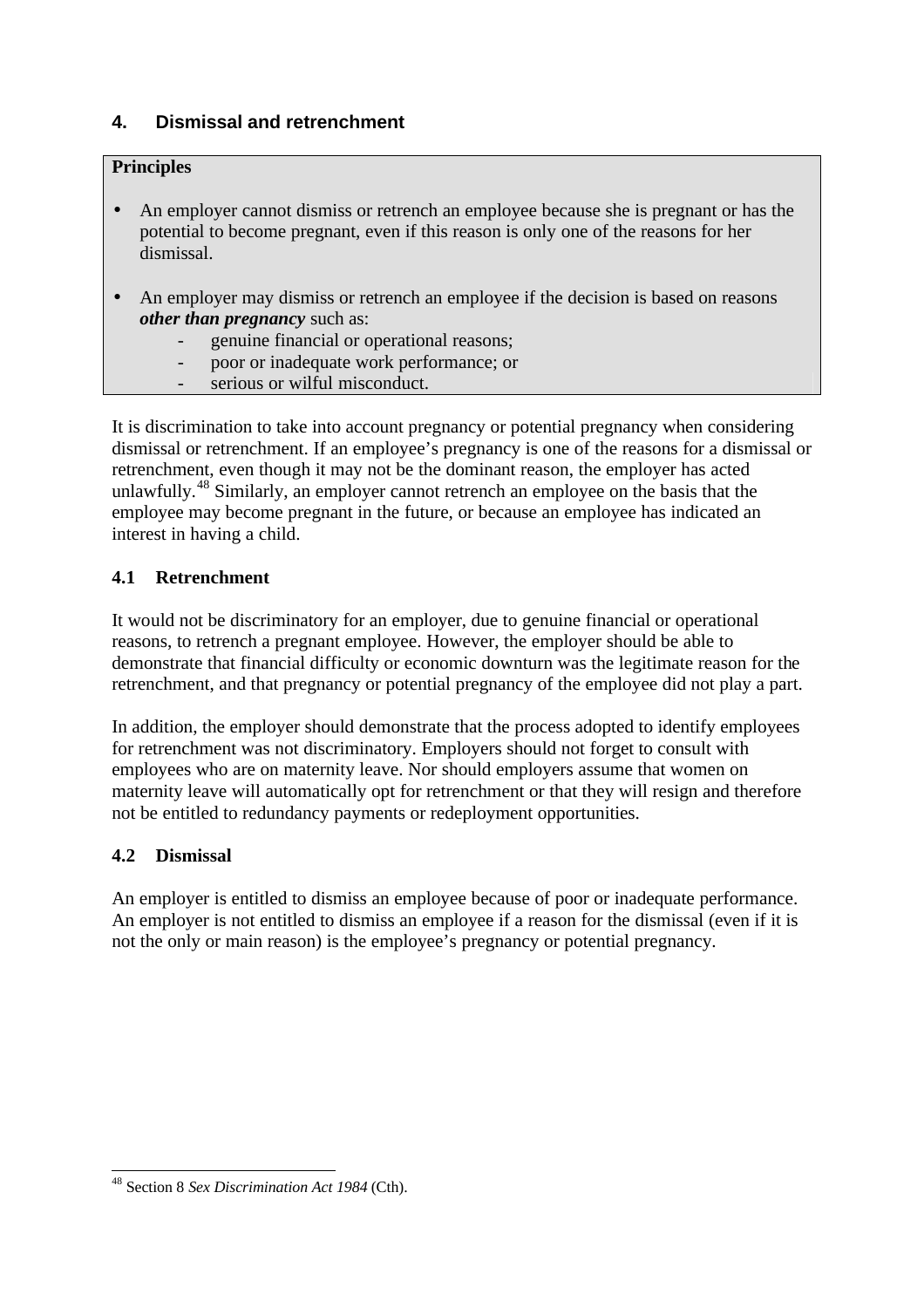#### **Case example:**

An employee was terminated by her employer on the same day that she informed her employer of her pregnancy. The employer said the dismissal had nothing to do with her pregnancy, rather it was due to poor work performance. During her employment the employee had been counselled about her poor performance and encouraged to try harder.

The employee argued that the relationship in time between advising the employer of her pregnancy and her dismissal led to the inference that she was dismissed because of her pregnancy The employer argued that the decision to dismiss the employee had been made the previous week and brought evidence to show that a new employee had been engaged because the existing employee was to be dismissed.

The Hearing Commissioner found that the employer had decided to terminate the employee for poor work performance before being notified of the employee's pregnancy. The Hearing Commissioner found in favour of the employer stating that pregnancy was not a factor in the decision to dismiss the employee.

*Manely v East West Holdings Pty Limited* (1994) EOC 92-645(4)

Confusion about the motives for dismissal of a pregnant or potentially pregnant employee can often lead to an allegation of discrimination. This can be the result of poor communication and inadequate management practices, for example, where an employee with unsatisfactory work performance is not made properly aware of the performance issues prior to the pregnancy and/or dismissal. Where an employee is under performing it is important to inform the employee directly and conduct regular performance reviews and counselling sessions. Thorough documentation should be kept. Conducting the first such review or dismissing an employee after the employee announces a pregnancy may lead to considerable misunderstanding.

It should also be noted that an employee, including a long-term casual employee, may have access to protection under unfair dismissal and unlawful termination laws if her employment is terminated due to pregnancy.

### **Renewal of Contract**

Failure to renew an employee's fixed-term contract because of her pregnancy is unlawful, even if the pregnancy forms only part of the decision not to renew. However, a failure to renew may not be discriminatory if the contract is for a fixed period of time or a one-off specified task with a pre-determined deadline and the pregnant employee will be absent for a significant part of the set time. See Appendix A at pages 41-42.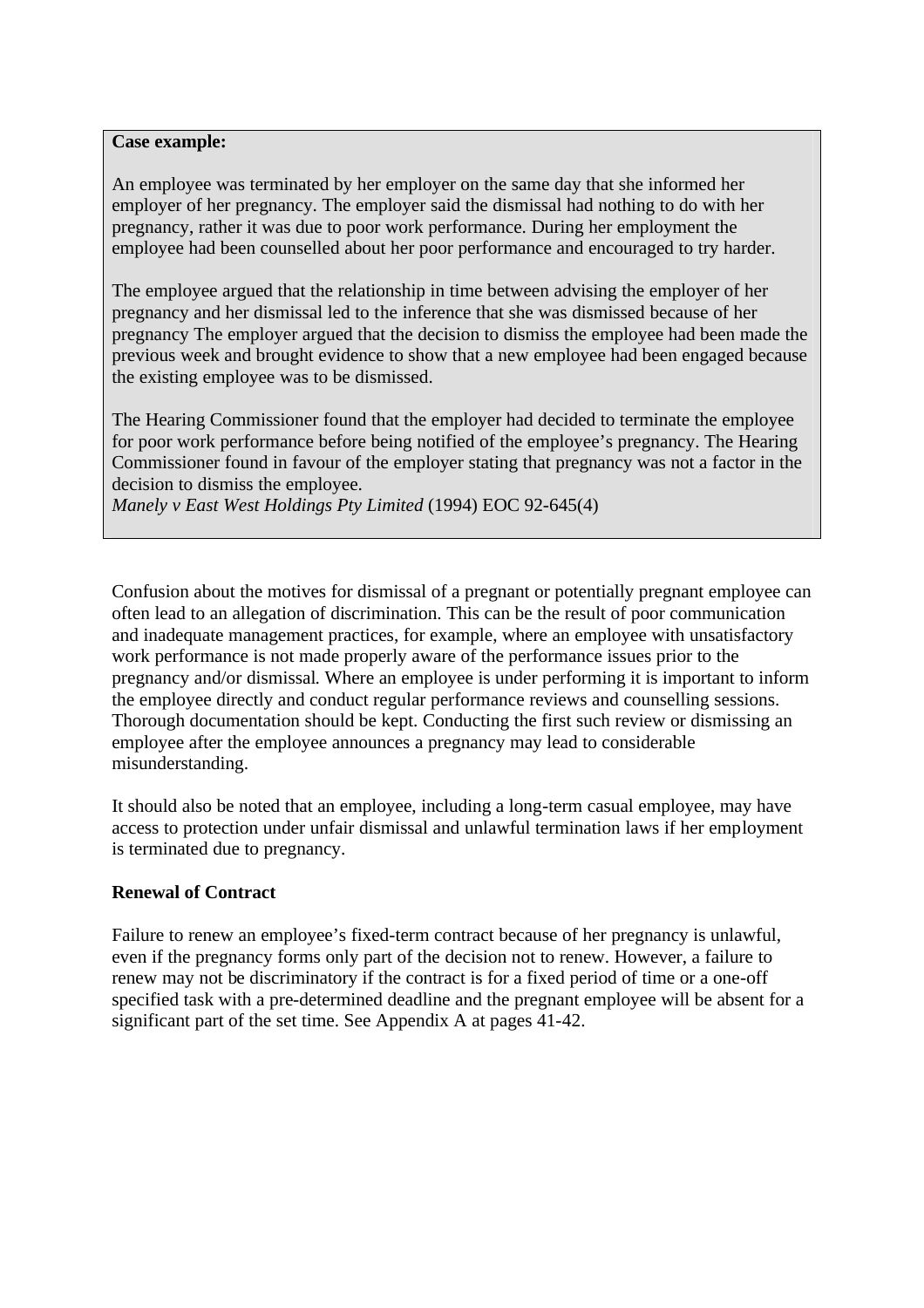# **APPENDIX A: DEFINITIONS AND CASE LAW**

- 1. Definitions of terms in the federal Sex Discrimination Act
	- 3.1 What is pregnancy?
	- 3.1 What is potential pregnancy?
	- 3.1 What is direct pregnancy or potential pregnancy discrimination?
	- 3.1 What is indirect pregnancy or potential pregnancy discrimination?
	- 3.1 Employers' liability for others' conduct.
	- 3.1 Which actions in the workplace can be discriminatory?
- 2. Does the federal Sex Discrimination Act cover your employment relationship?
	- 3.1 Casual employees
	- 3.1 Employees on fixed short-term contracts
	- 3.1 Unpaid workers
	- 3.1 Commonwealth laws and programs
	- 3.1 Licence agreements and franchise agreements
- 3. Exemptions and special measures
	- 3.1 Permanent exemptions
	- 3.1 Temporary exemptions
	- 3.1 Special measures

This appendix provides explanations of legal terms referred to in the earlier sections, illustrated with examples from case law and conciliations. It also provides information on different types of employment relationships and how the federal Sex Discrimination Act applies to each.

This appendix is a reference section for the Guidelines. It provides more detailed information if a thorough knowledge of a particular area is required.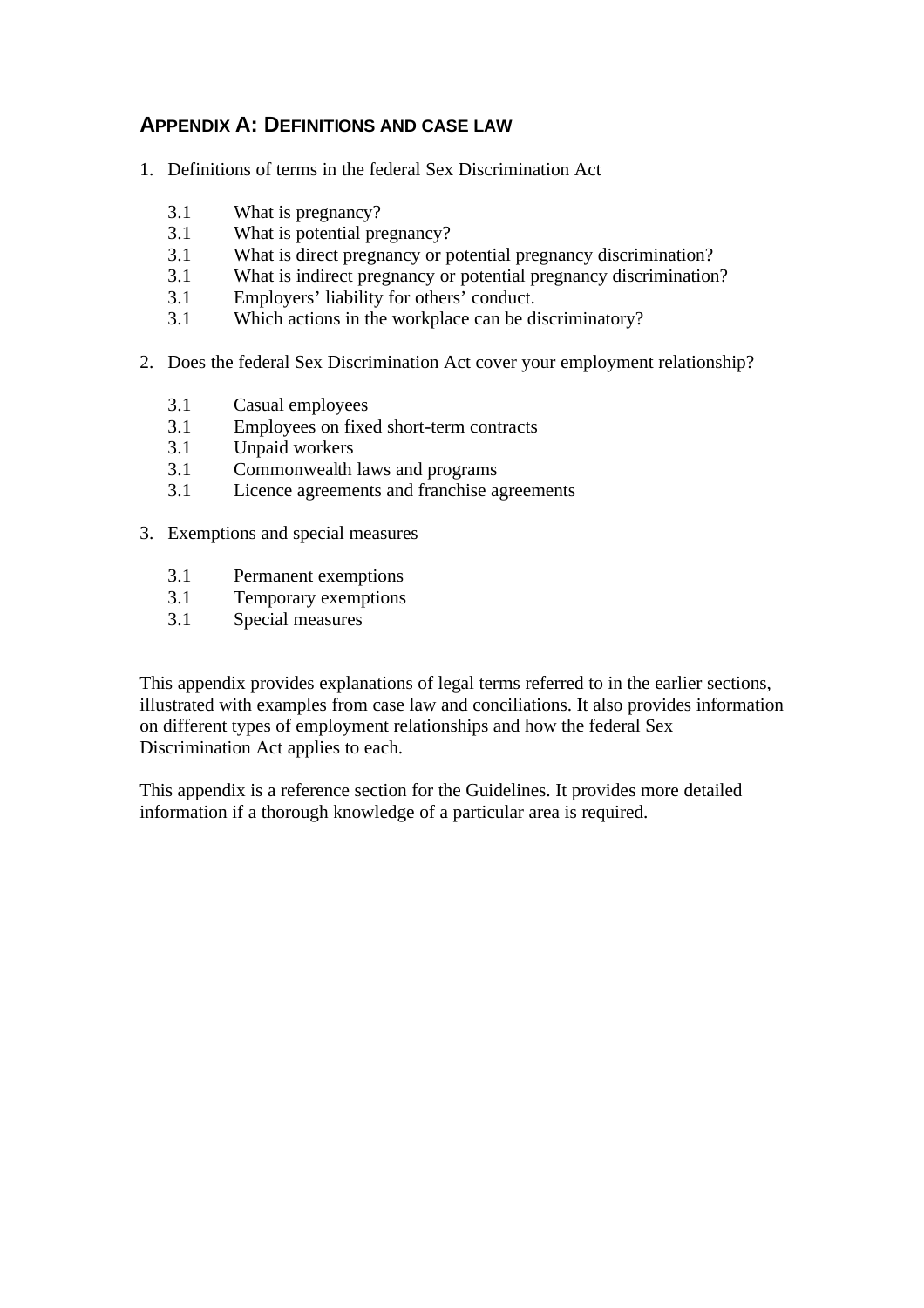# **1. Definitions of terms in the federal Sex Discrimination Act**

# **1.1 What is pregnancy?**

The federal Sex Discrimination Act does not specifically provide a definition of pregnancy. However the term pregnancy should be understood to include the actual period of pregnancy and any circumstances related to, or connected with, pregnancy. The following points provide guidance in determining whether an employee is considered 'pregnant' under the federal Sex Discrimination Act.

- Pregnancy includes the everyday definition of pregnancy a time during which a woman carries a developing foetus.
- The pregnancy need not currently exist for unlawful pregnancy discrimination to occur. For example, pregnancy discrimination may include discrimination based on a past pregnancy. Thus, discrimination because an employee has taken maternity leave or terminated a pregnancy may be pregnancy discrimination.<sup>1</sup>
- The courts have also included the physical elements of pregnancy such as having a large abdomen and tiredness, in the definition of pregnancy.<sup>2</sup> Thus, 'pregnancy' under the federal Sex Discrimination Act may include a woman who is presumed to be pregnant even though she is not.
- Taking maternity leave has been held to amount to a characteristic appertaining to pregnant women.<sup>3</sup>

Examples of unlawful pregnancy discrimination

- Dismissal of an employee because of her pregnancy.
- Failure to promote an employee because she is large and looks pregnant.<sup>4</sup>
- Failure to promote an employee because she suffered a miscarriage and the employer assumes she will become pregnant again.
- Transferring an employee to a position of lesser duties on her return from maternity leave, without prior consultation.<sup>5</sup>
- Selecting an employee for redundancy while she is on maternity leave either partly or primarily because the employee is on maternity leave.

 $\overline{\phantom{a}}$ 

<sup>&</sup>lt;sup>1</sup> See discussion in the Pregnancy Report, HREOC, 1999, paras 4.11-4.17.

<sup>2</sup> *Bear v Norwood Private Hospital* (1984) EOC 92-019 at 75,467 found these physical conditions to be characteristics appertaining to pregnant women. Section 7 *Sex Discrimination Act 1984* (Cth) includes in the definition of pregnancy discrimination characteristics appertaining to pregnant women or a characteristic generally imputed to pregnant women.

<sup>3</sup> *Milevski v Boral Building Services* (1994) unreported, HREOC, 1 September 1994.

<sup>4</sup> *Bear v Norwood Private Hospital* (1984) EOC 92-019.

<sup>5</sup> *Gibbs v Australian Wool Corporation* (1990) EOC 92-327 at 78,220.

<sup>6</sup> *Milevski v Boral Building Services Pty Ltd* (1994) unreported, HREOC, 1 September 1994.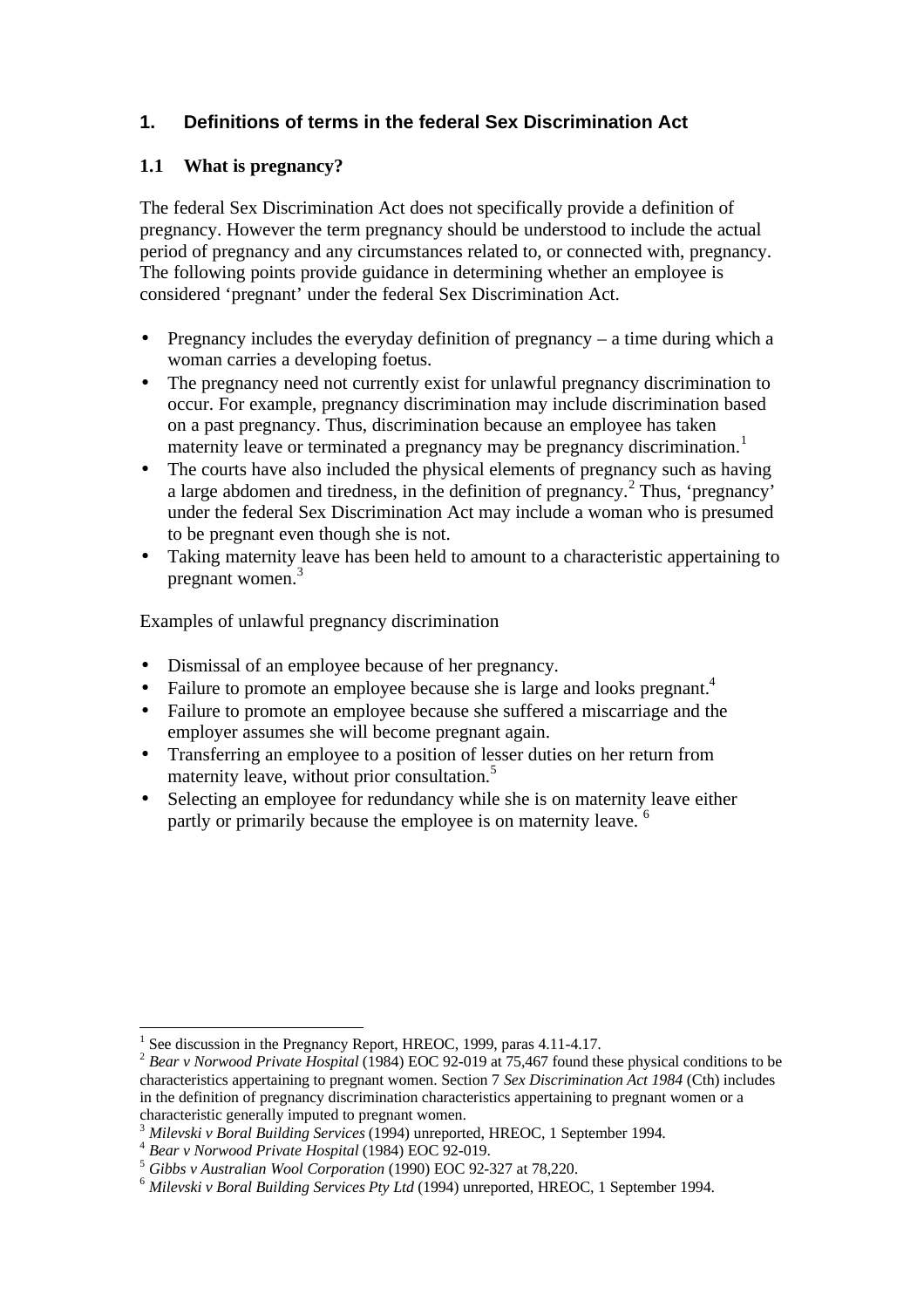# **Case example: Pregnancy discrimination based on maternity leave**

An employee was transferred to new duties on her return from maternity leave without consultation. The Hearing Commissioner found that the complainant's pregnancy was a factor in the change in duties. This was because the pregnancy led to her being on maternity leave and restructuring occurred without consultation during this time. Thus, the conduct of the respondent was found to have been unlawful pregnancy discrimination under section 14 of the federal Sex Discrimination Act. *Gibbs v Australian Wool Corporation* (1990) EOC 92-327

# **1.2 What is potential pregnancy?**

Potential pregnancy is defined as including:

- the fact that the woman is, or may be, capable of bearing children;
- the fact that the woman has expressed a desire to become pregnant; or
- the fact that the woman is likely, or is perceived as being likely, to become pregnant.

Examples of unlawful potential pregnancy discrimination

- Employers or co-workers making assumptions or asking questions about an employee's plans to have children, particularly when the assumptions or answers influence decisions about the employee.
- Questions about a woman's interest in having children, or future plans to have children, during a recruitment process when, in the circumstances, it appears that this information played a part in determining the applicant's suitability for the job.
- Failure to promote an employee because she is undergoing IVF or other form of fertility treatment.

# **Case example: Potential pregnancy discrimination**

A major organisation refused to hire a woman as a trainee pilot because of the possibility of absences due to pregnancy. The organisation also argued it could not justify the large investment in the training. At the interview stage the female applicant was rated highly by all interviewers on the panel except one interviewer whose comments indicated reservations arising from "lack of decision re future childbirth and/or number of children". The female applicant's average score was higher than that of seven of the 14 successful applicants.

The Tribunal held that the organisation discriminated against the female applicant, on the ground of her sex, by refusing to offer her a position as a trainee pilot because of her child bearing potential.

*Wardley v Ansett Industries (Operations) Pty Ltd* (1984) EOC 92-002

 7 Section 4B *Sex Discrimination Act 1984* (Cth).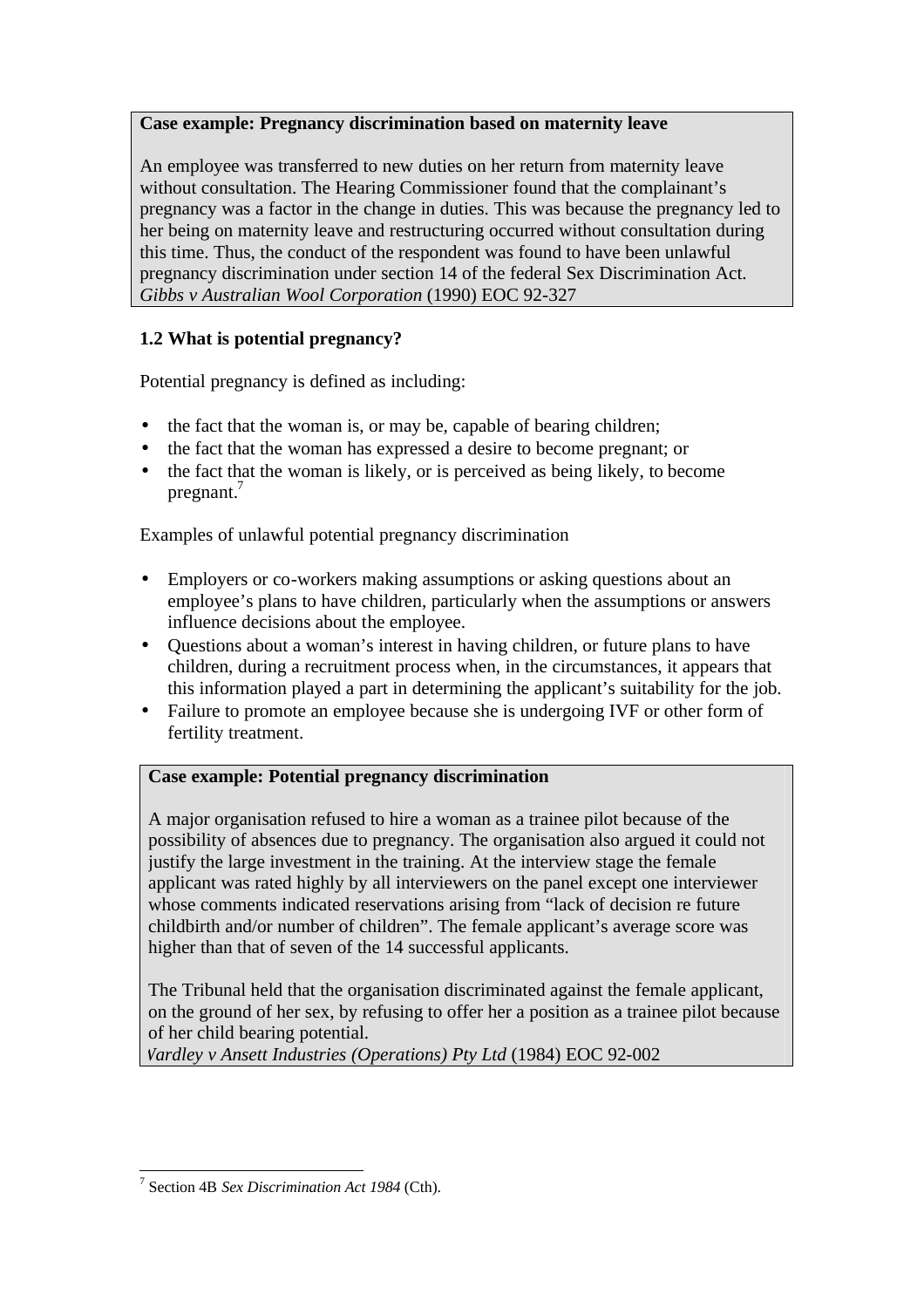## **1.3 What is direct pregnancy or potential pregnancy discrimination?**

Direct discrimination on the ground of pregnancy or potential pregnancy occurs when the discriminator:

- treats a woman who is pregnant or potentially pregnant less favourably than someone in similar circumstances who is not pregnant or potentially pregnant;
- because of the pregnancy or potential pregnancy, or a characteristic of pregnancy or potential pregnancy.<sup>8</sup>

Direct discrimination will occur when a detrimental decision is made about a person simply because of an attribute or personal characteristic. Such discrimination is often based on a stereotype or fixed idea, for example, discrimination based on the assumption that women who are pregnant will not return to their jobs after giving birth or will not be committed to their jobs if they do return.

Less favourable treatment need not involve financial detriment, or an intention by the employer to discriminate. Some employers, while intending to be supportive, actually facilitate less favourable treatment.

## **Examples of direct discrimination**

- Reducing the number of shifts a pregnant employee is allocated because it is assumed she will be too tired to work her regular shifts.
- Refusing to train a pregnant employee where training is available to other comparable staff.
- Asking female applicants about their plans to have children, then eliminating those who intend to start a family.
- Dismissing or making a pregnant employee redundant because she will soon be absent from the workplace on maternity leave.
- Transferring a pregnant employee to a work location further from her home.
- Subjecting a pregnant employee to harassment and inappropriate personal comments.
- Transferring a pregnant employee to a position of lower status, even if the wage remains the same.

## **Case example: Direct discrimination and constructive dismissal**

A woman employed as a sales representative became pregnant. She suffered a miscarriage then became pregnant again. After advising her employer the woman continued in her normal work. The employee had some difficulty with her pregnancy and was advised by her doctor to take a week of leave. During this week the employer phoned the employee and suggested that she not return to work as a sales representative but commence, as an alternative, working from home. The employee said this was unacceptable as she would suffer financially and assumed that her employment was terminated due to the telephone call.

<sup>8</sup> Section 7(1) *Sex Discrimination Act 1984* (Cth).

<sup>9</sup> *Waters & Ors v Public Transport Corporation* (1991) EOC 92-390; *R v Birmingham City Council;* 

*Ex parte Equal Opportunities Commission* (1989) 2 WLR 520 at 525-526.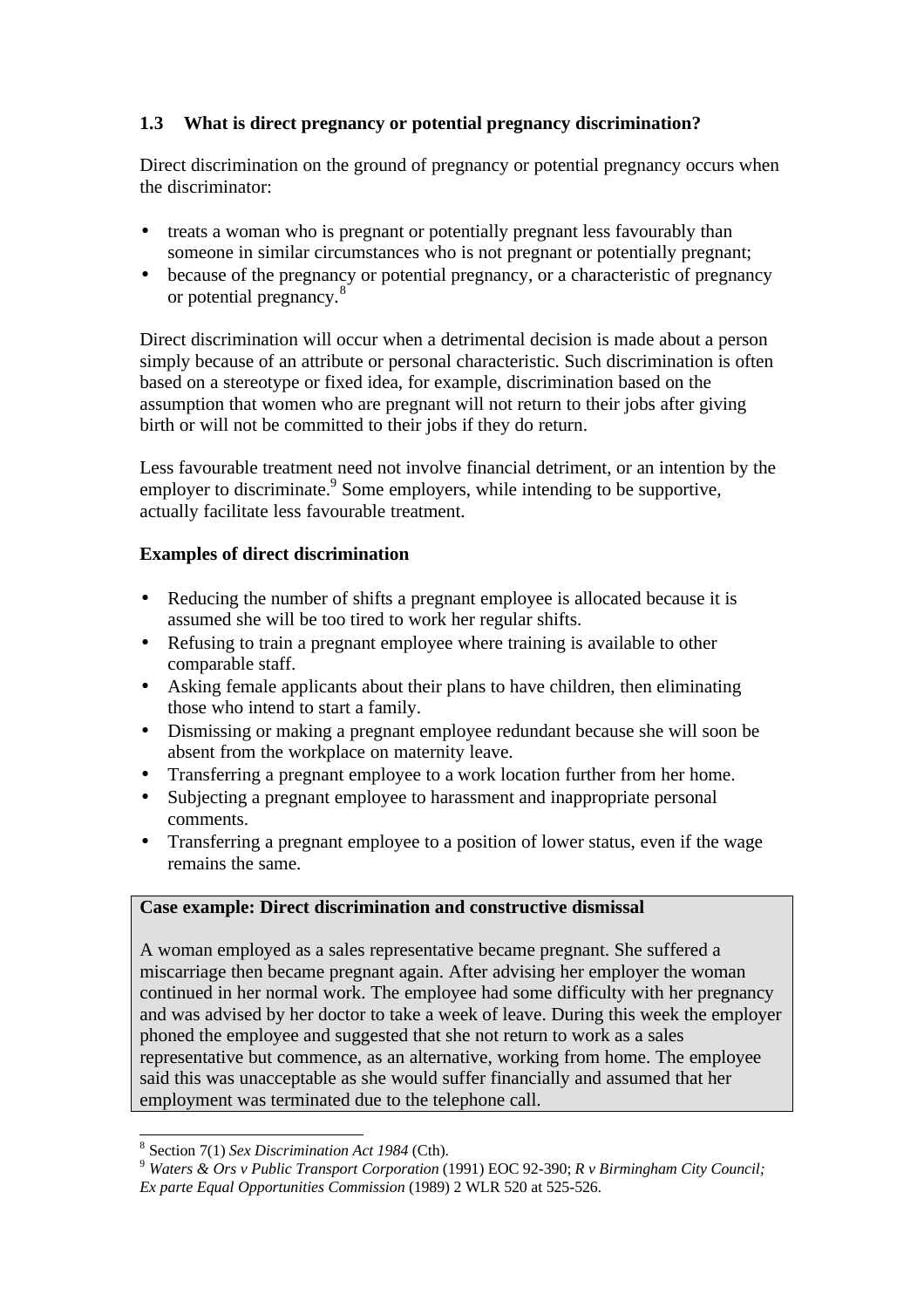The Tribunal found that the offer made by the employer that the complainant should work at home was in real terms a 'constructive dismissal'. The employer knew the employee could not accept the position, as it did not pay enough money, leaving her no option but to leave her employment. The Board also said that even though the employer removed the woman from her position partially out of concern for her health, the fact remained that he was not entitled to end the employee's employment and make the decision for her if she was prepared to continue working on the same terms and conditions as she had always done.

*Smith v Frankl & Anor* (1991) EOC 92-362

### **Case example: Discriminatory reason is one of a number of reasons for the treatment**

A pregnant woman made a complaint under the federal Sex Discrimination Act after she was dismissed during her pregnancy. The Hearing Commissioner concluded that the dominant reason for the dismissal was not the employee's pregnancy, but rather the employer's dissatisfaction with the standard of the employee's work. However, the fact that the employee's pregnancy did influence the dismissal decision meant that the Hearing Commissioner found the complaint to be substantiated on the basis that "[a]lthough the complainant's pregnancy only played a lesser part in the committee's decision to dismiss her, Section 8 of the Act indicates that pregnancy need not be the dominant or substantial factor in a dismissal for that dismissal to be unlawful." The employer was required to financially compensate the complainant. *Larsen v RSPCA Northern Division (Tas)* (1991) EOC 92-356

## **Case example: Direct discrimination and transfer in employment**

A convention supervisor was transferred to a telephonist position (at the same salary) because she was pregnant. When explaining the decision, her manager said: "It doesn't look good for a pregnant woman to be carrying film projectors." The Tribunal found the complainant had been discriminated against, and said that to require her to work in a job that usually had a considerably lower salary (even though she was being paid at a higher level), was a demotion in employment status and a detriment to her. The Tribunal rejected the argument that the company was obliged to transfer the employee in order to comply with OH&S obligations*.* The Tribunal was satisfied that the complainant could carry out her duties safely during pregnancy and the employer was ordered to pay compensation and legal costs.

*Duggan v Shore Inn Pty Ltd* (1992) EOC 92-457

## **1.4 What is indirect pregnancy or potential pregnancy discrimination?**

Indirect discrimination occurs when a condition, requirement or practice in the workplace appears to apply equally but is actually discriminatory in its effect.

Indirect pregnancy or potential pregnancy discrimination under the federal Sex Discrimination Act arises where:

• a person imposes, or proposes to impose a condition, requirement or practice;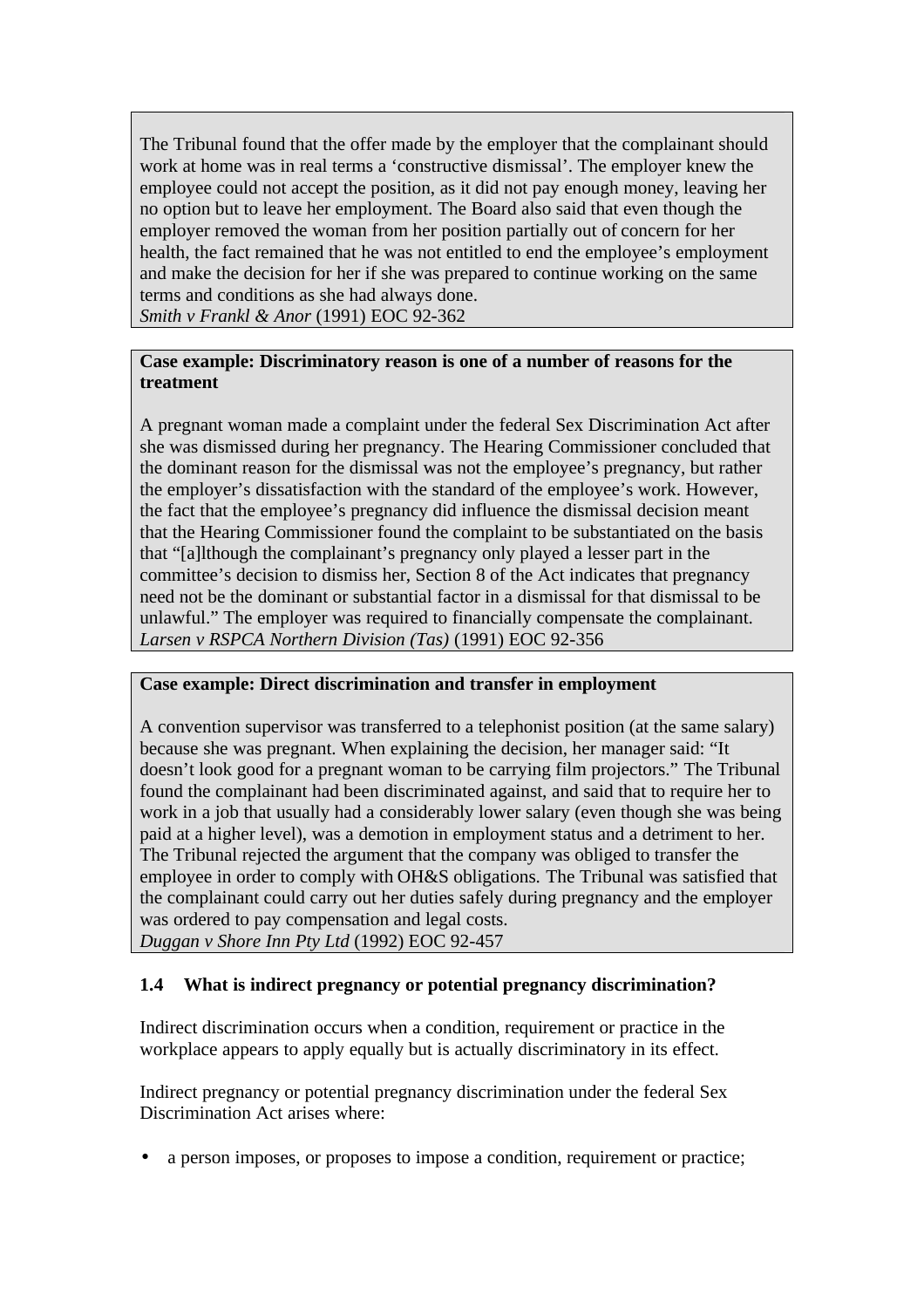- that has or is likely to have the effect of disadvantaging women who are pregnant or potentially pregnant; $^{10}$  and
- which is not reasonable in the circumstances.  $11$

A 'condition, requirement or practice' may include policies, practices, rules, routines, standards or stipulations, whether they are formal or informal. This phrase has been broadly interpreted by Courts and Tribunals.<sup>12</sup>

### **Reasonable behaviour is not discriminatory**

Indirect discrimination will not be unlawful if the 'condition, requirement or practice' is reasonable in the circumstances.<sup>13</sup> It is the employer's responsibility to prove that the requirement is reasonable, based on factors including:

- the nature and extent of the disadvantage resulting from the imposition, or proposed imposition, of the condition, requirement or practice;
- the feasibility of overcoming or mitigating the disadvantage, including the costs to an organisation; and
- whether the disadvantage is proportionate to the result sought by the person who imposes, or proposes to impose, the condition, requirement or practice.<sup>14</sup>

These factors should be considered in all the circumstances.

### **Examples of indirect discrimination**

- A policy that employees may apply for a promotion only after two years of uninterrupted service may be indirectly discriminatory to female employees who break their term of service for maternity leave.
- A policy requiring all employees to stand while working at a cash register or counter may be indirectly discriminatory to employees who are pregnant and unable to stand for several hours without a break.

### **Case example: Indirect discrimination and the requirement to work full-time**

A solicitor was nominated for advancement to contract partner. She then advised the firm that she was pregnant. In the following month her arrangements for maternity leave were agreed; she would take three months off work after the birth and then work three days per week on her return. Shortly before her scheduled return several of the firm's partners met with the solicitor and suggested that she reduce her practice and give up a number of her case files. She did not agree to this proposal and the firm then refused her request for a temporary replacement. She returned to work, working three days from the office and two days from home. She subsequently received an unfavourable performance assessment that noted "I do not believe you can run a practice and service clients three days per week." Her partnership contract was not

<sup>10</sup> Section 7(2) *Sex Discrimination Act 1984* (Cth).

<sup>&</sup>lt;sup>11</sup> Section 7B *Sex Discrimination Act 1984* (Cth).

 $12$  For a more detailed discussion, see the Pregnancy Report, HREOC, 1999, paras 4.31–4.36.

<sup>13</sup> Section 7B(1*) Sex Discrimination Act 1984* (Cth).

<sup>14</sup> Section 7B(2) *Sex Discrimination Act 1984* (Cth).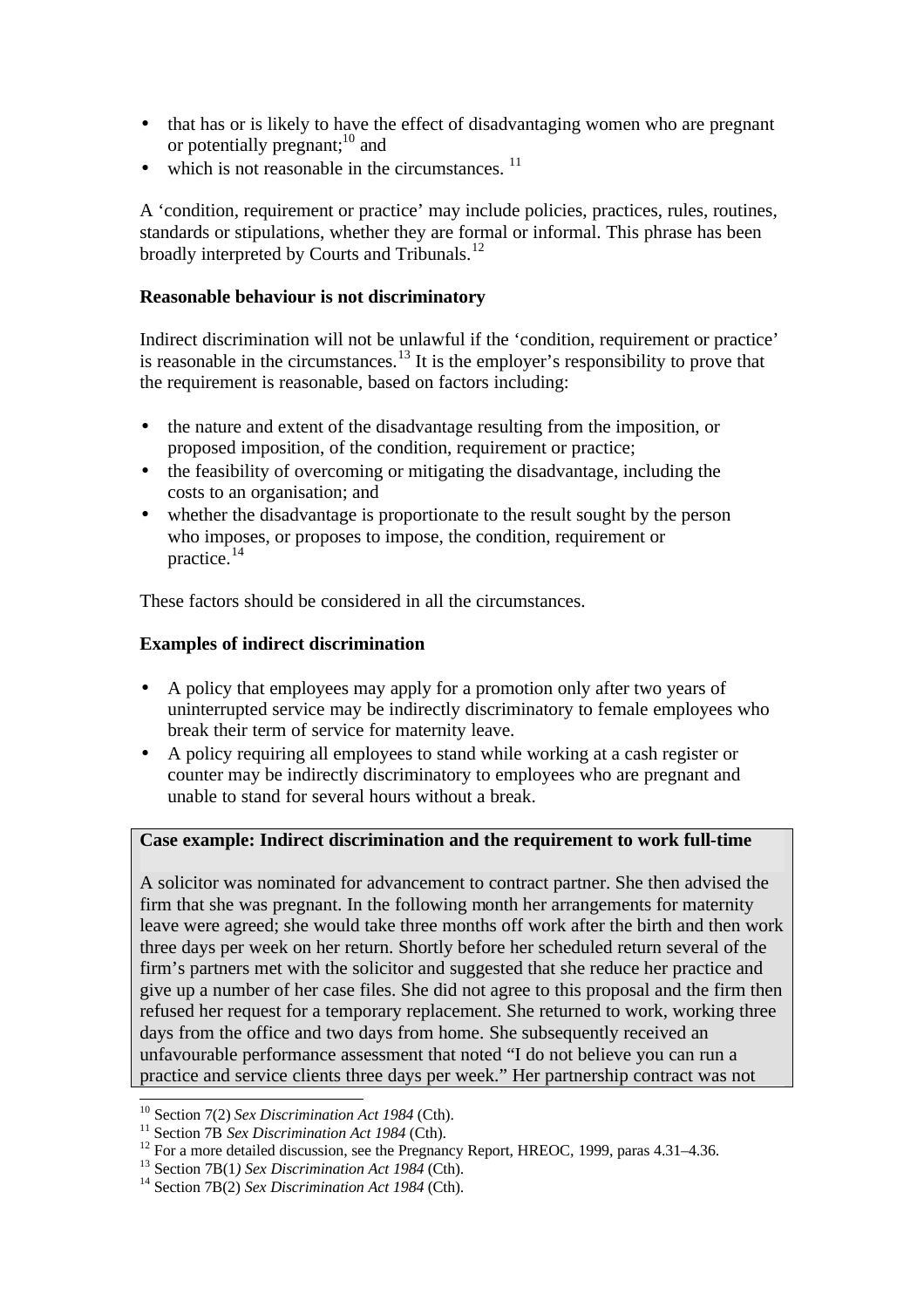renewed.

The solicitor's complaint was that the statement concerning part-time work was in effect a requirement that she must work full-time to maintain her position and that such a requirement was indirect discrimination on the ground of sex. The firm responded that full-time work was inherent to the position. The Hearing Commissioner found that the requirement to work full-time would inevitably disadvantage women practitioners, especially those aspiring to be partners and that the requirement to work full-time imposed on the solicitor in order to maintain her position was not reasonable in the circumstances. The Hearing Commissioner also noted the importance of the firm having clearly defined maternity leave and part-time work policies to ensure minimum standards of fair and equal treatment, including matters such as changes to personnel or to the practice and decisions about recruitment.

*Hickie v Hunt & Hunt* (1998) EOC 92-910

#### **Case example: Indirect discrimination and the requirement for permanent employment**

The complainant, a teacher, claimed that the requirement for long standing temporary teachers to work one year full-time "probation" in order to obtain permanency was discriminatory. The complainant had taken leave to have a baby and then resigned and worked as a part-time teacher and a relief teacher. In this capacity, she was not entitled to maternity leave when she became pregnant a second time and she left work. She later began teaching part-time, as she was not able to work full-time. The complainant gave evidence about the disadvantages of temporary status including lack of continuity and security of employment, no annual 'performance appraisal' and the preference for permanent staff when professional development opportunities were available. She said permanent employment had the advantages of continuity of employment, entitlement to apply for leave without pay, study leave, plus employment within the central office and promotion, as well as higher status within the school's staff.

The Tribunal found the "probation" requirement not reasonable in view of evidence that temporary teachers were largely very experienced and highly skilled and had already completed two years probation after graduation. The Tribunal found that the requirement was unreasonable in the circumstances and referred to the less favourable position of temporary teachers and the stress the complainant experienced as a result of the discriminatory policy and the comparative advancement of her contemporaries. The Tribunal awarded financial compensation to the complainant. *Speering v Ministry of Education* (1993) EOC 92-513

## **1.5 Employers' liability for others' conduct**

Employers can be held liable for discrimination committed by their employees in the course of employment.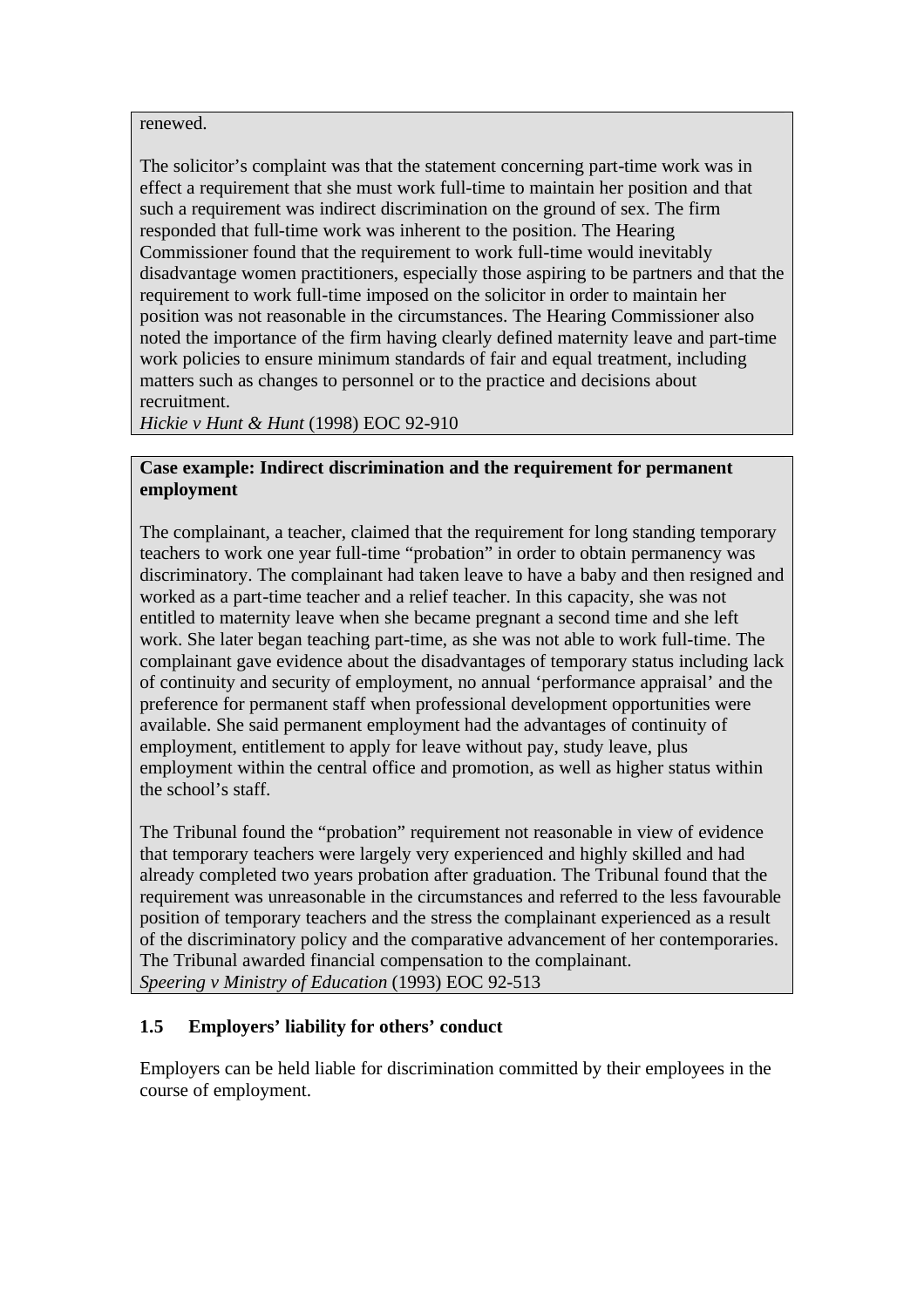The federal Sex Discrimination Act makes employers and principals liable for the conduct of their employees or agents.<sup>15</sup> This is referred to as vicarious liability. Vicarious liability means that if an employee harasses or discriminates against a coworker, client or customer, the employer can be held legally responsible and may be liable for damages.

The vicarious liability provisions in the federal Sex Discrimination Act also provide employers with a defence. Vicarious liability can be minimised if an employer can show that 'all reasonable steps' were taken to prevent the harassment or discrimination. To reduce or avoid liability, employers could implement policies and practices to minimise the risk of unlawful workplace behaviour occurring and informing staff about established procedures to address complaints of discrimination. **Avoiding vicarious liability**

Employers can limit their vicarious liability and should note three important principles that have emerged from vicarious liability cases:

- 'reasonable steps' must be active, preventative measures;
- the obligation to prove that 'all reasonable steps' were taken rests with the employer; and
- lack of awareness that the discrimination or harassment was occurring is not a defence for employers.

The Federal Court has indicated reasonable steps for employers to take to minimise vicarious liability under the federal Sex Discrimination Act. While this information was provided in the context of a sexual harassment matter, the principles apply equally to pregnancy and potential pregnancy discrimination.

## **Case example: Reasonable steps**

An employee alleged sexual harassment by a co-worker. The employer argued that reasonable steps to prevent the harassment had been taken.

The Court said "it may be more difficult for a small employer, with few employees, to put in place a satisfactory sexual harassment regime than for a large employer with skilled human resources personnel and formal training procedures. But the [federal Sex Discrimination] Act does not distinguish between large and small employers". The Court noted that a "simple procedure" involving the preparation of a brief document setting out the nature of discrimination and harassment, the sanctions that attach to it and the course to be followed by an employee who suffers discrimination or harassment should be provided to each employee on recruitment as a matter of routine.

Such a document "would go some distance towards reducing the chance of sexual harassment [or discrimination] at the employer's workplace and a long way toward enabling the employer (in the absence of knowledge of an actual problem) to make out a defence."

*Gilroy v Angelov and Botting and Botting trading as C&T Botting Cleaning*,

 $\overline{a}$ <sup>15</sup> Section 106 *Sex Discrimination Act 1984* (Cth).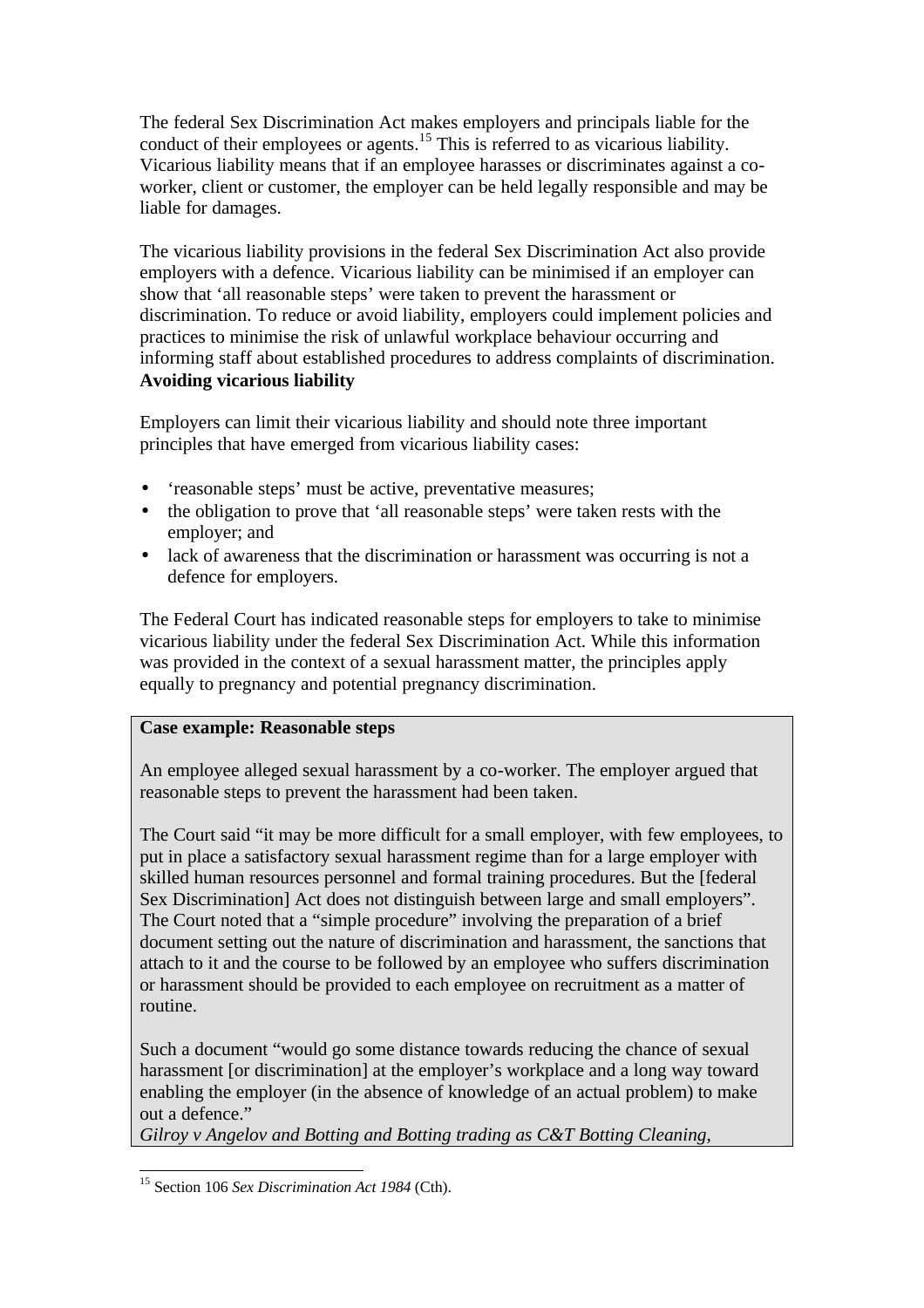### **Principals and their agents**

The federal Sex Discrimination Act also makes a principal vicariously liable for the unlawful conduct of agents.<sup>16</sup> An agent is a person authorised to act on behalf of another (referred to as the principal). If the agent is acting in accordance with the express, implied or ostensible authority conferred on them, the principal is bound by its actions and can be held vicariously liable for its wrongs. Depending on the particular situation, agents in the area of employment could include:

- volunteer workers:
- recruitment agents;
- holders of unpaid honorary positions;
- boards of directors; or
- contractors and consultants.

### **1.6 Which actions in the workplace can be discriminatory?**

It is unlawful to discriminate on the ground of pregnancy or potential pregnancy:

- in the arrangements made for and in determining who should be offered employment, engaged as a commission agent or partner or the terms or conditions on which employment, engagement as a commission agent or partnership is offered:<sup>17</sup>
- in the **terms and conditions** provided to the employee, commission agent, contract worker or partner;<sup>18</sup>
- by **denying or limiting access** to opportunities for promotion, transfer, training or to any other benefits associated with the employment to the employee, commission agent, contract worker or partner; $<sup>19</sup>$ </sup>
- by dismissing the employee, terminating the engagement of the commission agent or contract worker, or expelling a partner; $^{20}$  or
- by subjecting the employee, commission agent, contract worker or partner to **any other detriment**. 21

#### **What are 'terms and conditions' of employment?**

'Terms and conditions' of employment may be found in agreements, policies and practices that govern the employment relationship. These may be implied by law or arise from:

- a contract of employment or appointment (which can be written, verbal or a combination of both);
- the terms set out in awards and agreements;

<sup>16</sup> Section 106 *Sex Discrimination Act 1984* (Cth).

<sup>17</sup> Sections 14(1), 15(1), 17(1) *Sex Discrimination Act 1984* (Cth).

<sup>18</sup> Sections 14(2)(a), 15(2)(a), 16(a) *Sex Discrimination Act 1984* (Cth).

<sup>19</sup> Sections 14(2)(b), 15(2)(b), 16(c), 17(3)(a) *Sex Discrimination Act 1984* (Cth).

<sup>20</sup> Sections 14(2)(c),15(2)(c), 16(b), 17(3)(b) *Sex Discrimination Act 1984* (Cth).

<sup>21</sup> Sections 14 (2)(d), 15(2)(d), 16(d), 17(3)(c) *Sex Discrimination Act 1984* (Cth).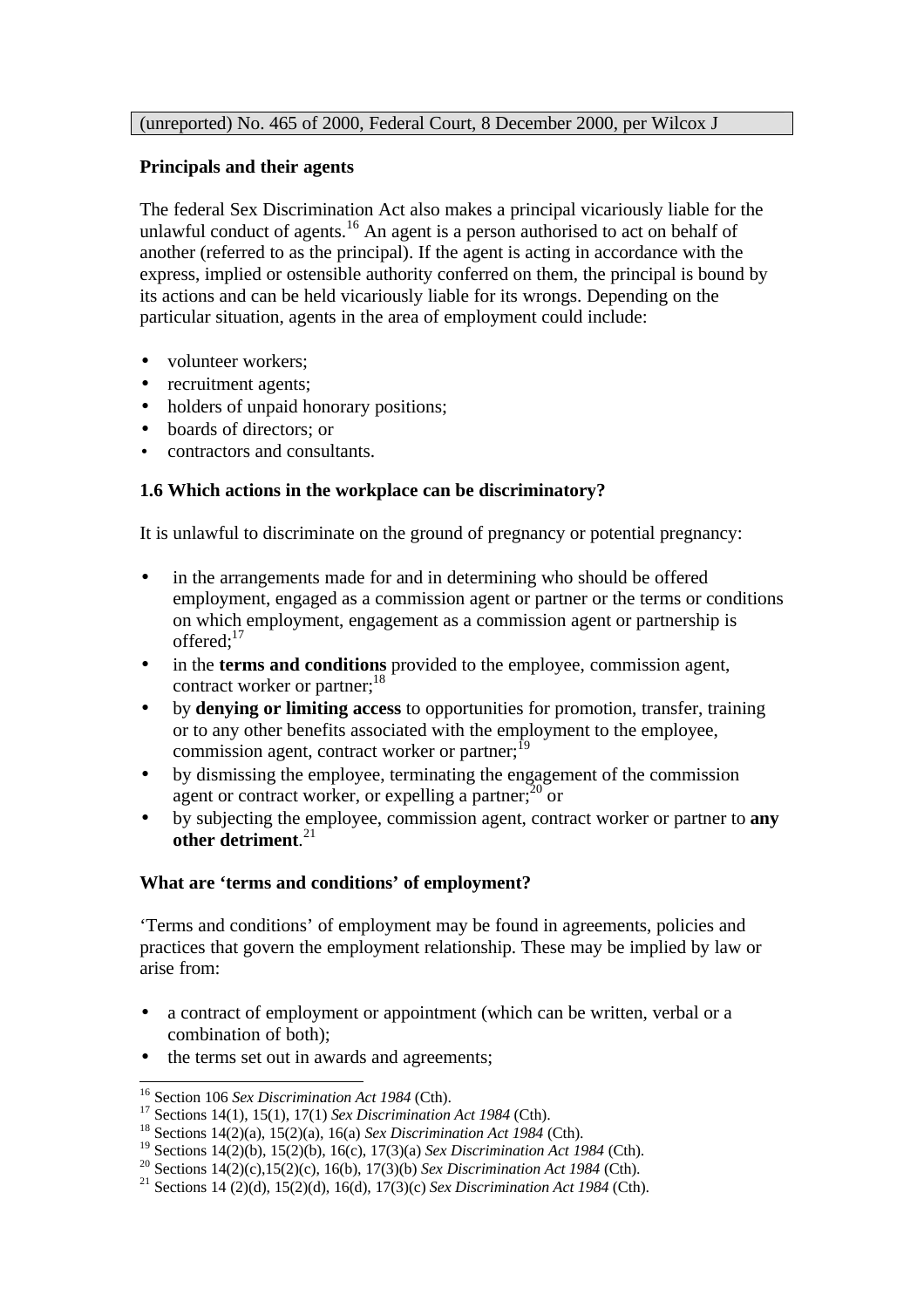- employment policies, $^{22}$  whether in staffing manuals or accepted custom and practice, such as a policy on uniforms; $^{23}$  or
- day to day decisions made by an employer<sup>24</sup> about the workplace and individual employees.<sup>25</sup>

## **What is limiting or denying access to benefits?**

The term 'benefits' has been defined broadly, and may include:

- loss of income, including "in kind" income such as access to housing, cars, telephones, salary packages;
- opportunities for promotion, transfer or training;
- intangible benefits such as freedom from physical intrusion or harassment;
- voluntary benefits that may not be enforceable at law, such as voluntary severance payments;
- performance and bonus payments; or
- superannuation.

It is not necessary to prove that the pregnant or potentially pregnant employee would have received a particular benefit, such as a promotion, if the discrimination had not occurred. It is enough to show that the opportunity to apply for the benefit was denied, to show that discrimination occurred.<sup>26</sup>

#### **Workplace examples: Denial or limitation of access to benefits**

**Performance reviews:** Where a performance review is linked to salary increases or promotional opportunities, failing to provide a pregnant employee with a performance review at the same time as other staff on the basis that the pregnant employee will be commencing maternity leave soon, may be unlawful discrimination. If the employee is on maternity leave when performance reviews are conducted, failing to make arrangements to assess the portion of the annual review period that the employee worked, on either their return or during maternity leave, may also be unlawful discrimination.

**Voluntary severance payments:** An employer who voluntarily provides severance payments to retrenched employees would generally need to provide the benefit on the same basis to all employees in the same situation, for example, all retrenched employees irrespective of whether they are pregnant or on maternity leave.

### **Conciliated complaint example: Failing to provide a pregnant employee with a performance review**

In March an existing employee was offered a new position as an 'after-hours'

<sup>22</sup> *Appeal by the Commissioner of Police* (1984) EOC 92-017.

 $^{23}$  See discussion in the Pregnancy Report, HREOC, 1999, para 12.62.

<sup>&</sup>lt;sup>24</sup> In this context, an employer would include an individual granted the right to represent the mind and will of the employer, such as a supervisor or manager.

<sup>25</sup> *O'Callaghan v Loder & Anor* (1984) EOC 92-023.

<sup>&</sup>lt;sup>26</sup> Glynn v Gillette Australia Pty Ltd, unreported, NSW Equal Opportunity Tribunal, No 13/1996, 10 September 1996.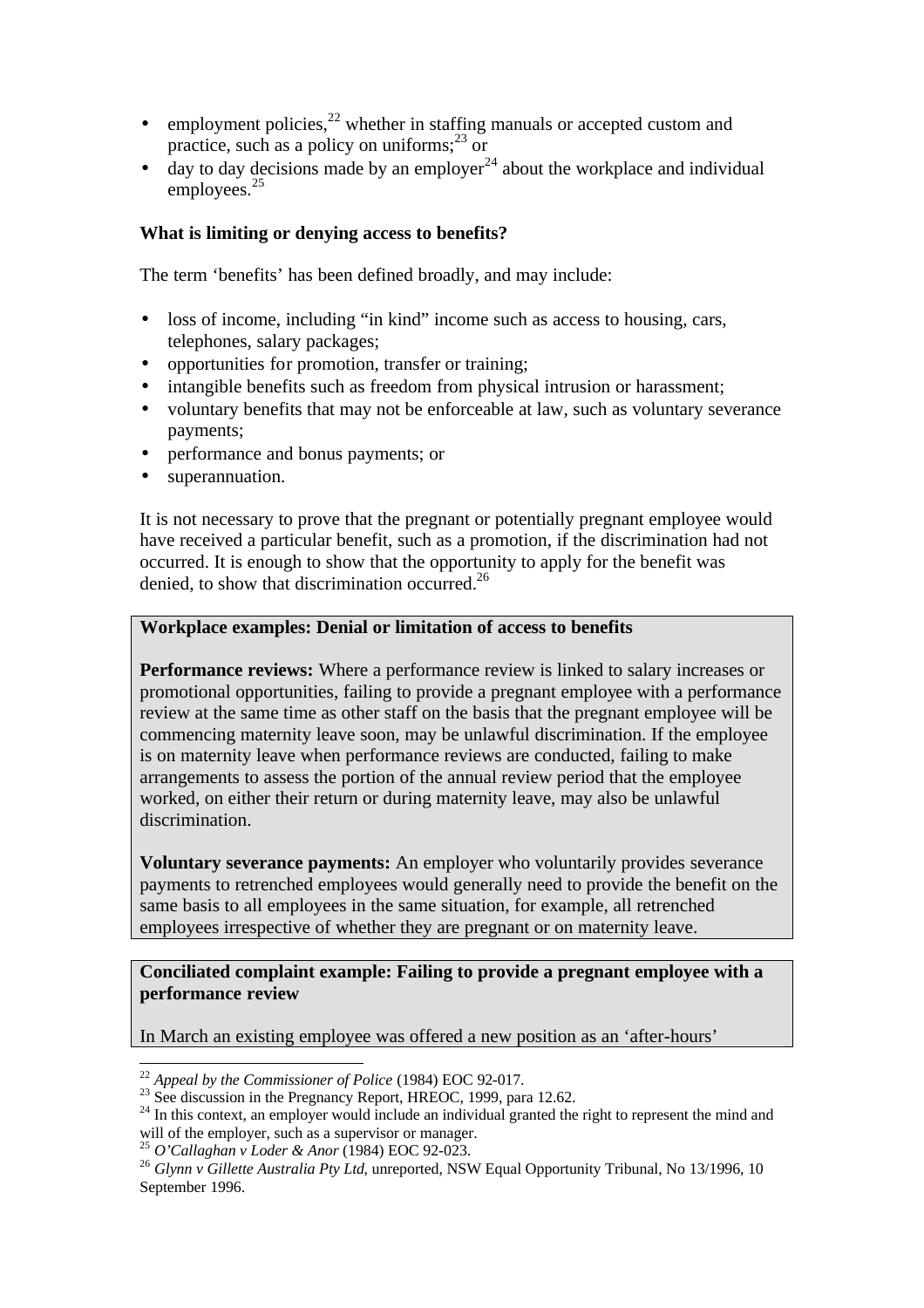consultant, with the idea that she could work from home. The employee claimed that, although the employer knew she was pregnant at the time of offering her the job, the offer was withdrawn in May on the grounds that she was unsuitable for the position as she was pregnant and that working from home would be a worker's compensation risk to the company. She continued to work in her old position, attending the workplace. The complainant also claimed she was denied a pay increase and bonus from an annual performance review in September as a result of her impending maternity leave break in October. A conciliation agreement was reached between the parties and the woman received financial compensation and a written work reference. HREOC conciliation, 1996.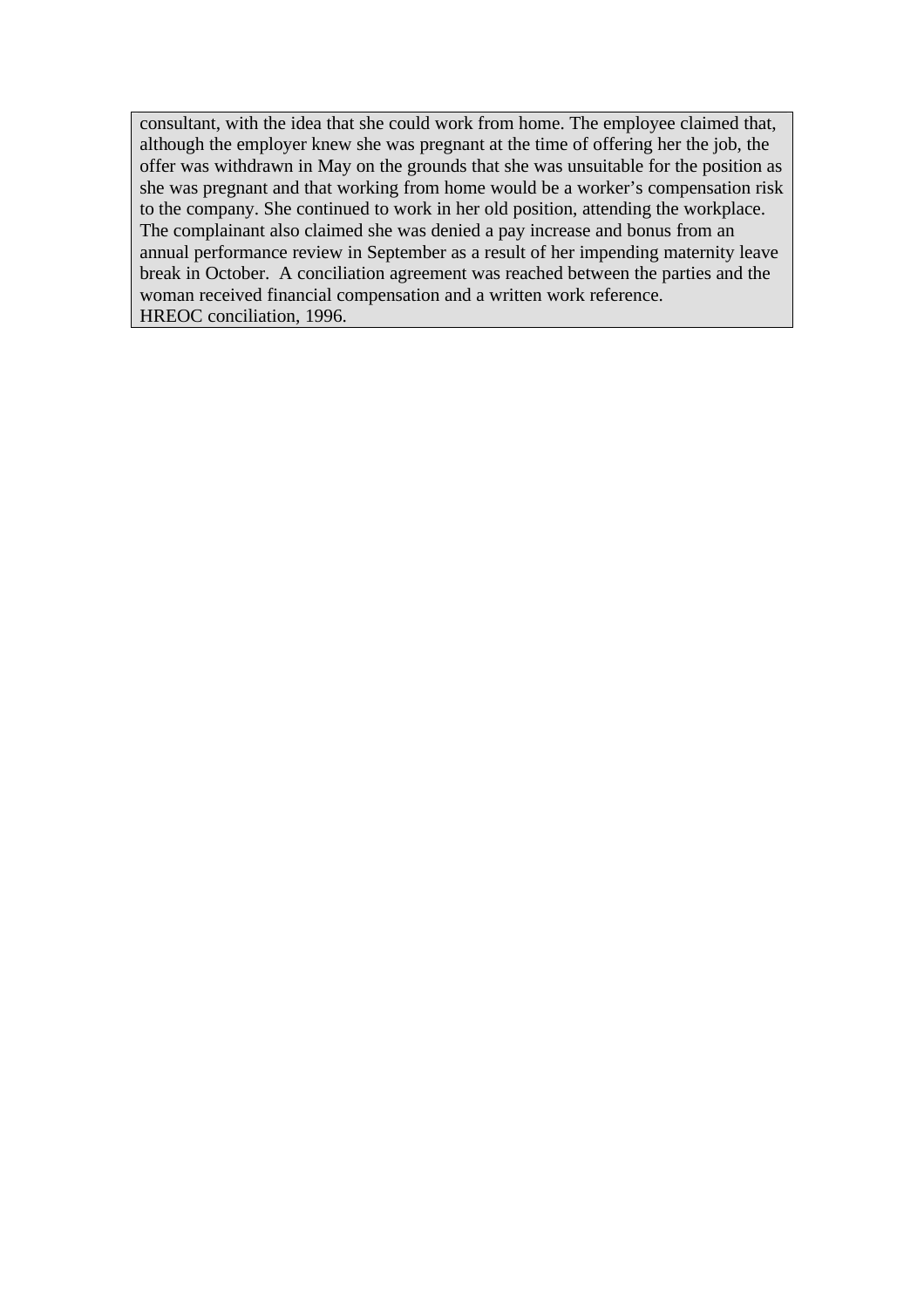## **What does 'any other detriment' mean?**

'Any other detriment' has been interpreted broadly by Courts and Tribunals to include a disadvantage of any kind so long as it is not a trivial disadvantage.<sup>27</sup> Employers are advised to carefully consider the disadvantages that pregnant employees may suffer, due to existing or new policies, practices and procedures. Some framework considerations include:

- detriment can comprise economic loss such as lost salary or promotional opportunities;
- detriment can also include non-economic loss such as loss of reputation, the impact of a hostile work environment, injury to feelings, humiliation, distress and other consequences to health and well being; $^{28}$  or
- in some instances, the personal preference of an employee may be relevant,  $^{29}$  for example, an employee's objection to being transferred to a new position during her pregnancy may be relevant in determining if she has suffered detriment.

## *Examples of detriment*

- employer actions that have adverse consequences for the health and well being of the employee or her child;
- financial loss through denial of promised promotion or pay increase;
- financial loss through denial of casual shifts or denial of overtime;
- financial loss and loss of status through demotion upon return to work;
- termination of employment;
- personal inconvenience or additional costs through transfer to a work location further from the complainant's home;
- unreasonable refusal to consider a pregnant employee's request to work part-time;
- loss of status or negative impact on career advancement through relegation to less interesting and fulfilling 'back room' duties;
- withdrawal of an offer of employment:
- exclusion from consideration for promotion or permanent employment or individual or team development opportunities;
- scheduling a regular group meeting at a time when a pregnant employee must attend a regular medical appointment;
- bullying, harassment and humiliating behaviour, acts and gestures that create a hostile work environment;
- alteration of the terms or conditions of the job without the agreement of the employee;
- failure to accommodate the physical requirements of a pregnant employee, for example, through not providing seating or a maternity uniform;
- a standard policy that all pregnant workers move to 'light duties' irrespective of individual circumstances;

<sup>27</sup> *Leonard v Youth Hostels Association of Australia* (1995) EOC 92-763 at 78,651. See also *O'Callaghan v Loder & Anor* (1984) EOC 92-023; *Langley v University of New South Wales* (1984) EOC 92-018 at 75,467.

<sup>28</sup> *Hill v Water Resources Commission* (1985) EOC 92-127.

<sup>29</sup> *Dopking v Department of Defence* (1995) EOC 92-669; *Sullivan & Ors v Department of Defence* (1992) EOC 92-421 at 79,005.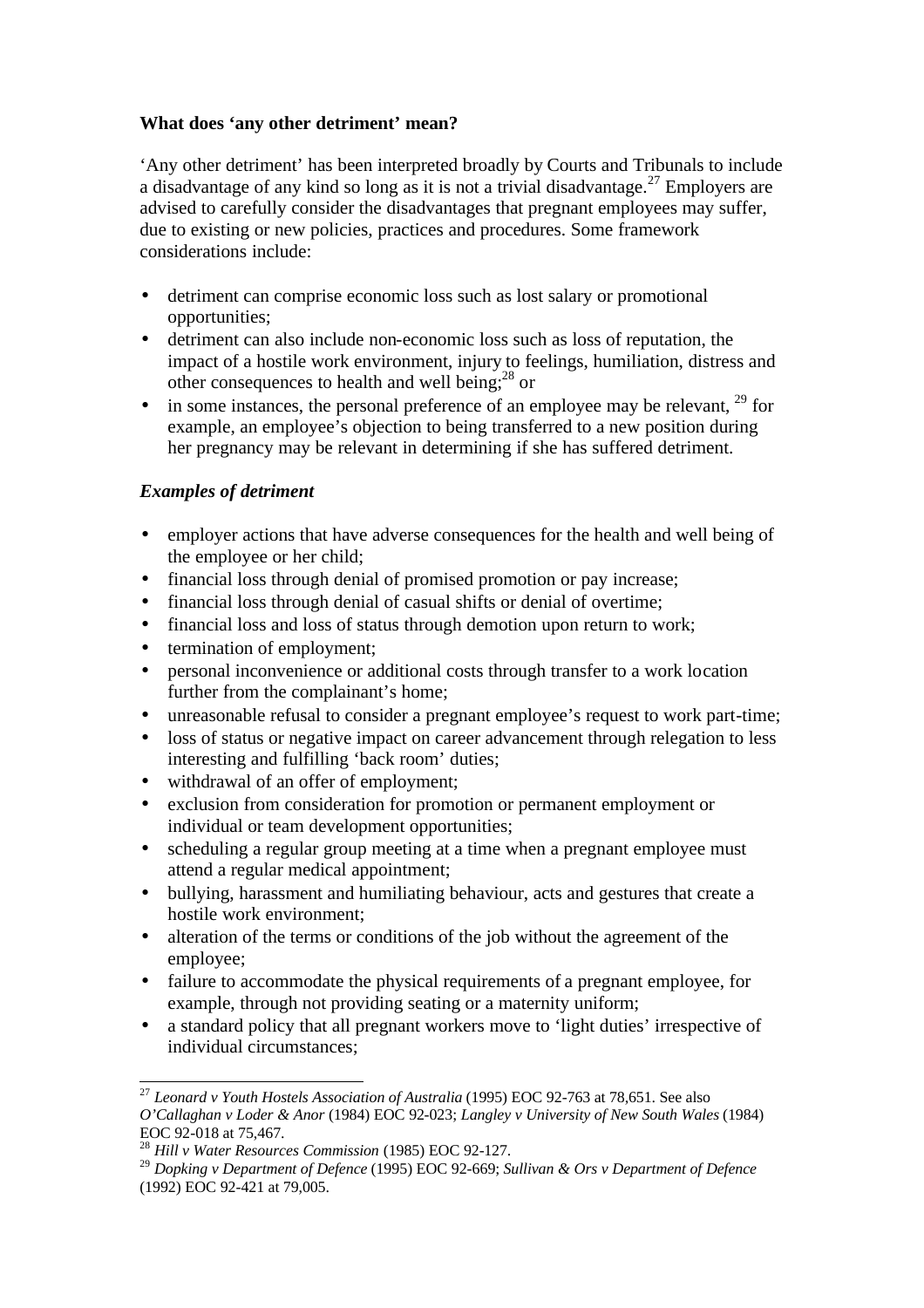- not providing information on maternity leave; and
- excluding pregnant women from office activities.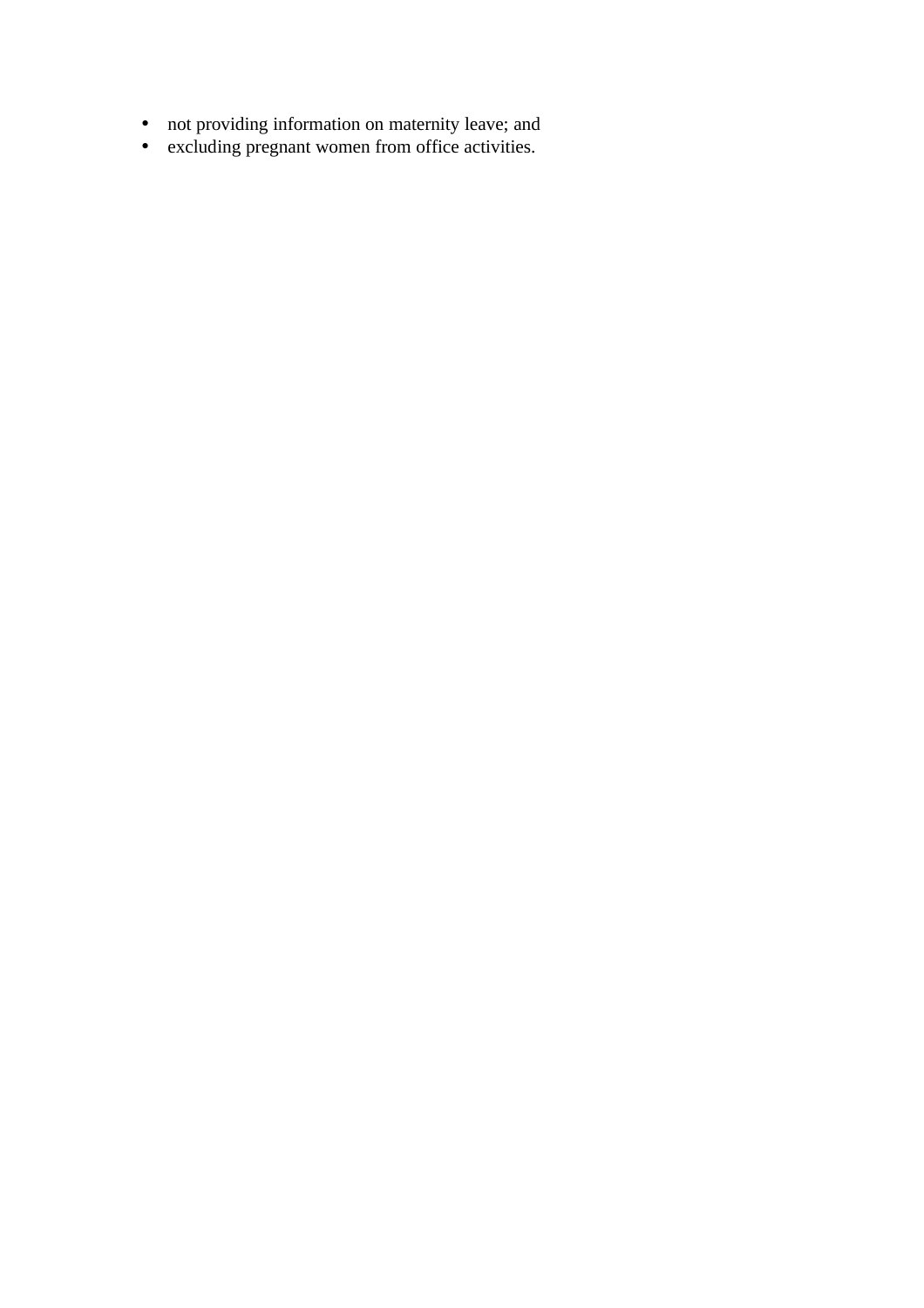#### **Case example: Non-economic detriment**

The complainant was transferred to another position on her return from maternity leave. While she was on maternity leave the department in which she had been working was restructured. She was not told of the transfer until the day she returned to work. The complainant alleged that she was arbitrarily returned to a lesser position and that this constituted detriment because the duties did not relate to her area of specialisation, her number of clients dropped drastically and there was not the same scope for interstate travel.

The Hearing Commissioner decided that the complainant should have been consulted about the changes affecting her role in the department. The fact that the changes did not involve salary or conditions did not prevent a finding of discrimination on the basis that the 'lesser position' was detrimental to the complainant. The Hearing Commissioner found that the complainant's pregnancy must have been a factor leading to the arbitrary change in the complainant's duties. It was her pregnancy that led to her absence on leave. If she had not been on leave, she would have been consulted about the restructure, irrespective of whether or not her transfer to other duties would have taken place. The complainant was awarded financial compensation.

*Gibbs v Australian Wool Corporation* (1990) EOC 92-32

## **2. Does the federal Sex Discrimination Act cover your employment relationship?**

Federal Sex Discrimination Act coverage of pregnancy and potential pregnancy discrimination includes:

- full-time employees;
- part-time employees;
- casual employees;
- shift workers:
- seasonal employees:
- contractors;
- employees on fixed-term contracts;
- apprentices and trainees:
- commission agents;
- temporary employees;
- employment of partners in partnerships of six or more persons; and
- the services of employment agencies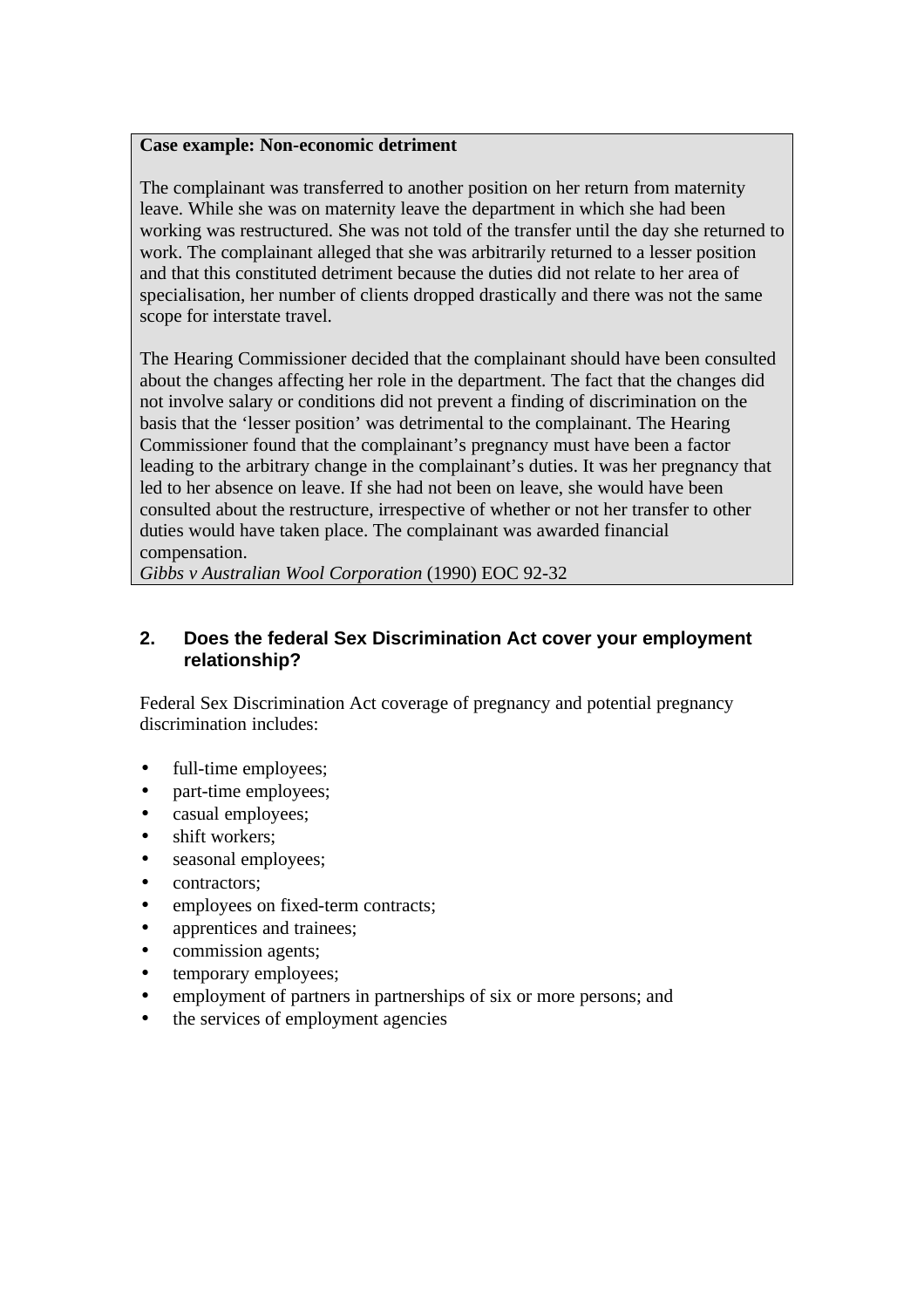## **2.1 Casual employees**

Some casual employees do not have a legislative right to unpaid maternity leave  $30$  or other leave entitlements and have restricted access to the unfair dismissal and unlawful termination provisions of the *Workplace Relations Act 1996* (Cth).<sup>31</sup>

Courts and Tribunals have adopted various tests for determining entitlements of casual employees. The Full Bench of the AIRC has held that the nature of the actual employment arrangements under which an employee is employed determines whether they are casual employees.<sup>32</sup> More recently, the Full Federal Court decided that the status (or legal character) of employment is determined by the original contract and changes indicating that work has become more regular are irrelevant.<sup>33</sup> This means that the Court can look at the terms of the original contract without necessarily considering any other factors of the employment.

Despite this, all casual and other temporary employees are fully covered by the federal Sex Discrimination Act.<sup>34</sup> This means that if a casual employee is dismissed or treated less favourably or suffers other forms of detriment as a result of her pregnancy or potential pregnancy, she is entitled to pursue a claim for unlawful discrimination under the federal Sex Discrimination Act.

While a casual employee may not have a legislative entitlement to maternity leave, employers should be aware of discrimination issues for casual employees. Employers could avoid discrimination by:

- discussing a reasonable period of absence, having regard to the needs of both the employer and the employee; and
- if leave is refused, providing the casual employee with reasons why the employer is unable to grant leave without pay or why other options are impracticable.

If a regular casual employee is not granted a reasonable period of leave after the birth of her child enabling her to return to her regular casual role, the employer may be subject to a claim of pregnancy discrimination. Well documented and well grounded reasons for not granting a period of leave will assist the employer if a complaint is made.

 $\overline{a}$  $30$  NSW and Queensland have introduced a right to unpaid maternity leave for employees engaged as regular casuals for at least two years with their employer: section 16(1)(a) *Industrial Relations Act 1999* (Qld); section 53(1) *Industrial Relations Act 1996* (NSW).

 $31$  Casual employees are excluded from making a complaint of unfair dismissal or unlawful termination  $31$ under the *Workplace Relations Act 1996* (Cth) if they have been employed for less than 12 months: regulations 30B(1)(d) and 30B(3) Workplace Relations Regulations 1996 (Cth).

<sup>32</sup> *Australian Municipal, Administrative, Clerical and Services Union v Auscript* (1998) 43 AILR 3- 756.

<sup>&</sup>lt;sup>33</sup> *Community and Public Sector Union v State of Victoria* [2000] FCA 759.

<sup>34</sup> Section 4 *Sex Discrimination Act 1984* (Cth) defines 'employment' to include temporary employment. This classification includes casual employees. For a full discussion of the definition of casual employment and the issues surrounding casuals, see the Pregnancy Report, HREOC, 1999, paras 10.5-10.39.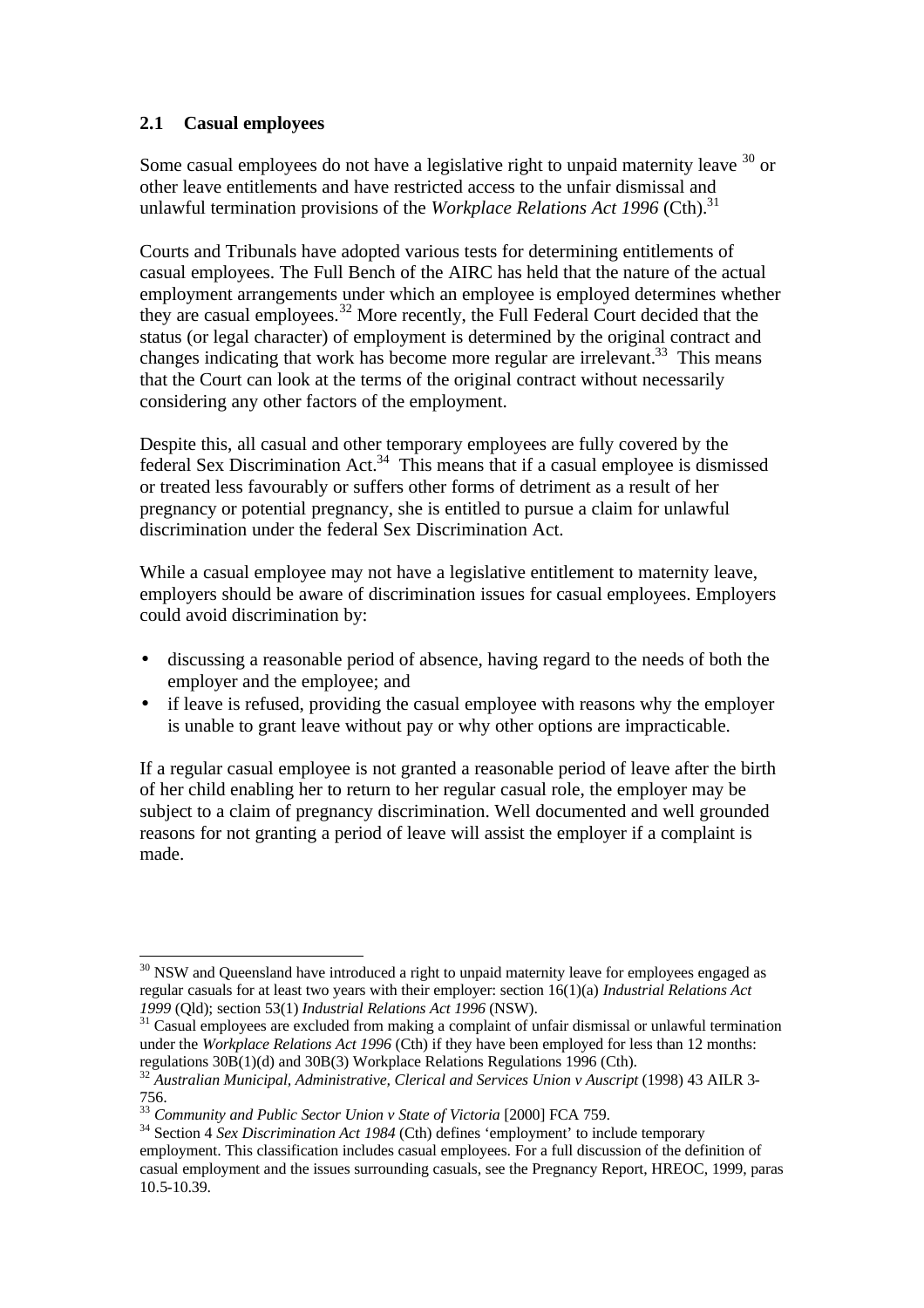*Sex Discrimination Commissioner Comment: NSW, Queensland and Tasmania have moved to allow casual employees access to parental leave. The AIRC is considering whether to extend federal award entitlements to parental leave to regular casual employees. Employers should check whether the outcome affects awards applying at their workplace. See contact list at page 67.*

## **2.2 Employees on fixed short-term contracts**

Fixed short-term contracts are often for a duration of less than 12 months, however they may cover longer periods. It is not uncommon for a person to be employed on a series of short-term contracts, with each term intended to be a new term, independent of the previous term.

Failing to renew or terminating an employee's fixed-term contract because of her pregnancy or potential pregnancy is unlawful.<sup>35</sup> However, a failure to renew may not be discriminatory if the contract is for a set period of time or a one-off specified task with a deadline and the pregnant employee will be absent for a significant part of the time. Employers wishing to avoid discrimination or acts that appear to discriminate should ensure that all other avenues are considered before a contract is terminated, and that written documents supporting the relevant decision are kept.

A short-term contract worker who has 12 months service with the employer is eligible for maternity leave, although a period of maternity leave will not extend beyond the expiry date of the short-term contract.

Where an employer is using short-term contracts to avoid the rights of pregnant or potentially pregnant employees, such as reappointment or maternity leave, the employer is likely to be in breach of the federal Sex Discrimination Act.

## **2.3 Unpaid workers**

The federal Sex Discrimination Act does not expressly cover unpaid workers. However, unpaid workers may be covered if they fall within the definition of an 'employee'. Employers and employees should consider the individual circumstances of each case.

An 'employee' is someone who has an employment contract with an employer. An employment contract need not be in writing. An employment contract consists of a mutual exchange of benefit and an intention to create a legally binding relationship. Although a mutual exchange of benefit generally consists of work in exchange for remuneration, a mutual benefit may also be found when the worker is not being paid. For example, where a person is required to perform a certain amount of work experience to obtain qualifications, the benefit exchanged can be a period of unpaid work in exchange for supervision and experience.<sup>36</sup>

 $\overline{a}$ <sup>35</sup> Section 14 *Sex Discrimination Act 1984* (Cth). An employee on a short-term contract may also have access to protection under unfair dismissal and unlawful termination laws under s170CK *Workplace Relations Act 1996* (Cth) if the contract is terminated due to pregnancy.

<sup>36</sup> *Morian v South West Area Health Service* (1996) EOC 92-799.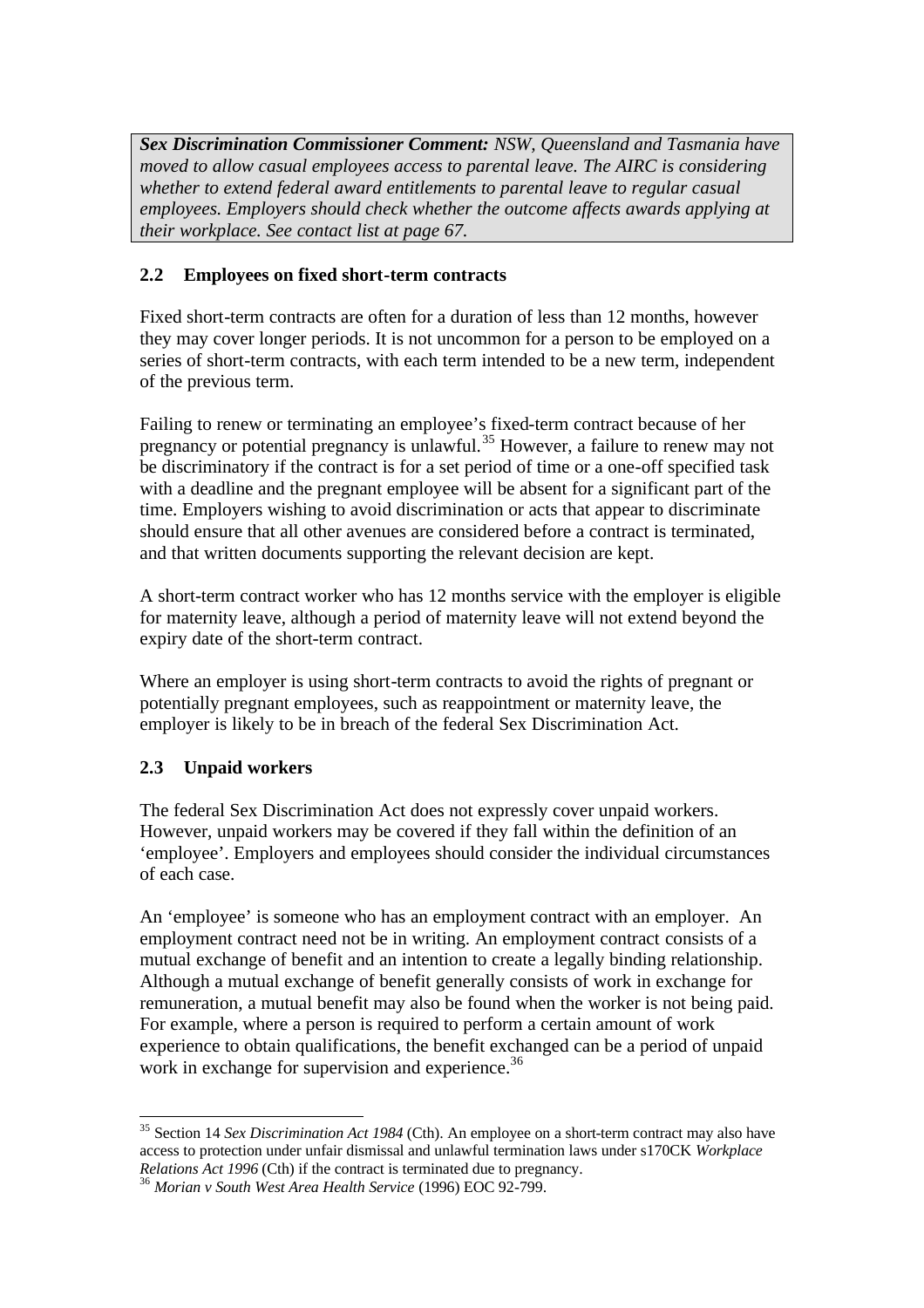It is also possible that if unpaid workers do not fall within the ambit of an employment relationship, they may fall within the provision of the federal Sex Discrimination Act that prohibits discrimination on the basis of pregnancy or potential pregnancy in the provision of goods, services or facilities, whether for payment or not.<sup>37</sup> Refusing to provide pregnant or potentially pregnant unpaid workers with access to facilities that are accessed by non-pregnant unpaid workers may be unlawful discrimination.

The provisions of the federal Sex Discrimination Act dealing with Commonwealth laws and programs cover workers participating in unpaid work schemes initiated, funded or administered by the Commonwealth Government.<sup>38</sup> This includes the 'Work for the Dole' Scheme and the Community Development Employment Projects Scheme.

## **2.4 Commonwealth laws and programs**

The federal Sex Discrimination Act makes it unlawful for an individual or an organisation exercising power under a Commonwealth law or program to discriminate on the ground of pregnancy or potential pregnancy.<sup>39</sup> The federal Sex Discrimination Act would apply to the way in which a Commonwealth Government program is conducted, such as in the allocation of places for a training program and whether a pregnant or potentially pregnant person is offered a place.

### **2.5 Licence agreements and franchise agreements**

While currently it is unlikely that a licensor or franchisor (the individuals or organisations controlling the whole chain of franchises) could be deemed an employer under the federal Sex Discrimination Act, there may be some circumstances where they may be held vicariously liable.

Generally, when a franchise is purchased the franchisee not the franchisor is the employer and therefore legally responsible for the employees. The franchisor may however be held responsible when:

- the franchisor is seen to be contractually retaining employment rights or responsibilities over employees within the franchise<sup>40</sup> (this may be evident from the content of the franchise agreement or the role of the franchisor in establishing employment directions and policies towards franchise employees); or
- the franchisor is seen to cause, instruct, induce, aid or permit the franchise, the franchisee or a franchise employee to do a discriminatory act.<sup>41</sup>

For example, if a franchisor directs franchise employees to continue to wear a uniform while pregnant, but does not provide uniforms to accommodate the changing shape of a pregnant woman, the franchisor and the franchisee could be held jointly liable for this act, which is likely to be unlawful pregnancy discrimination.

<sup>37</sup> Section 22 *Sex Discrimination Act 1984* (Cth).

<sup>38</sup> Section 26 *Sex Discrimination Act 1984* (Cth).

<sup>39</sup> Section 26 *Sex Discrimination Act 1984* (Cth).

<sup>40</sup> Section 106 *Sex Discrimination Act 1984* (Cth).

<sup>41</sup> Section 105 *Sex Discrimination Act 1984* (Cth).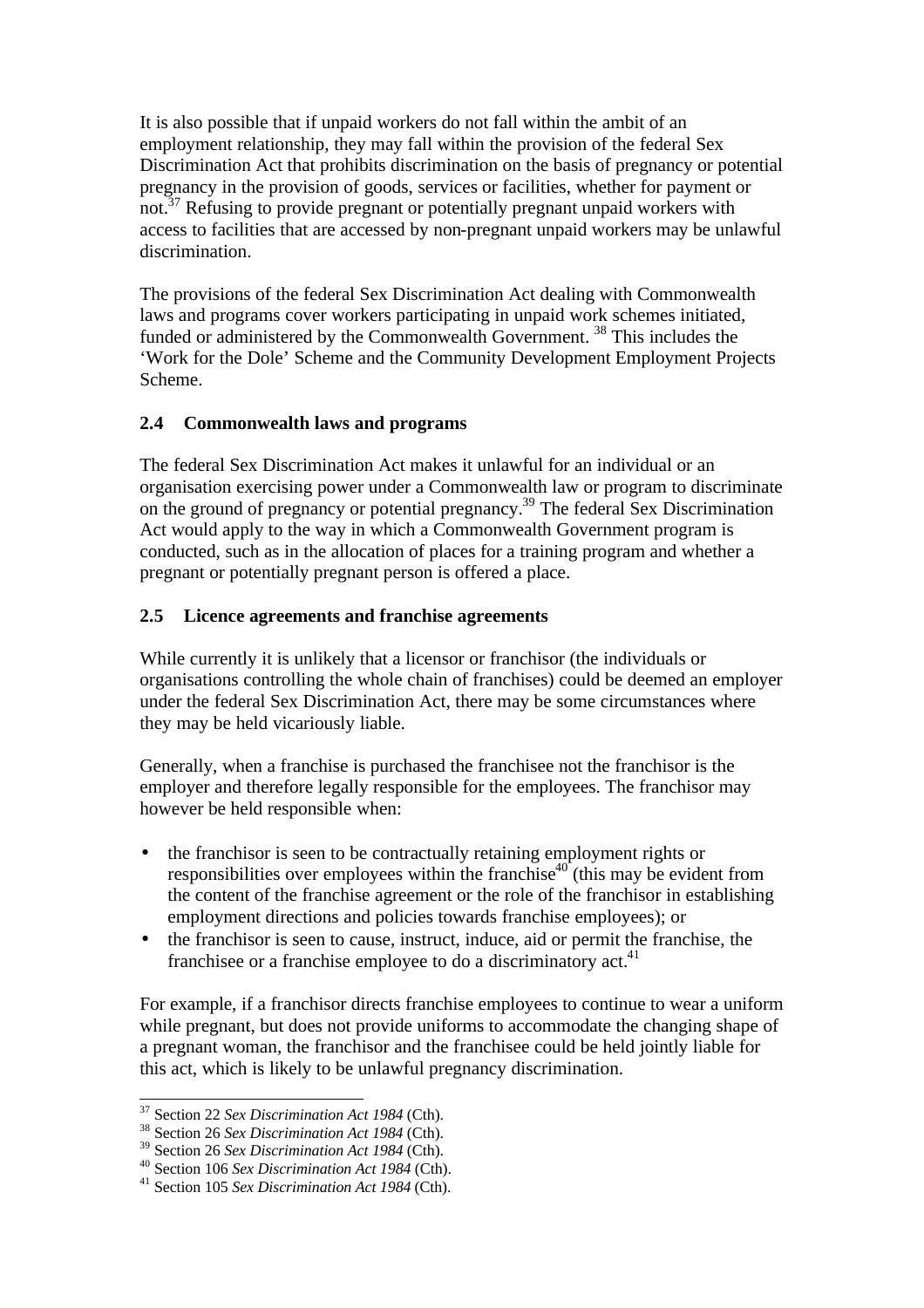## **3. Exemptions and special measures**

Not all unfair treatment is unlawful. Unlawful discrimination occurs when the discriminatory act, and the individuals or organisations involved in the discriminatory act, are covered by the federal Sex Discrimination Act and an exemption or an exception does not apply.

## **3.1 Permanent exemptions<sup>42</sup>**

There are a number of exemptions under the federal Sex Discrimination Act that exclude certain acts and practices from coverage. These include:

- rights or privileges granted to a woman connected with pregnancy or childbirth, for example, maternity leave and transfer to safe work during pregnancy;  $43$
- $\bullet$  the employment of staff performing residential domestic duties:  $44$
- the employment of staff at educational institutions founded on doctrines, tenets, beliefs or teachings of a particular religion or creed, where the discrimination occurs in good faith to avoid injury to the religious susceptibilities of adherents to that religion:<sup>45</sup>
- discrimination on the ground of sex where it is a genuine occupational qualification of the position to be a person of a particular sex;  $46$  and
- acts which comply with orders, awards or certified agreements. $47$

## **3.2 Temporary exemptions**

The federal Sex Discrimination Act gives the Human Rights and Equal Opportunity Commission power to grant temporary exemptions from the operation of the federal Sex Discrimination Act. The effect of an exemption is that the actions or circumstances covered are not unlawful under the federal Sex Discrimination Act while the exemption remains in force. Exemptions are limited in time and scope.

For guidance on how to apply for a temporary exemption see the Human Rights and Equal Opportunity Commission's *Guidelines on Applications for Temporary Exemption under the federal Sex Discrimination Act* on the Commission's website at www.humanrights.gov.au.

## **3.3 Special measures**

 $\overline{\phantom{a}}$ 

The federal Sex Discrimination Act provides that it is not discriminatory to take special measures to achieve substantive equality between women who are pregnant or potentially pregnant, and people who are not pregnant or potentially pregnant.<sup>48</sup> One

<sup>42</sup> For further information about permanent exemptions to the *Sex Discrimination Act 1984* (Cth), see the Pregnancy Report, HREOC, 1999, paras 5.37-5.58.

<sup>43</sup> Section 31 *Sex Discrimination Act 1984* (Cth).

<sup>44</sup> Section 14(3) *Sex Discrimination Act 1984* (Cth).

<sup>45</sup> Section 38(1) *Sex Discrimination Act 1984* (Cth); see also section 38(2) *Sex Discrimination Act 1984* (Cth).

<sup>46</sup> Section 30 *Sex Discrimination Act 1984* (Cth).

<sup>47</sup> Section 40(1) *Sex Discrimination Act 1984* (Cth).

<sup>48</sup> Section 7D(1)(c) and (d) *Sex Discrimination Act 1984* (Cth).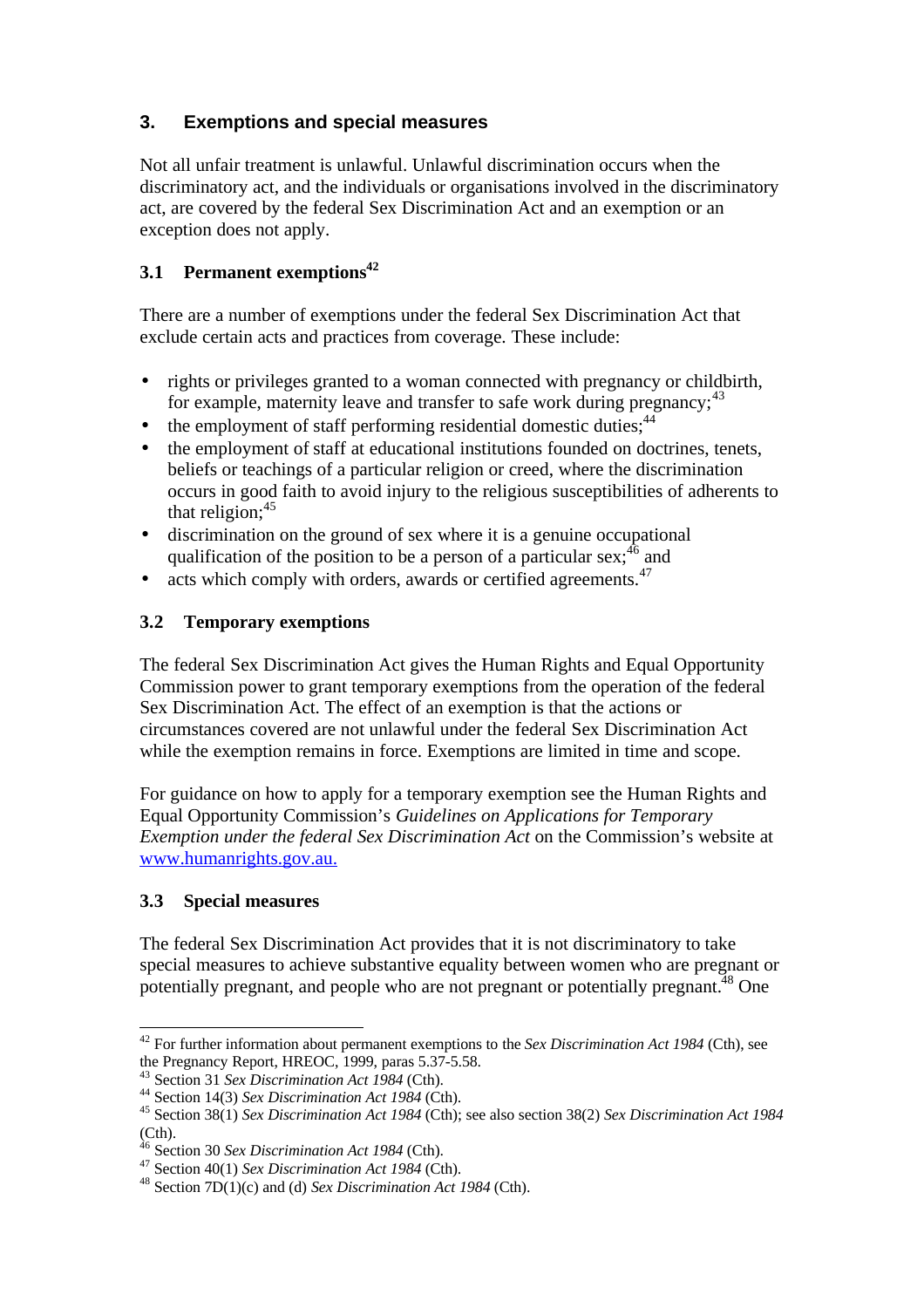example of a special measure to achieve equality between pregnant women and nonpregnant people would be providing a mentoring program specifically for pregnant women. For further information, see the Human Rights and Equal Opportunity Commission's *1996 Guidelines for Special Measures under the Sex Discrimination Act 1984*.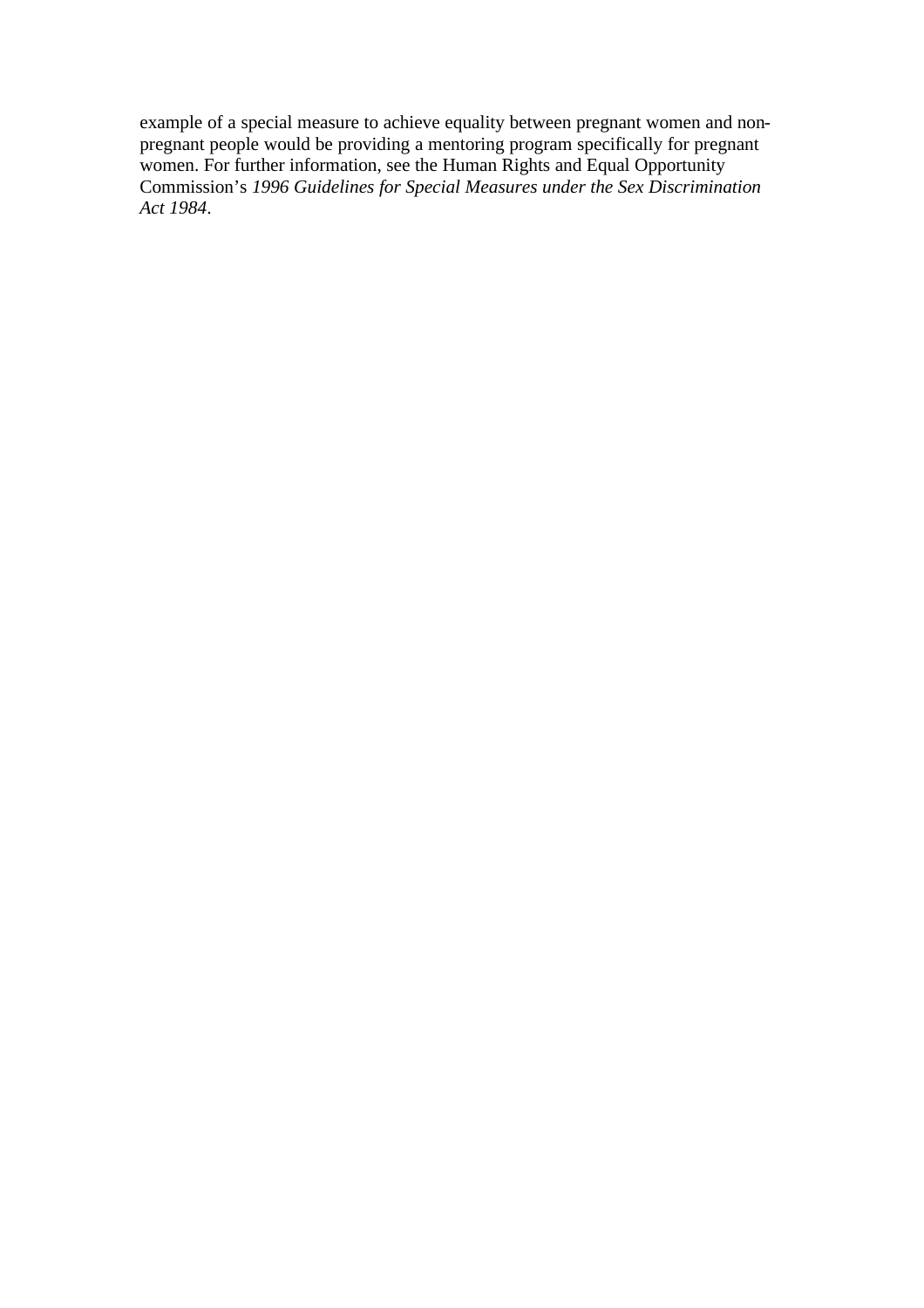# Appendix B: Pregnancy policies and procedures

- 1. Pregnancy friendly policies
	- 1.1. The benefits of pregnancy friendly policies
	- 1.2. Writing a pregnancy friendly policy
	- 1.3. Workplace policies that may assist in preventing pregnancy discrimination
- 2. Implementing pregnancy friendly policies
	- 2.1. Informing employees of their rights and responsibilities
	- 2.2. What should happen once a policy is developed?
- 3. Dealing with grievances and complaints
	- 3.1. Dealing with complaints internally
	- 3.2. Employees with special needs in accessing grievance procedures
	- 3.3. External complaints
- 4. Employees with special needs
	- 4.1 Employees in rural and remote areas
	- 4.2 Apprentices and trainees
	- 4.3 Family diversity
	- 4.4 Culturally and linguistically diverse backgrounds
	- 4.5 Indigenous employees
	- 4.6 Women with disabilities
- 5. Employers' checklist: A checklist to good practices in dealing with pregnancy in the workplace

Preventing pregnancy and potential pregnancy discrimination in the workplace is not only about responding to the immediate circumstances of individual employees. It is also about proactive education and putting structures into place that prevent discrimination occurring. In addition, there is a need to establish procedures to follow if there is an issue, or potential issue, of concern.

In practice, this means developing appropriate pregnancy policies, and establishing procedures to deal with discrimination. While this process is not complex, the following sections have been designed to provide guidance for those developing effective pregnancy policies and procedures.

In general, policies and procedures covering discrimination benefit both employers and employees. Policies that cover pregnancy specifically will help ensure that treatment of pregnant employees is fair and that managers and employees are made aware of their rights and responsibilities. Having clear policies and procedures in place on issues such as pregnancy may also serve as evidence of an employer seeking to prevent workplace discrimination. However, the existence of a policy is not in itself a sufficient defence to a complaint of discrimination.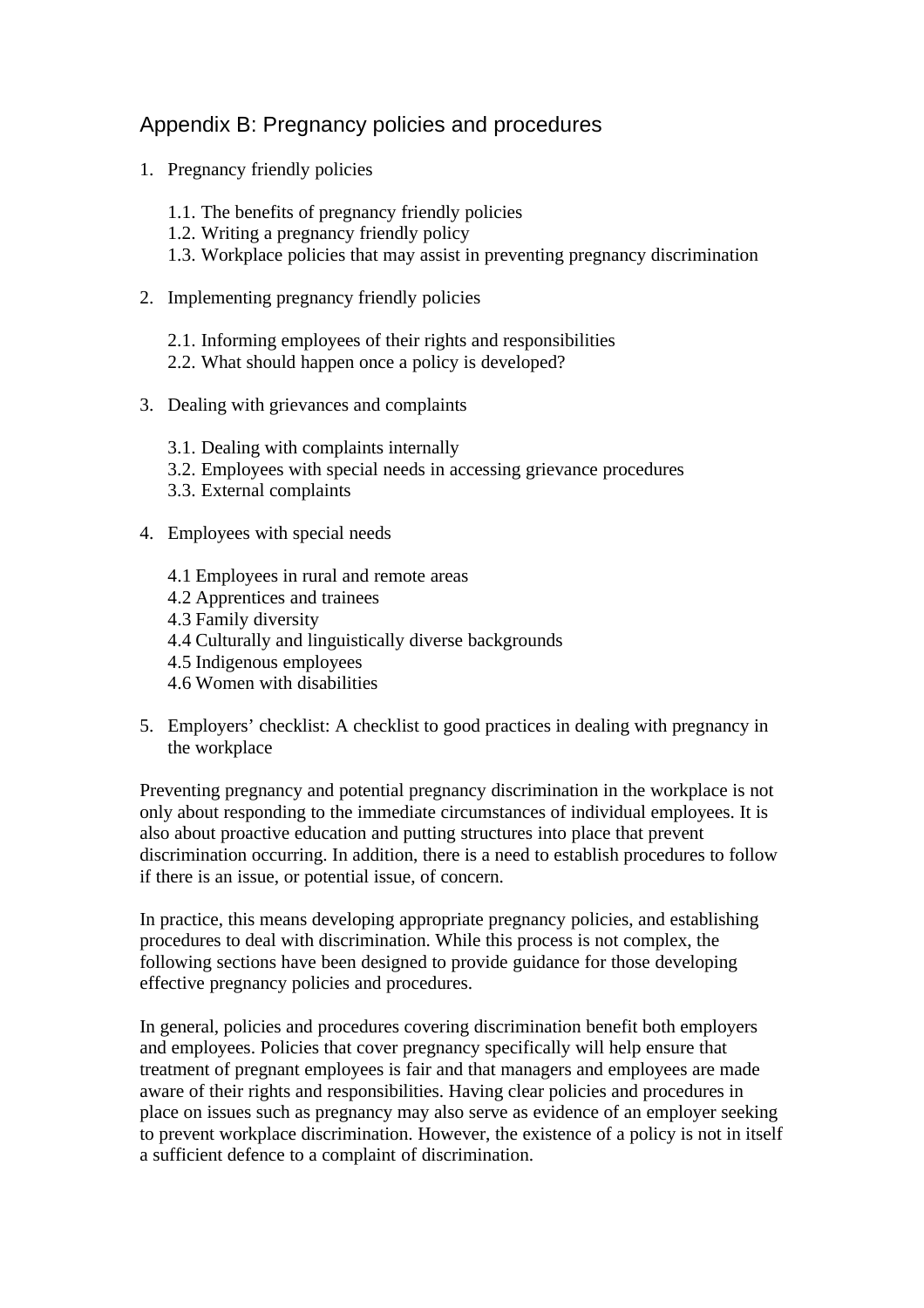This appendix provides information on developing appropriate pregnancy policies and complaints procedures.

## **1. Pregnancy friendly policies**

## 1.1 The benefits of pregnancy friendly policies

Effective anti-discrimination policies may minimise potential employer liability in the event of a complaint, as they evidence the employer has taken steps to prevent acts of discrimination. For further information see Appendix A at pages 36-37.

Policies aimed at achieving a balance between work and family life can also benefit organisations, through:

- increased productivity;
- access to a variety of working options that meet both organisation and employee needs;
- reduced stress:
- improved health and well being of individual employees;
- improved morale and commitment;
- reduced OH&S risks;
- reduced absenteeism:
- a more diverse workforce:
- increased staff retention:
- increased ability to attract and recruit new staff; and
- an enhanced corporate image.

Rotating existing staff or accessing temporary, fixed-term or casual staff to cover maternity leave can benefit organisations by developing the general skill base of staff.

## **Workplace example: Benefits of providing family friendly work practices**

Westpac introduced 6 weeks paid maternity leave. As a result, the percentage of staff returning from maternity leave increased from 52% in 1995 to 94.5% for the year ending 1998. Westpac estimates that the replacement of an employee costs approximately 50% of their annual wage for roles up to and including junior management. Replacement costs for staff in middle and senior management roles were greater and were costed conservatively as being equivalent to one year's salary. In commercial terms Westpac estimated that their initiatives resulted in savings in excess of \$6 million per year based on average salary costs.<sup>1</sup>

## **1.2 Writing a pregnancy friendly policy**

Employers specifically indicating their commitment to the prevention and elimination of pregnancy and potential pregnancy discrimination is an important step in promoting a discrimination-free workplace. This commitment can be demonstrated through a clear and accessible policy and prompt, fair action when the policy is breached.

 $\overline{\phantom{a}}$ 1 Submission to the National Pregnancy Inquiry, HREOC.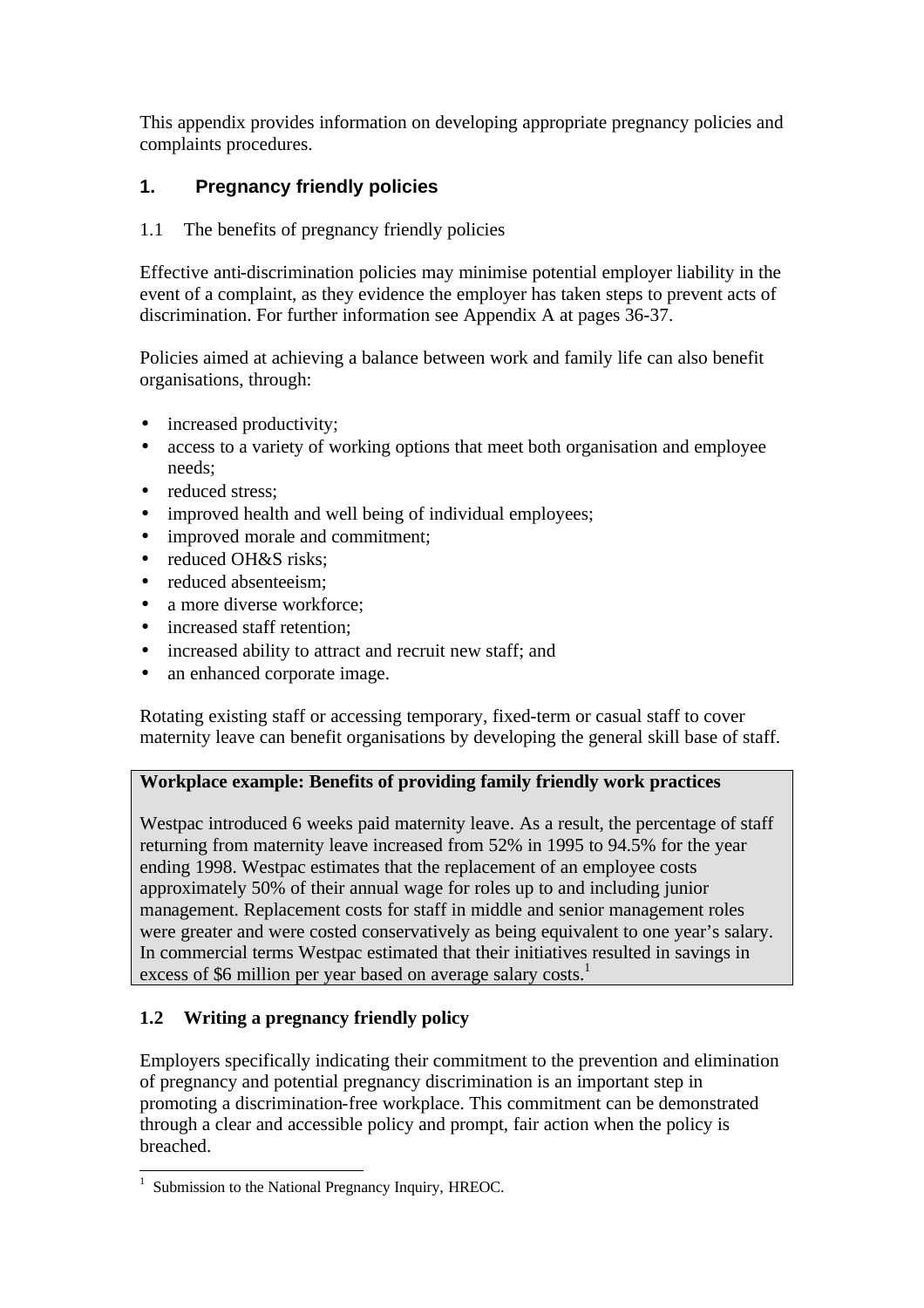Writing an anti-discrimination policy to cover pregnancy need not be difficult. A simple document explaining what constitutes sex and pregnancy and potential pregnancy discrimination, a statement that discrimination will not be tolerated and informing all workplace participants of the action that will be taken if discrimination occurs, is sufficient.

### **What information should be provided?**

As part of sound management practice, employers should consider providing information to all staff on:

- the employer's commitment to a non-discriminatory workplace; $2^2$
- any workplace specific OH&S considerations for pregnant women;<sup>3</sup>
- any rights and obligations applying at the workplace under an award or agreement;
- the legal right to unpaid maternity leave at the time of employment, including:
	- the qualifying period of employment for an employee to access maternity leave;
	- the need for the employee to provide notice of an intention to take maternity leave, and a medical certificate indicating the estimated date of birth;
	- the maximum duration of maternity leave;
	- whether leave is paid or unpaid;
	- that the employee is entitled to take part or all of any accrued annual leave or long service leave instead of, or in conjunction with, unpaid or paid maternity leave;
	- notification requirements and processes if the employee wants to extend maternity leave;
	- the right of the employee to return to her former position following maternity leave;
	- the necessary processes if the employee wants to vary hours on return to work; and
- information on complaint or grievance procedures if an employee feels that discrimination has occurred.

In NSW, the employer has a legal obligation under industrial relations law to inform the employee of maternity leave rights.<sup>4</sup>

## **1.3 Workplace policies that may assist in preventing pregnancy discrimination**

Following are examples of workplace policies and provisions in agreements  $<sup>5</sup>$  that</sup> seek to avoid pregnancy discrimination in the workplace and provide sound management practice options. They can be adapted to different workplaces and provide ideas for new provisions in workplace policies or agreements. While some of

 $\overline{\phantom{a}}$  $2$  See discussion at pages 15-16.

<sup>&</sup>lt;sup>3</sup> See discussion of OH&S and pregnancy at pages 62-63.

<sup>4</sup> Section 67(1) *Industrial Relations Act 1996* (NSW).

<sup>&</sup>lt;sup>5</sup> Examples provided by the federal Department of Employment, Workplace Relations and Small Business.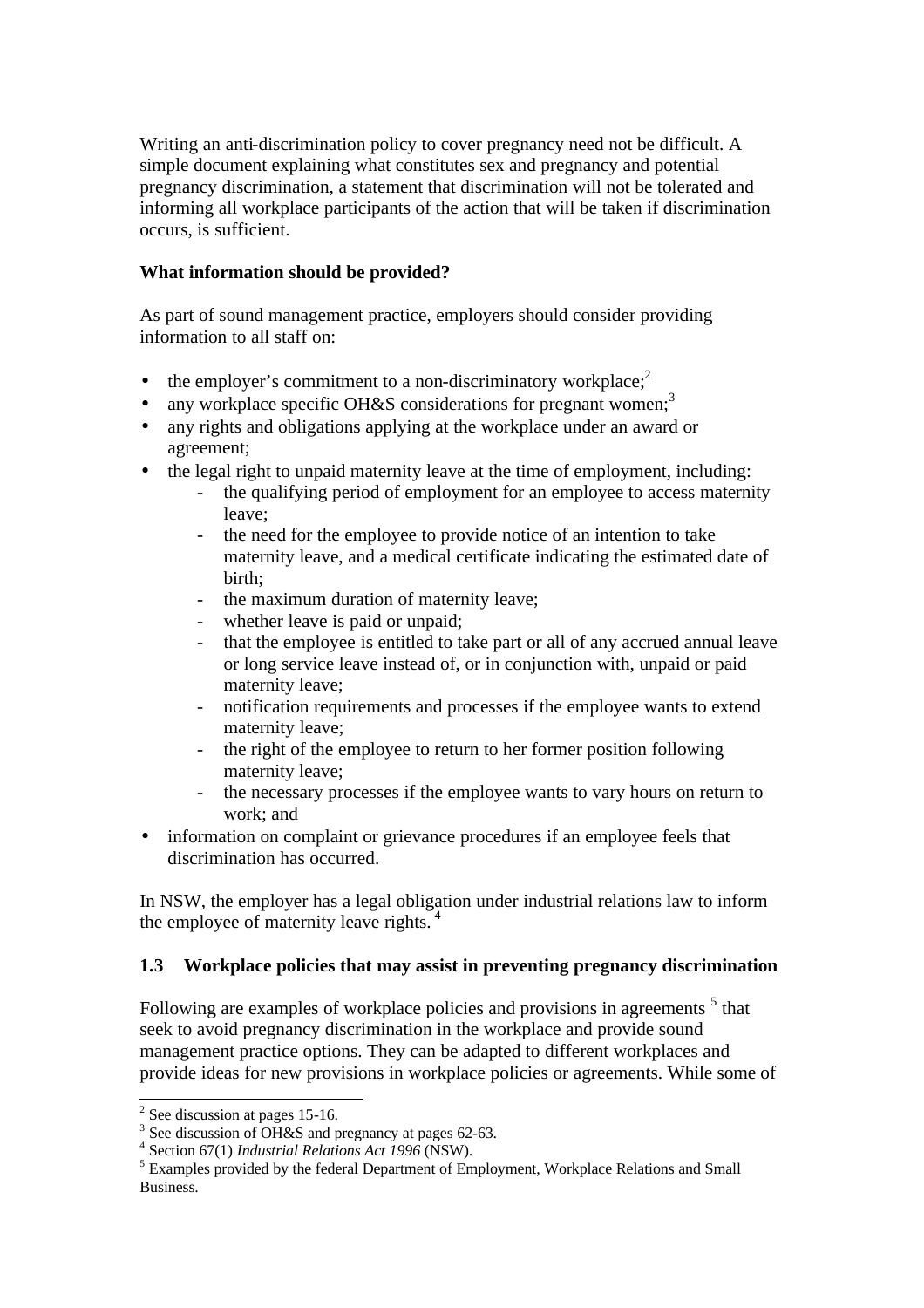the examples require dedicated resources, other examples such as a "keeping in touch" policy may be better suited to small business as they are easily implemented and require few resources.

#### **Improved parking/building access for pregnant employees**

The **University of Queensland** has a policy of providing special parking arrangements on campus for use by staff during pregnancy.

#### **Provision of uniforms/protective clothing to fit pregnant employees**

In the **Queensland Police Service** the Police Service State Award provides that pregnant police officers are entitled to apply for a clothing allowance should their police uniform become uncomfortable or ill-fitting. The production of a medical certificate confirming the pregnancy is required in order to access this allowance.

**Telstra** provides and funds maternity wear for pregnant staff as part of its corporate wardrobe.

#### **Management and staff education programs**

**Westpac** has undertaken an extensive program to address pregnancy discrimination as part of a broad-based anti-discrimination policy. A key issue is helping managers understand the advantages of preventing pregnancy-based discrimination. Extensive training was undertaken and Westpac continues to educate through a variety of internal communication and management channels.

Westpac also briefs recruitment agencies that the organisation expects to see the best job candidates irrespective of pregnancy and a range of other criteria associated with discriminatory practices. All staff involved in recruitment are required to complete a Recruitment Accreditation Process, which includes education on non-discriminatory selection processes.

Westpac has participated in external research that helped identify myths about pregnancy and work which block career advancement. The results were used to educate staff about the myths and realities of combining pregnancy and work.

Westpac has also developed a parental leave information pack entitled *Great Expectations* outlining many issues encountered by pregnant staff, as well as putting policies and practices in place to assist staff during pregnancy and after their return to work.

### **Breastfeeding provisions**

The **Australian Wheat Board** established a maternity care room in its Melbourne head office in 1997. The facility enables employees to express milk or breastfeed their babies in privacy and comfort throughout the working day, on paid lactation breaks. All women planning to take maternity leave have access to information on how they can combine breastfeeding and work and, after the birth, have free access to the Nursing Mothers' Association of Australia breastfeeding counselling and equipment.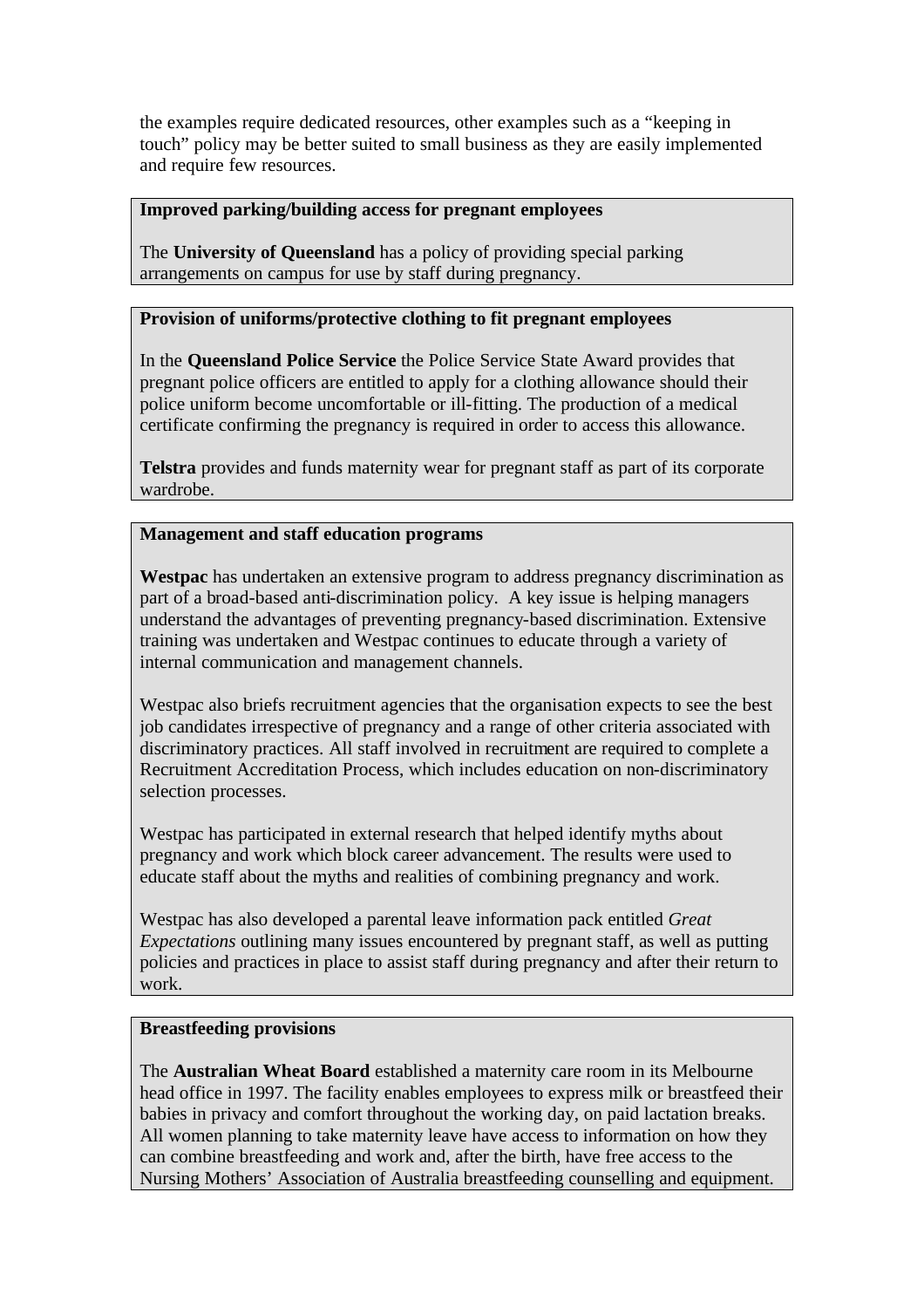**Lend Lease Corporation** has introduced a range of initiatives to help employees combine breastfeeding and work. Breastfeeding rooms are located in its Mulgrave, Victoria workplace and one of its Sydney child care centres. Nursing Mothers' Association of Australia representatives are invited to address employees on breastfeeding issues.

Employees returning from parental leave have access to regular part-time work and home based work. Lend Lease maintains a library of computer equipment to help breastfeeding employees telework if that is their preference. Lend Lease also employs a nurse to provide advice and answer any queries that mothers returning to work might have, for example concerning diet and depression. This service is available through the child care centres.

**Telstra** provides several multi-purpose family rooms under the guidance of Nursing Mothers' Association. These allow access to private facilities for expressing and storing milk, breastfeeding, as well as for nappy changing

### **Keeping in touch during leave**

**Santa Sabina College** introduced a parental leave "keep in touch" program where staff on parental leave are invited to be involved in yearly planning processes. They are also placed on a mailing list to ensure staff communications and are invited to staff and school social functions.

**Sydney Water Corporation's** maternity leave policy requires individual managers to keep in touch with employees on extended leave.

#### **Paid maternity leave**

The **National Australia Bank** provides employees with a lump sum equal to three weeks pay at the commencement of maternity leave and 3 weeks upon return to work and also maintains any concessional financial benefits the employees may have established.

The communication regarding employee entitlements within the policy for the National includes a brochure on childcare consideration and pamphlets on childcare referral services and entitlements provided by the government.

**CSL Ltd** provides employees with 12 weeks of paid maternity leave and three days of paid paternity leave.

#### **Combining work and leave**

**Mobil Oil Australia** ensures employees taking parental leave are able to retain their job status for the duration of the parental leave and may work ad hoc days throughout the period of leave if they wish. In addition there are "keeping in touch" guidelines and a parental leave resource kit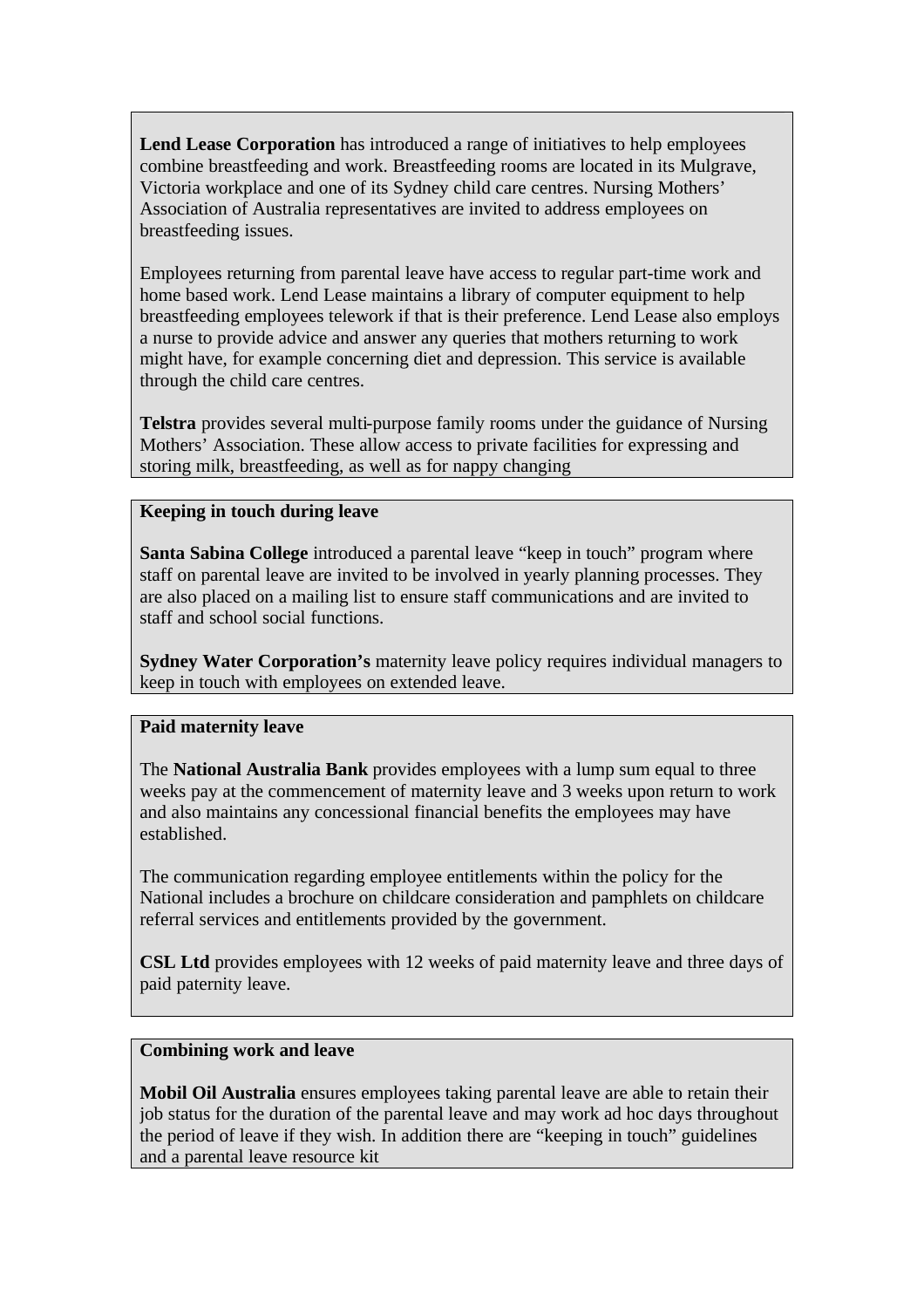## **Job Security**

**McDonalds Australia** has extended unpaid parental leave entitlements to male and female casual employees. Continuous casual employees with more than 12 months service with the company, can take up to 12 months parental leave. At the end of the parental leave, casual employees can return to the position they held before going on leave

## **2. Implementing pregnancy friendly policies**

## **2.1 Informing employees of their rights and responsibilities**

Written policies on how management will address pregnancy issues provides certainty for all staff irrespective of level and, if effectively implemented, may reduce employer liability if a complaint of pregnancy discrimination is made. In addition:

- specific guidelines and good management encourages employees to notify their employers of their pregnancy;
- early notification of pregnancy by employees who do not fear a negative response but rather feel confident about discussing work duties during different stages of pregnancy ensures everyone is well informed about work and leave arrangements, and is the best way to manage duty of care and OH&S issues; and
- sound management of workplace pregnancy results in better integration and commitment to work and family issues.

## **Sex Discrimination Commissioner comment**

*Pregnancy is a normal, healthy, physical condition. It does not alter a woman's ability or right to make her own decisions. "Parental" attitudes and potentially patronising behaviour need to be kept in check. A good starting point for developing polices is to avoid making assumptions about pregnancy and the "likely" choices of a pregnant woman. One organisation submitting to the National Pregnancy Inquiry commented:*

"We recently had a manager wanting to send a pregnant officer home as one of his other staff may have been exposed to chicken pox. It had not occurred to him that he could have advised her what had happened and allowed her to decide if she should remain at work, seek medical advice or stay at home for a few days. He believed that he had to make the decision for her. Common sense should have prevailed. Prior to being pregnant she could make these decisions – why not now?"<sup>6</sup>

Informing people about their rights and responsibilities, and taking prompt, fair remedial action, in consultation with staff where required, reduces the risk of an employer being held liable for pregnancy discrimination under the federal Sex Discrimination Act and other anti-discrimination laws.

 6 Submission to the National Pregnancy Inquiry, HREOC.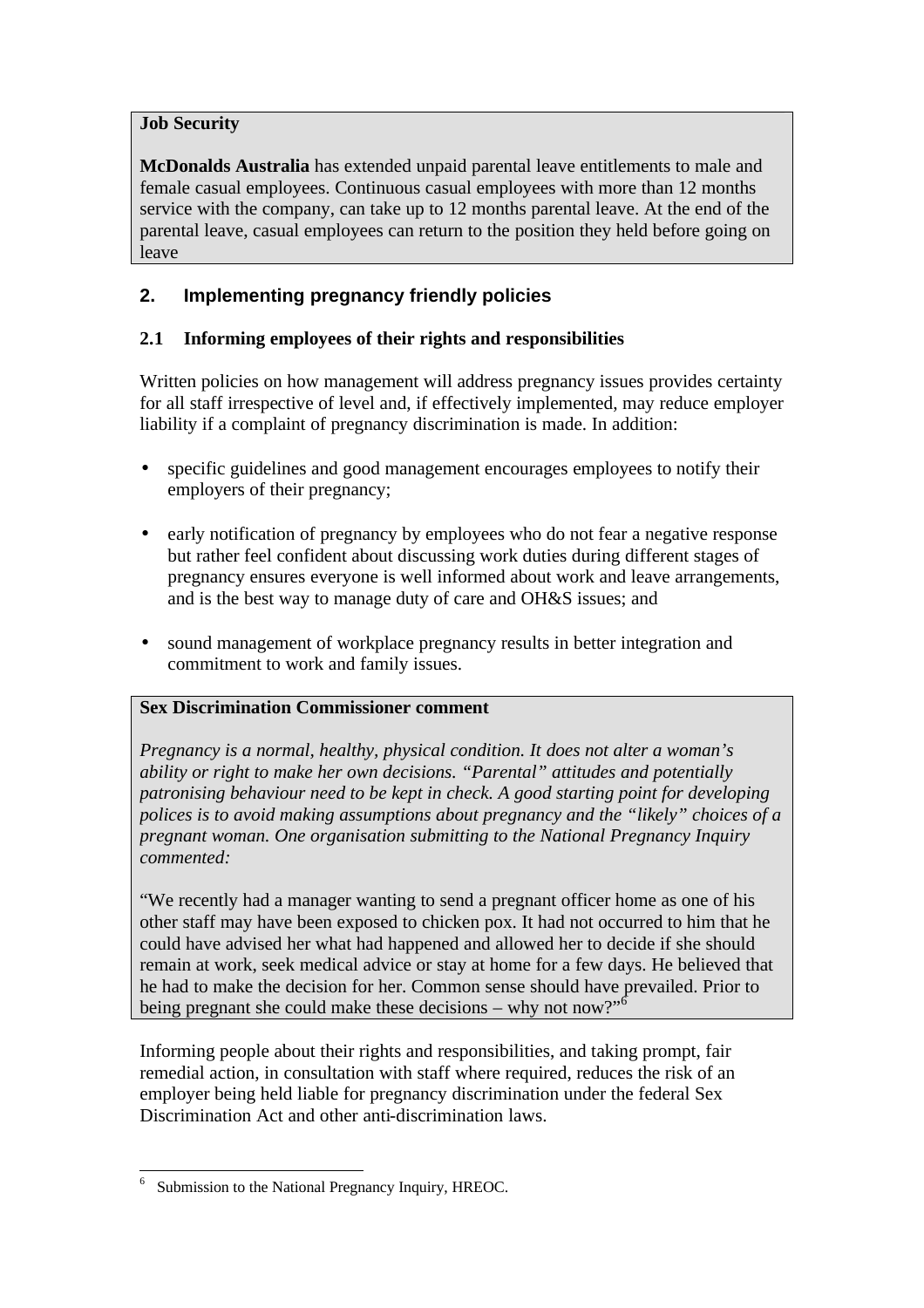## **2.2 What should happen once a policy is developed?**

Implementing an anti-discrimination policy is as important as developing the policy. Writing a policy and allowing it to languish on a file or on a corporate intranet, is ineffective and is unlikely to protect an employer from liability.

The following steps can be taken to implement anti-discrimination policies:

- all current and new staff could be given a copy of the policy;
- where employees do not understand written English or have a disability that prevents them accessing the policy, consideration should be given to providing it in an appropriate language or form;
- education on pregnancy and potential pregnancy discrimination is usually necessary to ensure that employees understand anti-discrimination laws and company policies (this can include the dissemination of literature and the provision of seminars on discrimination issues); and
- monitoring the workplace to ensure compliance with sex and pregnancy antidiscrimination laws and policies could be considered and include:
	- S requiring managers to report on changes to their work practices as a result of policies and education;
	- S asking employees affected by the policies to provide feedback or suggestions for improvements; and
	- S monitoring the complaints received in order to determine whether or not they were successfully resolved.

## **Case example:**

A woman was employed as an apprentice in an open-cut mine. During her first six months, she was subjected to on-going lewd comments and sexually explicit magazines and posters. The employee suffered significant stress and subsequently resigned.

The Tribunal found that the employee had been unlawfully discriminated against on the basis of her sex and had been sexually harassed. In finding that the employer was vicariously liable for the conduct of its employees, the Tribunal considered the steps necessary to effectively implement an anti-discrimination policy.

The employer had an anti-discrimination policy in place, and had spent significant time educating senior managers as to the requirements of the policy. However, the employer had no effective education program to ensure employees were aware of the policy nor had the employer endeavoured to eliminate prejudicial attitudes or behaviour towards women. The employer was held vicariously liable for the discriminatory conduct.

*Hopper v Mount Isa Mines Ltd and Ors* (1997) EOC 92-879

*Sex Discrimination Commissioner comment: This example reflects the need for employers to implement a training program across the entire workplace. This is*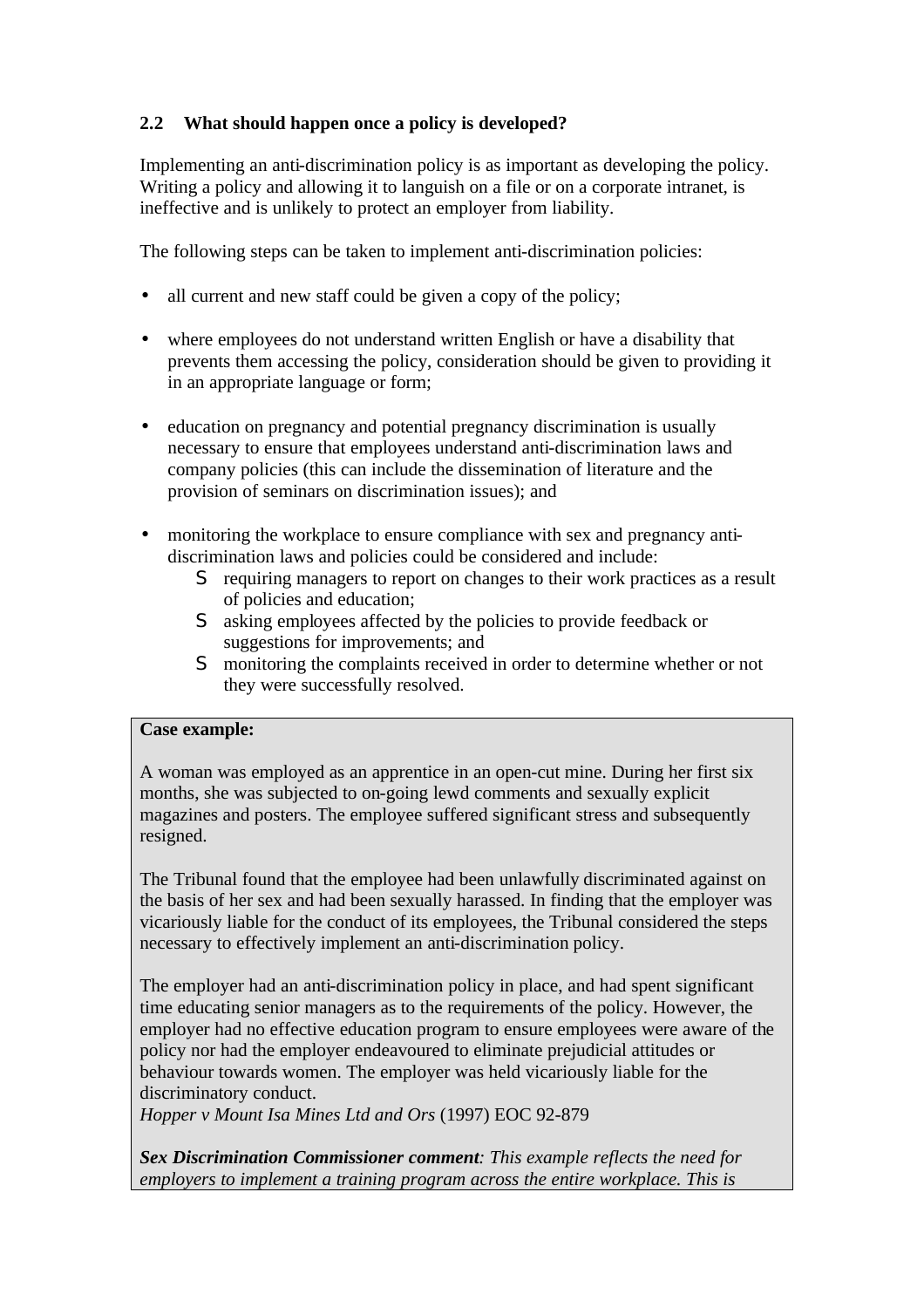*essential whether the issue be sexual harassment or sex and pregnancy discrimination.*

## **3. Dealing with grievances and complaints**

Grievances and complaints about pregnancy and potential pregnancy discrimination in the workplace may be resolved internally, through informal or formal resolution, or externally via a complaint to the Human Rights and Equal Opportunity Commission or a State or Territory anti-discrimination body.

The federal Sex Discrimination Act makes employers legally responsible for providing a workplace that is free from unlawful discrimination and harassment. One further step employers can take to make the workplace free of discrimination and harassment is to provide staff with access to an internal procedure for resolving discrimination and harassment grievances and complaints.

As an alternative, or at any stage if a complainant is not satisfied with the way a grievance is dealt with internally by her employer, a complaint can be lodged under the federal Sex Discrimination Act with the Human Rights and Equal Opportunity Commission. See contact details at page 67.

In some cases, industrial relations legislation may also provide an avenue of redress for concerns relating to discrimination on the ground of pregnancy or potential pregnancy. See Appendix C for further explanation on the appropriate law and forum under which to bring a complaint.

## **3.1 Dealing with complaints internally**

The establishment of internal procedures for dealing with grievances and complaints can maximise the possibility of resolution of issues within an organisation.

The costs to organisations of failing to attempt internal resolution of grievances and complaints, plus consequent external resolution, may include:

- administration costs (legal costs, expenses involved in travel and out-of-office attendances);
- hidden costs (the diversion of management focus, decrease in productivity, damaged corporate image, bad publicity, stress, decreased staff morale and turnover costs); and
- costs associated with a Court or Tribunal finding of discrimination against the employer (payment of damages and/or compensation).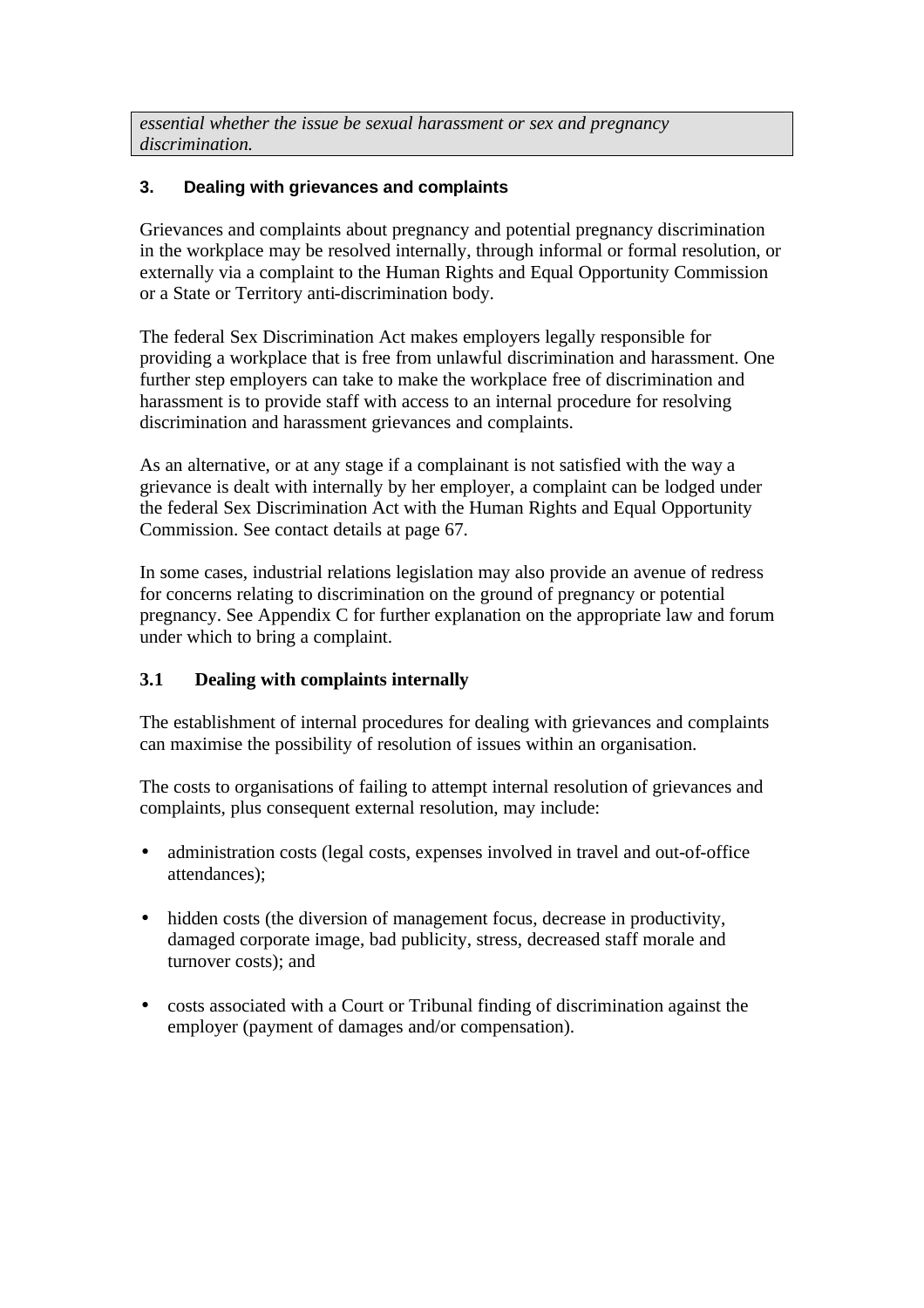## **Case example: Employer liability for failing to investigate a complaint of discrimination**

An employee made a complaint of racial and sexual harassment against her immediate supervisor and she was subsequently dismissed without warning. The Tribunal found that the failure by her employer "to adequately and promptly" investigate the complaint caused her to believe that it was not taken seriously by the employer. This was unlawful discrimination under the NSW *Anti-Discrimination Act 1977*. In addition, the employer was held liable for the discriminatory actions of the complainant's supervisor, as the employer could not demonstrate that it had taken steps to address the discrimination.

*Kolavo v Ainsworth Nominees and Anor* (1994) EOC 92-576

The federal Sex Discrimination Act does not prescribe any particular type of grievance or complaint procedure so employers have the flexibility to design a system that suits the organisation's size, structure and resources.

Employers can establish a specific procedure for discrimination complaints or use a procedure that is already in place for other types of work-related grievances. However, discrimination complaints are often complex, sensitive and potentially volatile. It is good practice for anyone dealing with grievances to have some specialist expertise and appropriate training. Access to an external adviser working in the area is also most useful. Failure to handle grievance procedures in an impartial manner is likely to amount to, or exacerbate, a complaint of discrimination against the employer. Employers would be advised to ensure that complaint procedures:

- are clearly documented and accessible to all employees;
- offer both informal and formal options;
- guarantee timeliness, confidentiality and objectivity;
- are based on the principles of natural justice;
- are administered by trained personnel:
- provide clear guidance on investigation procedures and record keeping;
- give an undertaking that no employee will be victimised or disadvantaged for making a complaint; and
- are regularly reviewed for effectiveness.

## **3.2 Employees with special needs in accessing grievance procedures**

One important consideration when establishing policies and grievance procedures is the composition of the workforce. Contractors, commission agents, casuals, outworkers and shift workers may face difficulties in obtaining information, or being able to attend training or a particular venue for interviews concerning grievances.

See Appendix A at pages 40-43 on categories of employment/employees.

Other considerations include the need to accommodate employees for whom English is a second language, both in the distribution of information about procedures and in dealing with grievances.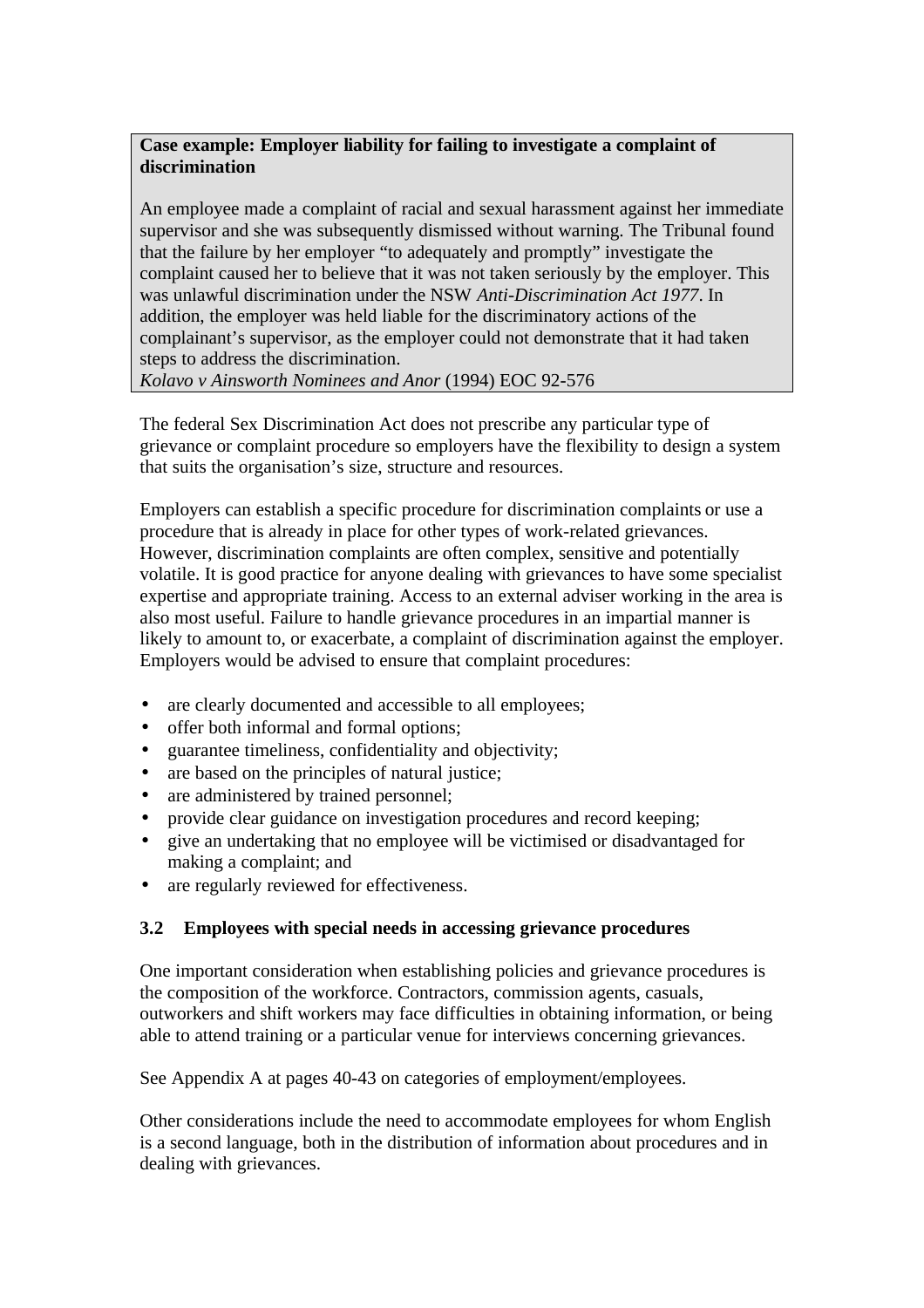See pages 55-58 on employees with special needs.

### **3.3 External complaints**

All employees should be made aware that they have a legal right to make an external complaint, be it to the Human Rights and Equal Opportunity Commission, State or Territory anti-discrimination body or federal or State industrial relations commission, at any time. Employees also need to understand that they have a right to discuss their situation with a union or advocate. It is inappropriate to have a policy that requires internal management of a discrimination issue as mandatory in the first instance.

### **Making a complaint to the Human Rights and Equal Opportunity Commission**

The Human Rights and Equal Opportunity Commission provides a free complaint handling service. Employees and employers can contact the Human Rights and Equal Opportunity Commission for information and assistance with a problem that they feel has been caused by discrimination.

Employees considering making a complaint should phone the Human Rights and Equal Opportunity Commission's Complaints Infoline on 1300 656 419 to discuss their circumstances and obtain information. A complaint must be made in writing, and can be written in any language. If a complainant is unable to formulate a complaint or reduce it to writing, the Human Rights and Equal Opportunity Commission may provide appropriate assistance. The Human Rights and Equal Opportunity Commission has a standard form that sets out what information is required as an aid to complainants.

The *Human Rights and Equal Opportunity Commission Act 1986* (Cth) requires the President of the Commission to inquire into and attempt, where appropriate, to resolve complaints of unlawful discrimination through a process of conciliation. If a complaint is made, the Human Rights and Equal Opportunity Commission will generally write to the organisation giving formal advice about the nature of the complaint. A respondent does not require legal advice to respond to a complaint but legal advice may be obtained if desired.

If the complaint proceeds to conciliation, the role of the conciliator is to conduct the conciliation conference in a fair and impartial manner, giving each party an opportunity to present their point of view and assist them in resolving the complaint. The conciliator may make suggestions for terms of settlement, give expert advice on settlement terms and actively encourage the parties to reach an agreement. The conciliator is not an advocate for either party and will help both parties understand the complaint and explain the areas where conciliated results work most effectively. The conciliator also has a role to ensure that settlement terms are in accordance with the principles of the legislation.

If a complaint cannot be conciliated or is terminated for any other reason by the President, the complainant can apply to the Federal Court of Australia or the Federal Magistrate's Service to have the case heard.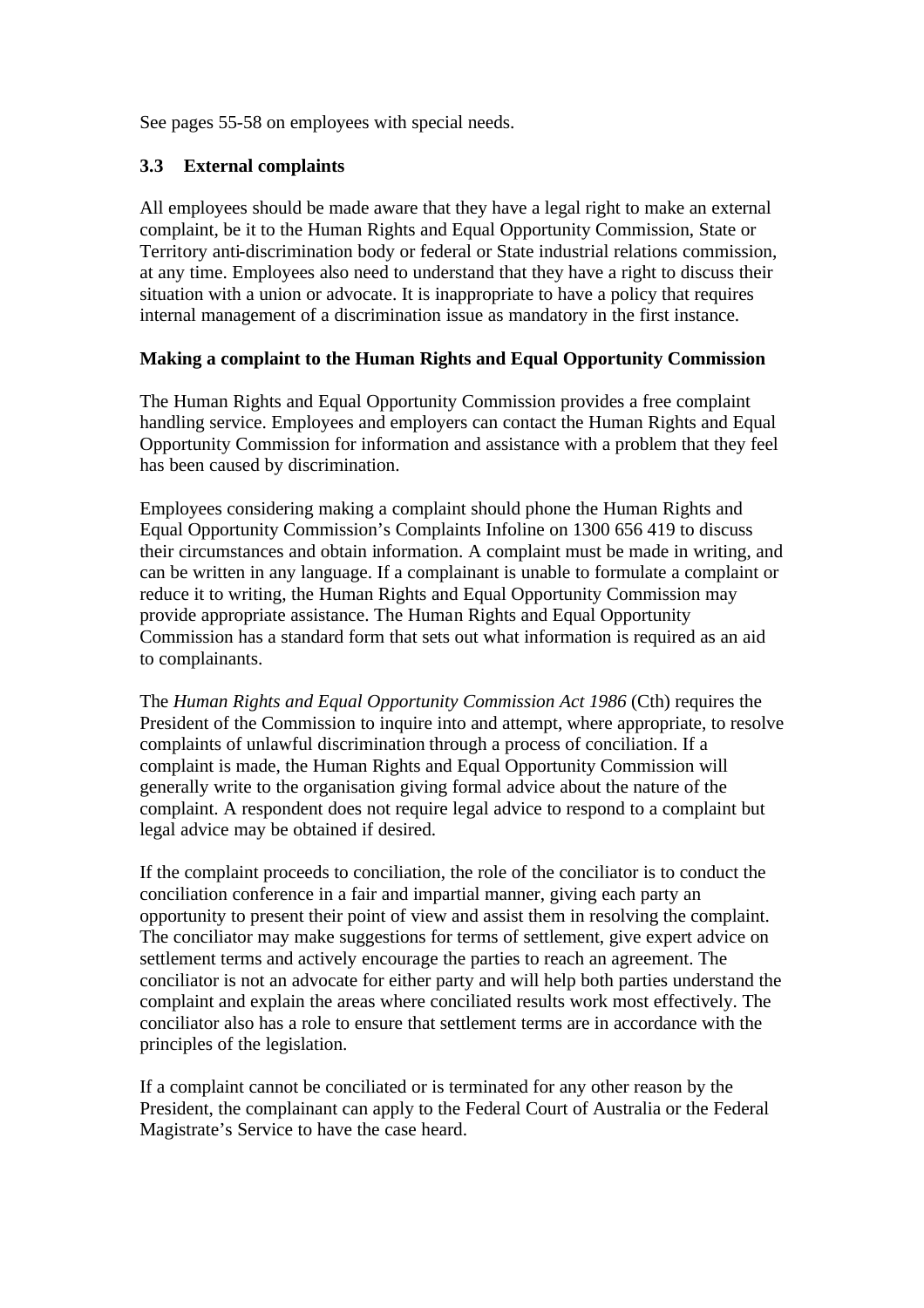Further information on complaints is available from the Human Rights and Equal Opportunity Commission in the free publication entitled *The Complaint Guide: An introduction for people considering making a complaint, or responding to a complaint, before the Human Rights and Equal Opportunity Commission.* See also the Commission's website at http://www.humanrights.gov.au/complaint\_help.

See Appendix C for a discussion of alternative complaints forums.

## **4. Employees with special needs**

Good management requires regular assessment of the workplace to ensure that practices, procedures and policies in relation to pregnancy and potential pregnancy are appropriately focused and take account of the particular characteristics of the workforce. Regular distribution of information and training that is tailored to the needs of the workforce are essential. Not only will this assist with reducing an employer's vicarious liability, it will also ensure a safe, well managed working environment.

The following section examines the special needs and circumstances of particular groups of employees that should be considered in the development of management strategy. It should act as a starting point only. Special accommodation for pregnancy or potential pregnancy needs to be developed in consultation with the employee, taking into consideration the individual circumstances of the case.

## **4.1 Employees in rural and remote areas**

When managing pregnancy in rural and remote workplaces, employers should be aware of the additional challenges pregnant and potentially pregnant employees face due to location.

Rural and remote pregnant employees often travel considerable distances to access antenatal services, which can create regular and significant absences from the workplace. Sound management practices would allow employees access to adequate leave to meet these needs and regular consultation between employers and employees allows employees to schedule leave at mutually convenient times. Travelling long distances to antenatal services can be particularly difficult in the later stages of pregnancy and in some cases, employees may wish to commence maternity leave early.

In order to avoid discrimination, or acts that appear discriminatory, consideration should be given to how a variety of leave options may best be used to accommodate such circumstances including annual leave, sick leave, leave without pay or maternity leave.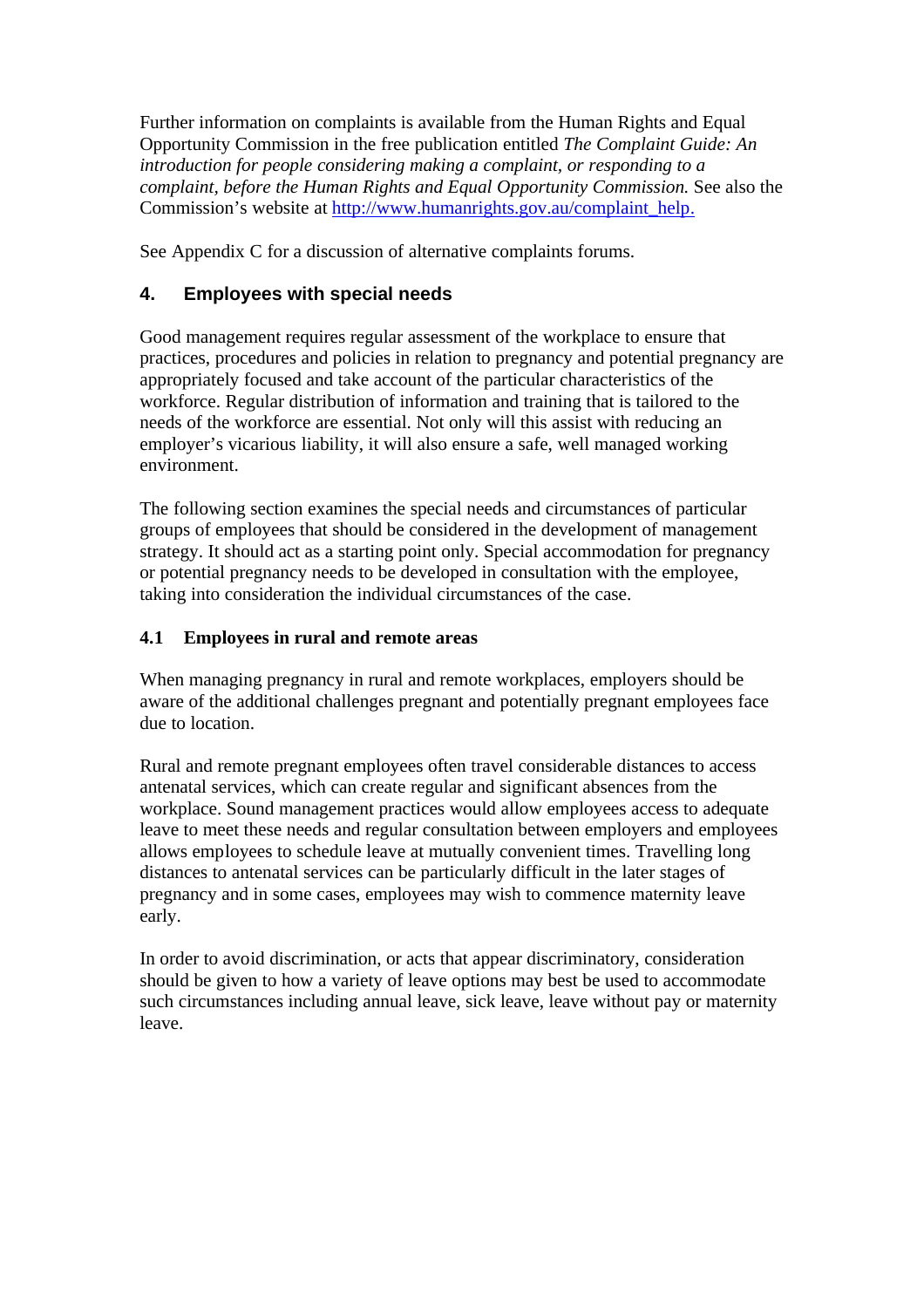## **4.2 Apprentices and trainees<sup>7</sup>**

Lack of workplace experience sometimes results in limited understanding of antidiscrimination laws. For adolescent and school aged women who are pregnant, this can be exacerbated by the difficulties associated with completing school or training, obtaining employment, working part-time or casually and combating community prejudices.

Generally, apprentices will need to suspend their indentures during maternity leave and should discuss this with the authority regulating apprenticeships in the relevant State or Territory.

Female apprentices and trainees sometimes find themselves in competitive male dominated industries where management is unfamiliar with the practical management of pregnancy and potential pregnancy issues and anti-discrimination law.

Employers of young women should ensure that they are well informed about their rights and responsibilities and provide pregnant employees with specific information.

Employers should also:

- take steps to ensure that co-workers are aware that discrimination and harassment of pregnant employees is unlawful;
- ensure that recruitment processes for apprentices, trainees or junior employees are in compliance with the federal Sex Discrimination Act; and
- ensure that discrimination policies and training clearly cover the issues that pregnant apprentices and trainees face.

Failing to take on a female apprentice because she may become pregnant, encouraging a pregnant apprentice to discontinue her apprenticeship or dismissing an apprentice because she is pregnant, or has indicated an intention to become pregnant, is unlawful.

## **4.3 Family diversity**

 $\overline{a}$ 

Employees come from, and make up, a diverse range of family types, both with and without children, including married couples, single parent families, extended families, and heterosexual, gay and lesbian defacto couples.

Single parents and unmarried or lesbian women who are pregnant are at times subjected to discriminatory attitudes and behaviours. The federal Sex Discrimination Act protects pregnant and potentially pregnant employees irrespective of their marital status. Protection from discrimination on the basis of sexual preference is available under the *Human Rights and Equal Opportunity Commission Act 1986* (Cth) and most State and Territory anti-discrimination laws.

<sup>7</sup> The *Sex Discrimination Act 1984* (Cth) covers apprentices and paid trainees. It may also cover unpaid trainees in some circumstances, such as when they are working under a Commonwealth law or program. See Appendix A at page 42 on unpaid workers.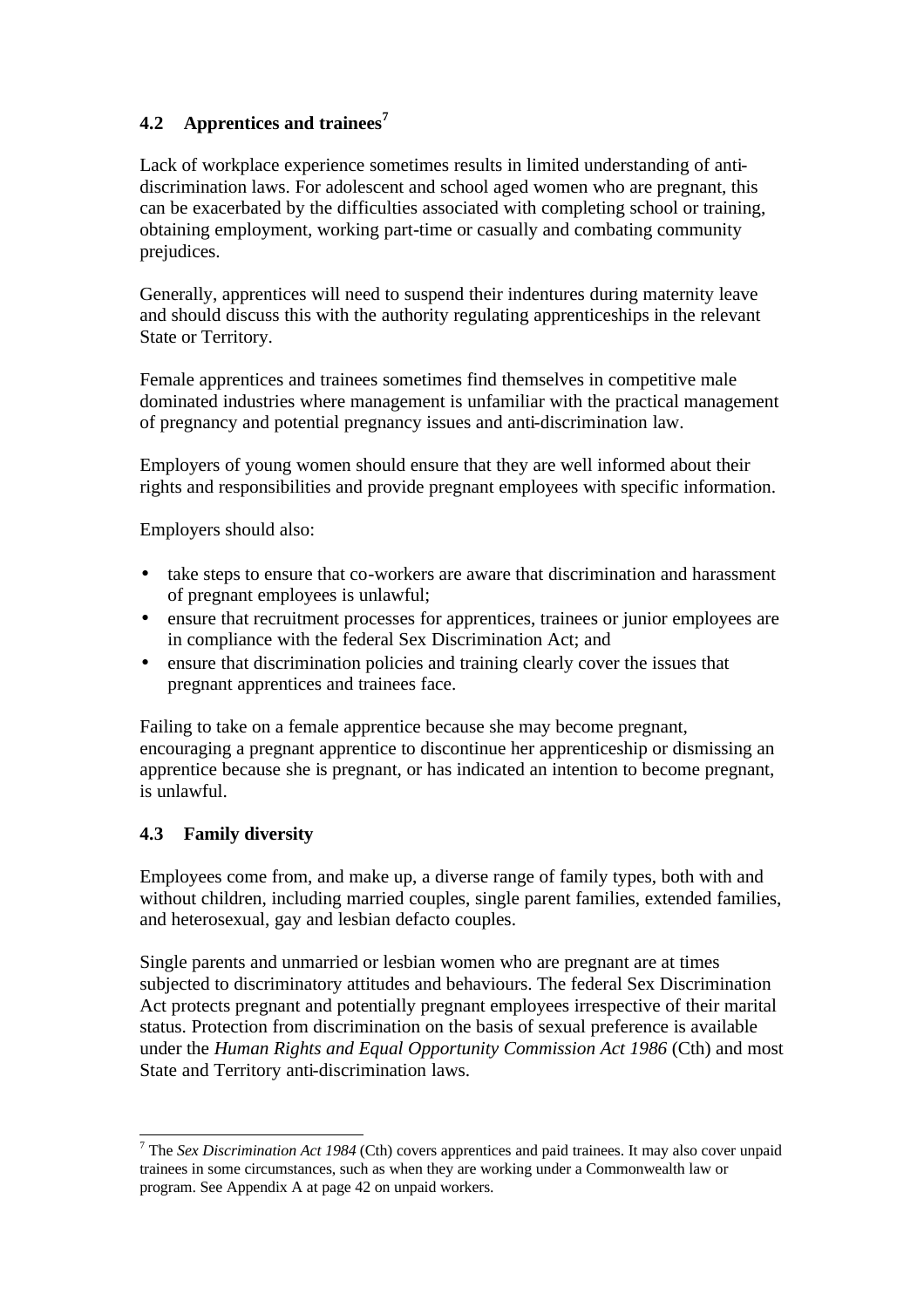Employers should be aware that the support person for a pregnant woman will not always be a husband. But like a husband, support people may be required to attend medical appointments with a pregnant family member.

## **4.4 Culturally and linguistically diverse backgrounds**

Pregnant or potentially pregnant employees from diverse cultural or linguistic backgrounds may have particular needs that raise management issues for employers.

The term "culturally and linguistically diverse backgrounds" refers to a wide range of people from different backgrounds, including immigrants from non-English speaking countries, people born in Australia who have a minority ethnic background and Indigenous people. Employers should be aware that the following issues might require special attention in managing pregnancy in the workplace:

- employees may have difficulties with English and may not understand company policies, their rights and responsibilities or have difficulty communicating their own needs;
- cultural differences may mean that an employee has special requests relating to her own customary practices and traditions around pregnancy; and
- employees may have a lack of awareness of procedures and services in Australia, sometimes even a fear or distrust of government bodies that provide information.

Consultation with the individual employee is the most effective way to manage these issues. However, managers should be aware that some female employees may not feel comfortable discussing pregnancy related issues with a male manager. Sensitivity and common sense should be used in such circumstances.

It is important that employers of women from culturally and linguistically diverse backgrounds ensure that all employees are aware of their rights and responsibilities in relation to pregnancy and potential pregnancy at work. Information and training should be provided in a manner that is culturally appropriate and acknowledges English as a second language. Company policy information may need to be translated into different languages.<sup>8</sup>

## **4.5 Indigenous employees**

Indigenous communities are diverse and cultural practices vary from community to community. Particular traditions may give rise to unique needs in relation to pregnancy and maternity leave, while others may not. Issues also vary according to the geographical location of the employee and that of their community. Managers should be aware of the following factors and raise them for discussion with a pregnant employee in order to develop sound management strategies:

• some Indigenous women may wish to return home for the birth of their child and this may require extensive travel to remote areas, hence early commencement of maternity leave;

<sup>&</sup>lt;sup>8</sup> For more information on the obligations of employers to provide information on discrimination in the workplace, see page 51 and Appendix A at pages 36-37.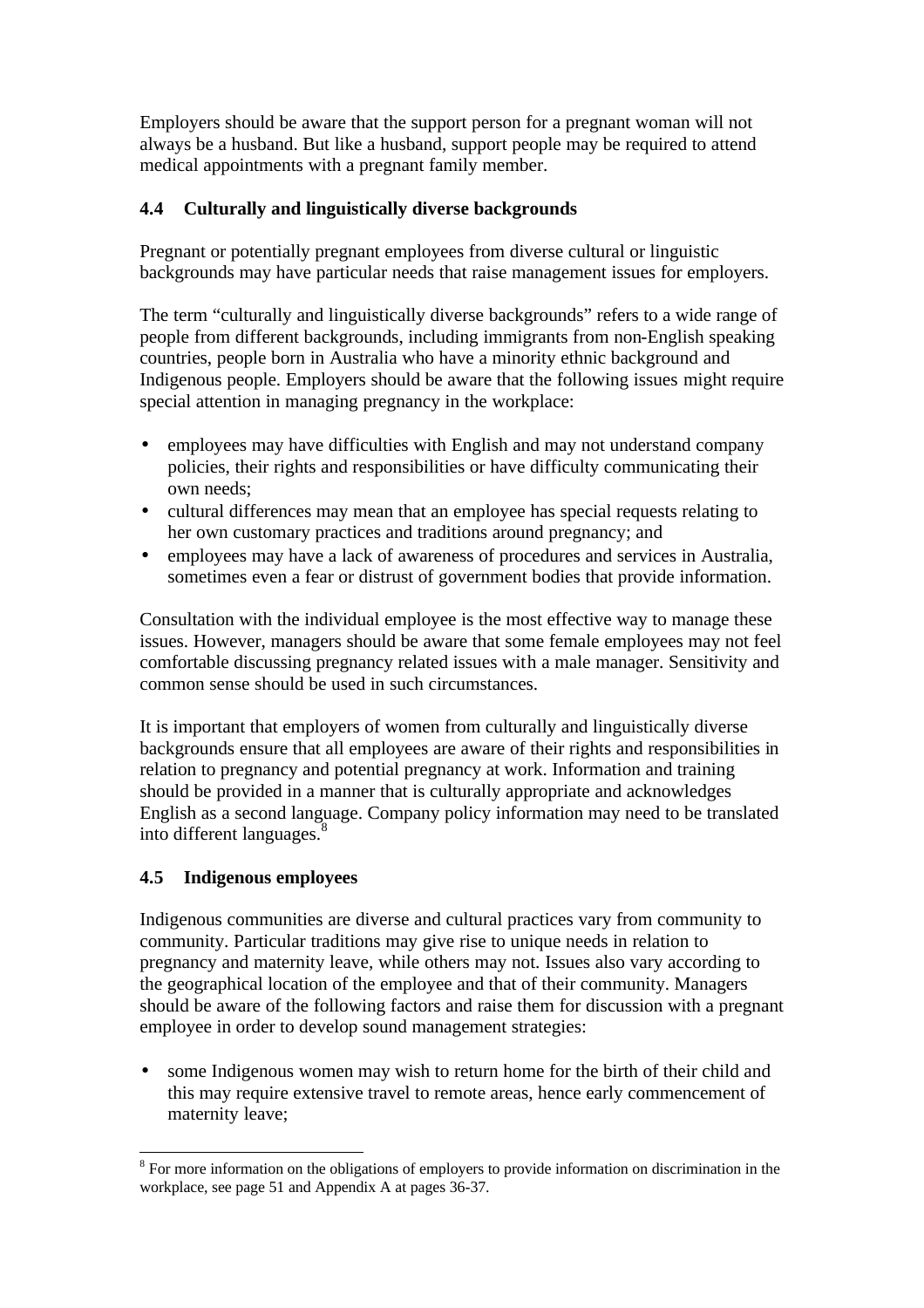- the high incidence of diabetes and other health concerns amongst Indigenous women means that some Indigenous employees require additional sick leave during their pregnancy;
- Indigenous women in remote or isolated locations may suffer serious illness that requires both time and travel, which again may require additional sick leave; and
- Indigenous women may be reticent to assert their legal rights or to approach management to discuss matters of concern.

Employers should note that when managing the employment relationship with a pregnant Indigenous woman, they must comply with both the federal Sex Discrimination Act and the federal *Racial Discrimination Act 1975* (Cth).

## **4.6 Women with disabilities**

Some women with disabilities will have particular needs when managing their pregnancy at work. These needs should be determined on a case by case basis and will depend upon the nature and extent of the disability. Employers may wish to seek external advice on appropriate modifications to accommodate particular situations. The following points should be noted:

- employers should not assume that a pregnant employee does not have a disability just because it is not visibly evident, for example, pre-existing back injuries may be exacerbated by pregnancy and in need of accommodation;
- some women with disabilities may require information on their rights and responsibilities to be provided in suitable formats, for example, on an audio cassette for employees who are vision impaired;
- some physical disabilities may require additional modification of work duties during pregnancy;
- women with intellectual disabilities who are pregnant may need additional leave from work; and
- employers have a responsibility to provide a safe and harassment-free environment for women with disabilities who, due to the personal attitudes of some co-workers and supervisors, may be subjected to harassment during their pregnancy.

Employers should note that when managing the employment relationship with a pregnant employee with a disability, they must comply with both the federal Sex Discrimination Act and the federal *Disability Discrimination Act 1992* (Cth).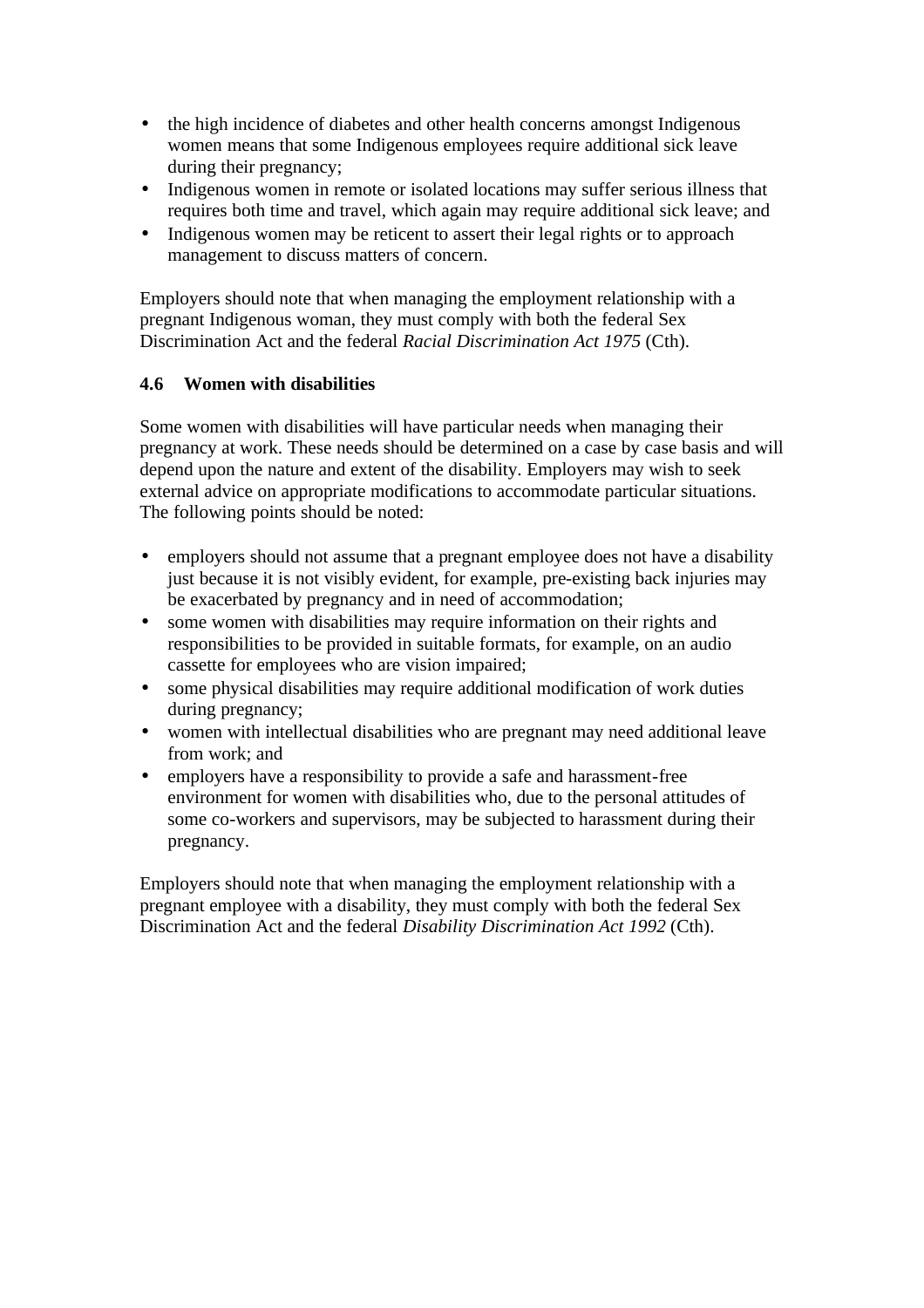## **5. Employers' checklist: A checklist to good practices in dealing with pregnancy in the workplace**

This checklist is to provide a summary of the material contained in Appendix.

- 1. Do you have a written policy informing employees of their rights and responsibilities in relation to workplace discrimination, leave and OH&S?
- 2. Do you have a written anti-discrimination policy that includes pregnancy discrimination?
- 3. Have you implemented this policy?
	- a. Have all staff been directly informed of the policy?
	- b. Are you satisfied that, through training and education, all staff understand the policy and how it applies to the workplace?
	- c. Do you have in place a strategy for monitoring compliance with and effectiveness of the policy?
- 4. Do you have clear processes for complaints resolution?
	- a. Does your anti-discrimination policy outline your commitment to resolving complaints, the internal procedures for doing so and provide contacts for external complaints bodies such as the HumanRights and Equal Opportunity Commission?
	- b. Does your organisation have a designated contact person who is knowledgeable about pregnancy discrimination matters?
	- c. Is your designated contact person able to respond adequately to internal complaint situations by being, for example, sufficiently trained and readily available?
	- d. Do you have clear steps in place for formal or informal resolution of complaints?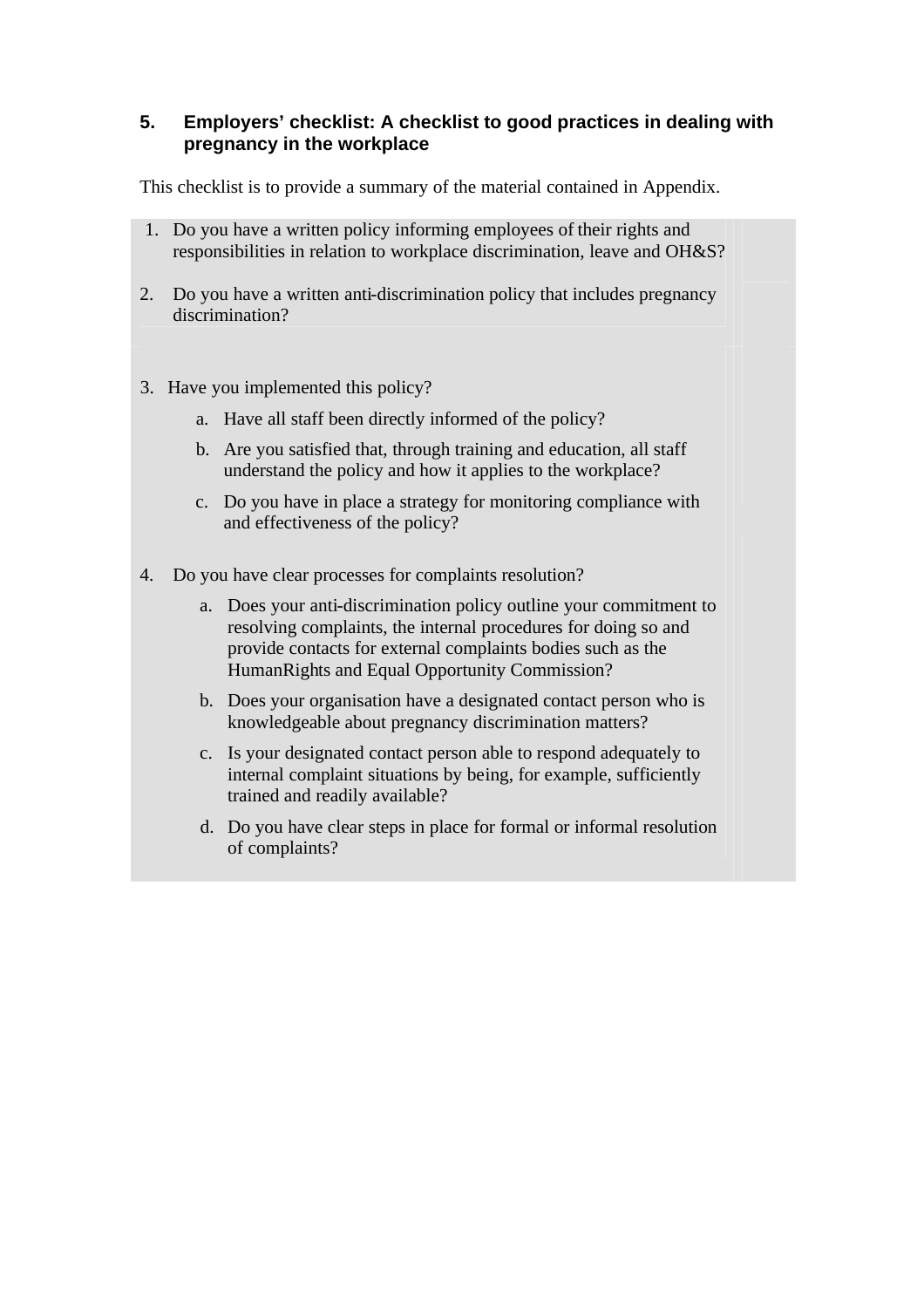# **Appendix C: Which law; which forum?**

- 1. The relationship between anti-discrimination and OH&S laws
	- 1.1 Duty of care in OH&S law
	- 1.2 OH&S and pregnancy
- 2. The relationship between anti-discrimination and industrial relations laws
- 3. Alternative complaint forums
	- 3.1 The Australian Industrial Relations Commission or the Human Rights and Equal Opportunity Commission?
	- 3.2 State and Territory anti-discrimination bodies or the Human Rights and Equal Opportunity Commission?
	- 3.3 Making complaints in alternative forums

This appendix provides an overview of the relationship between anti-discrimination, OH&S and industrial relations laws. It gives guidance on the options for redress for pregnancy discrimination. As this section is only an overview of rights and responsibilities, employers and employees should contact specialised bodies for detailed advice. See the contact list at page 67.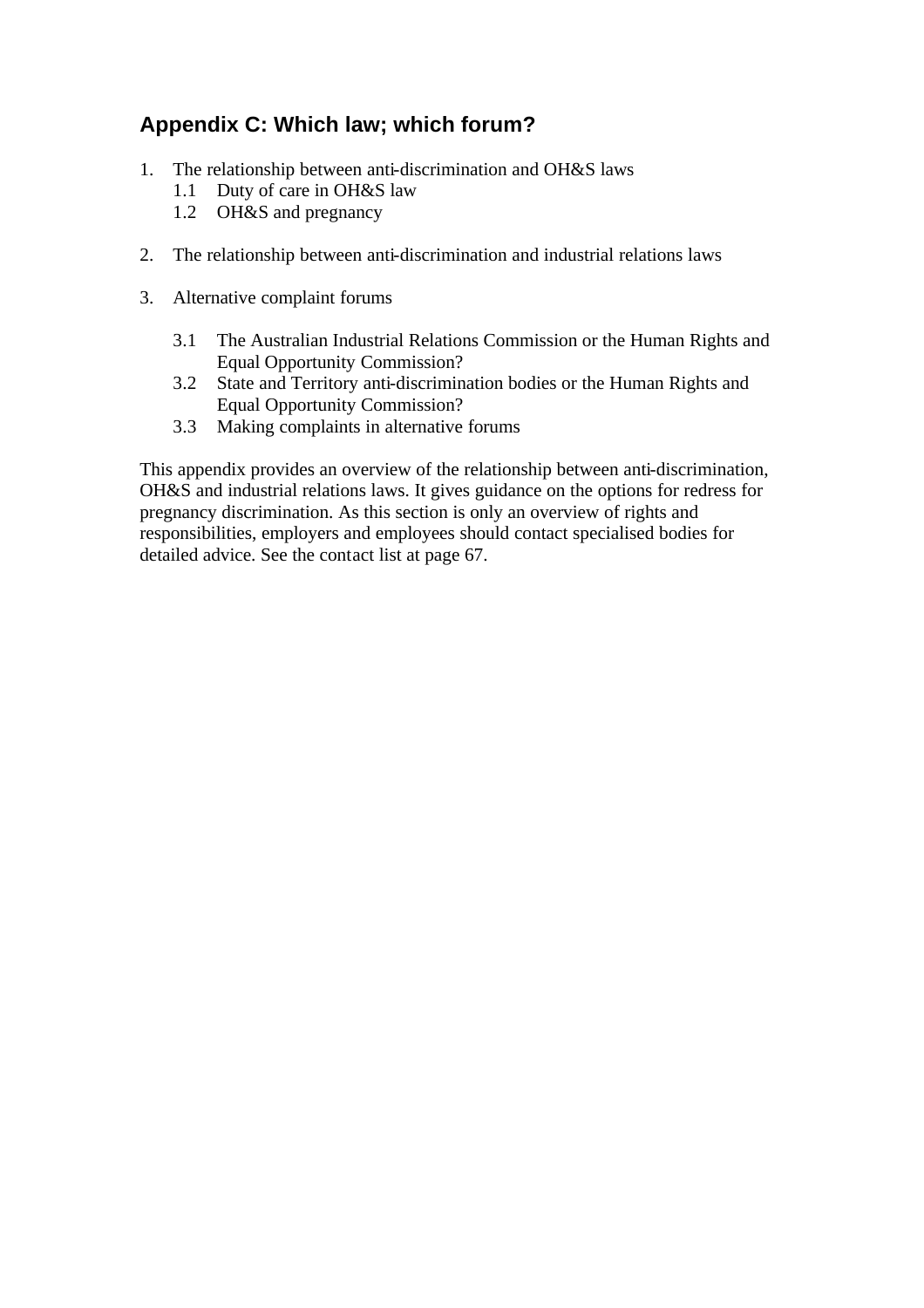## **1. The relationship between anti-discrimination and OH&S laws**

Employers have an obligation to ensure the health, safety and welfare of employees at work. Legally, this obligation arises from OH&S laws that apply throughout Australia. OH&S laws have been enacted in each State and Territory.<sup>1</sup>

In managing pregnancy and potential pregnancy in the workplace, OH&S and antidiscrimination law must be dealt with simultaneously. The challenge for employers is to balance the requirements of each. The obligation under OH&S law is to ensure a safe place of work for all employees. This requirement must be implemented in a nondiscriminatory manner. At workplaces where both the federal Sex Discrimination Act and State or Territory OH&S laws apply, the federal Sex Discrimination Act should be followed to the extent of any inconsistency. $2^2$ 

Risks to pregnant and potentially pregnant employees should be assessed objectively, free from discriminatory assumptions and stereotypes. While each situation must be individually considered, the following guidelines provide general assistance for the evaluation of workplace risks.

## **1.1 Duty of care in OH&S law**

Both federal and State or Territory OH&S laws require employers to ensure the health, safety and welfare of their employees at work.<sup>3</sup> While in some cases, this is expressed as a general duty of care, most laws provide a list of specific duties. Failure to discharge any of these duties is a breach of the employer's overall duty of care. These duties of care include:

- the duty to ensure safe systems of work;
- the duty to ensure safety and absence of risks in use, handling, storage or transport of plant and substances;
- the duty to provide training and supervision to ensure employees are safe from injuries and risks to health;
- the duty to provide adequate facilities; and
- the duty to ensure that visitors to the workplace are aware of safety requirements and abide by them.

 $\overline{\phantom{a}}$ <sup>1</sup> *Occupational Health and Safety Act 1983* (NSW); *Occupational Safety and Health Act 1984* (WA); *Occupational Health and Safety Act 1985* (Vic); *Occupational Health, Safety and Welfare Act 1986* (SA); *Workplace Health and Safety Act 1995* (Qld); *Workplace Health and Safety Act 1995* (Tas); *Work Health Act 1986* (NT); *Occupational Health and Safety Act 1989* (ACT).

<sup>2</sup> *HREOC v Mount Isa Mines & Ors* (1993) 118 ALR 80.

<sup>3</sup> Section 15 *Occupational Health and Safety Act 1983* (NSW); section 19 *Occupational Safety and Health Act 1984* (WA); section 21 *Occupational Health and Safety Act 1985* (Vic); section 19 *Occupational Health, Safety and Welfare Act 1986* (SA); section 28 *Workplace Health and Safety Act 1995* (Qld); section 9 *Workplace Health and Safety Act 1995* (Tas); section 29 *Work Health Ac*t *1986* (NT); section 27 *Occupational Health and Safety Act 1989* (ACT) and regulations under these Acts. Section 16 *Occupational Health and Safety (Commonwealth Employment) Act 1991* provides for employer and employee responsibilities in relation to OH&S in Commonwealth workplaces. In some instances, more specific requirements exist through adoption by the States and Territories of national Codes of Practice dealing with a variety of areas such as manual handling and hazardous substances.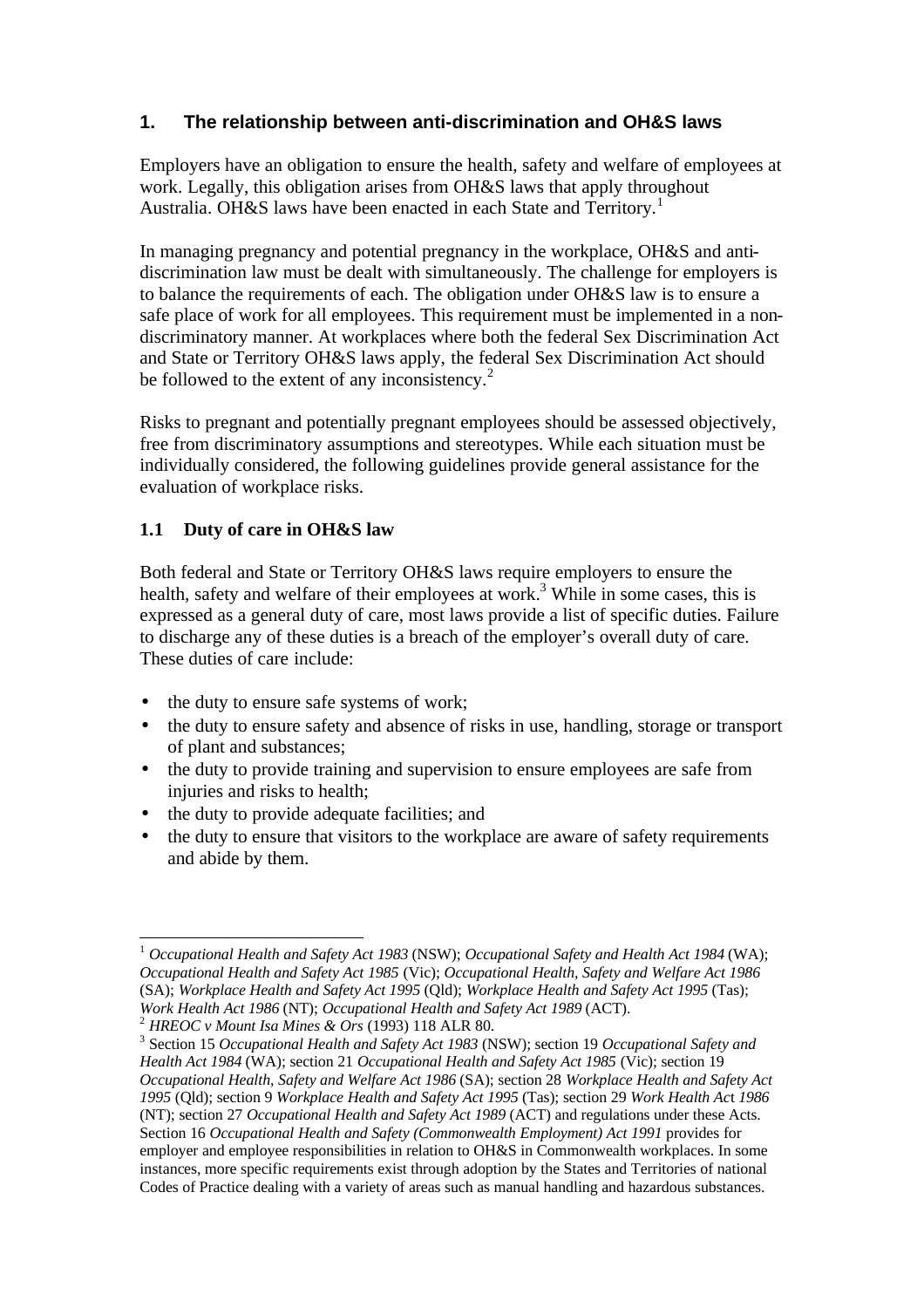Employers' duty of care obligation, common to all jurisdictions, requires providing a safe work environment for all employees. Establishing a safe work environment will generally ensure a safe work environment for pregnant and potentially pregnant employees.

## **Case example: Duty of care in OH&S law**

The complainant, a pregnant woman, was dismissed from her position as a bar attendant because the employer thought that there was a danger she might fall on the slippery floors behind the bar. The employer said there was concern for the complainant's safety and welfare due to her pregnancy. The employer also claimed to be concerned about possible exposure to common law liability for other possible injuries suffered by the complainant.

The Tribunal said that the employer had not acted reasonably and was not justified in dismissing a pregnant employee for whom the workplace was unsafe. Instead the workplace needed to be made safe for all employees. It was not reasonable to dismiss the complainant because it was convenient to do so. Damages were awarded in favour of the complainant.

*Allegretta v Prime Holdings* (1991) EOC 92-364

## **1.2 OH&S and pregnancy**

The general rule for satisfying OH&S issues for pregnant employees is to *provide a safe workplace for all workers*. In some work environments, however, pregnant and potentially pregnant employees are exposed to particular risks not faced by other workers. While OH&S laws rarely deal with specific conditions such as pregnancy, the general 'duty of care' obligations automatically extend to cover the management of pregnant and potentially pregnant employees. Relevant issues may include:

- containment or removal of hazardous substances, such as chemicals, metals, gases or biological hazards to which a pregnant or breastfeeding woman, or her child, are particularly susceptible;
- identification and management of high risk physical tasks, such as heavy lifting, tasks requiring constant use of stairs or long periods of work on ladders;
- making provision for pregnant employees to work seated rather than standing;
- providing regular access to toilet breaks;
- avoiding the allocation of duties to pregnant employees that require long periods of working outside on hot days;
- avoiding exposure to infectious diseases; and
- providing alternative duties where tasks involve high lead exposure.

It is important for employers to be aware of any potential risks and actively address any OH&S issues raised. Workplaces with obvious risks or frequent issues should develop specific policies that provide guidelines for staff and managers.

External medical advice may be of assistance. Employers can request that a pregnant employee provide a medical certificate, having previously discussed with the employee what information the certificate should include. However, employers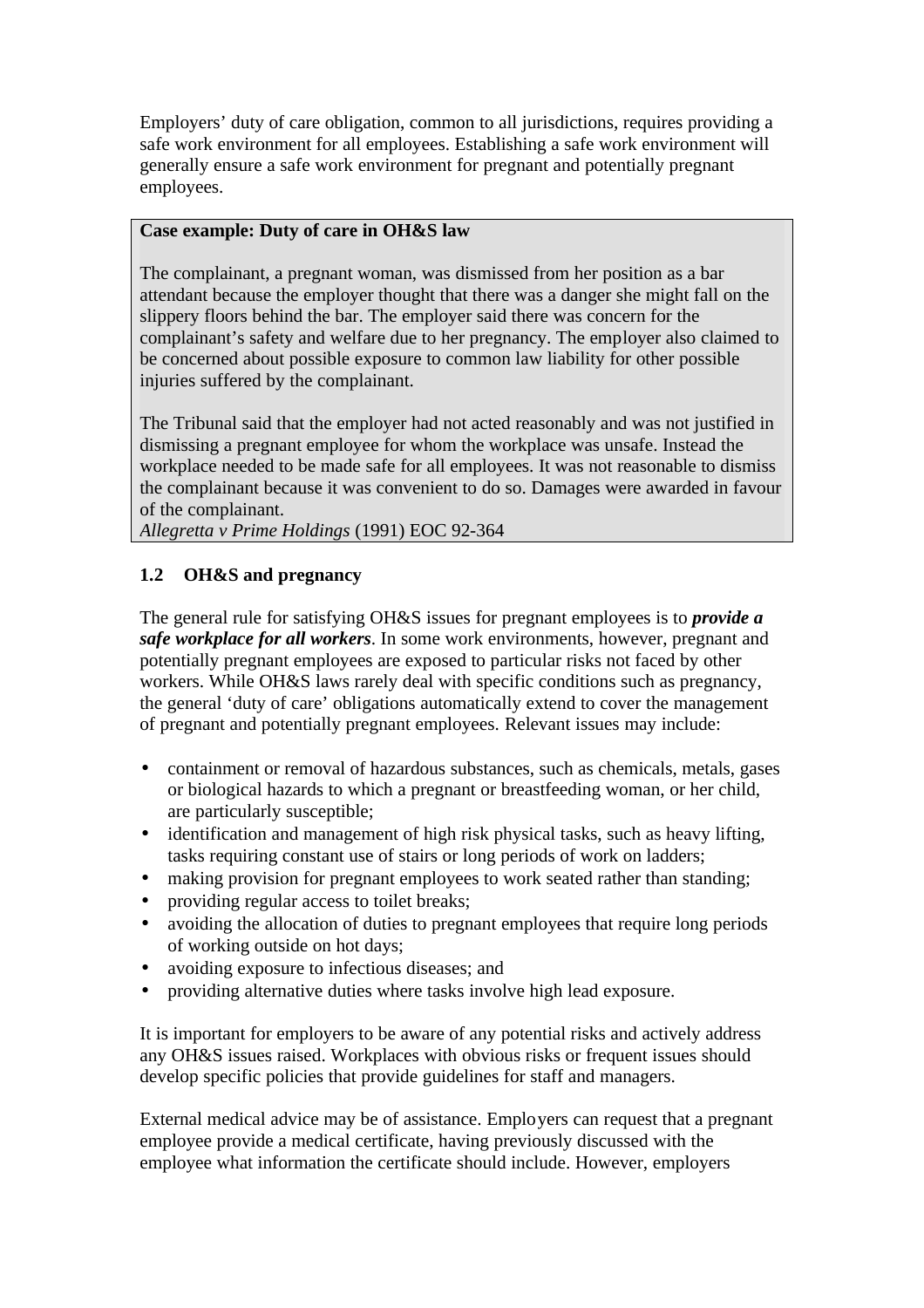should note that requesting medical certificates too frequently or repeatedly for the same purpose may constitute pregnancy discrimination.<sup>4</sup>

Where medical advice is available and the employer is made aware of it, but does not follow it, the employer may be liable for any injury or harm that occurs as a result of failing to follow the advice.

Specific advice on individual workplaces may be obtained by contacting federal and State or Territory OH&S bodies. These bodies work together to establish standards and codes of practice.<sup>5</sup> A standard sets the required level of preventative action, and usually relates to a specific workplace hazard. A code of practice generally sets out the best way to achieve the standard.<sup>6</sup> For example, the *National Code of Practice for Manual Handling* requires employers to take account of special needs such as pregnancy in the risk assessment process.<sup>7</sup> The National Standard for the Control of *Inorganic Lead at Work* lists the circumstances in which pregnancy is a criterion for exclusion from a lead-risk job.<sup>8</sup>

Employers should be aware that in some cases codes may contravene the federal Sex Discrimination Act. Sometimes the code will identify this and indicate that employers should seek an exemption under the federal Sex Discrimination Act. This is most important if employers are unable to resolve the differences between their OH&S obligations, the relevant code and anti-discrimination law requirements.<sup>9</sup> See Appendix A at pages 43-44.

Further information on managing OH&S and anti-discrimination obligations, particularly in relation to the lead industry, is contained in Chapter 9 of the Pregnancy Report.

## **2. The relationship between anti-discrimination and industrial relations laws**

Industrial relations and anti-discrimination laws both impact upon the employment relationship. Industrial relations laws at the federal and State or Territory level regulates the workplace and the employment relationship. Anti-discrimination laws at the federal and State or Territory level prohibits discriminatory conduct, particularly in the workplace.

 4 Section 27(2) *Sex Discrimination Act 1984* (Cth).

<sup>&</sup>lt;sup>5</sup> For example, the National Occupational Health and Safety Commission (which comprises federal, State and Territory Governments and employer and employee representatives) has declared *National Model Regulations for the Control of Workplace Hazardous Substances* and a *National Code of Practice for the Control of Workplace Hazardous Substances*.

<sup>&</sup>lt;sup>6</sup> As defined in *A Short Guide to The Employer's Duty of Care under the Occupational Health and Safety (Commonwealth Employment) Act 1991* (available through the Comcare website at www.comcare.gov.au).

<sup>7</sup> National Occupational Health and Safety Commission: 2005 (1990) February 1990 section 4.44: "In some instances, employees may have special needs that require consideration in the risk assessment process. These needs may be permanent or temporary, for example, returning to work from an illness or extended leave of absence, pregnancy, or specific disability."

<sup>&</sup>lt;sup>8</sup> National Occupational Health and Safety Commission: 1012 (1994) October 1994 section 14(1).

<sup>9</sup> See *HREOC v Mount Isa Mines & Ors* (1993) 118 ALR 80 and preface to *National Standard for the Control of Inorganic Lead at Work* National Occupational Health and Safety Commission 1012 (1994) October 1994.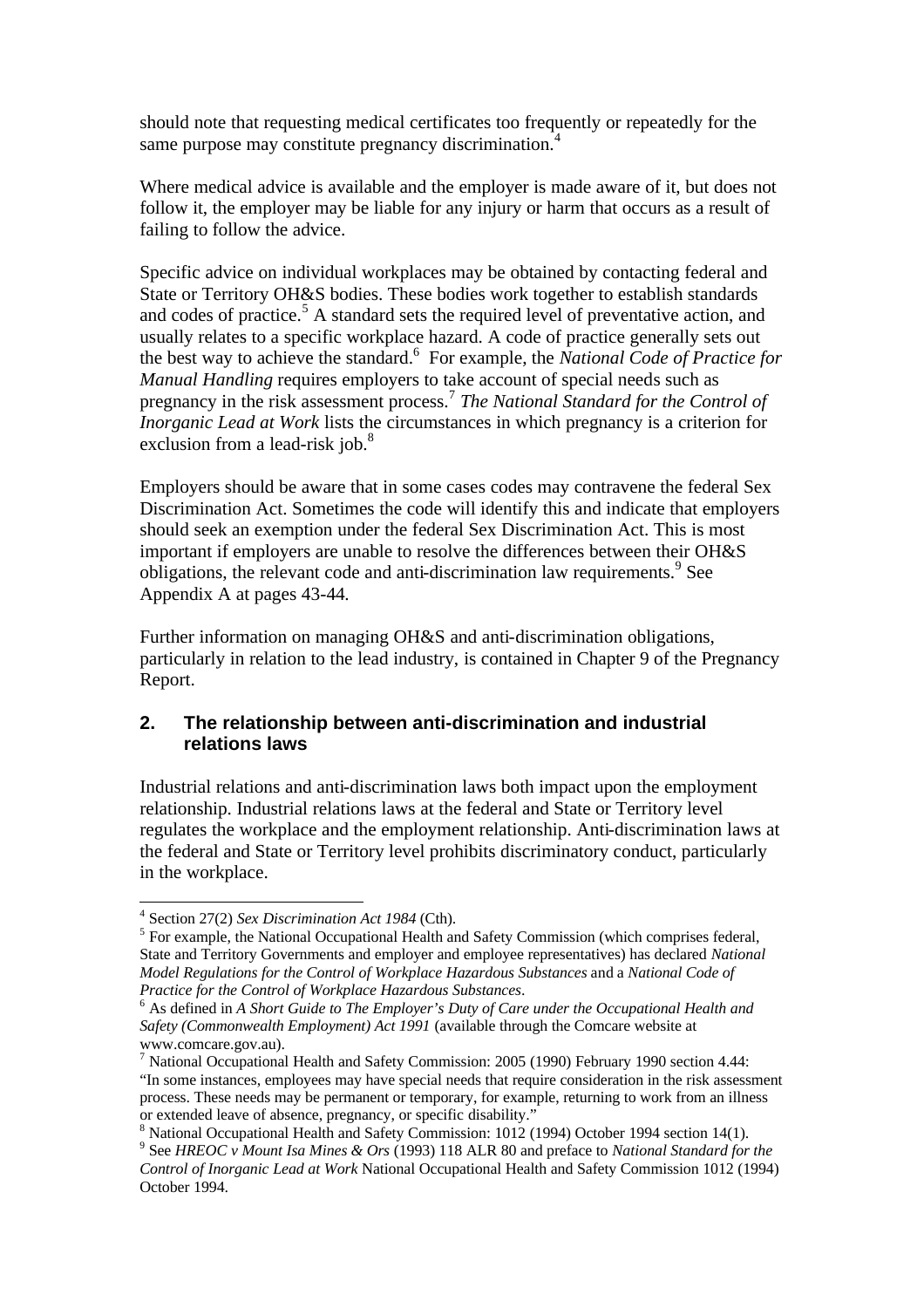A number of provisions in the federal *Workplace Relations Act 1996* are concerned with discrimination against pregnant and potentially pregnant employees.<sup>10</sup>

The AIRC must take into account anti-discrimination principles when undertaking several of its functions, including:

- dispute handling and settlement, in particular by the making of new awards:  $11$
- certification of agreements; $^{12}$  and
- the handling of discrimination complaints arising because of the discriminatory nature of awards or agreements.<sup>13</sup>

Some discriminatory acts by an employer may contravene both industrial relations and anti-discrimination laws. Awards and agreements should not be discriminatory in their operation. In addition, awards and agreements can supplement laws by providing entitlements to non-discriminatory treatment or particular benefits in connection with pregnancy.

An employee, whose employment has been terminated due to sex, pregnancy or absence from work during maternity leave, may apply to the AIRC for relief.<sup>14</sup>

A complaint of pregnancy or potential pregnancy discrimination in employment may also be made to the Human Rights and Equal Opportunity Commission. See Appendix B at page 54 and contact list at page 67.

## **3. Alternative complaint forums**

## **3.1 The Australian Industrial Relations Commission or the Human Rights and Equal Opportunity Commission?**

#### **Discrimination resulting from a federal award or agreement**

Discriminatory actions arising from direct compliance with an award or agreement are exempted from a finding of unlawful discrimination under the federal Sex Discrimination Act.<sup>15</sup> However, a formal complaint may still be made.<sup>16</sup> If the complaint appears substantiated (but for the exemption for awards and agreements), the President of the Human Rights and Equal Opportunity Commission will refer the matter to the AIRC for examination. If the AIRC finds that the award or agreement is discriminatory it must remove the discrimination.  $17$ 

<sup>11</sup> Section 88B(3)(e) *Workplace Relations Act 1996* (Cth).

<sup>&</sup>lt;sup>10</sup> Discrimination on the ground of sex under the *Workplace Relations Act 1996* (Cth) may cover discrimination on the ground of potential pregnancy. Section 93 *Workplace Relations Act 1996* (Cth) states that the AIRC shall take into account the principles of the *Sex Discrimination Act 1984* (Cth).

<sup>12</sup> Section 170LU(5) *Workplace Relations Act 1996* (Cth).

<sup>13</sup> Section 111A *Workplace Relations Act 1996* (Cth).

<sup>&</sup>lt;sup>14</sup> Sections 170CE and 170CK(2)(f) *Workplace Relations Act 1996* (Cth). Regulation 30BD Workplace Relations Regulations 1996 (Cth) provides that a fee of \$50 (subject to an exemption for serious hardship) is payable on lodging an application.

<sup>15</sup> Section 40(1)(e) and (f) *Sex Discrimination Act 1984* (Cth).

<sup>16</sup> Section 46PW *Human Rights and Equal Opportunity Commission Act 1986* (Cth).

<sup>17</sup> Section 113(2A) *Workplace Relations Act 1996* (Cth).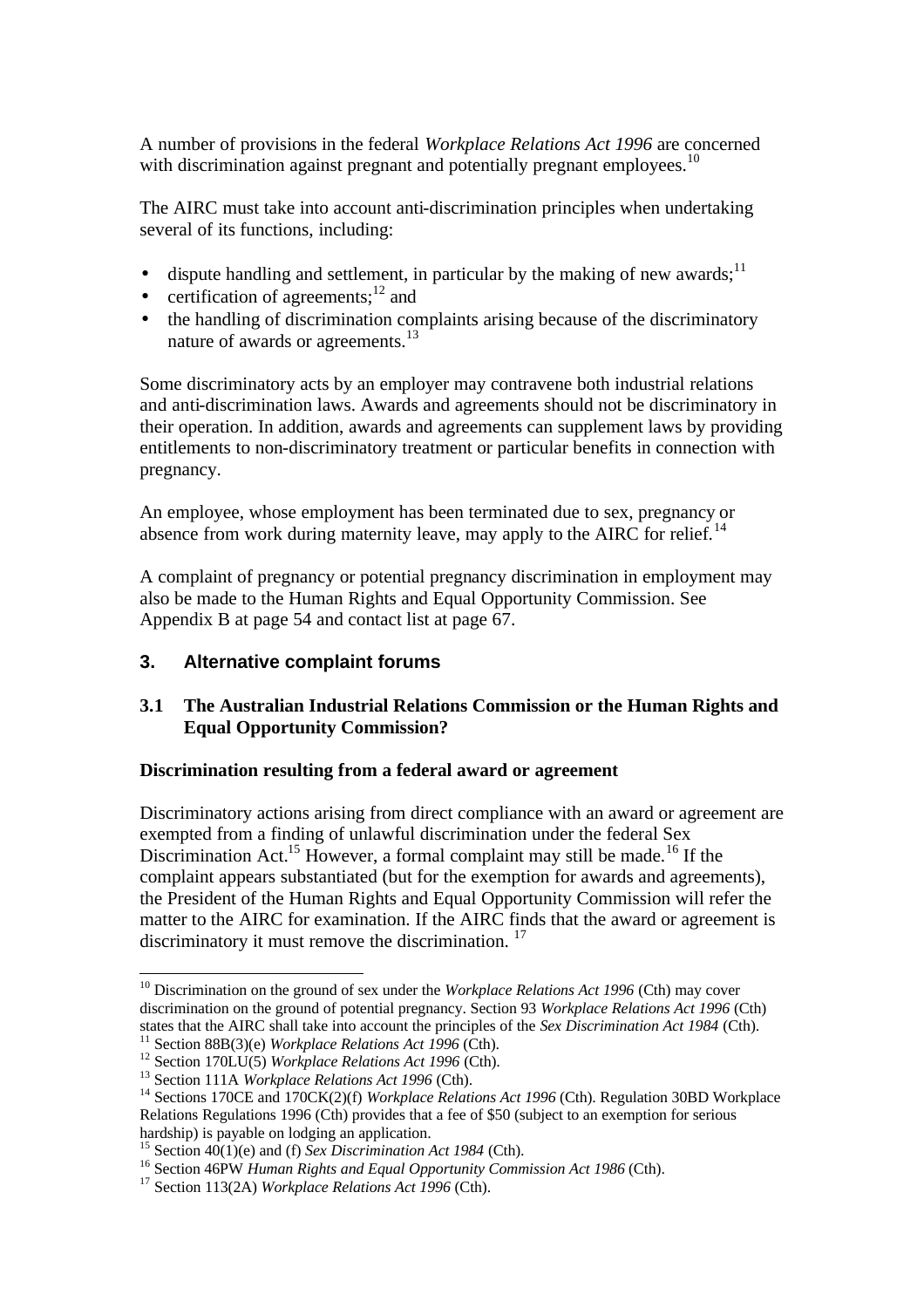This referral power does not apply to federal Australian Workplace Agreements (AWAs). Allegations of discrimination arising from compliance with AWAs may be dealt with directly by the Human Rights and Equal Opportunity Commission.

Employers should note that under some State anti-discrimination laws, compliance with an award or agreement provides no defence for discriminatory conduct. Employers covered by State awards and agreements should therefore consider whether the provisions in their awards and agreements unlawfully discriminate on the ground of pregnancy or potential pregnancy. If there is the possibility of unlawful discrimination, employers should take steps to remove the discriminatory provision or ensure that they provide terms and conditions that do not unlawfully discriminate.

#### **Discrimination resulting from termination of employment**

An employee who is dismissed because of her pregnancy can make a complaint under the federal Sex Discrimination Act or to the AIRC under the federal *Workplace Relations Act 1996*.

The federal *Workplace Relations Act 1996* provides that termination of employment on the ground of sex, pregnancy<sup>18</sup>or absence due to maternity leave<sup>19</sup> is prohibited and relief may be sought from the AIRC.<sup>20</sup> It should be noted, however, that a number of categories of employment are excluded from the termination of employment provisions of the federal *Workplace Relations Act 1996*. These include trainees where the traineeship is for a specified period, and casual employees engaged for less than  $12$  months.<sup>21</sup> The exclusions do not apply under the federal Sex Discrimination Act and all trainees, casuals and other short term employees are covered.

## **3.2 State and Territory anti-discrimination bodies or the Human Rights and Equal Opportunity Commission?**

In addition to the federal Sex Discrimination Act, anti-discrimination laws in all States and Territories prohibit discrimination on the ground of pregnancy.<sup>22</sup> The federal Sex Discrimination Act is not intended to exclude or limit the operation of a

 $\overline{a}$ 

<sup>&</sup>lt;sup>18</sup> This is subject to the exemption for the inherent requirements of particular employment and the exemption in respect of employment in religious institutions: section  $170CK(2)(f)$ , (3) and (4) *Workplace Relations Act 1996* (Cth).

<sup>19</sup> Section 170CK(2)(h) *Workplace Relations Act 1996* (Cth).

<sup>&</sup>lt;sup>20</sup> Section 170CE *Workplace Relations Act 1996* (Cth). Regulation 30BD Workplace Relations Regulations 1996 (Cth) provides that a fee of \$50 (subject to an exemption for serious hardship) is payable on lodging an application.

 $^{21}$  Other categories of employees excluded are those under a contract of employment for a specified period or a specified task, employees serving a period of probation or qualifying period of less than 3 months (unless a longer period is reasonable having regard to the nature and circumstances of the employment) and employees who are not employed under award conditions and who are employed on piece rates or commission at above a specified rate. Section 170CC *Workplace Relations Act 1996*  (Cth) and regulation 30B Workplace Relations Regulations 1996 (Cth) provide more detail on the excluded categories.

<sup>22</sup> *Anti-Discrimination Act 1977* (NSW); *Equal Opportunity Act 1984* (SA); *Equal Opportunity Act 1984* (WA); *Discrimination Act 1991*(ACT); *Anti-Discrimination Act 1991*(Qld); *Anti-Discrimination Act 1992* (NT); *Anti-Discrimination Act 1998* (Tas); *Equal Opportunity Act 1995* (Vic).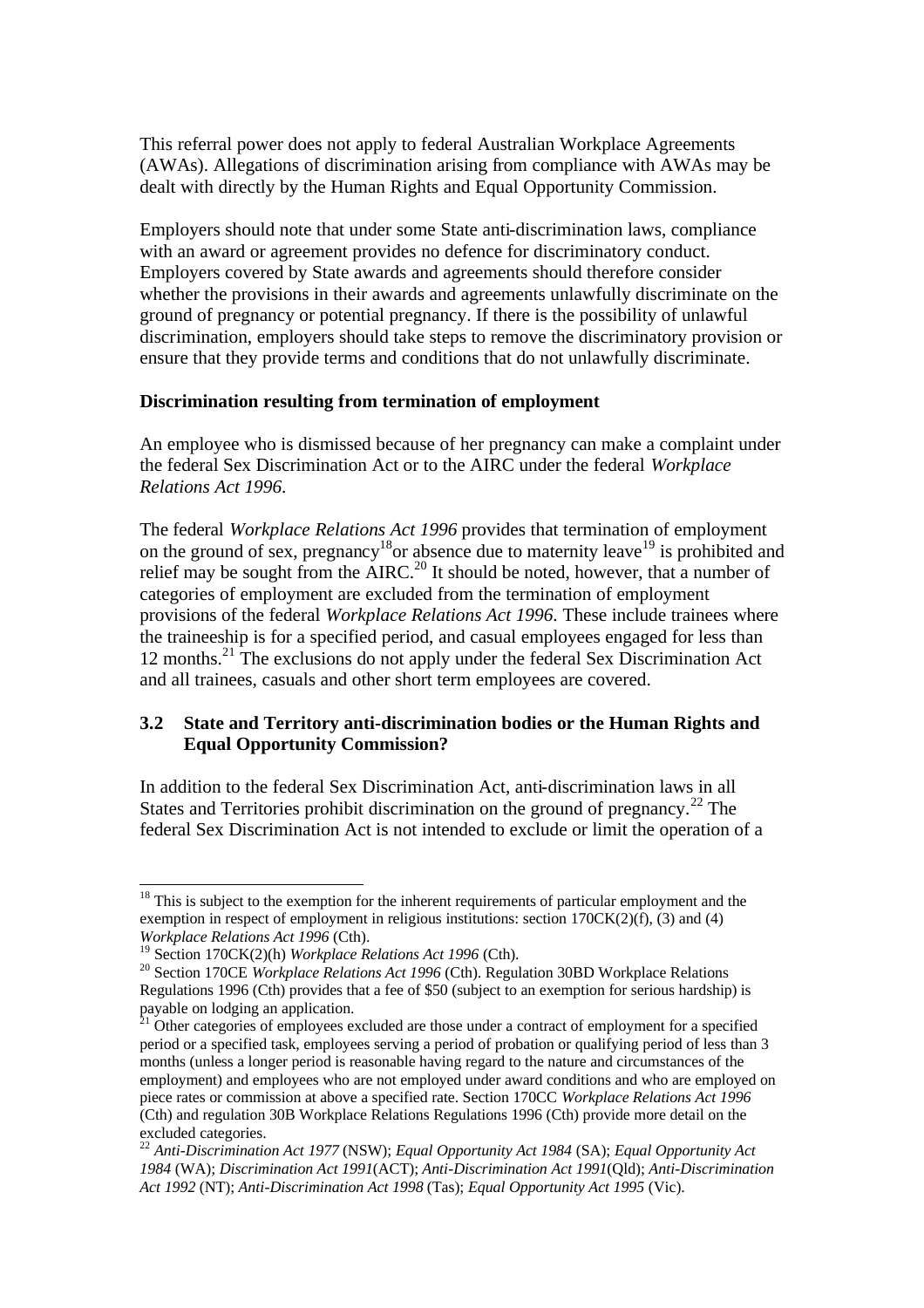State or Territory anti-discrimination  $law<sup>23</sup>$  that is capable of operating concurrently with the federal Sex Discrimination Act. This means that where provisions of the federal Sex Discrimination Act and State and Territory anti-discrimination Acts are similar, and can operate together, both will apply. In the event of inconsistency, the federal Sex Discrimination Act should be followed.

The majority of employers are required to comply with both the federal and the relevant State or Territory anti-discrimination Act. While generally there is consistency between these laws, sound employment practices and compliance with the higher standard will ensure employers avoid potential legislative breaches.

## **3.3 Making complaints in alternative forums**

If an employee believes that they have been treated less favourably or dismissed because of their pregnancy or potential pregnancy they may have a choice about which forum to make a complaint.

Federal and State or Territory anti-discrimination laws generally cover the same grounds and areas of discrimination. There are, however, some circumstances where only the federal law applies or only the State or Territory law applies. For example, if an employee is employed by a federal Government department she can only make a complaint about pregnancy discrimination in employment under federal law. State Government employees are only entitled to lodge complaints under State or Territory law. If both federal and State laws seem to apply, the employee needs to choose the forum in which she will make a complaint.

However, there is a general principle that a person cannot make a complaint to two different forums about the same subject matter. This principle is in place to avoid "double dipping". The federal Sex Discrimination Act specifically provides that a person cannot lodge a complaint under both federal and State or Territory law. If a person starts a complaint under State or Territory law, they cannot later decide to make the complaint under a federal law.<sup>24</sup> However, a person can start under the federal law and decide to move the complaint to State or Territory law.

When choosing between anti-discrimination and industrial relations laws the general principle against "double dipping" also applies. A person cannot make a complaint about the same subject matter with a view to obtaining exactly the same remedy in two jurisdictions. Some industrial relations laws specifically prevent people making multiple complaints at the same time. For example, the federal *Workplace Relations Act 1996* prevents a person from bringing proceedings under more than one Act in relation to the same subject matter.<sup>25</sup> Therefore, proceedings relating to allegations concerning a woman being unfairly dismissed because of her pregnancy cannot be brought under the federal *Workplace Relations Act 1996* if a complaint has already been made under the federal Sex Discrimination Act or a State or Territory antidiscrimination Act.

 $\overline{a}$ 

<sup>23</sup> Section 10(2) *Sex Discrimination Act 1984* (Cth).

<sup>24</sup> Section 10(4) *Sex Discrimination Act 1984* (Cth).

<sup>25</sup> Sections 170HB and 170HC *Workplace Relations Act 1996* (Cth).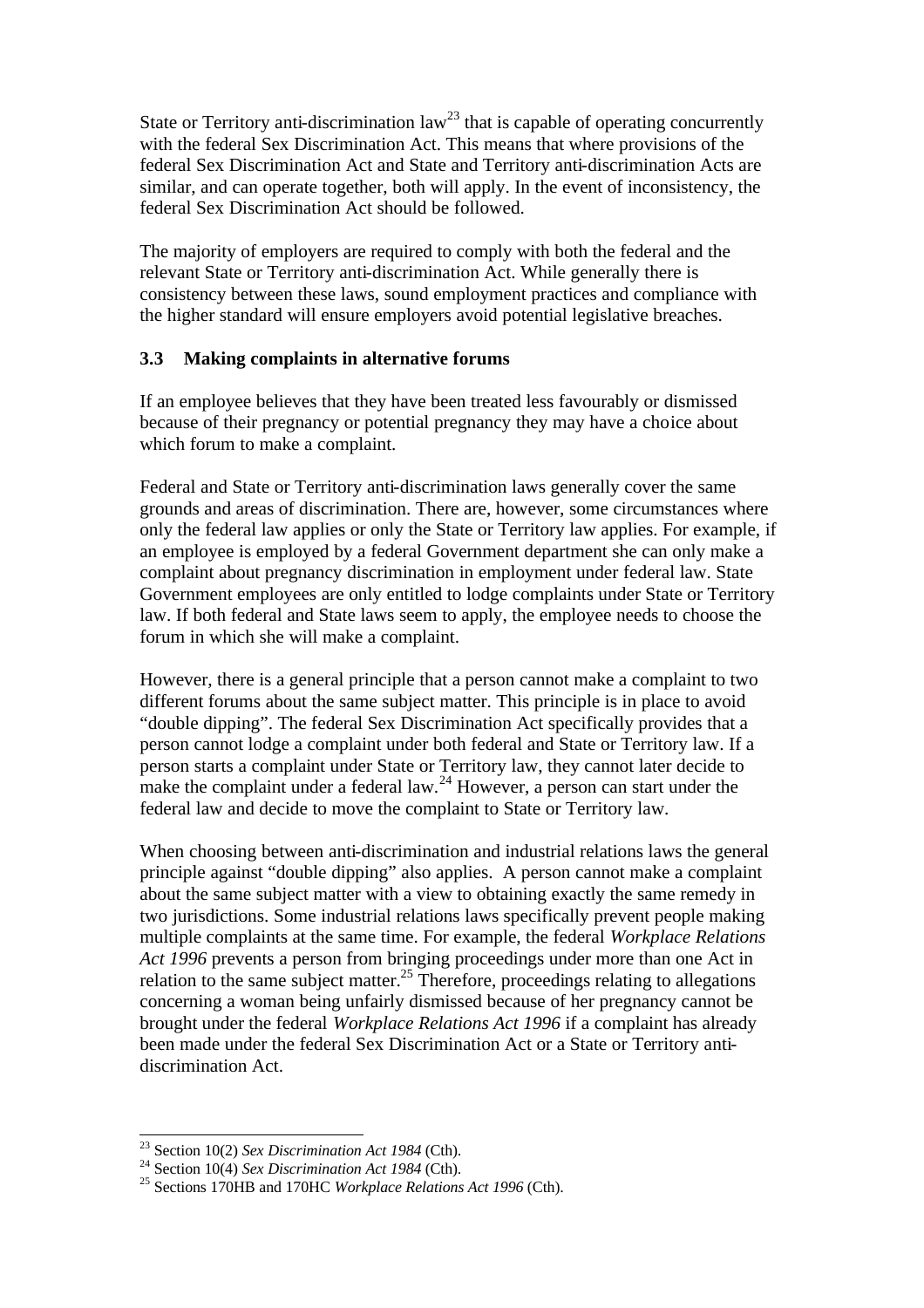Often complaints about alleged discrimination in the workplace are quite complex and do not fit easily under one law. In these circumstances an employee could pursue certain parts of their complaint under industrial relations law and other parts under anti-discrimination law. However, one jurisdiction may have broader coverage and an employee may prefer to make a complaint to the body that can deal with the entire subject matter, rather than obtain partial remedies in separate jurisdictions.

Where the law allows it, it is up to an employee to elect under which law they want to lodge a complaint. The Human Rights and Equal Opportunity Commission, State and Territory anti-discrimination bodies and industrial relations bodies can provide information about what their law covers and how complaints will be handled. See contact list at page 67.

Employees may seek advice from trade unions or legal advisers when making this decision. Issues that an employee may consider when choosing a forum to make a complaint are:

- the process for handling the complaint;
- the timeframe for making the complaint;
- the remedies available;
- the costs associated with making the complaint:
- the necessity for legal representation;
- the waiting times for taking action on the complaint;
- the accessibility of the service; and
- whether the forum can deal with the entire complaint.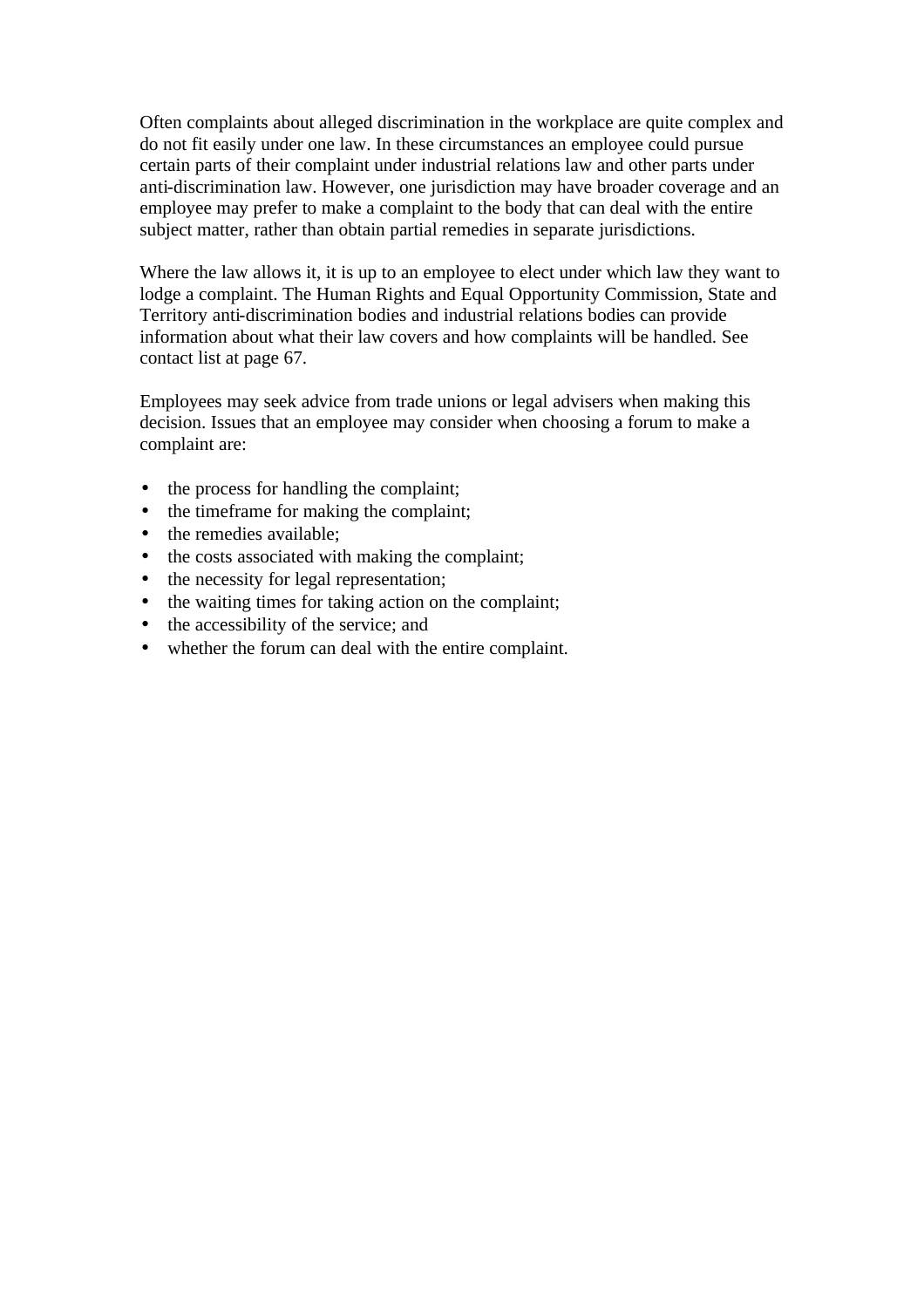# **CONTACT LIST**

The following government agencies can provide information and assistance with antidiscrimination laws, maternity leave and other industrial issues, including OH&S requirements.

### **ANTI-DISCRIMINATION AND AFFIRMATIVE ACTION AGENCIES**

## **FEDERAL AGENCIES**

## **Human Rights & Equal Opportunity Commission**

Sex Discrimination Unit Level 8 Piccadilly Tower 133 Castlereagh Street Sydney NSW 1042

Complaints Info line: 1300 656 419 (local call) TTY: 1800 620 241 (free call) Website: http://www.humanrights.gov.au

## **Equal Opportunity for Women in the Workplace Agency**

Level 17 1 Market Street Sydney NSW 2000

Telephone: (02) 8255 6300 Website: http://www.eowa.gov.au

## **STATE AND TERRITORY ANTI-DISCRIMINATION AGENCIES**

## **ACT Human Rights Office**

Level 4 Mort Street Canberra City Canberra ACT 2601

Telephone: (02) 6207 0576 TTY: (02) 6207 0525 Website: http://www.act.gov.au

## **Anti-Discrimination Board of New South Wales**

Level 17 201 Elizabeth Street Sydney NSW 2000

Telephone: (02) 9268 5544 TTY: (02) 9268 5522 Toll free: 1800 670 812 (only within NSW) *Website: http://www.lawlink.nsw.gov.au/adb*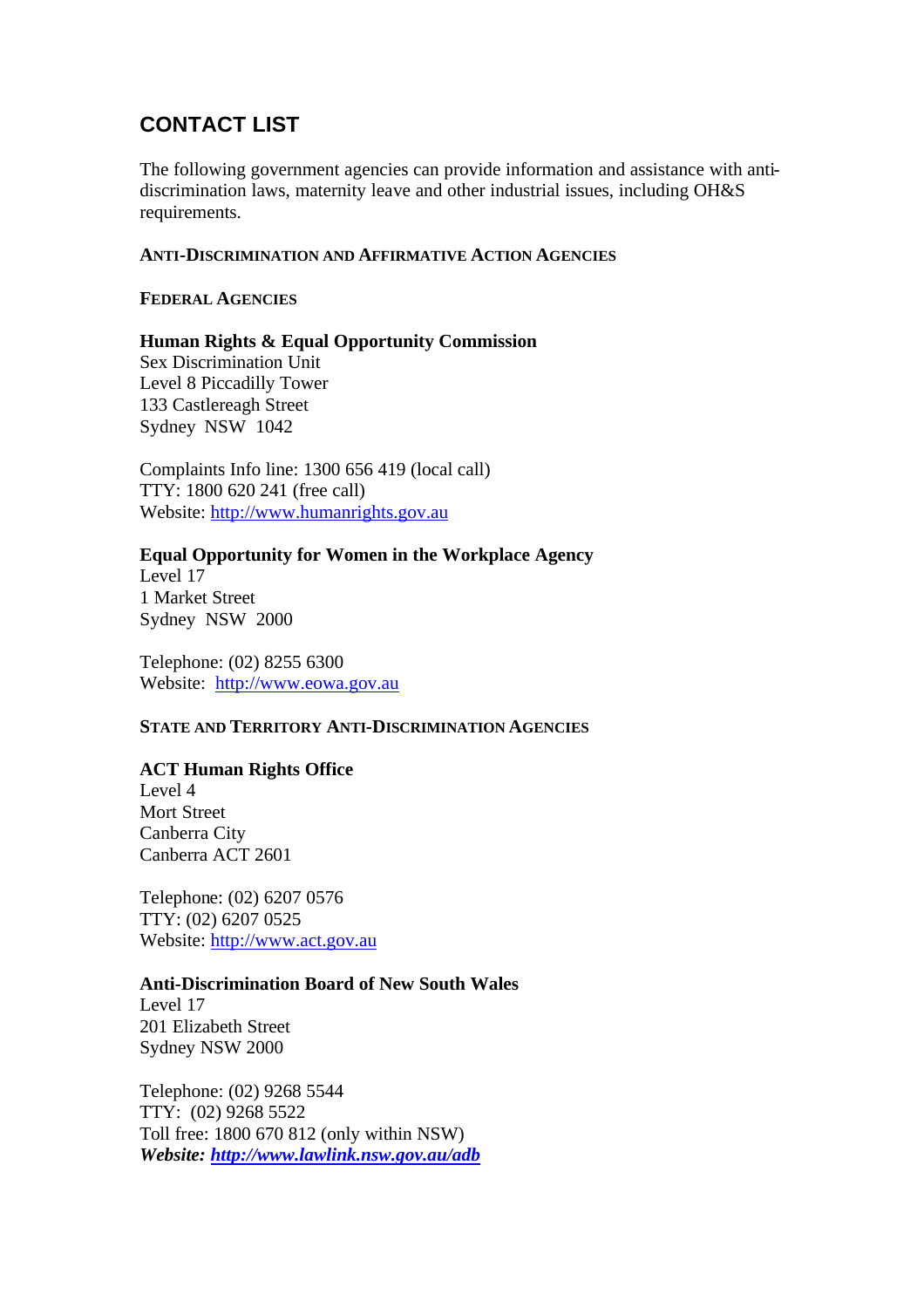## **Northern Territory Anti-Discrimination Commission**

Level 7 9-11 Cavenagh Street Darwin NT 0800

Telephone: (08) 8999 1444 Free call: 1800 813 846 (Australia wide) TTY: (08) 8999 1444

# **Anti-Discrimination Commission**

**Queensland** Level 1, Rams House 189 Coronation Drive Milton, Brisbane QLD 4064

Free call: 1300 130 670 (Australia wide) TTY: 1300 130 680 Website: http://www.adcq.qld.gov.au

**The Office of the Commissioner for Equal Opportunity South Australia** 45 Pirie Street Adelaide SA 5000

Telephone: (08) 8207 1977 Toll free: 1800 188 163 (only within SA) TTY: (08) 8207 1911 Website: http://www.eoc.sa.gov.au

# **Anti-Discrimination Commission**

**Tasmania** Level 5 15 Murray Street Hobart TAS 7000

Telephone: (03) 6224 4905 Free call: 1800 632 716 (only within Tasmania) Website: http://www.justice.tas.gov.au

# **Equal Opportunity Commission**

**Victoria** Level 3 380 Lonsdale Street Melbourne VIC 3000

Telephone: (03) 9281 7100 Toll free: 1800 134 142 (only within country Victoria) TTY: (03) 9281 7110 Website: http://www.eoc.vic.gov.au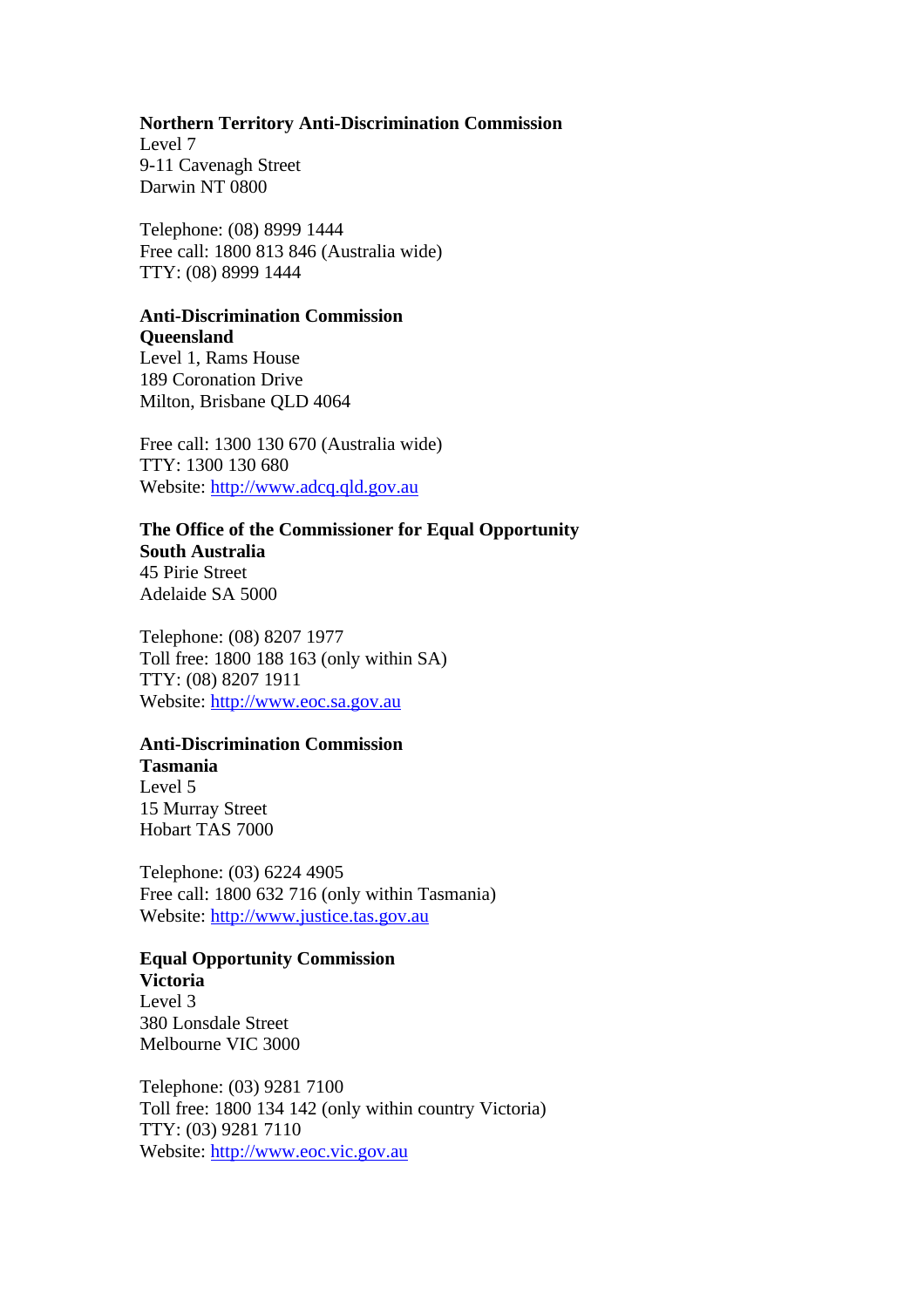#### **Equal Opportunity Commission Western Australia**

Level 2, Hartley Poynton Building 141 St Georges Terrace Perth WA 6000

Telephone: (08) 9216 3900 Toll Free: 1800 198 149 (only within WA) TTY: (08) 9216 3936 Website: http://www.equalopportunity.wa.gov.au

#### **WORKPLACE AND INDUSTRIAL RELATIONS AGENCIES**

**Federal Department of Employment, Workplace Relations and Small Business** GPO Box 9879 Canberra ACT 2601

Telephone: (02) 6121 6000 Website: http://www.dewrsb.gov.au

## **Wageline - for Federal Awards**

| ACT, NT, NSW, VIC                  | 1300 363 264 |
|------------------------------------|--------------|
| Tasmania                           | 1300 636 264 |
| SА                                 | 1300 365 255 |
| WA                                 | 1300 655 266 |
| Queensland                         | 1300 369 945 |
| Website: http://www.wagenet.gov.au |              |

## **Office of the Employment Advocate**

Level 7, 477 Pitt Street Sydney NSW 2001

Toll Free: 1300 366 632 (Australia wide) Website: http://www.oea.gov.au

**New South Wales Department of Industrial Relations** 1 Oxford Street Darlinghurst NSW 2010

Telephone: (02) 9243 8888 State award inquiries: 131628 (local call) Website: http://www.dir.nsw.gov.au

## **Department of Employment, Training and Industrial Relations**

**Queensland** Neville Bonner Building Block B 75 William St Brisbane QLD 4000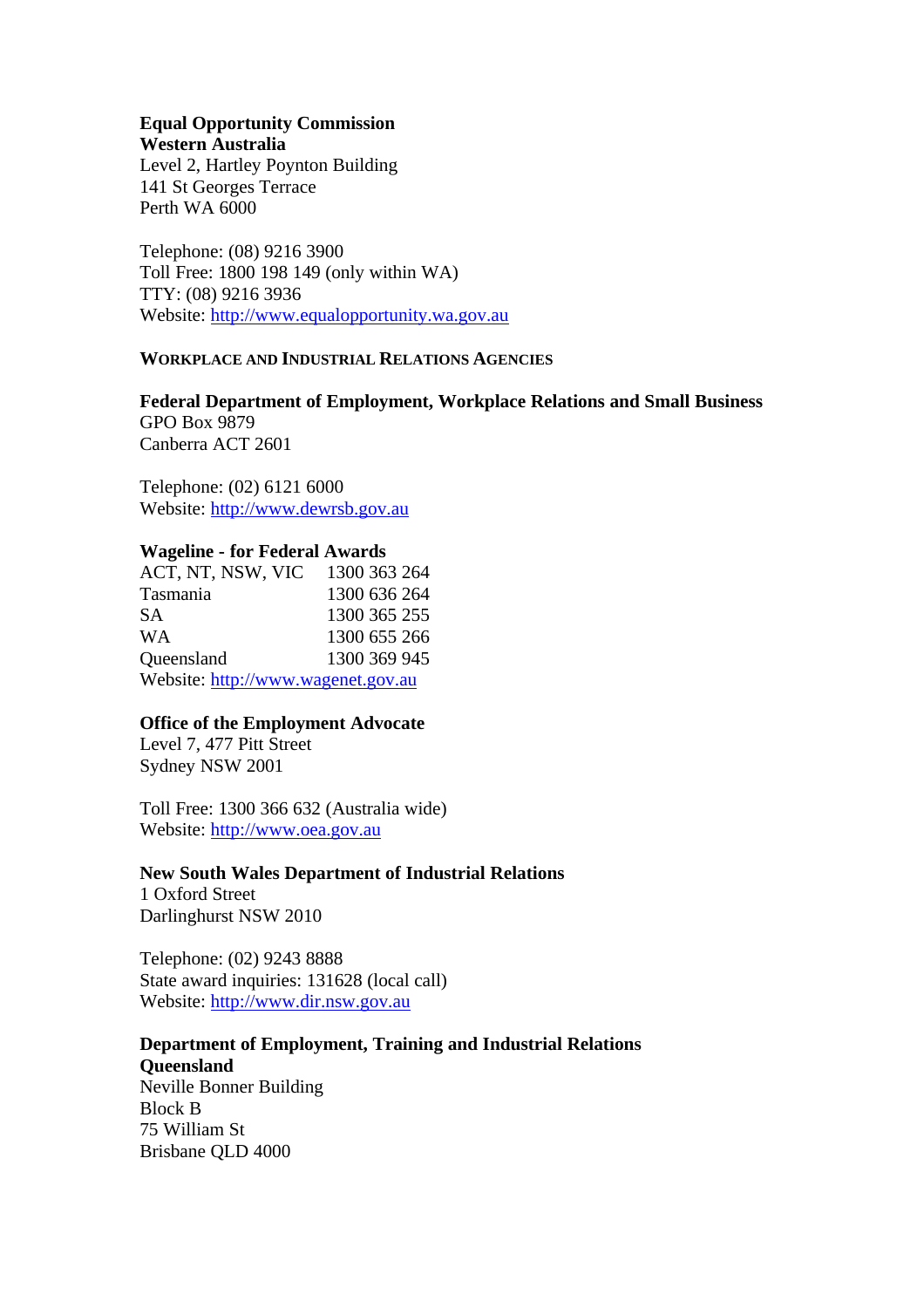Telephone: (07) 3225 2000 Website: http://www.detir.qld.gov.au

**Workplace Services Department for Administrative and Information Services South Australia** Level 3 1 Richmond Road Keswick Adelaide SA 5035

Telephone: (08) 8303 0400 1300 365 255 (local call - only within SA) Website: http://www.eric.sa.gov.au

#### **Department of Premier and Cabinet**

**Tasmania** Level 9 144 Macquarie Street Hobart TAS 7000

Telephone: (03) 6233 6459 Website: http://www.dpac.tas.gov.au

# **Industrial Relations Victoria**

Level 8 1 Macarthur Street Melbourne VIC 3002

Telephone: (03) 9651 5560 Website: http://www.vic.gov.au/ir

### **Department of Productivity and Labour Relations**

**Western Australia** Dumas House 2 Havelock Street West Perth WA 6005

Telephone: (08) 9222 7700 Website: http://www.doplar.wa.gov.au

# **OCCUPATIONAL HEALTH AND SAFETY AGENCIES**

#### **National Occupational Health & Safety Commission (NOHSC)**

92 Parramatta Road Camperdown Sydney NSW 2050

Telephone: (02) 9577 9555 Toll Free: 1800 252 226 (from anywhere but Sydney) Website: http://www.nohsc.gov.au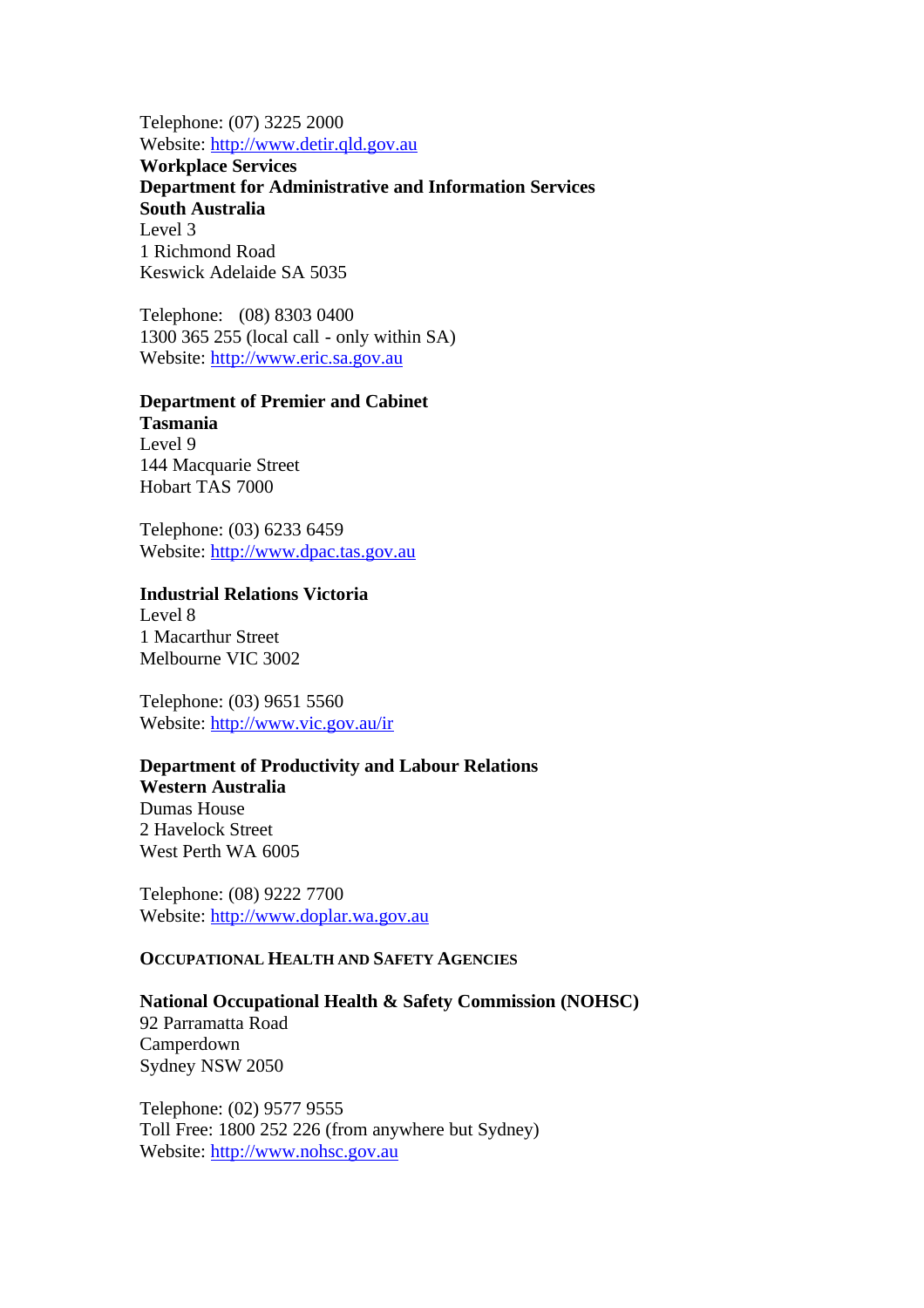#### **Comcare**

Level 5 12 Moore Street Canberra ACT 2601

Telephone: 1300 366 979 (local call – Australia wide) Website: http://www.comcare.gov.au

#### **ACT WorkCover**

Level 4 197 London Circuit Canberra ACT 2601

Telephone: (02) 6205 0200 Website: http://www.workcover.act.gov.au

#### **WorkCover NSW**

400 Kent Street Sydney NSW 2000

Telephone: (02) 9370 5000 Information Centre (Toll Free): 131050 Website: http://www.workcover.nsw.gov.au

## **Northern Territory Work Health Authority**

Department of Industries and Business Minerals House 66 The Esplanade Darwin NT 0800

Telephone: (08) 8999 5010 Toll Free: 1800 193 111 (Australia wide) Website: http://www.nt.gov.au/wha

## **Queensland Division of Workplace Health and Safety Department of Employment, Training and Industrial Relations**

Neville Bonner Building Block B 75 William St Brisbane QLD 4000

Telephone: (07) 3225 2000 1300 369 915 (local call cost - only within Queensland) Website: http://www.dtir.qld.gov.au/

**WorkCover Corporation South Australia** 100 Waymouth Street Adelaide SA 5000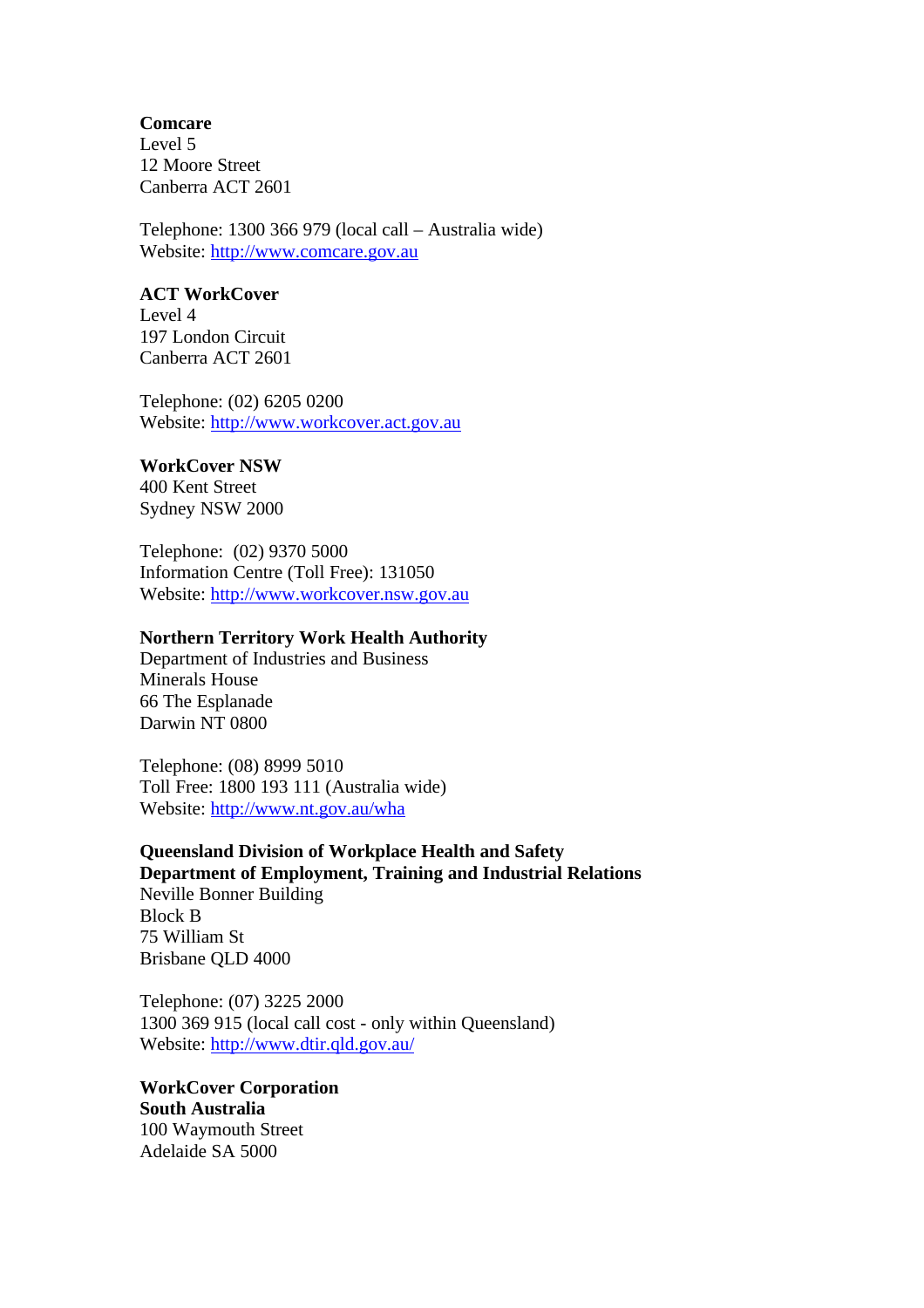Telephone: (08) 8233 2222 Free call: 131855 (only within SA) 1800 888 508 (Australia wide) 1800 188 000 (only within country SA) TTY: (08) 8233 2574 Website: http://www.workcover.com

**Workplace Standards Tasmania** 30 Gordon's Hill Road

Rosny Park TAS 7018

Telephone: (03) 6233 7657 1300 366 322 (local call cost - only within Tasmania) Website: http://www.wsa.tas.gov.au

### **Victorian WorkCover Authority**

Level 24 222 Exhibition Street Melbourne VIC 3000

Telephone: (03) 9641 1555 Website: http://www.workcover.vic.gov.au

**WorkSafe Western Australia** 1260 Hay Street West Perth WA 6005

Telephone: (08) 9327 8777 TTY: (08) 9327 8838

Website: http://www.safetyline.wa.gov.au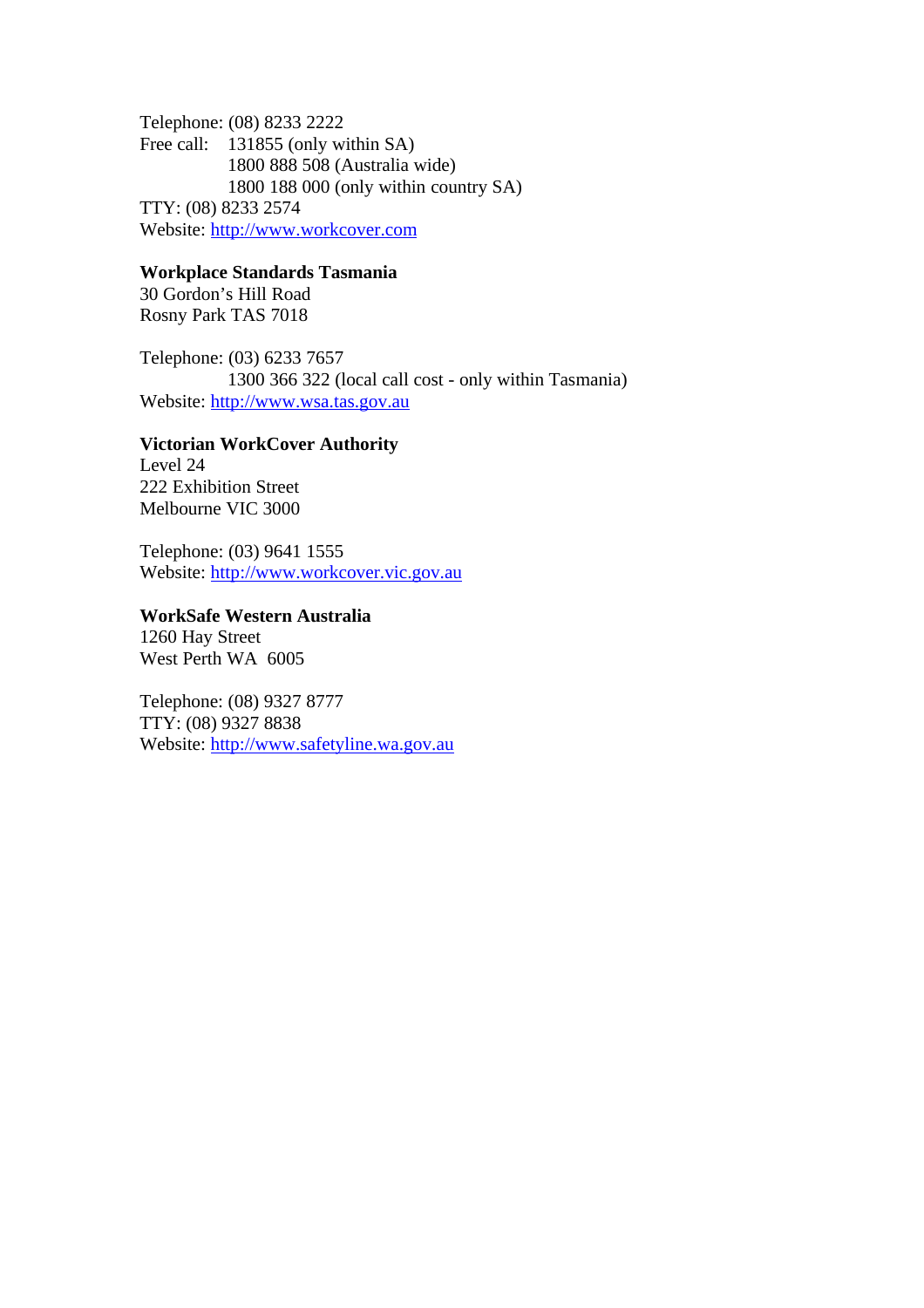# **Terms of reference**

I, Daryl Williams, Attorney-General of Australia, IN PURSUANCE OF section 48(1)(g) of the *Sex Discrimination Act 1984*, HEREBY REQUEST the Human Rights and Equal Opportunity Commission to inquire into and report matters relating to pregnancy and work.

The Commission is to:

- a) examine the policies and practices of employers in relation to the recruitment of women who are pregnant or have the potential to become pregnant;
- b) examine the rights and responsibilities of employers and their employees in relation to employees who are pregnant;
- c) examine the rights and responsibilities of employers and their employees in relation to potentially pregnant employees;
- d) examine the rights and responsibilities of employees who are pregnant in relation to that pregnancy;
- e) examine rights and responsibilities arising under sections 15,16,17 and 20 of the Sex Discrimination Act 1984;
- f) examine the adequacy of, and any need for changes to, relevant Federal antidiscrimination laws, or to policies and practices relating to pregnant or potentially pregnant workers;
- g) produce and publish guidelines to:
	- provide employers, principals of commission agents and contract workers, partnerships and employment agencies with practical guidance to those provisions of the *Sex Discrimination Act 1984* which apply to discrimination on the grounds of pregnancy or potential pregnancy;
	- assist those parties to implement policies and to eliminate and prevent discrimination on the grounds of pregnancy and potential pregnancy;
	- provide employees and potential employees with practical guidance on those provisions of the *Sex Discrimination Act 1984* which apply to discrimination on the grounds of pregnancy or potential pregnancy; and
	- assist all parties to understand and fulfil their obligations under *the Sex Discrimination Act 1984* in relation to pregnancy and potential pregnancy.

These guidelines may include:

- an overview of minimum standards;
- workplace examples that provide individual solutions to the circumstances of particular pregnant employees above and beyond minimum standards;
- sound management practices that meet the needs of individuals and their employers.

The term "employees" is to be interpreted broadly and should include, for example, part time, temporary, casual and shift workers.

IN PERFORMING its functions in relation to the reference, the Commission is to

a) consult with individuals and organisations, particularly with employers and employer organisations, individual women, unions, relevant non-government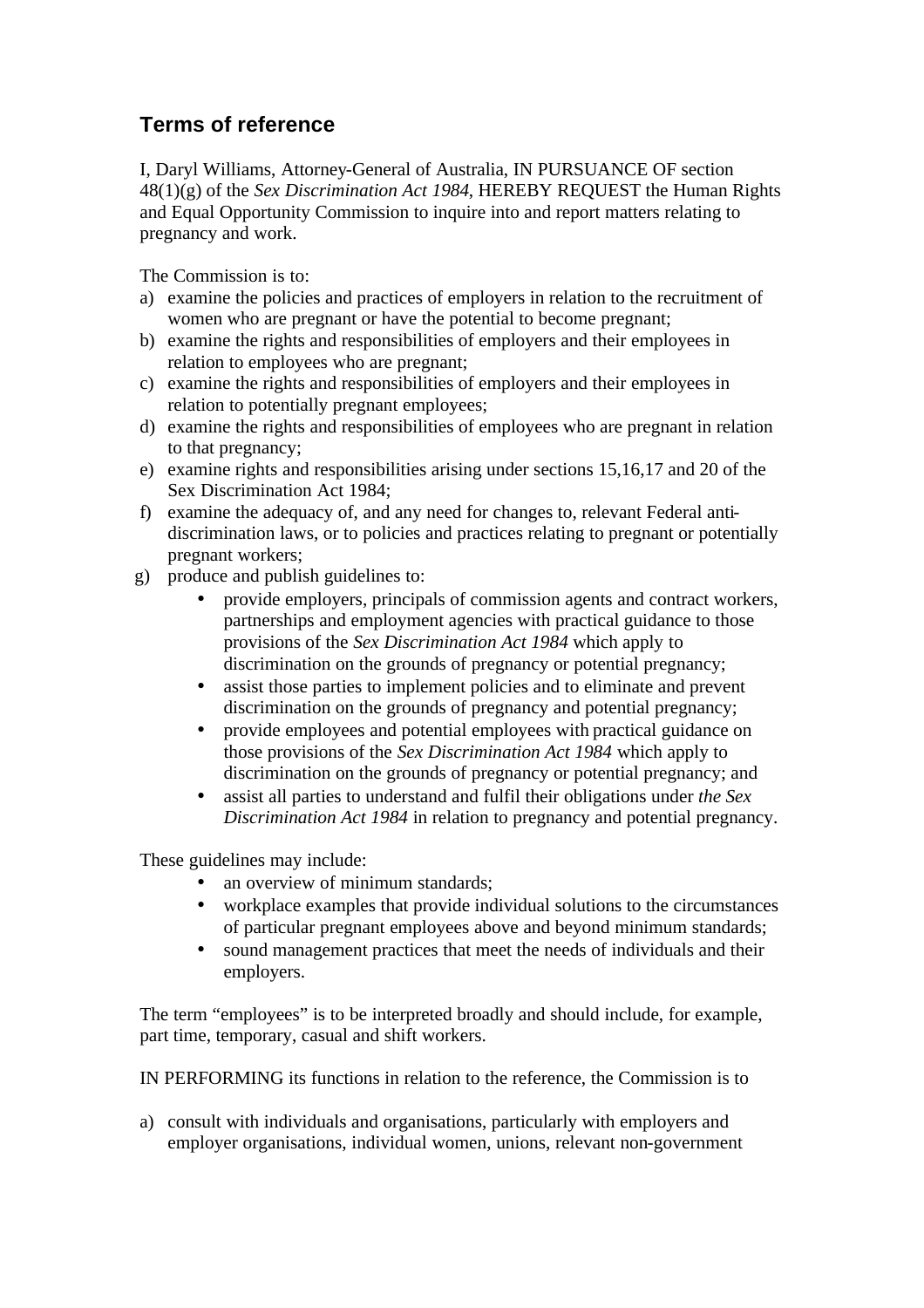organisations, relevant government authorities, medical practitioners' associations and other inserted parties;

- b) have regard to relevant law, practice, research and experience; and
- c) have regard to Australia's international human rights obligations.

THE COMMISSION IS REQUIRED to report no later than 31 May 1999.<sup>\*</sup>

Dated 26 August 1998 DARYL WILLIAMS

 \* extended to 24 June 1999.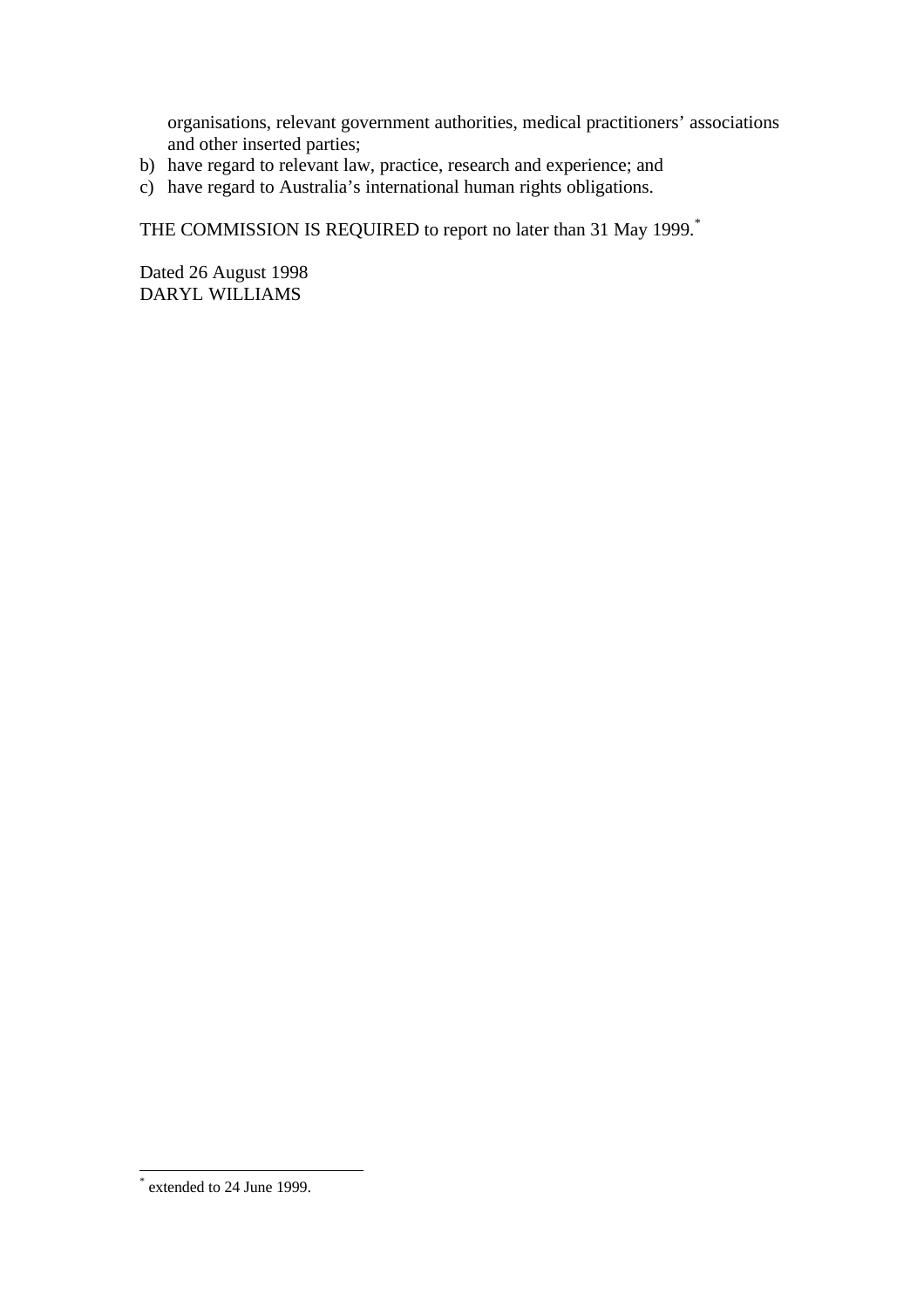# **Acknowledgments**

The Human Rights and Equal Opportunity Commission would like to thank the following people:

## **COMMISSIONER AND EDITOR**

Susan Halliday

## **DIRECTORS, SEX DISCRIMINATION UNIT**

Sabina Lauber (to January 2001) Sally Moyle

## **AUTHORS**

Karen O'Connell Miranda Pointon (to May 2000) Gayle Robson

## **CONTRIBUTORS**

## **Sex Discrimination Unit**

Rachel Gray Katy Reade Marissa Sandler

## **Legal**

Ronni Redman

# **Complaints**

Jodie Ball Rocky Clifford

## **EXPERT COMMENTATORS**

The following people reviewed the draft Guidelines. Their experience and expert comments were of valuable assistance in producing this publication.

| David Akers         | Albert Park Flexi School                              |
|---------------------|-------------------------------------------------------|
| Oonagh Barron       | <b>Finance Sector Union</b>                           |
| <b>Cath Bowtell</b> | <b>Australian Council of Trade Unions</b>             |
| Michelle Burgess    | <b>Australian Manufacturing Workers Union</b>         |
| Therese Bryant      | Shop Distributive and Allied Employees' Association   |
| Nicole Feeley       | Victorian Employers' Chamber of Commerce and Industry |
| <b>Beth Gaze</b>    | <b>Monash University</b>                              |
| Rod Gifford         | <b>Australian Mines and Metals Association</b>        |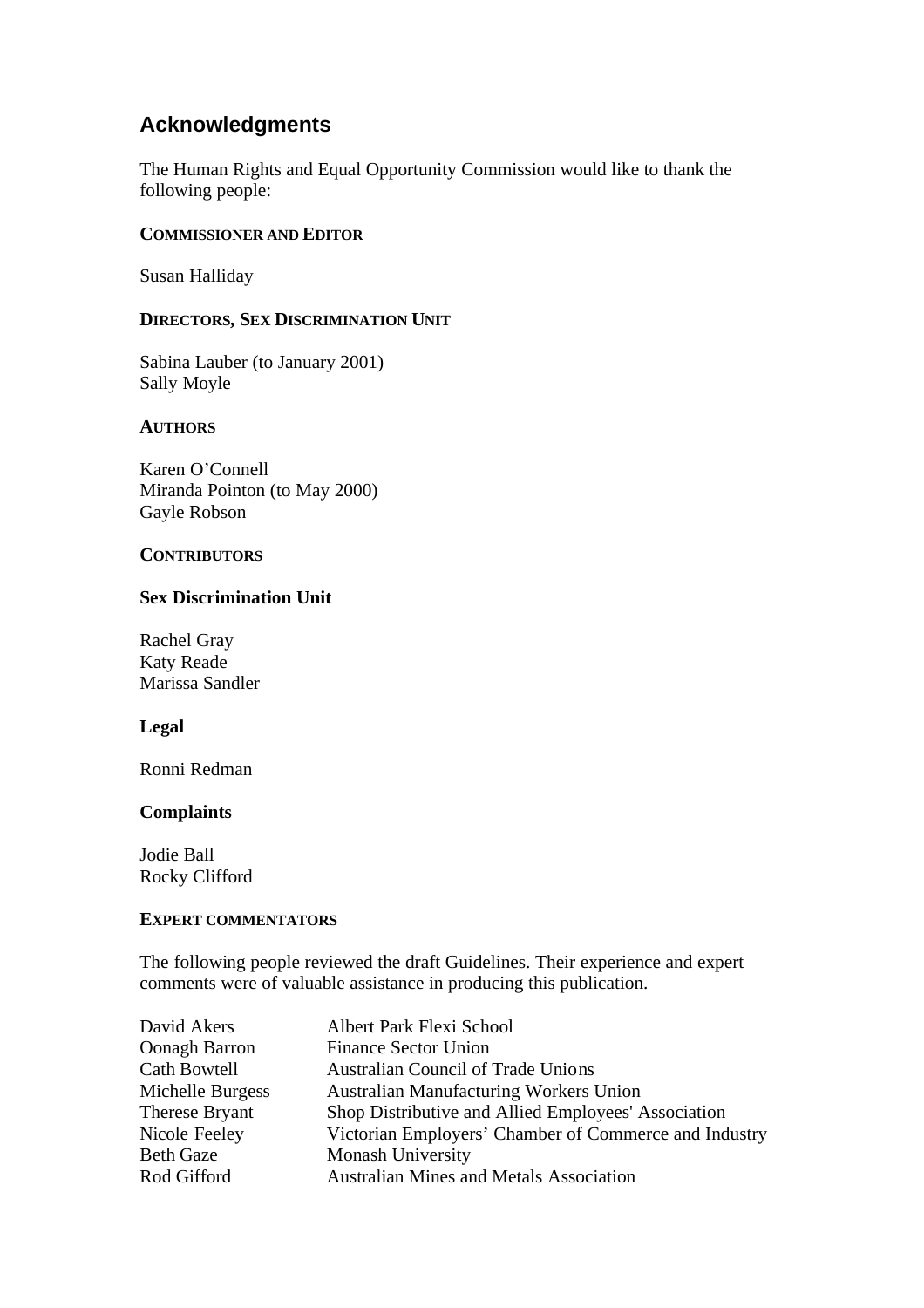| Victoria Gilmore         | <b>Australian Nursing Federation</b>                |
|--------------------------|-----------------------------------------------------|
| Phillipa Hall            | Department for Women                                |
| <b>Reg Hamilton</b>      | Australian Chamber of Commerce and Industry         |
| Fiona Krautil            | Equal Opportunity for Women in the Workplace Agency |
| Katie Lahey              | State Chamber of Commerce (NSW)                     |
| Jocelyn Murphy           | <b>YWCA</b> of Syndey                               |
| Jean Murray              | <b>BPW</b> Australia                                |
| Joan Napoli              | <b>Australian Business Lawyers</b>                  |
| Martina Nightingale      | Women's Equity Bureau                               |
| <b>Geraldine Parsons</b> | Telstra                                             |
| Jodi Perkins             | Office of Women's Policy, Victoria                  |
| Debbie Simms             | Active Australia, Australian Sports Commission      |
| Alison Spencer           | <b>IBM Global Services</b>                          |
| Rohan Squirchuk          | Council for Equal Opportunity in Employment Ltd     |
|                          |                                                     |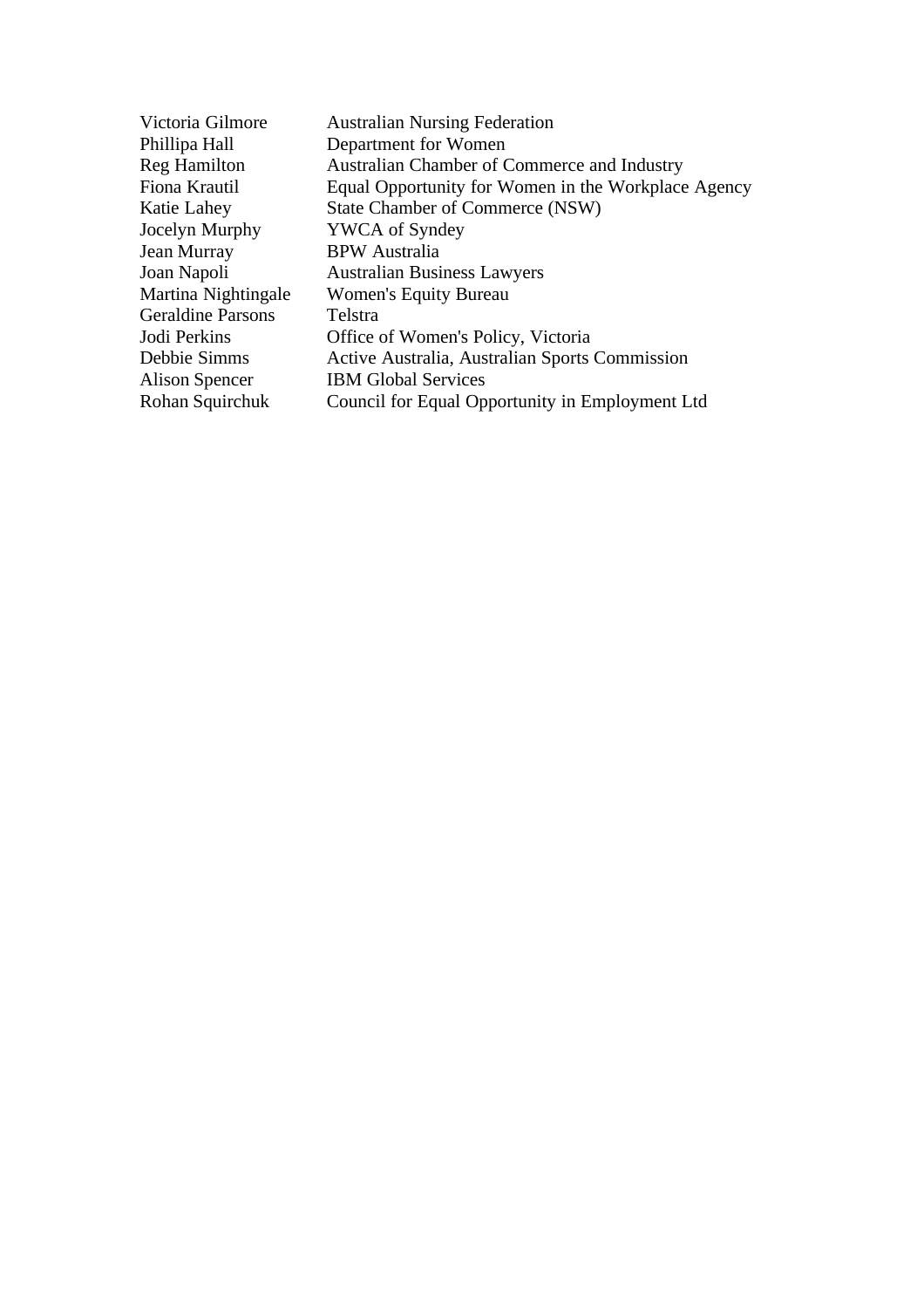# **Index**

Adjustments for Employees who are Pregnant 10, 16-17, 19 see also Occupational Health and Safety see also Medical Issues Adoption 25 Advertising Employment Vacancies 13-14 Alternative Complaint Forums 64-65 Anti-Discrimination Legislation relationship to industrial relations legislation 63-64 relationship to occupational health and safety legislation 61-63 States and Territories 12, 65 Apprentices 55-56 Australian Industrial Relations Commission 63-64, 64-65 Australian Workplace Agreements 64

Benefits, Access to 38 Breastfeeding Provisions for Employees 50

Casual Employees 20, 41, 65 Checklist to Good Practices 58 Commonwealth Laws and Programs 42-43 Complaint Forums alternative 64-66 choosing 66 Complaints and Grievances dealing with complaints internally 52-53 external complaints 54 HREOC complaint handling service 54 procedures for dealing with 52 see also Complaint Forums Contact List 67

Death of a Newborn Child 24 Definitions any other detriment 39 benefits 38 direct potential pregnancy discrimination 9, 32-33 direct pregnancy discrimination 9, 32-33 indirect potential pregnancy discrimination 9-10, 34 indirect pregnancy discrimination 9-10, 34 potential pregnancy 10, 32 pregnancy 10, 31 terms and conditions of employment 38 Detriment 39 *Disability Discrimination Act 1992* (Cth) 58 Discrimination (*See* Potential Pregnancy Discrimination; Pregnancy Discrimination)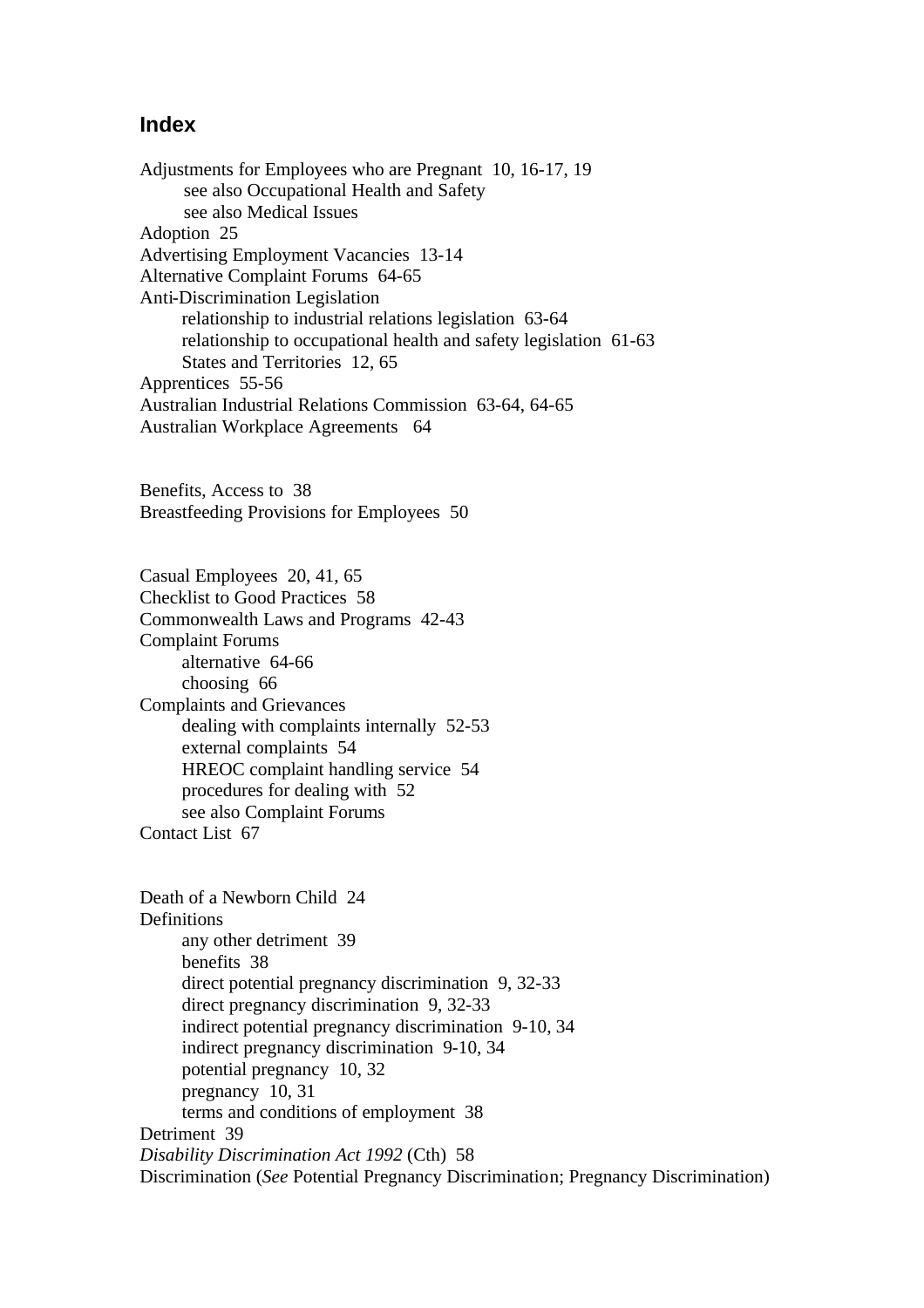Discriminatory Actions in the Workplace 37-40 Dismissal 19, 26-27, 64-65 Double Dipping 66

Employees apprentices 55-56 casuals 20, 41, 65 employees covered 9, 40 from culturally and linguistically diverse backgrounds 56-57 from diverse family backgrounds 56 on fixed short term contracts 27, 41-42 indigenous 57 in rural and remote areas 55 trainees 55-56, 65 unpaid workers 42 women with disabilities 57-58 Employers liability for discrimination 9 liability for others' conduct 13, 36 Employers' Checklist to Good Practices 58 Employment access to benefits 38 adjustments for employees who are pregnant 10, 16-17, 19 equity for employees who are pregnant 15-16 failure to make adjustments for employees who are pregnant 17 limits of workplace adjustment 19 refusing employment on basis of OH&S or medical issues 12 refusing employment to applicant who is pregnant 12 retrenchment 25-26 returning to work after maternity leave 23 termination 19, 64-65 terms and conditions 38 Employment and Recruitment Agencies liability for discrimination 13 Equity for Employees who are Pregnant 15-16 Exemptions permanent 43-44 temporary 44

Fertility Treatment 25 Franchise Agreements 43 Fixed short term contract employees 27, 41-42

General Principles 3 Grievances (*See* Complaints and Grievances)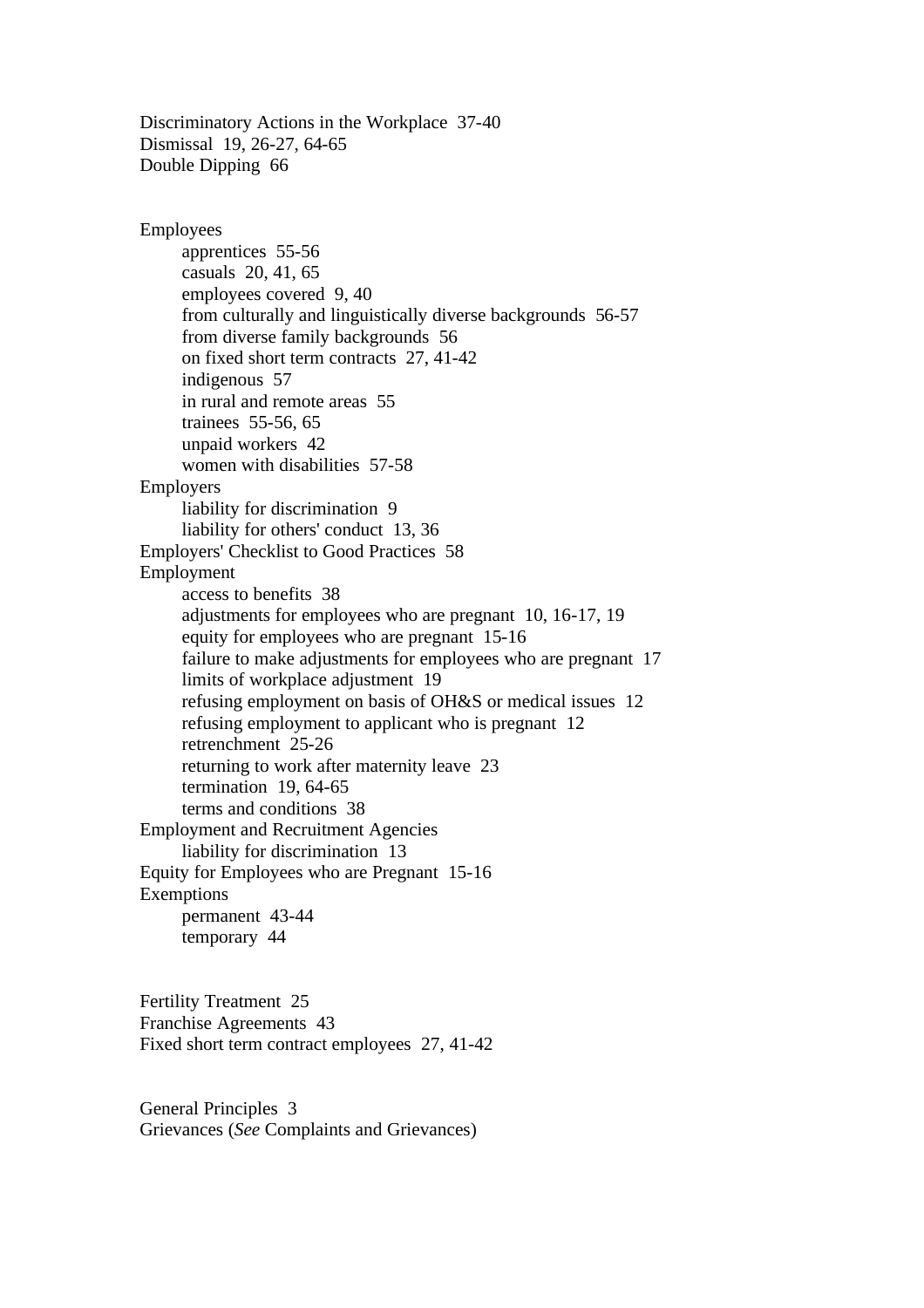Harassment, preventing 24, 52 Human Rights and Equal Opportunity Commission 54, 64-65 *Human Rights and Equal Opportunity Commission Act 1986* (Cth) 22, 54, 56

Indigenous Employees 57 Industrial Relations Legislation relationship to anti-discrimination legislation 63-64 Interviews, for job applicants 14

Job Applications 14 Job Security 50

Keeping in Touch During Leave 50

Lead Industry 63 Leave (*See* Maternity Leave; Sick Leave) Legal Framework of Pregnancy Discrimination Guidelines 11 Legislation relationship between anti-discrimination and industrial relations legislation 63- 64 relationship between anti-discrimination and occupational health and safety legislation 61-63 Liability, Vicarious 13, 36 Liability for Discrimination 9 Licence Agreements 43

Management Education Programs on Pregnancy Discrimination 49 Marital Status of Employee 10, 14, 25, 56 Maternity Leave after birth of child 22 after death of a newborn child 24 after miscarriage 24 after still birth of child 24 entitlements 20, 49 medical certificates 21 notice required 20-21 paid 50 prior to birth of child 21 return to work after 23 Medical Advice in Managing Pregnancy at Work 18, 62-63 Medical Certificates 18, 21, 62 Medical Examinations to Determine Pregnancy 15 Medical Issues pregnancy discrimination 17 refusing employment on basis of 12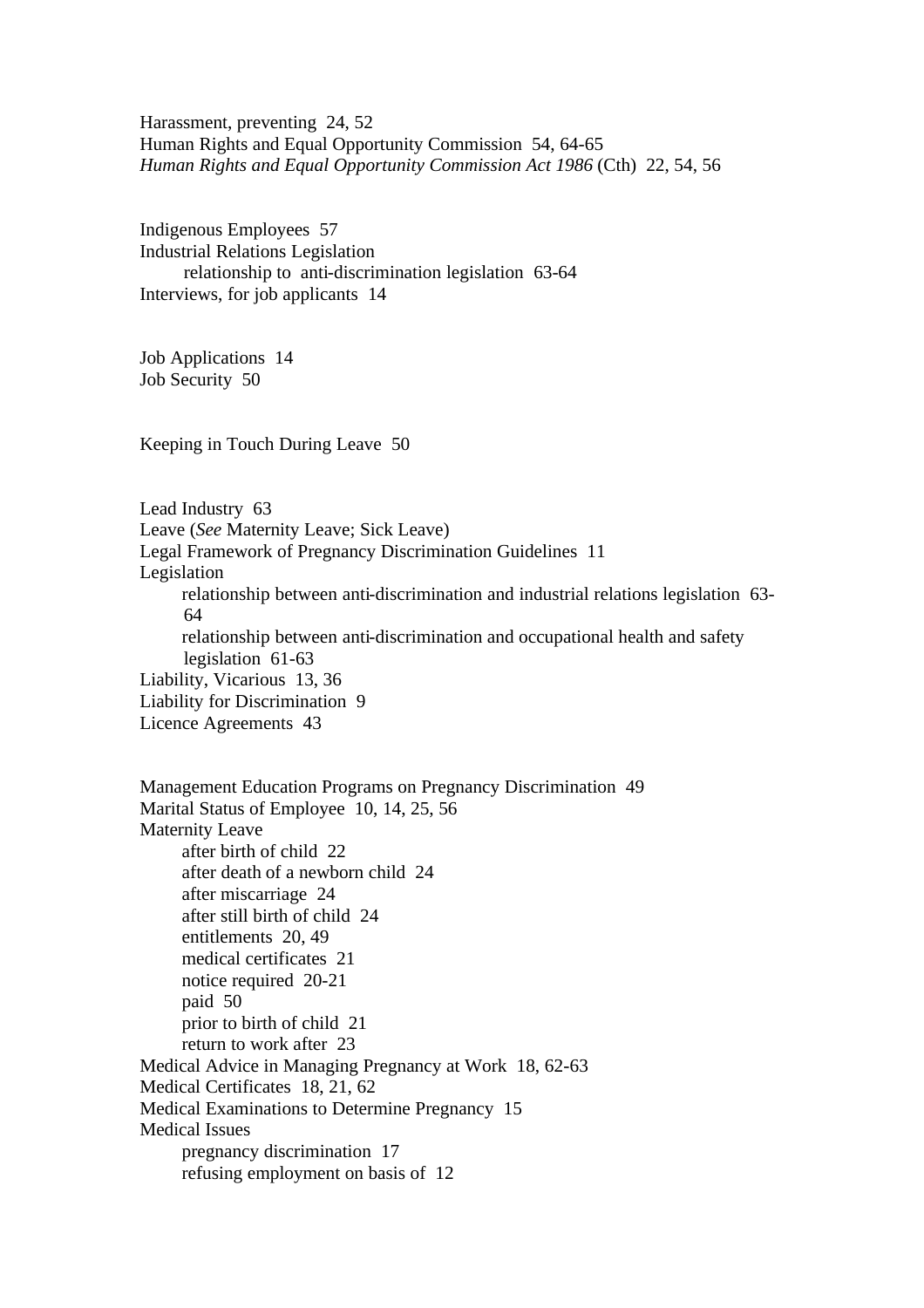#### Miscarriage 24

Occupational Health and Safety see also Adjustments for Employees who are Pregnant pregnancy 62-63 pregnancy discrimination 17-18 providing a safe workplace for employees who are pregnant 62 refusing employment on basis of 12 standards and codes of practice 63 Occupational Health and Safety Legislation duty of care 61 relationship to anti-discrimination legislation 61-63 Parking/Building Access for Pregnant Employees 49 Policies and Procedures, Anti-Discrimination 10-11, 47-58 Potential Pregnancy, definition 10, 32 Potential Pregnancy Discrimination direct 9, 32-33 examples 32 indirect 9-10, 34-35 other relevant grounds 10 when it takes place 9-10, 11 Pregnancy definition 10, 31 miscarriage 24 rights and privileges 10 special measures 44 termination 25 Pregnancy Discrimination direct 9, 32-33 examples 31, 33, 35 indirect 9-10, 34-35 management and staff education programs 49 medical issues 17 occupational health and safety requirements 17-18 other relevant grounds 10 reasonable behaviour 34-35 when it takes place 9-10, 11 workplace policies to prevent 10-11, 49-50 Pregnancy Friendly Policies benefits 47-48 employees with special needs 55-58 employers' checklist to good practices 58 implementing 51-52 information for staff 48-49 informing employees of their rights and responsibilities 51 workplace policies to prevent pregnancy discrimination 10-11, 49-50 writing 48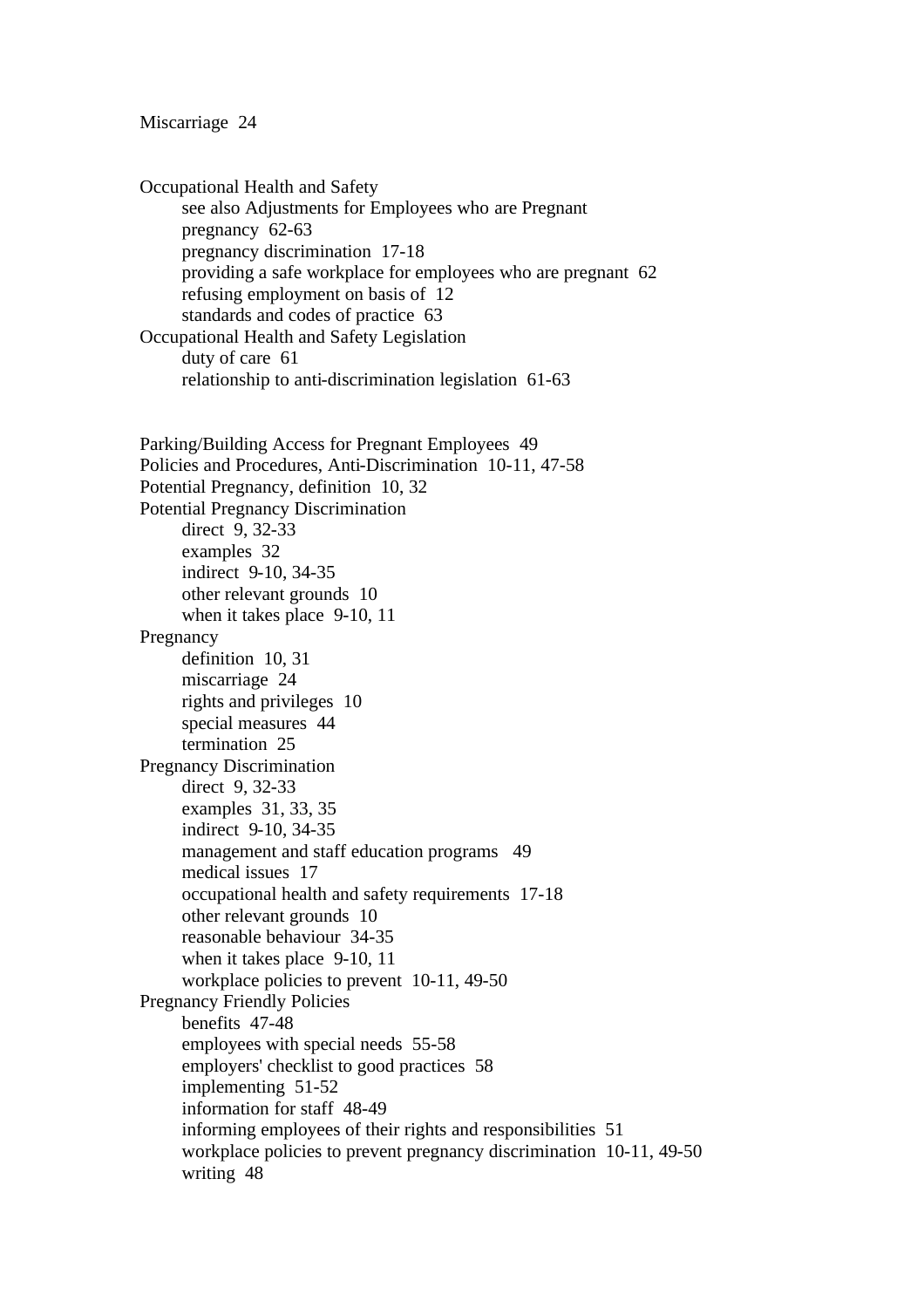Principals and Their Agents 37

*Racial Discrimination Act 1975* (Cth) 57 Reasonableness, indirect discrimination 9-10, 34-35 Reasonable Steps 13, 36 Recruitment advertising employment vacancies 13-14 job applications 14 medical examinations to determine pregnancy 15 non-discrimination in 11-12 questions at interview 14 refusing employment on basis of OH&S or medical issues 12 when it is not discriminatory to refuse employment 12 who is liable for discrimination 13 Renewal of Contract 27 Retrenchment 26 Returning to Work After Maternity Leave 23

*Sex Discrimination Act 1984* (Cth) see also Definitions casual employees 41 Commonwealth laws and programs 42-43 employees on fixed short term contracts 41-42 exemptions 43-44 license agreements and franchise agreements 43 principles 9 requirement to accommodate pregnancy 10 special measures 44 unpaid workers 42 when discrimination takes place 9-10 who is covered 9, 40-43 Sick Leave after termination of pregnancy 25 during maternity leave 22 during pregnancy 22 Staff Education Programs on Pregnancy Discrimination 49 Standards and Codes of Practice 63 State and Territory Anti-Discrimination Bodies 65 Still Birth of a Child 24

Termination of Employment 19, 26-27, 64-65 Termination of Pregnancy 25 Terms of Reference 73 Trainees 55-56, 65 Transfer of Employee who is Pregnant 18